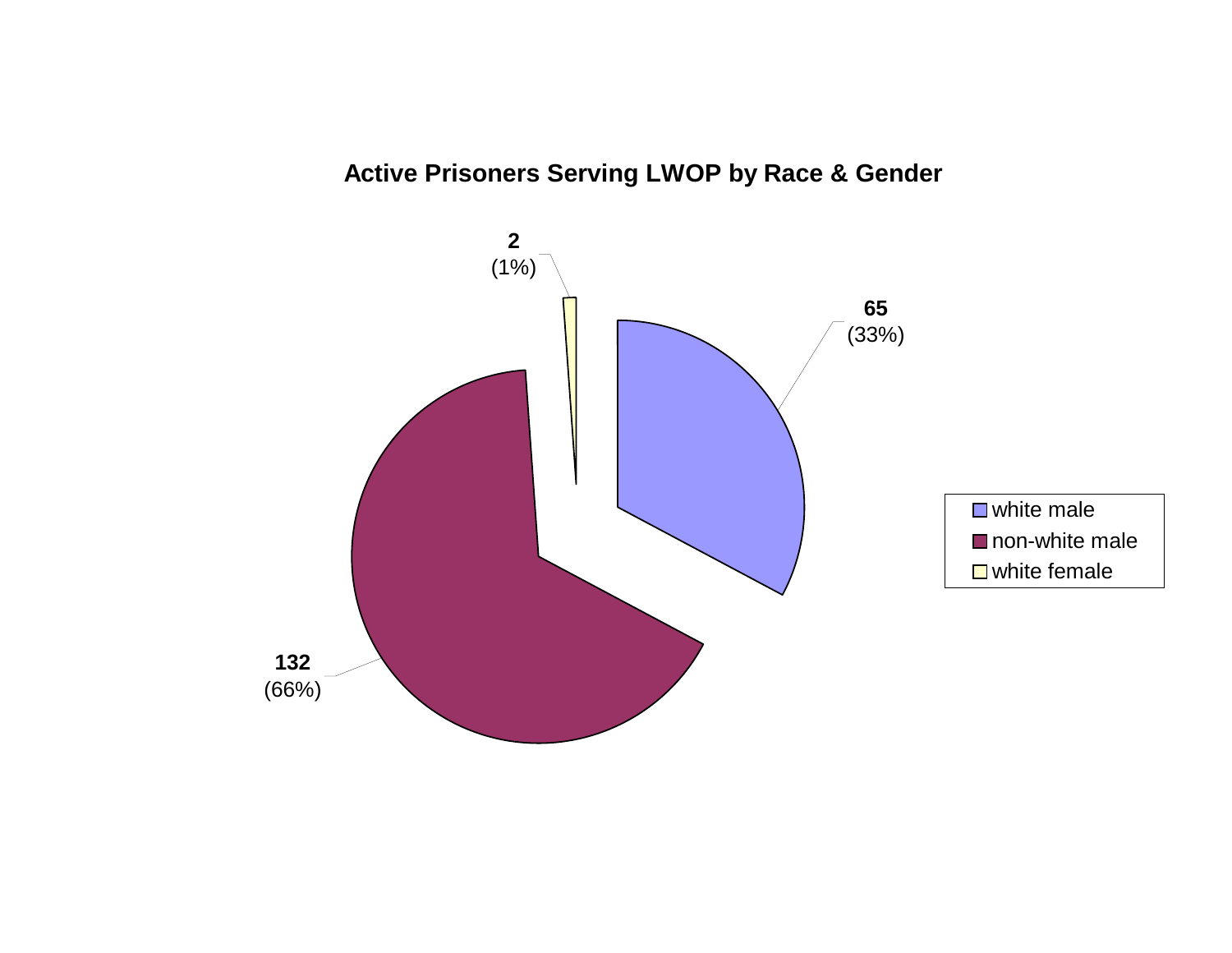# **Active Inmates Serving LWOP by Crime Type**

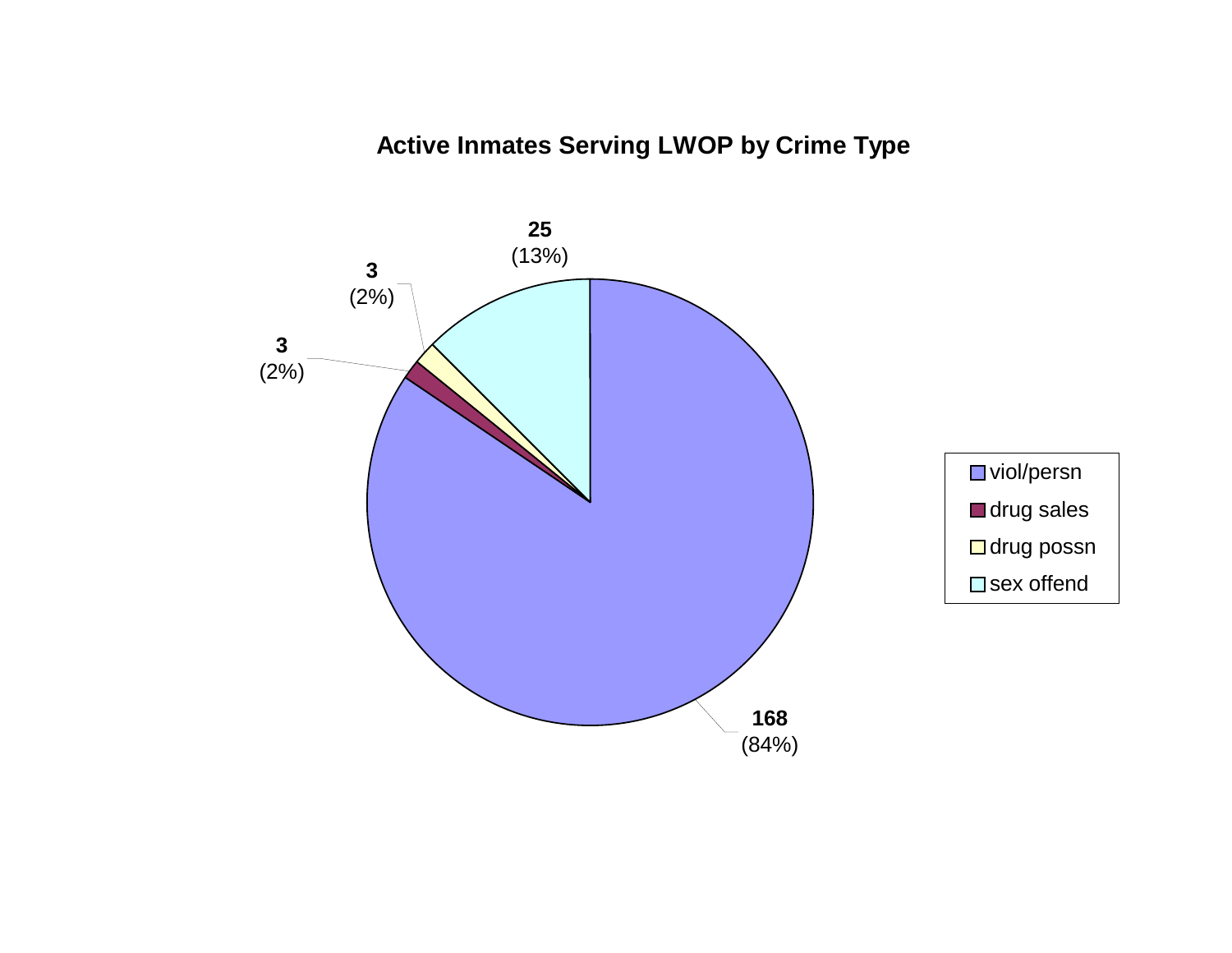**Prior Incarcerations for Inmates Serving Life Without Parole**

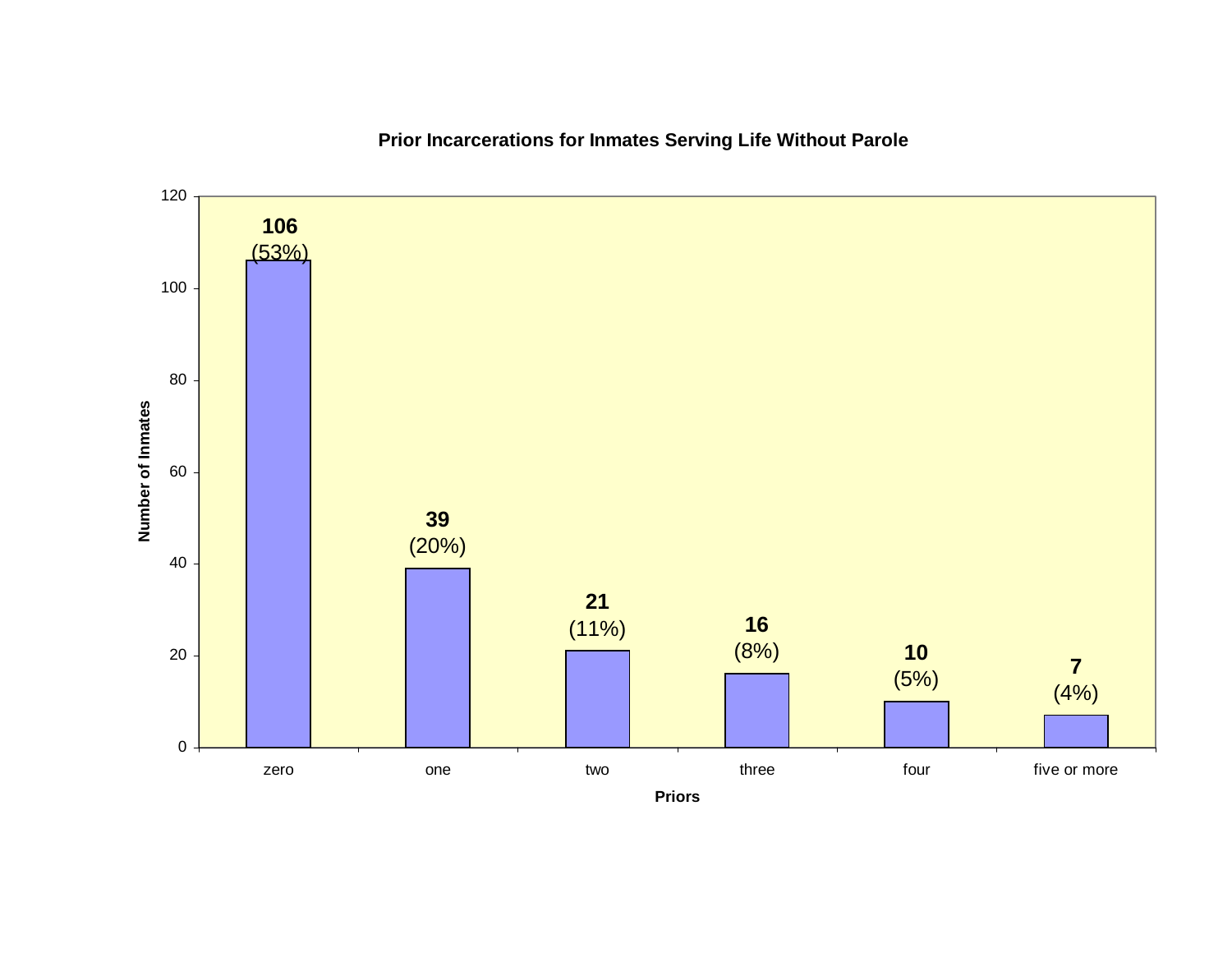Georgia Department of Corrections Page 1 Run 08/21/00 Office of Planning and Analysis

 Inmate statistical profile TABLE OF CONTENTS FOR ACTIVE PRISONERS SERVING LIFE WITHOUT PAROLE EXCLUDING JAIL

 TITLE PAGE ----- ---- RACE AND SEX............................ 2 Culture Fair IQ Scores.................. 3 Self-Rpt Socioeconomic Class............ 4 Self-Rpt Environment To Age 16.......... 5 Self-Rpt Education Level................ 6 Functional Reading Level (WRAT Scores).. 7 Functional Math Level (WRAT Scores)..... 8 Functional Spelling Level (WRAT Scores). 9 Self-Rpt Guardian Status To Age 16......10 Self-Rpt Employment Status Before Prison11 Self-Rpt Marital Status At Admission....12 Self-Rpt Number Of Children At Admission13 Self-Rpt Religious Affiliation..........14 Self-Rpt Family Behavior Patterns \*.....15 Inmate Diagnostic Behavior Problem \*....16 Physical Profile (General Condition)....17 Security Status............................18 Number Of Sentences.....................19 Number Of Disciplinaries................20 Number Of Escapes........................21 Number Of Prior Georgia Incarcerations \*22 Number Of Transfers.....................23 County Of Conviction....................24 Circuit Of Conviction...................29 Home County................................31 Prison Sentence In Years................36 Probation To Follow Prison..............37Admission Type.............................38 Release Type...............................39 Inst By Group..............................40 Institution................................41 Misdemeanors And Felonies...............42 Crimes By Group.........................43 Most Serious Offense....................44 Most Serious Crime Type.................45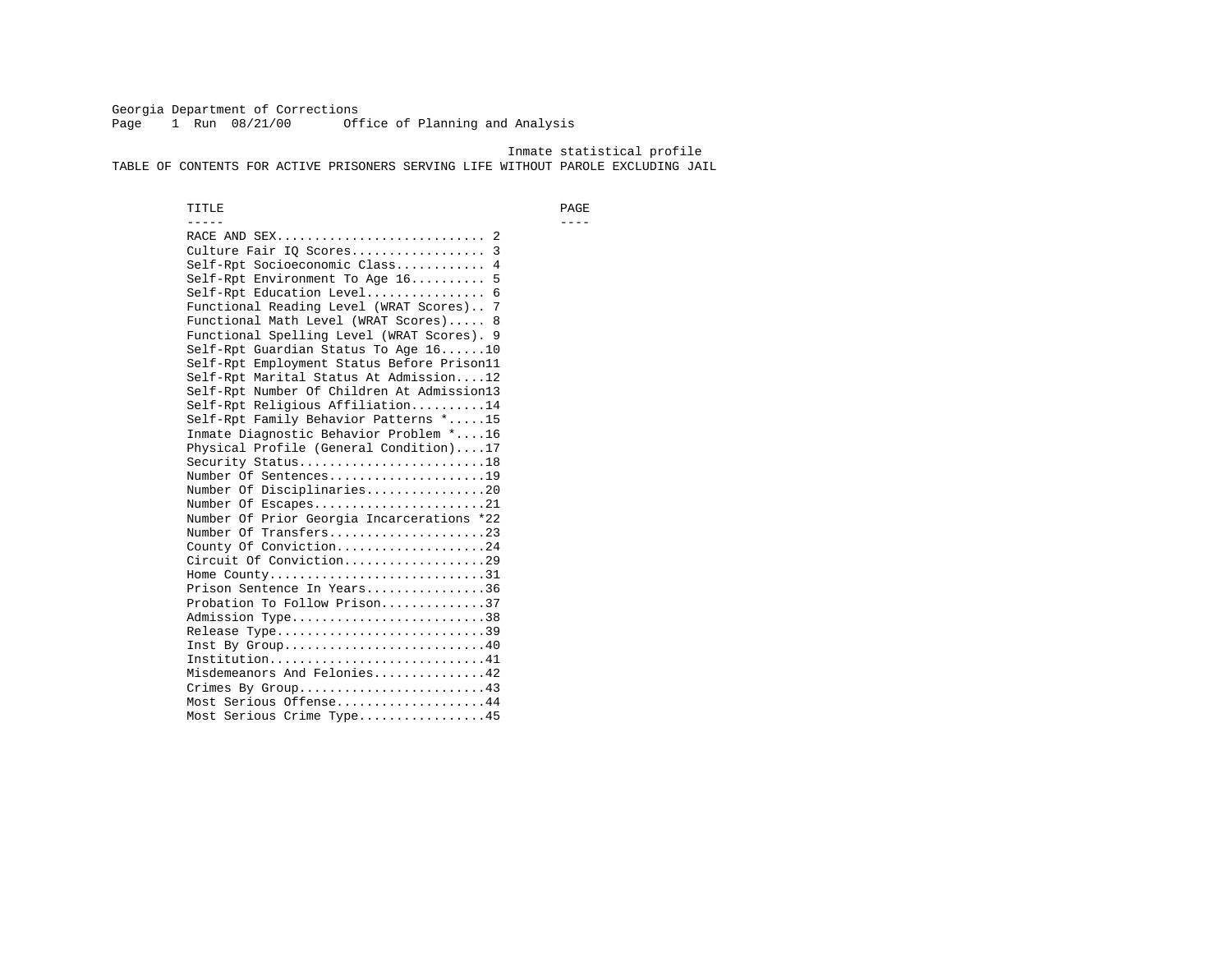Georgia Department of Corrections<br>Page 2 Run 08/21/00 0ff Office of Planning and Analysis

#### Inmate statistical profile

# Sample: ACTIVE PRISONERS SERVING LIFE WITHOUT PAROLE EXCLUDING JAIL Requestor: Statistics Active inmates 08/21/2000

RACE AND SEX by current age & sex

|                  |                  |                       | M E N            |                   |                     |                         |                                | W O M E N            |                            |                              |                            |
|------------------|------------------|-----------------------|------------------|-------------------|---------------------|-------------------------|--------------------------------|----------------------|----------------------------|------------------------------|----------------------------|
| RACE AND SEX     | Age<br>$00 - 21$ | Age<br>$ 22-39 $      | Age<br>$ 40-54 $ | Age<br>$8 55-99$  | Men<br>% Total<br>ႜ | Age<br>$00 - 21$        | Age<br>$ 22-39 $               | Age<br>$ 40-54 $     | Age<br>$8 55-99$           | Women<br>$\frac{1}{2}$ Total | Grand<br>% Total %         |
| WHITE MALE       | 25               | 34<br>30              | 24<br>36         | 6<br>55           | 65<br>33            | 0                       | $\Omega$<br>0                  | 0<br>n               | 0<br>0                     | $\Omega$                     | 65<br>33                   |
| NON WHITE MALE   | 75<br>3          | 81<br>70              | 43<br>64         | 45<br>5           | 132<br>67           | 0<br>0                  | $\mathbf 0$<br>$\mathbf{0}$    | $\mathbf 0$<br>0     | 0<br>$\mathbf 0$           | $\Omega$<br>$\Omega$         | - 66<br>132                |
| WHITE FEMALE     | $\Omega$         | 0<br>$\mathbf 0$<br>0 | $\mathbf 0$<br>0 | $\mathbf 0$<br>0  | 0<br>$\Omega$       | 0                       | 2 100                          | $\mathbf 0$<br>0     | 0                          | 2 100                        | 2<br>- 1                   |
| NON WHITE FEMALE | 0                | $\mathbf 0$<br>0<br>0 | 0<br>$\mathbf 0$ | $\mathbf{0}$<br>0 | $\mathbf{0}$<br>0   | 0<br>0                  | $\overline{0}$<br>$\mathbf{0}$ | 0<br>0               | 0<br>0                     | $\mathbf{0}$<br>$\mathbf{0}$ | $\overline{0}$<br>$\Omega$ |
| Total reported   | 4 100            | 115 100               | 67 100           | 11 100            | 197 100             | $\Omega$<br>$\mathbf 0$ | 2 100                          | $\Omega$<br>$\Omega$ | $\Omega$<br>$\overline{0}$ | 2 100                        | 199 100                    |
| Percent reported | 100.0            | 100.0                 | 100.0            | 100.0             | 100.0               | $\cdot$ 0               | 100.0                          | $\cdot$ 0            | $\cdot$ 0                  | 100.0                        | 100.0                      |
| NOT REPORTED     | $\Omega$         | $\Omega$              | $\Omega$         | $\mathbf 0$       | $\Omega$            | $\mathbf{0}$            | $\Omega$                       | $\mathbf{0}$         | 0                          | $\mathbf 0$                  | $\mathbf{0}$               |
| Total            | 4                | 115                   | 67               | 11                | 197                 | $\mathbf 0$             | 2                              | $\mathbf 0$          | 0                          | 2                            | 199                        |
|                  |                  |                       |                  |                   |                     |                         |                                |                      |                            |                              |                            |
| AVERAGE AGE      | 20.00            | 29.89                 | 45.10            | 60.27             | 36.56               | .00                     | 30.00                          | .00                  | .00                        | 30.00                        | 36.49                      |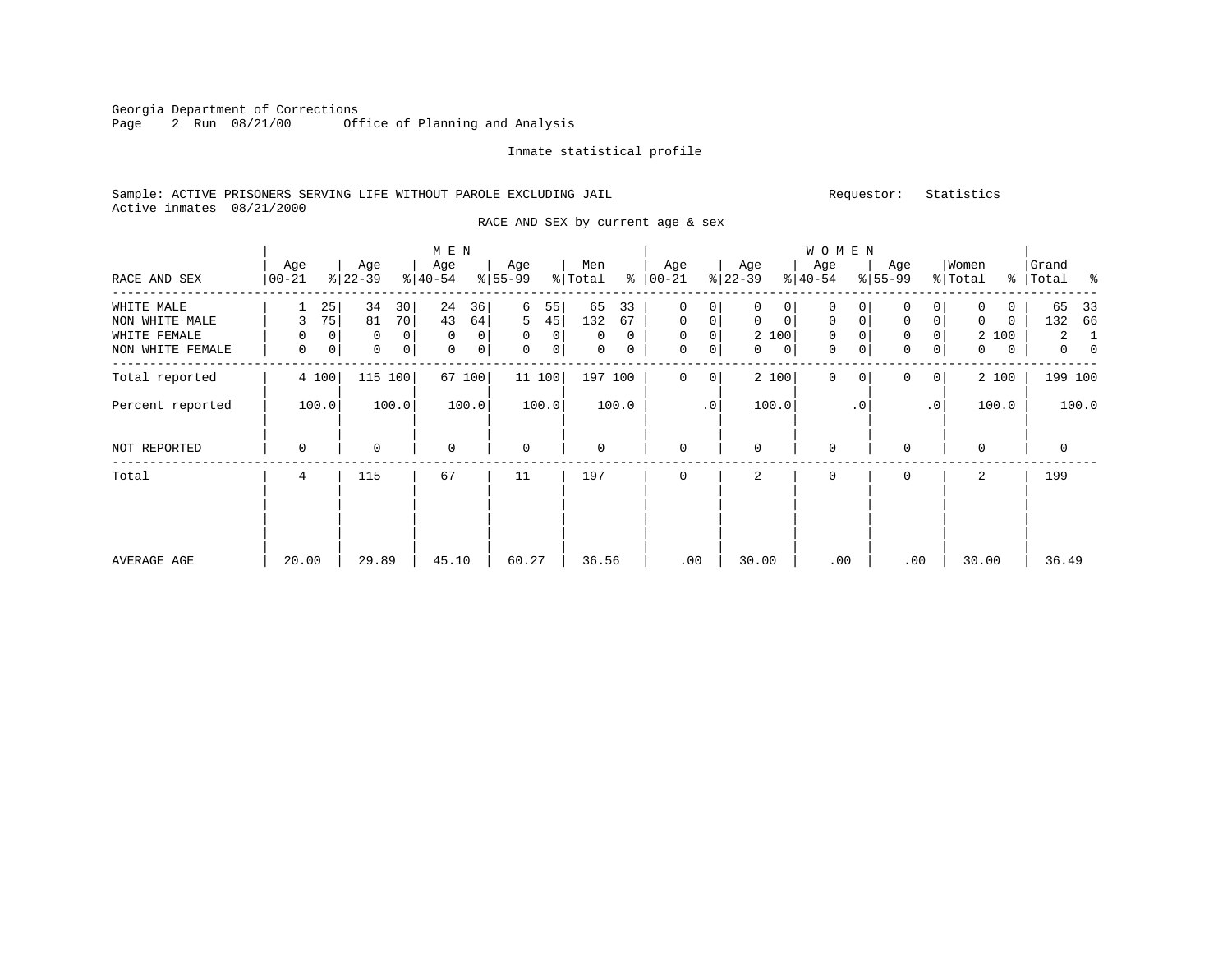### Georgia Department of Corrections<br>Page 3 Run 08/21/00 Office of Planning and Analysis Page 3 Run 08/21/00 Office of Planning and Analysis

#### Inmate statistical profile

### Sample: ACTIVE PRISONERS SERVING LIFE WITHOUT PAROLE EXCLUDING JAIL Requestor: Statistics Active inmates 08/21/2000

Culture Fair IQ Scores by current age & sex

|                           |                              |                     | M E N               |                              |                     |                               |                              | <b>WOMEN</b>                                    |                               |                           |                         |
|---------------------------|------------------------------|---------------------|---------------------|------------------------------|---------------------|-------------------------------|------------------------------|-------------------------------------------------|-------------------------------|---------------------------|-------------------------|
| IQ Score                  | Age<br>$ 00-21$              | Age<br>$ 22-39 $    | Age<br>$ 40-54 $    | Age<br>$\frac{1}{6}$   55-99 | Men<br>⊱<br>% Total | Age<br>$ 00 - 21$             | Age<br>$ 22-39 $             | Age<br>$ 40-54 $                                | Age<br>$8 55-99$              | Women<br>% Total          | Grand<br>%   Total<br>း |
| LESS THAN 70<br>70 AND UP | 0<br>$\overline{0}$<br>3 100 | 5<br>5<br>103<br>95 | 8<br>14<br>50<br>86 | $\mathbf{0}$<br>0<br>9 100   | 13<br>165<br>93     | 0<br>0<br>0 <sup>1</sup><br>0 | $\overline{0}$<br>0<br>2 100 | $\mathbf 0$<br>0<br>$\mathsf{O}$<br>$\mathbf 0$ | 0<br>0<br>$\overline{0}$<br>0 | 0<br>$\mathbf 0$<br>2 100 | 13<br>- 7<br>167 93     |
| Total reported            | 3 100                        | 108 100             | 58 100              | 9 100                        | 178 100             | $\mathbf{0}$<br>0             | 2 100                        | 0<br>0                                          | 0<br>$\overline{0}$           | 2 100                     | 180 100                 |
| Percent reported          | 75.0                         | 93.9                | 86.6                | 81.8                         | 90.4                | $\cdot$ 0                     | 100.0                        | $\cdot$ 0                                       | $\cdot$ 0                     | 100.0                     | 90.5                    |
| NOT REPORTED              |                              | 7                   | 9                   | 2                            | 19                  | $\mathbf 0$                   | $\mathbf{0}$                 | $\mathbf 0$                                     | 0                             | 0                         | 19                      |
| Total                     | 4                            | 115                 | 67                  | 11                           | 197                 | $\mathbf 0$                   | 2                            | 0                                               | 0                             | 2                         | 199                     |
| AVERAGE IQ                | 106.33                       | 100.18              | 95.22               | 93.11                        | 98.31               | .00                           | 107.00                       | .00                                             | .00                           | 107.00                    | 98.41                   |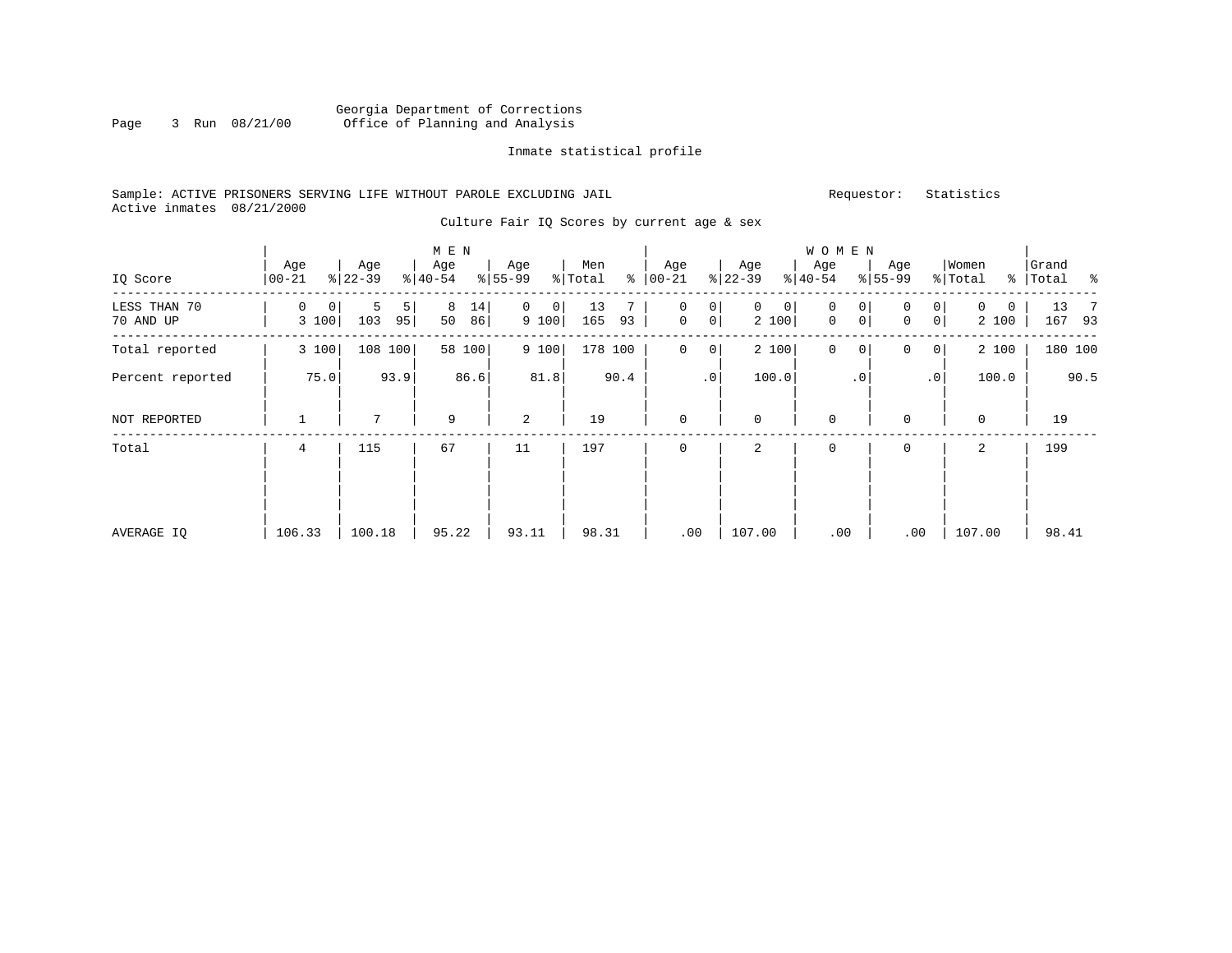### Georgia Department of Corrections Page 4 Run  $08/21/00$  Office of Planning and Analysis

#### Inmate statistical profile

#### Sample: ACTIVE PRISONERS SERVING LIFE WITHOUT PAROLE EXCLUDING JAIL Requestor: Statistics Active inmates 08/21/2000

#### Self-Rpt Socioeconomic Class by current age & sex

|                     |             |             |           |              | M E N     |      |             |        |                |      |             |                 |              |             | W O M E N    |             |             |              |              |          |                         |         |
|---------------------|-------------|-------------|-----------|--------------|-----------|------|-------------|--------|----------------|------|-------------|-----------------|--------------|-------------|--------------|-------------|-------------|--------------|--------------|----------|-------------------------|---------|
|                     | Age         |             | Age       |              | Age       |      | Age         |        | Men            |      | Age         |                 | Age          |             | Age          |             | Age         |              | Women        |          | Grand                   |         |
| Socioeconomic Class | $ 00-21$    |             | $8 22-39$ |              | $8 40-54$ |      | $8 55-99$   |        | % Total        | နွ   | $00 - 21$   | န္              | $22 - 39$    |             | $ 40-54$     |             | $8155 - 99$ |              | % Total      |          | %   Total               | ႜ       |
| WELFARE             | 0           | 0           | 5         | 4            | 2         | 3    | 0           | 0      |                | 4    | 0           | 0               | $\mathbf{0}$ | 0           | 0            | $\Omega$    | 0           | 0            | $\mathbf{0}$ | 0        |                         |         |
| OCC EMPLOY          | $\Omega$    | 0           | 6         | 5            | 2         | 3    | $\Omega$    | 0      | 8              | 4    | 0           | $\mathbf 0$     | $\mathbf{0}$ | $\mathbf 0$ | $\mathbf{0}$ | $\Omega$    | 0           |              | $\mathbf{0}$ | 0        |                         |         |
| MINIMUM STD         |             | 4 100       | 64        | 56           | 30        | 46   | 7           | 64     | 105            | 54   | $\Omega$    | 0               | $\Omega$     | $\mathbf 0$ | $\Omega$     |             | $\Omega$    |              | $\mathbf 0$  | $\Omega$ | 105                     | 54      |
| MIDDLE              | $\Omega$    | $\mathbf 0$ | 38        | 33           | 30        | 46   | 4           | 36     | 72             | 37   | $\mathbf 0$ | $\mathbf 0$     |              | 50          | $\mathbf{0}$ |             | 0           |              |              | 50       | 73                      | 37      |
| OTHER               | $\mathbf 0$ | $\mathbf 0$ |           | $\mathbf{1}$ |           | 2    | $\Omega$    | 0      | $\overline{2}$ |      | $\mathbf 0$ | $\mathbf 0$     |              | 50          | $\mathbf{0}$ | $\mathbf 0$ | 0           | 0            |              | 50       | $\overline{\mathbf{3}}$ | 2       |
| Total reported      |             | 4 100       | 114 100   |              | 65        | 100  |             | 11 100 | 194 100        |      | 0           | 0               |              | 2 100       | 0            | 0           | 0           | $\mathbf{0}$ |              | 2 100    |                         | 196 100 |
| Percent reported    |             | 100.0       |           | 99.1         |           | 97.0 |             | 100.0  |                | 98.5 |             | .0 <sup>1</sup> |              | 100.0       |              | . 0         |             | $\cdot$ 0    |              | 100.0    |                         | 98.5    |
| NOT RPTD            | $\mathbf 0$ |             |           |              | 2         |      | $\mathbf 0$ |        | 3              |      | $\mathbf 0$ |                 | $\mathbf 0$  |             | $\mathbf 0$  |             | 0           |              | 0            |          | 3                       |         |
| Total               | 4           |             | 115       |              | 67        |      | 11          |        | 197            |      | $\mathbf 0$ |                 | 2            |             | 0            |             | 0           |              | 2            |          | 199                     |         |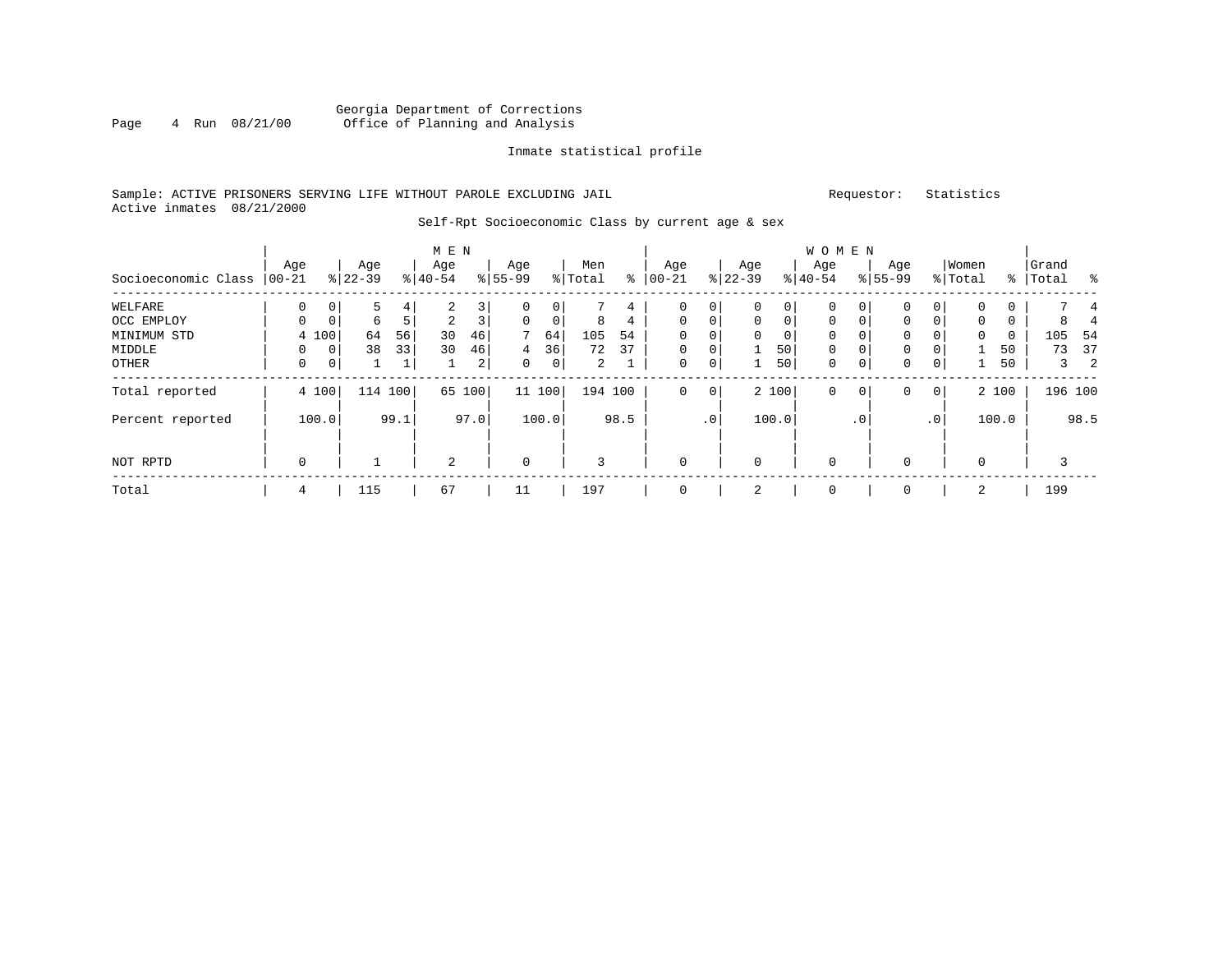### Georgia Department of Corrections Page 5 Run 08/21/00 Office of Planning and Analysis

#### Inmate statistical profile

### Sample: ACTIVE PRISONERS SERVING LIFE WITHOUT PAROLE EXCLUDING JAIL Requestor: Statistics Active inmates 08/21/2000

# Self-Rpt Environment To Age 16 by current age & sex

|                  |                   |             |                  |      | M E N            |      |                 |        |                |      |                 |         |                 |       | W O M E N        |     |                  |           |                  |       |                    |         |
|------------------|-------------------|-------------|------------------|------|------------------|------|-----------------|--------|----------------|------|-----------------|---------|-----------------|-------|------------------|-----|------------------|-----------|------------------|-------|--------------------|---------|
| Environment      | Age<br>$100 - 21$ |             | Age<br>$8 22-39$ |      | Age<br>$8 40-54$ |      | Age<br>$ 55-99$ |        | Men<br>% Total | ⊱    | Age<br>$ 00-21$ |         | Age<br>$ 22-39$ |       | Age<br>$ 40-54 $ |     | Age<br>$8 55-99$ |           | Women<br>% Total |       | Grand<br>%   Total | ి       |
| RURAL/FARM       | 0                 | 0           | 0                | 0    | 3                | 5    | $\overline{2}$  | 18     | 5.             | 3    | 0               | 0       | 0               | 0     | $\mathbf 0$      | 0   | 0                | 0         | $\mathbf 0$      | 0     |                    | $\prec$ |
| RURAL/NFARM      | $\mathbf 0$       |             | 11               | 10   | 4                | 6    | 1               | 9      | 16             | 8    | 0               | 0       |                 | 50    | $\mathbf 0$      | 0   | 0                |           |                  | 50    | 17                 | -9      |
| S.M.S.A          | 0                 |             | 49               | 44   | 22               | 34   | 5               | 45     | 76             | 40   | 0               | 0       | 0               | 0     | $\mathbf 0$      | 0   | 0                |           | $\mathbf 0$      | 0     | 76                 | 39      |
| URBAN            | $\Omega$          | $\mathbf 0$ | 19               | 17   | 12               | 18   | 0               | 0      | 31             | 16   | $\Omega$        | 0       | $\mathbf 0$     | 0     | $\mathbf 0$      | 0   | 0                |           | 0                | 0     | 31                 | 16      |
| SMALL TOWN       |                   | 4 100       | 32               | 29   | 24               | 37   | 3               | 27     | 63             | 33   | $\Omega$        | 0       |                 | 50    | $\mathbf 0$      | 0   | 0                |           |                  | 50    | 64                 | 33      |
| OTHER            | 0                 | 0           |                  | 1    | $\mathbf 0$      | 0    | 0               | 0      |                |      | 0               | 0       | 0               | 0     | $\mathbf 0$      | 0   | 0                | 0         | $\mathbf 0$      | 0     | <b>L</b>           |         |
| Total reported   |                   | 4 100       | 112              | 100  | 65               | 100  |                 | 11 100 | 192 100        |      | 0               | $\circ$ |                 | 2 100 | $\mathbf 0$      | 0   | 0                | 0         |                  | 2 100 |                    | 194 100 |
| Percent reported |                   | 100.0       |                  | 97.4 |                  | 97.0 |                 | 100.0  |                | 97.5 |                 | .0'     |                 | 100.0 |                  | . 0 |                  | $\cdot$ 0 |                  | 100.0 |                    | 97.5    |
| NOT RPTD         | $\mathbf 0$       |             | 3                |      | 2                |      | $\mathbf 0$     |        | 5              |      | $\Omega$        |         | $\Omega$        |       | 0                |     | $\Omega$         |           | $\mathbf 0$      |       |                    |         |
| Total            | 4                 |             | 115              |      | 67               |      | 11              |        | 197            |      |                 |         | 2               |       | $\mathbf 0$      |     | $\Omega$         |           | 2                |       | 199                |         |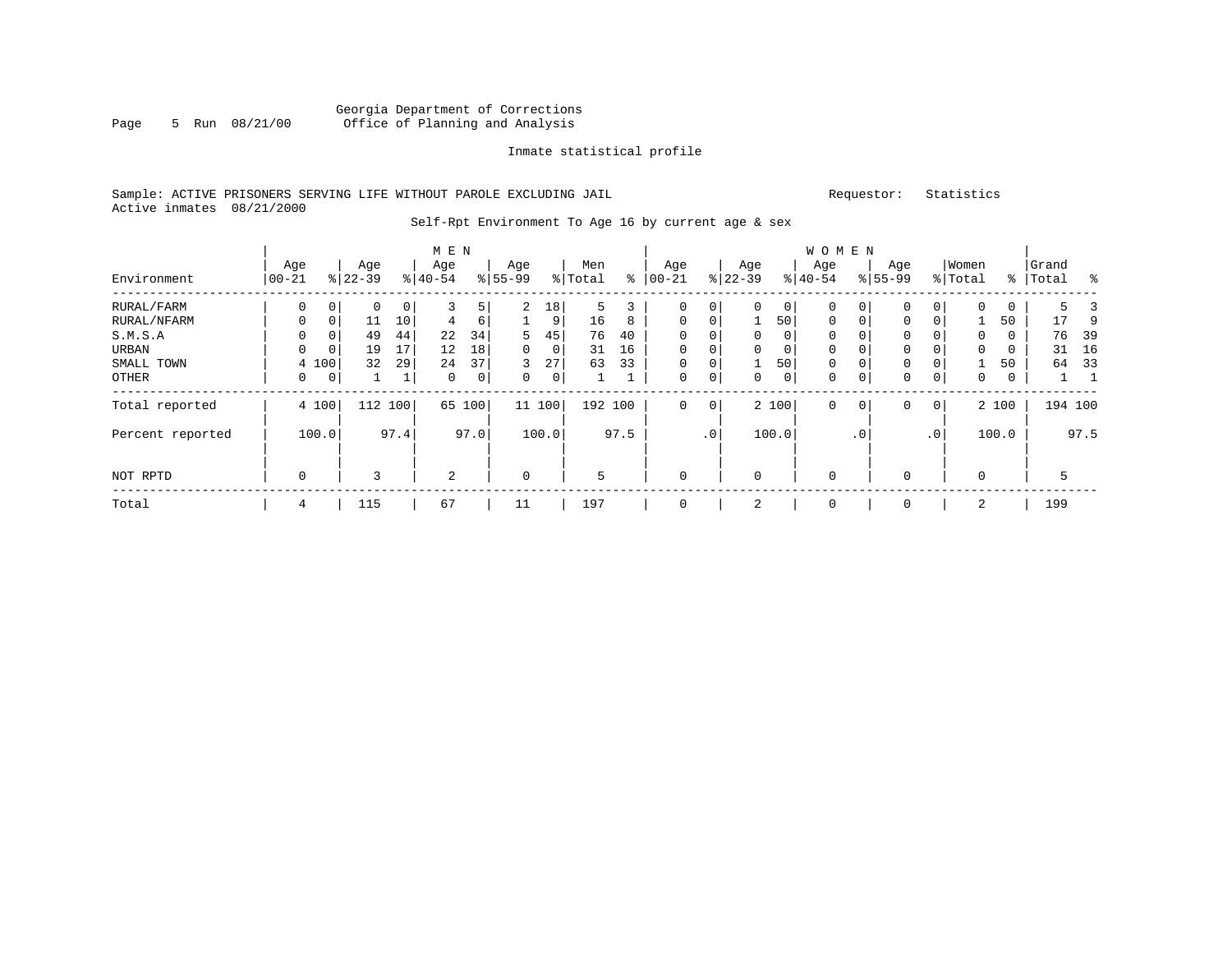#### Georgia Department of Corrections Page 6 Run 08/21/00 Office of Planning and Analysis

#### Inmate statistical profile

### Sample: ACTIVE PRISONERS SERVING LIFE WITHOUT PAROLE EXCLUDING JAIL Requestor: Statistics Active inmates 08/21/2000

Self-Rpt Education Level by current age & sex

|                     | M E N           |             |                  |      |                  |        |                 |                |                |      |                      |           |                  |             | <b>WOMEN</b>     |           |                  |                |                  |       |                    |      |
|---------------------|-----------------|-------------|------------------|------|------------------|--------|-----------------|----------------|----------------|------|----------------------|-----------|------------------|-------------|------------------|-----------|------------------|----------------|------------------|-------|--------------------|------|
| Education Level     | Age<br>$ 00-21$ |             | Age<br>$ 22-39 $ |      | Age<br>$ 40-54 $ |        | Age<br>$ 55-99$ |                | Men<br>% Total |      | Age<br>$8   00 - 21$ |           | Age<br>$ 22-39 $ |             | Age<br>$ 40-54 $ |           | Age<br>$8 55-99$ |                | Women<br>% Total |       | Grand<br>%   Total | နွ   |
| LESS THAN GRADE 7   | 0               | $\mathbf 0$ | 2                | 2    | 3                | 5      | 2               | 18             |                | 4    | 0                    | 0         | $\Omega$         | $\Omega$    | $\Omega$         | $\Omega$  | $\Omega$         | 0              | $\Omega$         | 0     |                    |      |
| GRADE 7             |                 | 25          | 3                | 3    | 5                | 8      |                 | 9              | 10             | 5    | 0                    | 0         | 0                | 0           | 0                | 0         | $\mathbf 0$      | 0              | 0                | 0     | 10                 | -5   |
| GRADE 8             | 2               | 50          | 15               | 13   |                  | 5      | 4               | 36             | 24             | 12   | $\Omega$             | 0         |                  | 0           | 0                | $\Omega$  | $\Omega$         |                | $\Omega$         | 0     | 24                 | 12   |
| GRADE 9             |                 | 25          | 17               | 15   | 11               | 17     |                 | 9              | 30             | 15   | $\Omega$             |           |                  | $\mathbf 0$ | 0                |           | $\mathbf 0$      |                | 0                | 0     | 30                 | 15   |
| GRADE 10            | 0               | $\Omega$    | 30               | 26   | 8                | 12     |                 | 9              | 39             | 20   | $\Omega$             | 0         | $\Omega$         | $\Omega$    | $\Omega$         |           | $\mathbf 0$      |                | $\Omega$         | U     | 39                 | 20   |
| GRADE 11            | 0               | 0           | 15               | 13   | 6                | 9      | $\mathbf 0$     | 0              | 21             | 11   | 0                    | 0         | 2 100            |             | 0                |           | $\mathbf{0}$     |                | $\overline{a}$   | 100   | 23                 | 12   |
| GRADE 12            | 0               | 0           | 18               | 16   | 5                | 8      |                 | 9              | 24             | 12   | $\Omega$             | 0         | $\Omega$         | 0           | 0                |           | $\mathbf 0$      |                | 0                | 0     | 24                 | 12   |
| MORE THAN GRADE 12  | 0               | 0           | 14               | 12   | 25               | 38     |                 | 9 <sup>1</sup> | 40             | 21   | $\mathbf 0$          | 0         | 0                | 0           | 0                | 0         | $\mathbf 0$      | 0              | 0                | 0     | 40                 | 20   |
| Total reported      |                 | 4 100       | 114 100          |      |                  | 66 100 | 11100           |                | 195 100        |      | $\Omega$             | 0         | 2 100            |             | $\mathbf 0$      | $\Omega$  | $\Omega$         | $\overline{0}$ |                  | 2 100 | 197 100            |      |
| Percent reported    |                 | 100.0       |                  | 99.1 |                  | 98.5   |                 | 100.0          |                | 99.0 |                      | $\cdot$ 0 | 100.0            |             |                  | $\cdot$ 0 |                  | $\cdot$ 0      |                  | 100.0 |                    | 99.0 |
| NOT REPORTED        | 0               |             |                  |      |                  |        | 0               |                | 2              |      | 0                    |           | 0                |             | 0                |           | $\Omega$         |                | 0                |       | 2                  |      |
| Total               | 4               |             | 115              |      | 67               |        | 11              |                | 197            |      | 0                    |           | 2                |             | 0                |           | $\Omega$         |                | 2                |       | 199                |      |
|                     |                 |             |                  |      |                  |        |                 |                |                |      |                      |           |                  |             |                  |           |                  |                |                  |       |                    |      |
| AVG EDUCATION LEVEL | 8.00            |             | 11.66            |      | 12.73            |        | 10.09           |                | 11.86          |      | .00                  |           | 11.00            |             | .00              |           | .00              |                | 11.00            |       | 11.85              |      |

\* NOTE: THE FIELD LABLED "LESS THAN GRADE 7" WAS CORRECTED IN MARCH 1989: MISSING DATA FOR INMATES STILL IN DIAGNOSTICS NOW HAS BEEN REMOVED FROM THIS FIELD AND IDENTIFIED AS "NOT REPORTED" INFORMATION.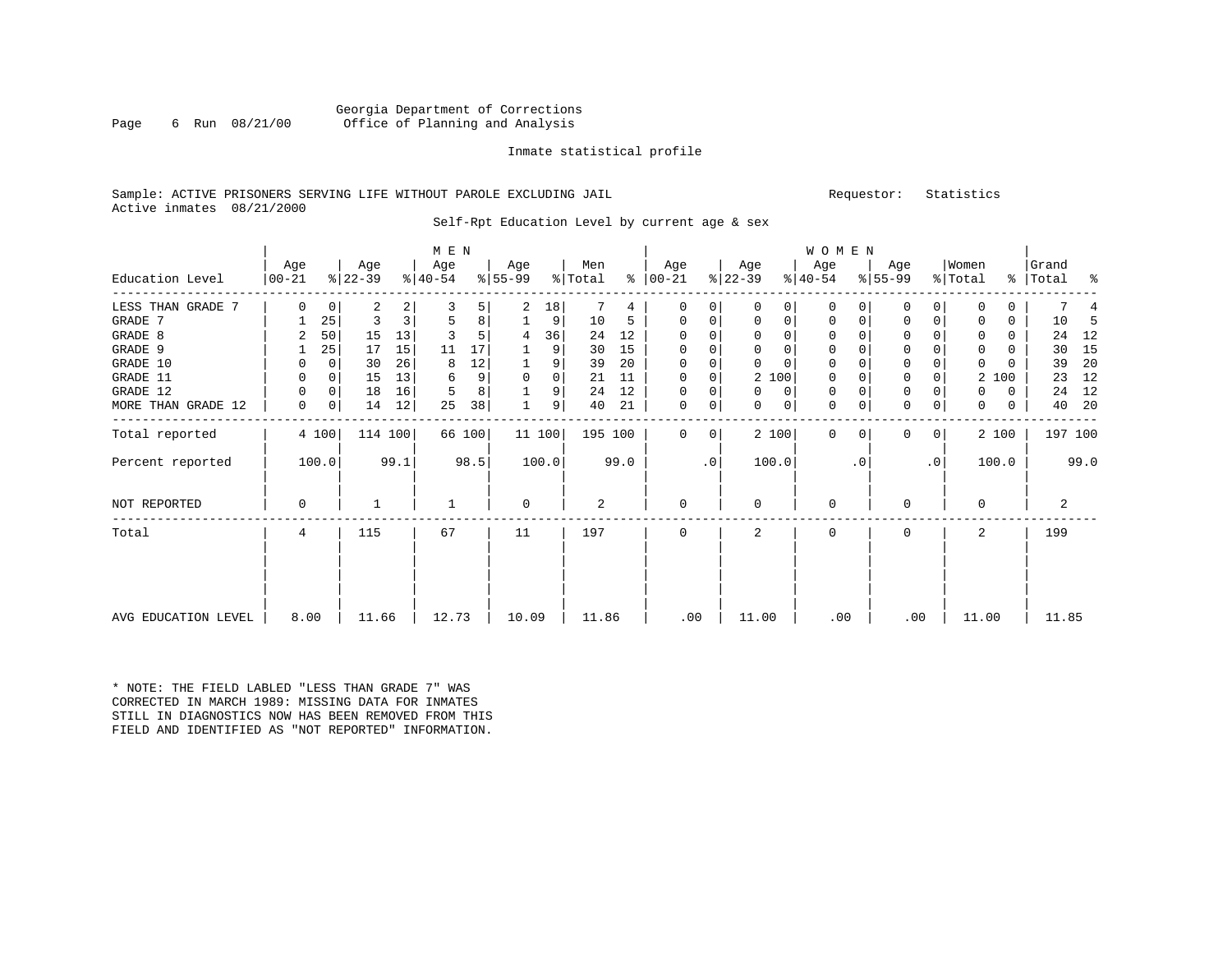### Georgia Department of Corrections Page 7 Run 08/21/00 Office of Planning and Analysis

#### Inmate statistical profile

#### Sample: ACTIVE PRISONERS SERVING LIFE WITHOUT PAROLE EXCLUDING JAIL Requestor: Statistics Active inmates 08/21/2000

# Functional Reading Level (WRAT Scores) by current age & sex

|                    |                 |             |                  |         | M E N            |        |                 |                |                |      |                      |                |                  |             | WOMEN            |              |                  |              |                  |       |                    |                |
|--------------------|-----------------|-------------|------------------|---------|------------------|--------|-----------------|----------------|----------------|------|----------------------|----------------|------------------|-------------|------------------|--------------|------------------|--------------|------------------|-------|--------------------|----------------|
| WRAT Reading Score | Age<br>$ 00-21$ |             | Age<br>$ 22-39 $ |         | Age<br>$ 40-54 $ |        | Age<br>$ 55-99$ |                | Men<br>% Total |      | Age<br>$8   00 - 21$ |                | Age<br>$ 22-39 $ |             | Age<br>$ 40-54 $ |              | Age<br>$8 55-99$ |              | Women<br>% Total |       | Grand<br>%   Total | ಿ              |
| LESS THAN GRADE 6  |                 | 33          | 35               | 32      | 23               | 39     | 5               | 56             | 64             | 36   | $\Omega$             | 0              |                  | 50          | $\Omega$         | $\Omega$     | O                | 0            |                  | 50    | 65                 | 36             |
| 6TH THRU 8TH GRADE |                 | 33          | 24               | 22      | 10               | 17     | 2               | 22             | 37             | 21   | 0                    | 0              | $\Omega$         | 0           | $\Omega$         | $\Omega$     | 0                | 0            | $\Omega$         | 0     | 37                 | 20             |
| GRADE 9            | 0               | $\Omega$    | 13               | 12      | 4                |        | 0               | 0              | 17             | 9    |                      |                | $\Omega$         | 0           | $\Omega$         |              | 0                |              | $\Omega$         | 0     | 17                 | 9              |
| GRADE 10           |                 | 33          | 3                |         | 3                | 5      | $\Omega$        | $\Omega$       |                | 4    | $\Omega$             | 0              | $\mathbf 0$      | $\Omega$    | $\mathbf 0$      | $\Omega$     | 0                |              | $\mathbf 0$      | 0     |                    | $\overline{4}$ |
| GRADE 11           | 0               | 0           | 5                | 5       | $\overline{4}$   |        | 0               | 0              | 9              | 5    |                      |                | $\mathbf 0$      | $\mathbf 0$ | $\mathbf 0$      |              | 0                |              | 0                | 0     | 9                  |                |
| GRADE 12           | 0               | $\mathbf 0$ | 20               | 18      | 10               | 17     | 2               | 22             | 32             | 18   |                      |                | $\mathbf 0$      | 0           | $\mathbf 0$      | 0            | 0                |              | $\mathbf 0$      | 0     | 32                 | 18             |
| MORE THAN GRADE 12 | $\mathbf 0$     | 0           | 9                | 8       | 5                | 8      | 0               | $\overline{0}$ | 14             | 8    | $\mathbf 0$          | 0 <sup>1</sup> |                  | 50          | $\mathbf 0$      | 0            | $\mathbf 0$      | 0            |                  | 50    | 15                 | 8              |
| Total reported     |                 | 3 100       |                  | 109 100 |                  | 59 100 |                 | 9 100          | 180 100        |      | $\Omega$             | $\Omega$       |                  | 2 100       | $\Omega$         | $\mathbf{0}$ | $\Omega$         | $\mathbf{0}$ |                  | 2 100 |                    | 182 100        |
| Percent reported   |                 | 75.0        |                  | 94.8    |                  | 88.1   |                 | 81.8           |                | 91.4 |                      | $\cdot$ 0      |                  | 100.0       |                  | $\cdot$ 0    |                  | $\cdot$ 0    |                  | 100.0 |                    | 91.5           |
| NOT REPORTED       |                 |             | 6                |         | 8                |        | 2               |                | 17             |      | $\Omega$             |                | $\mathbf 0$      |             | $\Omega$         |              | $\Omega$         |              | 0                |       | 17                 |                |
| Total              | 4               |             | 115              |         | 67               |        | 11              |                | 197            |      | $\Omega$             |                | 2                |             | $\Omega$         |              | $\Omega$         |              | 2                |       | 199                |                |
|                    |                 |             |                  |         |                  |        |                 |                |                |      |                      |                |                  |             |                  |              |                  |              |                  |       |                    |                |
| AVG READING SCORE  | 7.47            |             | 8.13             |         | 7.59             |        | 5.92            |                | 7.83           |      | .00                  |                | 9.10             |             | .00              |              | .00              |              | 9.10             |       | 7.85               |                |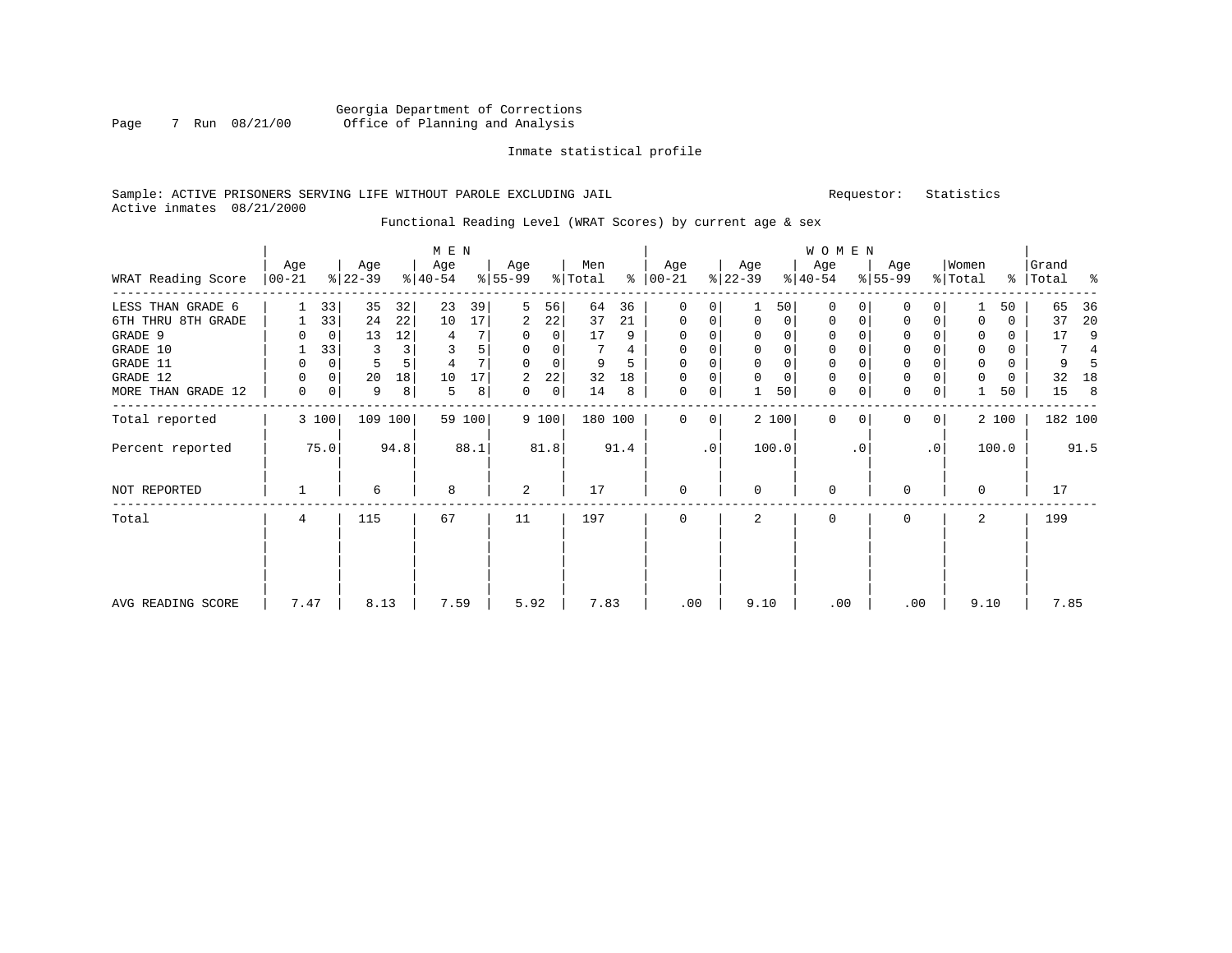### Georgia Department of Corrections Page 8 Run 08/21/00 Office of Planning and Analysis

#### Inmate statistical profile

#### Sample: ACTIVE PRISONERS SERVING LIFE WITHOUT PAROLE EXCLUDING JAIL Requestor: Statistics Active inmates 08/21/2000

# Functional Math Level (WRAT Scores) by current age & sex

|                    |                  |             |                  |              | M E N            |                |                  |             |                |      |                |           |                  |             | W O M E N        |           |                  |                |                  |            |                |      |
|--------------------|------------------|-------------|------------------|--------------|------------------|----------------|------------------|-------------|----------------|------|----------------|-----------|------------------|-------------|------------------|-----------|------------------|----------------|------------------|------------|----------------|------|
| WRAT Math Score    | Age<br>$00 - 21$ |             | Age<br>$ 22-39 $ |              | Age<br>$ 40-54 $ |                | Age<br>$8 55-99$ |             | Men<br>% Total | ⊱    | Age<br>  00-21 |           | Age<br>$ 22-39 $ |             | Age<br>$ 40-54 $ |           | Age<br>$8 55-99$ |                | Women<br>% Total | <u>%  </u> | Grand<br>Total | ႜ    |
| LESS THAN GRADE 6  | 2                | 67          | 38               | 35           | 31               | 53             | 6                | 67          | 77             | 43   | $\mathbf 0$    | 0         | $\Omega$         | 0           | $\mathbf 0$      | $\Omega$  | 0                | 0              | $\Omega$         | 0          | 77             | 42   |
| 6TH THRU 8TH GRADE |                  | 33          | 46               | 42           | 17               | 29             | 2                | 22          | 66             | 37   | 0              | 0         | 0                | 0           | 0                | 0         | 0                | 0              | 0                | 0          | 66             | 36   |
| GRADE 9            | 0                | 0           | 12               | 11           | 3                | 5              | 0                | $\mathbf 0$ | 15             | 8    | 0              |           |                  | 50          | $\mathbf 0$      | $\cap$    | $\Omega$         |                |                  | 50         | 16             | 9    |
| GRADE 10           | 0                | $\mathbf 0$ | 8                | 7            |                  | 5              |                  | 11          | 12             |      | 0              | $\Omega$  | 0                | 0           | $\mathbf 0$      | $\Omega$  | 0                |                | $\mathbf 0$      | 0          | 12             | 7    |
| GRADE 11           | $\mathbf 0$      | $\Omega$    | $\overline{2}$   |              |                  | 2              | 0                | $\mathbf 0$ | 3              | 2    | $\Omega$       |           | 0                | $\mathbf 0$ | $\mathbf 0$      | $\Omega$  | $\mathbf 0$      |                | 0                | $\Omega$   | 3              | 2    |
| GRADE 12           | 0                | 0           | $\overline{c}$   |              |                  | 5              | 0                | 0           | 5              | 3    | $\mathbf 0$    |           | $\mathbf 0$      | $\mathbf 0$ | $\mathbf 0$      | $\Omega$  | 0                |                | $\Omega$         | 0          | 5              | 3    |
| MORE THAN GRADE 12 | 0                | 0           | $\mathbf 1$      | $\mathbf{1}$ |                  | $\overline{a}$ | 0                | $\mathbf 0$ | $\overline{a}$ |      | 0              | 0         |                  | 50          | $\mathbf 0$      | 0         | $\mathbf 0$      | 0              |                  | 50         | 3              | 2    |
| Total reported     |                  | 3 100       |                  | 109 100      |                  | 59 100         |                  | 9 100       | 180 100        |      | $\Omega$       | 0         |                  | 2 100       | $\Omega$         | $\Omega$  | $\Omega$         | 0 <sup>1</sup> |                  | 2 100      | 182 100        |      |
| Percent reported   |                  | 75.0        |                  | 94.8         |                  | 88.1           |                  | 81.8        |                | 91.4 |                | $\cdot$ 0 |                  | 100.0       |                  | $\cdot$ 0 |                  | $\cdot$ 0      |                  | 100.0      |                | 91.5 |
| NOT REPORTED       |                  |             | 6                |              | 8                |                | 2                |             | 17             |      | $\mathbf{0}$   |           | 0                |             | $\mathbf 0$      |           | $\Omega$         |                | $\mathbf 0$      |            | 17             |      |
| Total              | 4                |             | 115              |              | 67               |                | 11               |             | 197            |      | $\Omega$       |           | $\mathbf{2}$     |             | $\Omega$         |           | $\Omega$         |                | 2                |            | 199            |      |
|                    |                  |             |                  |              |                  |                |                  |             |                |      |                |           |                  |             |                  |           |                  |                |                  |            |                |      |
| AVG MATH SCORE     | 5.67             |             | 6.94             |              | 6.29             |                | 4.63             |             | 6.59           |      | .00            |           | 11.40            |             | .00              |           | .00              |                | 11.40            |            | 6.65           |      |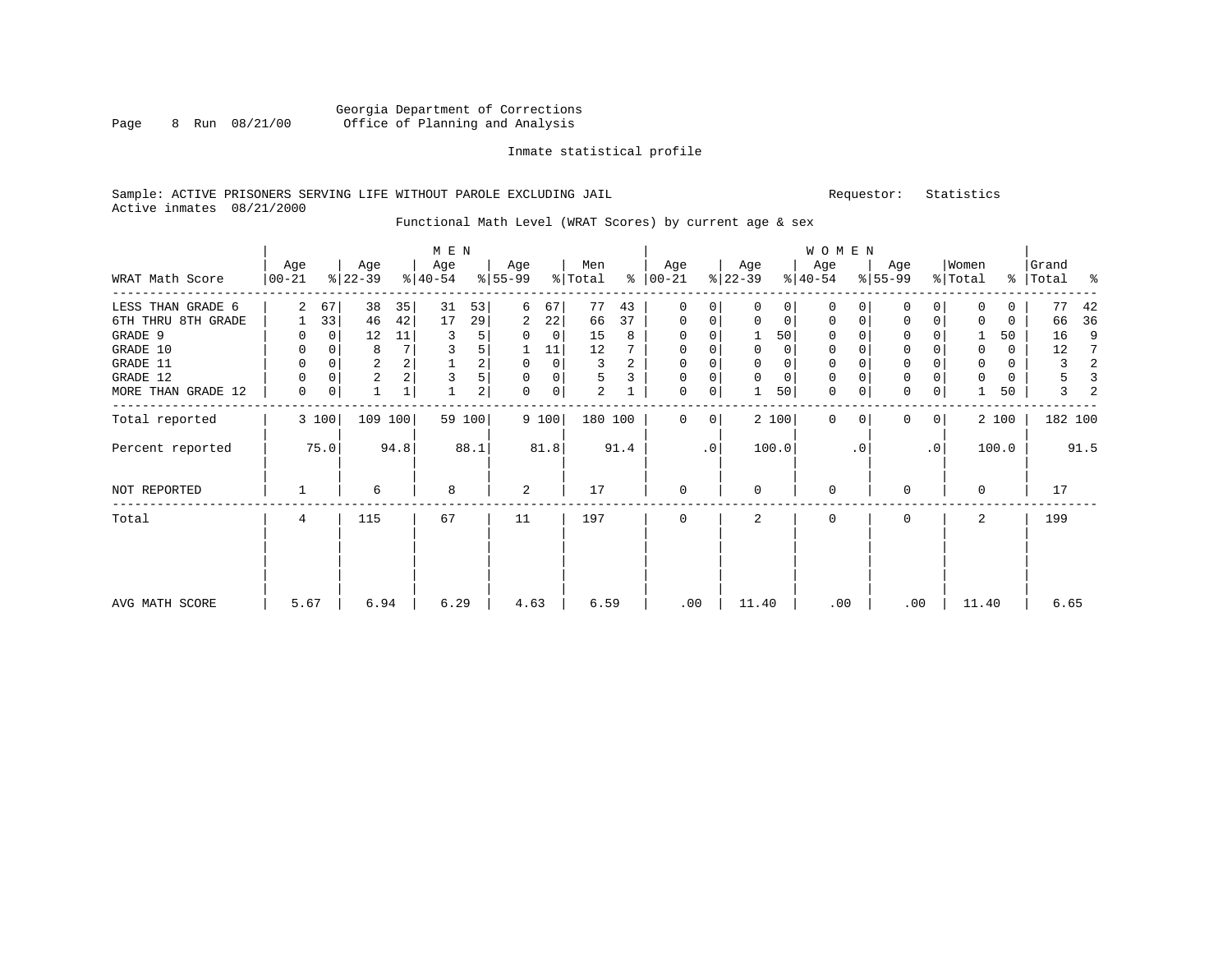### Georgia Department of Corrections Page 9 Run  $08/21/00$  Office of Planning and Analysis

#### Inmate statistical profile

#### Sample: ACTIVE PRISONERS SERVING LIFE WITHOUT PAROLE EXCLUDING JAIL Requestor: Statistics Active inmates 08/21/2000

# Functional Spelling Level (WRAT Scores) by current age & sex

|                     |                  |          |                  |         | M E N            |        |                  |             |                |      |                 |           |                  |          | <b>WOMEN</b>     |           |                  |              |                  |          |                    |                |
|---------------------|------------------|----------|------------------|---------|------------------|--------|------------------|-------------|----------------|------|-----------------|-----------|------------------|----------|------------------|-----------|------------------|--------------|------------------|----------|--------------------|----------------|
| WRAT Spelling Score | Age<br>$00 - 21$ |          | Age<br>$ 22-39 $ |         | Age<br>$8 40-54$ |        | Age<br>$8 55-99$ |             | Men<br>% Total | ៖    | Age<br>$ 00-21$ |           | Age<br>$ 22-39 $ |          | Age<br>$ 40-54 $ |           | Age<br>$8 55-99$ |              | Women<br>% Total |          | Grand<br>%   Total | ಿ              |
| LESS THAN GRADE 6   | 2                | 67       | 40               | 37      | 32               | 54     | 5                | 56          | 79             | 44   | $\Omega$        | $\Omega$  | $\Omega$         | $\Omega$ | $\Omega$         | $\Omega$  | 0                | $\Omega$     | $\Omega$         | $\Omega$ | 79                 | 43             |
| 6TH THRU 8TH GRADE  | 0                | 0        | 32               | 29      | 13               | 22     | 2                | 22          | 47             | 26   | $\mathbf 0$     | 0         |                  | 50       | $\mathbf 0$      | 0         | 0                | 0            |                  | 50       | 48                 | 26             |
| GRADE 9             |                  | 33       | 11               | 10      | 4                |        | ı                | 11          | 17             | 9    |                 |           | $\Omega$         | $\Omega$ | $\mathbf 0$      |           | 0                |              | $\Omega$         | 0        | 17                 | 9              |
| GRADE 10            | 0                | 0        |                  | 6       |                  | 2      | 0                | $\mathbf 0$ | 8              | 4    | $\Omega$        | $\Omega$  | $\mathbf 0$      | 0        | $\mathbf 0$      | $\Omega$  | 0                |              | $\mathbf 0$      | 0        | 8                  | $\overline{4}$ |
| GRADE 11            | 0                | 0        |                  |         |                  | 5      | $\Omega$         | $\mathbf 0$ | 8              | 4    |                 |           | $\mathbf 0$      | 0        | $\mathbf 0$      |           | $\Omega$         |              | $\mathbf 0$      | 0        |                    |                |
| GRADE 12            | $\Omega$         | $\Omega$ | 11               | 10      |                  | 5      |                  | 11          | 15             | 8    | $\Omega$        |           | $\mathbf 0$      | 0        | $\mathbf 0$      |           | 0                |              | $\mathbf 0$      | $\Omega$ | 15                 |                |
| MORE THAN GRADE 12  | 0                | 0        | 3                | 3       | 3                | 5      | 0                | 0           | 6              | 3    | 0               | 0         |                  | 50       | $\mathbf 0$      | 0         | $\Omega$         | 0            |                  | 50       |                    | 4              |
| Total reported      |                  | 3 100    |                  | 109 100 |                  | 59 100 |                  | 9 100       | 180 100        |      | $\Omega$        | $\Omega$  |                  | 2 100    | $\Omega$         | $\Omega$  | $\Omega$         | $\mathbf{0}$ |                  | 2 100    | 182 100            |                |
| Percent reported    |                  | 75.0     |                  | 94.8    |                  | 88.1   |                  | 81.8        |                | 91.4 |                 | $\cdot$ 0 |                  | 100.0    |                  | $\cdot$ 0 |                  | $\cdot$ 0    |                  | 100.0    |                    | 91.5           |
| NOT REPORTED        |                  |          | 6                |         | 8                |        | 2                |             | 17             |      | $\mathbf 0$     |           | $\mathbf 0$      |          | $\Omega$         |           | $\Omega$         |              | 0                |          | 17                 |                |
| Total               | 4                |          | 115              |         | 67               |        | 11               |             | 197            |      | $\mathbf 0$     |           | 2                |          | $\Omega$         |           | $\Omega$         |              | 2                |          | 199                |                |
| AVG SPELLING SCORE  | 6.47             |          | 7.27             |         | 6.01             |        | 5.28             |             | 6.74           |      | .00             |           | 9.70             |          | .00              |           | .00              |              | 9.70             |          | 6.78               |                |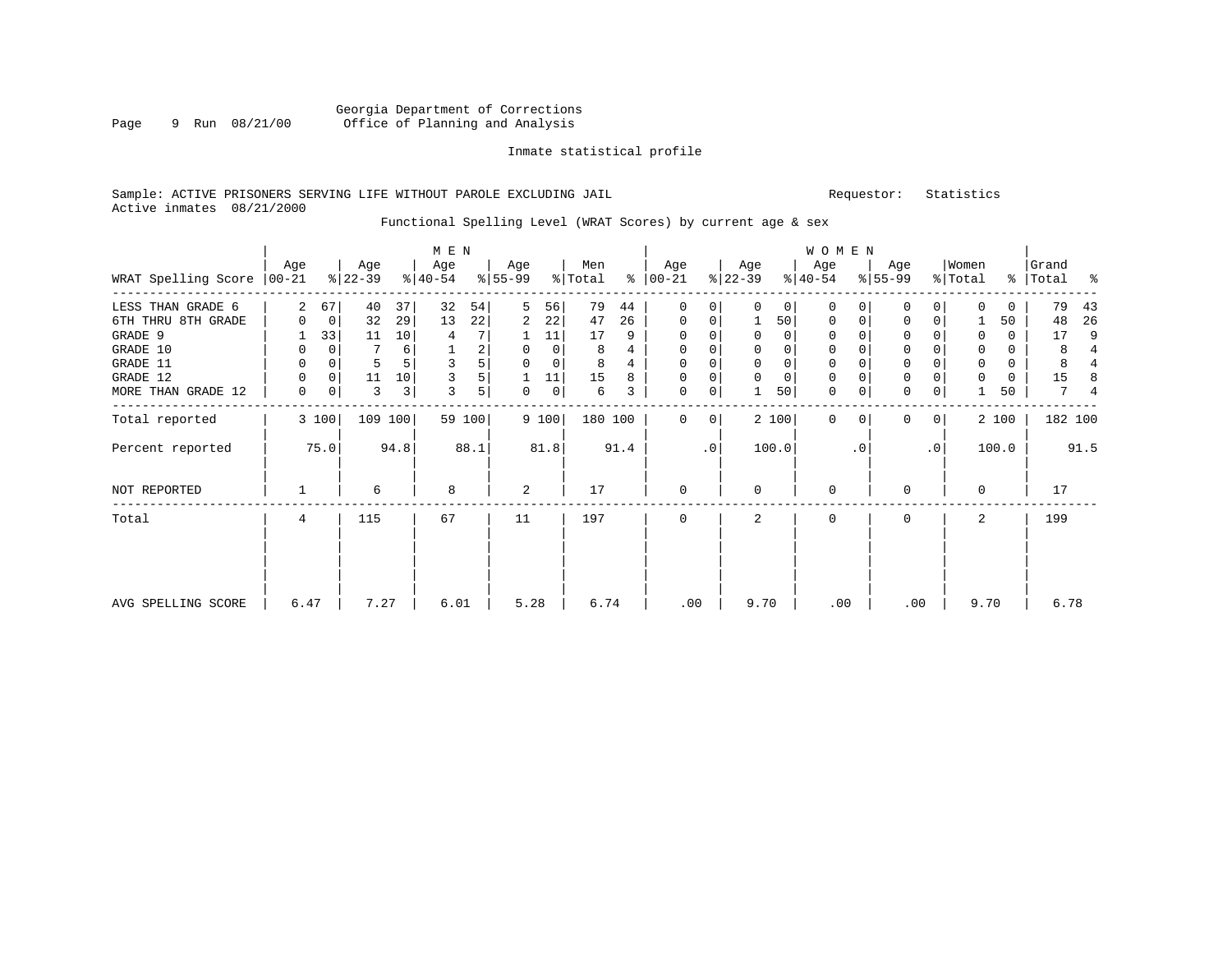### Georgia Department of Corrections Page 10 Run 08/21/00 Office of Planning and Analysis

#### Inmate statistical profile

#### Sample: ACTIVE PRISONERS SERVING LIFE WITHOUT PAROLE EXCLUDING JAIL Requestor: Statistics Active inmates 08/21/2000

# Self-Rpt Guardian Status To Age 16 by current age & sex

|                  |                  |          |                 |       | M E N            |        |                 |          |                |      |                  |                 |                  |          | WOMEN            |             |                 |              |                  |       |                    |         |
|------------------|------------------|----------|-----------------|-------|------------------|--------|-----------------|----------|----------------|------|------------------|-----------------|------------------|----------|------------------|-------------|-----------------|--------------|------------------|-------|--------------------|---------|
| Guardian Status  | Age<br>$00 - 21$ |          | Age<br>$ 22-39$ |       | Age<br>$ 40-54 $ |        | Age<br>$ 55-99$ |          | Men<br>% Total | ႜ    | Age<br>$00 - 21$ |                 | Age<br>$ 22-39 $ |          | Age<br>$ 40-54 $ |             | Age<br>$ 55-99$ |              | Women<br>% Total |       | Grand<br>%   Total | ႜ       |
| ORPHANAGE        | 0                | $\Omega$ | $\Omega$        |       |                  | 0      |                 | $\Omega$ | 0              | 0    | 0                |                 | $\Omega$         | 0        | $\Omega$         |             | 0               | $\Omega$     | $\Omega$         | 0     |                    |         |
| FATHER ONLY      |                  | 25       | 5               |       |                  | 2      |                 | 0        |                | 4    |                  |                 | $\Omega$         | 0        | 0                |             | 0               |              | $\Omega$         | 0     |                    |         |
| FTR MTR HD       |                  | 50       | 8               |       |                  | 3      |                 | $\Omega$ | 12             | 6    |                  |                 | $\Omega$         | $\Omega$ | $\Omega$         |             | O               |              |                  |       | 12                 | 6       |
| MOTHER ONLY      |                  | $\Omega$ | 40              | 35    | 24               | 36     |                 | 27       | 67             | 34   |                  |                 | $\Omega$         |          | $\Omega$         |             | 0               |              | $\Omega$         |       | 67                 | 34      |
| MTR FTR HD       |                  | 25       | 35              | 30    | 25               | 38     | 6               | 55       | 67             | 34   | $\Omega$         |                 |                  | 2 100    | $\Omega$         |             | $\Omega$        |              | 2                | 100   | 69                 | 35      |
| OTH FEMALE       | O                | 0        | 5               |       |                  | 6      |                 | $\Omega$ | 9              | 5    | 0                |                 | 0                | 0        | $\Omega$         |             | 0               |              | $\Omega$         |       |                    | 5       |
| OTH MALE         | O                |          | $\Omega$        |       |                  | 0      |                 |          | 0              |      | 0                |                 |                  | 0        | 0                |             | 0               |              | $\Omega$         |       |                    |         |
| STEP-PARNTS      | 0                | $\Omega$ | 2               |       | 2                | 3      |                 | $\Omega$ | 4              | 2    | 0                |                 | 0                |          | 0                |             | 0               |              | 0                | 0     |                    |         |
| FOSTER HOME      | U                | 0        | b               |       | $\Omega$         | 0      |                 | 9        |                |      | $\Omega$         |                 | 0                |          | 0                |             | 0               |              | $\Omega$         | 0     |                    |         |
| GRAND PRNTS      | 0                | 0        | 8               |       |                  | 8      |                 | 9        | 14             |      | $\Omega$         |                 | $\Omega$         | $\Omega$ | 0                |             | 0               |              | $\Omega$         | 0     | 14                 |         |
| OTHER            | 0                | 0        | 6               |       |                  | 5      |                 | $\Omega$ | 9              | 5    | $\Omega$         | 0               | $\Omega$         | O        | $\Omega$         |             | O               | 0            | $\Omega$         | 0     | 9                  |         |
| Total reported   |                  | 4 100    | 115 100         |       |                  | 66 100 |                 | 11 100   | 196 100        |      | $\mathbf 0$      | 0               |                  | 2 100    | $\mathbf 0$      | $\mathbf 0$ | $\Omega$        | $\mathbf{0}$ |                  | 2 100 |                    | 198 100 |
| Percent reported |                  | 100.0    |                 | 100.0 |                  | 98.5   |                 | 100.0    |                | 99.5 |                  | .0 <sup>°</sup> |                  | 100.0    |                  | . 0         |                 | $\cdot$ 0    |                  | 100.0 |                    | 99.5    |
| NOT RPTD         | 0                |          | $\Omega$        |       |                  |        | $\Omega$        |          |                |      | 0                |                 | $\mathbf 0$      |          | $\mathbf 0$      |             | 0               |              | $\mathbf 0$      |       |                    |         |
| Total            | 4                |          | 115             |       | 67               |        | 11              |          | 197            |      | 0                |                 | 2                |          | 0                |             | $\Omega$        |              | 2                |       | 199                |         |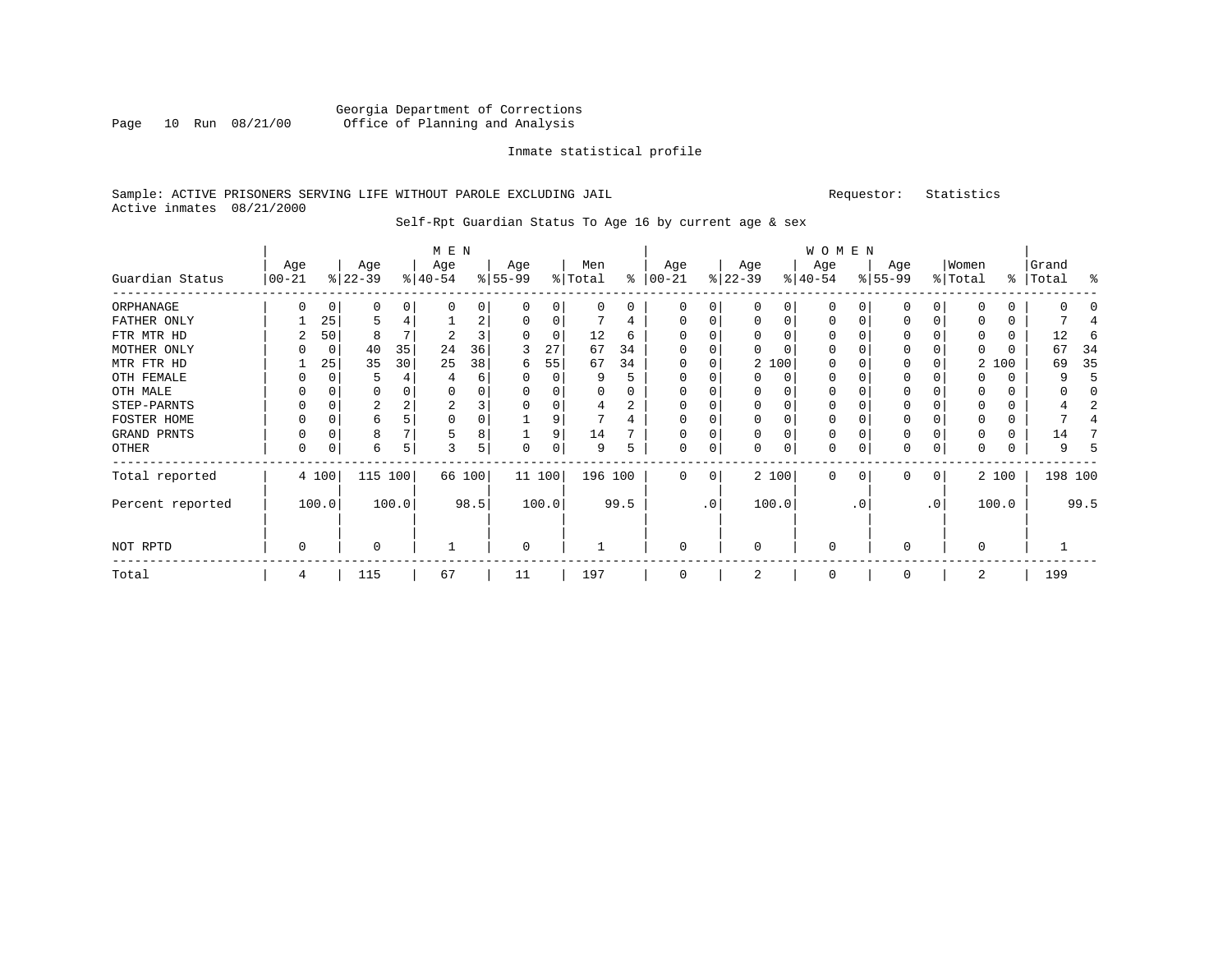#### Georgia Department of Corrections<br>Page 11 Run 08/21/00 office of Planning and Analysis Office of Planning and Analysis

#### Inmate statistical profile

#### Sample: ACTIVE PRISONERS SERVING LIFE WITHOUT PAROLE EXCLUDING JAIL Requestor: Statistics Active inmates 08/21/2000

#### Self-Rpt Employment Status Before Prison by current age & sex

|                  |                 |       |                  |      | M E N            |      |                  |        |                |          |                 |                |                  |       | W O M E N        |                |                  |           |                  |       |                    |      |
|------------------|-----------------|-------|------------------|------|------------------|------|------------------|--------|----------------|----------|-----------------|----------------|------------------|-------|------------------|----------------|------------------|-----------|------------------|-------|--------------------|------|
| Employment       | Age<br>$ 00-21$ |       | Age<br>$ 22-39 $ |      | Age<br>$ 40-54 $ |      | Age<br>$ 55-99 $ |        | Men<br>% Total | ∻        | Age<br>$ 00-21$ |                | Age<br>$ 22-39 $ |       | Age<br>$ 40-54 $ |                | Age<br>$ 55-99 $ |           | Women<br>% Total |       | Grand<br>%   Total | ႜ    |
| FULL TIME        |                 |       | 63               | 57   | 40               | 67   | 5                | 50     | 108            | 59       | 0               | $\overline{0}$ |                  | 2 100 | $\mathbf 0$      | 0              | 0                | 0         |                  | 2 100 | 110                | 59   |
| PART TIME        | 0               | 0     | 6                | 5    |                  | 2    | 0                | 0      |                | 4        | $\Omega$        | 0              | 0                | 0     | $\mathbf 0$      | 0              | 0                | 0         | 0                | 0     |                    | 4    |
| UNEMPL < 6M      |                 | 0     | 13               | 12   | 8                | 13   | 0                | 0      | 21             |          |                 |                |                  | 0     |                  |                | 0                |           | 0                | 0     | 21                 | -11  |
| UNEMPL > 6M      |                 | 33    | 24               | 22   | 8                | 13'  | 2.               | 20     | 35             | 19       |                 |                |                  |       |                  |                |                  |           | $\Omega$         |       | 35                 | 19   |
| NEVER WORKD      | 2               | 67    | 4                |      |                  | 2    |                  | 10     | 8              | 4        |                 |                |                  | 0     |                  |                | $\Omega$         |           | $\Omega$         |       |                    |      |
| <b>STUDENT</b>   |                 | 0     | 0                |      | $\Omega$         |      | $\Omega$         | 0      | $\Omega$       | $\Omega$ | $\Omega$        |                | $\Omega$         | 0     | $\Omega$         |                | $\Omega$         |           | $\Omega$         |       |                    |      |
| INCAPABLE        | $\Omega$        | 0     |                  |      | $\overline{a}$   | 3    | 2                | 20     | 5              | 3        | $\Omega$        |                | $\mathbf 0$      | 0     | $\Omega$         |                | 0                |           | $\Omega$         |       |                    |      |
| OTHER            | $\Omega$        | 0     | 0                | 0    | $\Omega$         | 0    | 0                | 0      | 0              | 0        | $\Omega$        | 0              | 0                | 0     | $\Omega$         | $\Omega$       | 0                | 0         | $\mathbf 0$      | 0     |                    |      |
| Total reported   |                 | 3 100 | 111              | 100  | 60               | 100  |                  | 10 100 |                | 184 100  | 0               | 0 <sup>1</sup> |                  | 2 100 | $\mathbf 0$      | 0 <sup>1</sup> | 0                | 0         |                  | 2 100 | 186 100            |      |
| Percent reported |                 | 75.0  |                  | 96.5 |                  | 89.6 |                  | 90.9   |                | 93.4     |                 | .0'            |                  | 100.0 |                  | $\cdot$ 0      |                  | $\cdot$ 0 |                  | 100.0 |                    | 93.5 |
| NOT RPTD         |                 |       | 4                |      | $\overline{ }$   |      |                  |        | 13             |          |                 |                | $\Omega$         |       | $\Omega$         |                | $\Omega$         |           | $\Omega$         |       | 13                 |      |
| Total            | 4               |       | 115              |      | 67               |      | 11               |        | 197            |          |                 |                | 2                |       | $\Omega$         |                | $\Omega$         |           | 2                |       | 199                |      |

\* NOTE: THE FIELD LABELD "OTHER" WAS CORRECTED IN APRIL 1989; INMATES CODED "PRE-OTIS NOT REPORTED" NOW HAVE BEEN REMOVED FROM THIS FIELD AND IDENTIFIED AS "NOT REPORTED".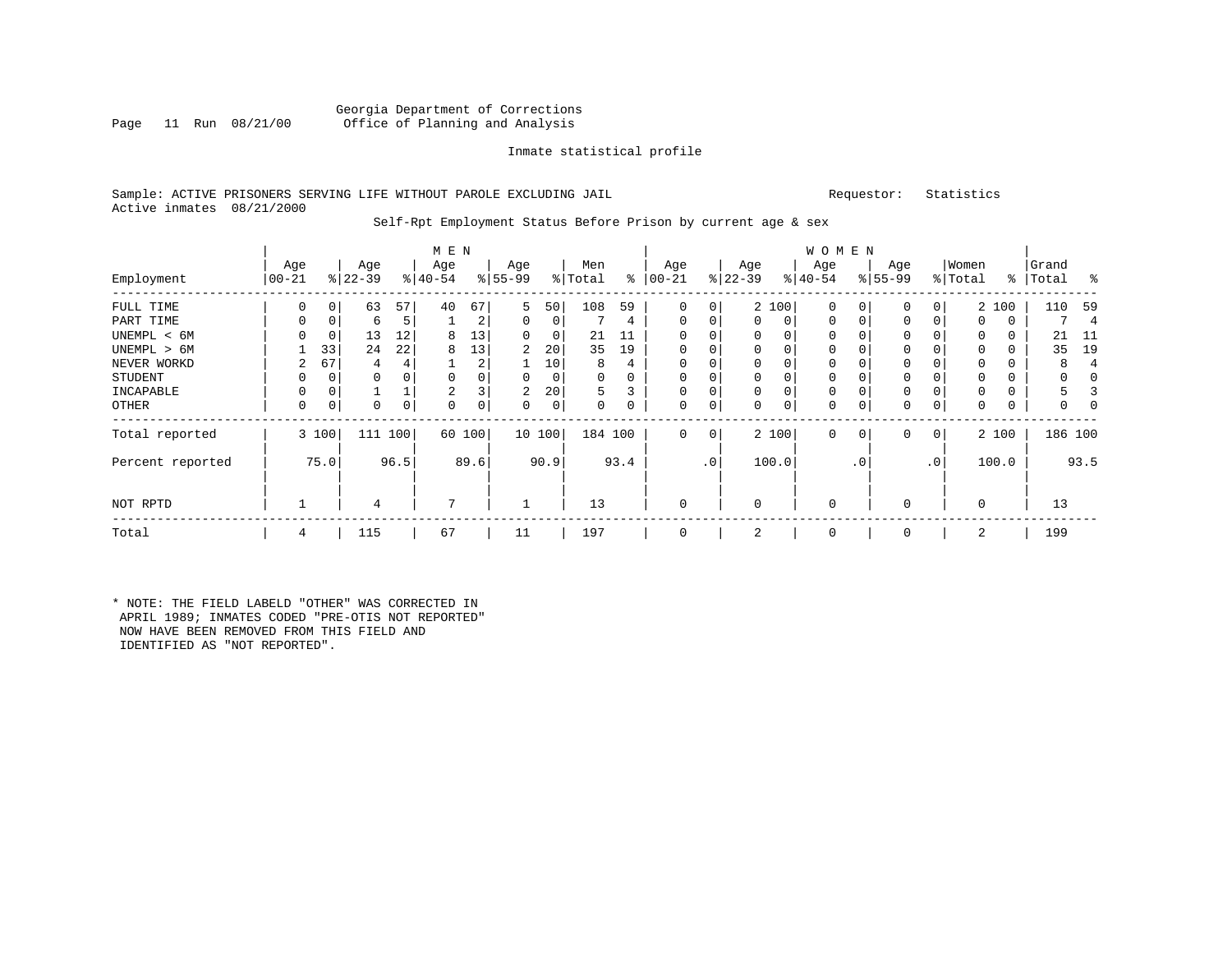### Georgia Department of Corrections Page 12 Run 08/21/00 Office of Planning and Analysis

#### Inmate statistical profile

#### Sample: ACTIVE PRISONERS SERVING LIFE WITHOUT PAROLE EXCLUDING JAIL Requestor: Statistics Active inmates 08/21/2000

#### Self-Rpt Marital Status At Admission by current age & sex

|                  | M E N      |          |           |          |           |      |                |       |          |          |             |                 |             |       | W O M E N   |                |             |           |             |       |           |          |
|------------------|------------|----------|-----------|----------|-----------|------|----------------|-------|----------|----------|-------------|-----------------|-------------|-------|-------------|----------------|-------------|-----------|-------------|-------|-----------|----------|
|                  | Age        |          | Age       |          | Age       |      | Age            |       | Men      |          | Age         |                 | Age         |       | Age         |                | Age         |           | Women       |       | Grand     |          |
| Marital Status   | $ 00 - 21$ |          | $ 22-39 $ |          | $8 40-54$ |      | $8155 - 99$    |       | % Total  | ి        | $ 00 - 21$  |                 | $ 22-39 $   |       | $ 40-54 $   |                | $8155 - 99$ |           | % Total     |       | %   Total | ႜ        |
| SINGLE           |            | 4 100    | 79        | 69       | 26        | 39   | 0              | 0     | 109      | 56       | $\Omega$    | $\overline{0}$  |             | 50    | 0           |                | 0           | 0         |             | 50    | 110       | 56       |
| MARRIED          | 0          | 0        | 9         | 8        | 12        | 18   | 5              | 45    | 26       | 13       | 0           | 0               | $\mathbf 0$ | 0     | 0           | 0              | 0           | 0         | 0           | 0     | 26        | 13       |
| SEPARATED        | 0          | 0        | 2         | 2        | 4         | 6    | 2              | 18    | 8        | 4        | $\Omega$    |                 | 0           | 0     | 0           |                | 0           |           | 0           | 0     | 8         |          |
| DIVORCED         | 0          | 0        | 7         | $6 \mid$ | 12        | 18   | $\overline{2}$ | 18    | 21       | 11       |             |                 | $\Omega$    | 0     |             |                | 0           |           | 0           | 0     | 21        | -11      |
| WIDOWED          |            |          |           | 3        | 5         | 8    |                | 9     | 9        | 5        |             |                 |             | 50    |             |                | 0           | 0         |             | 50    | 10        | -5       |
| COMMON LAW       |            | $\Omega$ | 15        | 13       |           | 11   |                | 9     | 23       | 12       |             |                 | $\Omega$    | 0     | $\Omega$    |                | $\Omega$    |           | $\Omega$    | 0     | 23        | 12       |
| OTHER            | $\Omega$   | 0        | 0         | 0        | $\Omega$  | 0    | $\Omega$       | 0     | $\Omega$ | $\Omega$ | $\Omega$    | $\Omega$        | $\Omega$    | 0     | $\Omega$    |                | $\Omega$    | 0         | 0           | 0     | $\Omega$  | $\Omega$ |
| Total reported   |            | 4 100    | 115       | 100      | 66        | 100  | 11 100         |       | 196 100  |          | $\Omega$    | $\overline{0}$  |             | 2 100 | $\mathbf 0$ | $\overline{0}$ | 0           | 0         |             | 2 100 |           | 198 100  |
| Percent reported |            | 100.0    |           | 100.0    |           | 98.5 |                | 100.0 |          | 99.5     |             | .0 <sup>1</sup> |             | 100.0 |             | . 0            |             | $\cdot$ 0 |             | 100.0 |           | 99.5     |
| NOT RPTD         | 0          |          | 0         |          |           |      | 0              |       |          |          | $\Omega$    |                 | $\Omega$    |       | $\mathbf 0$ |                | $\Omega$    |           | $\mathbf 0$ |       |           |          |
| Total            | 4          |          | 115       |          | 67        |      | 11             |       | 197      |          | $\mathbf 0$ |                 | 2           |       | 0           |                | 0           |           | 2           |       | 199       |          |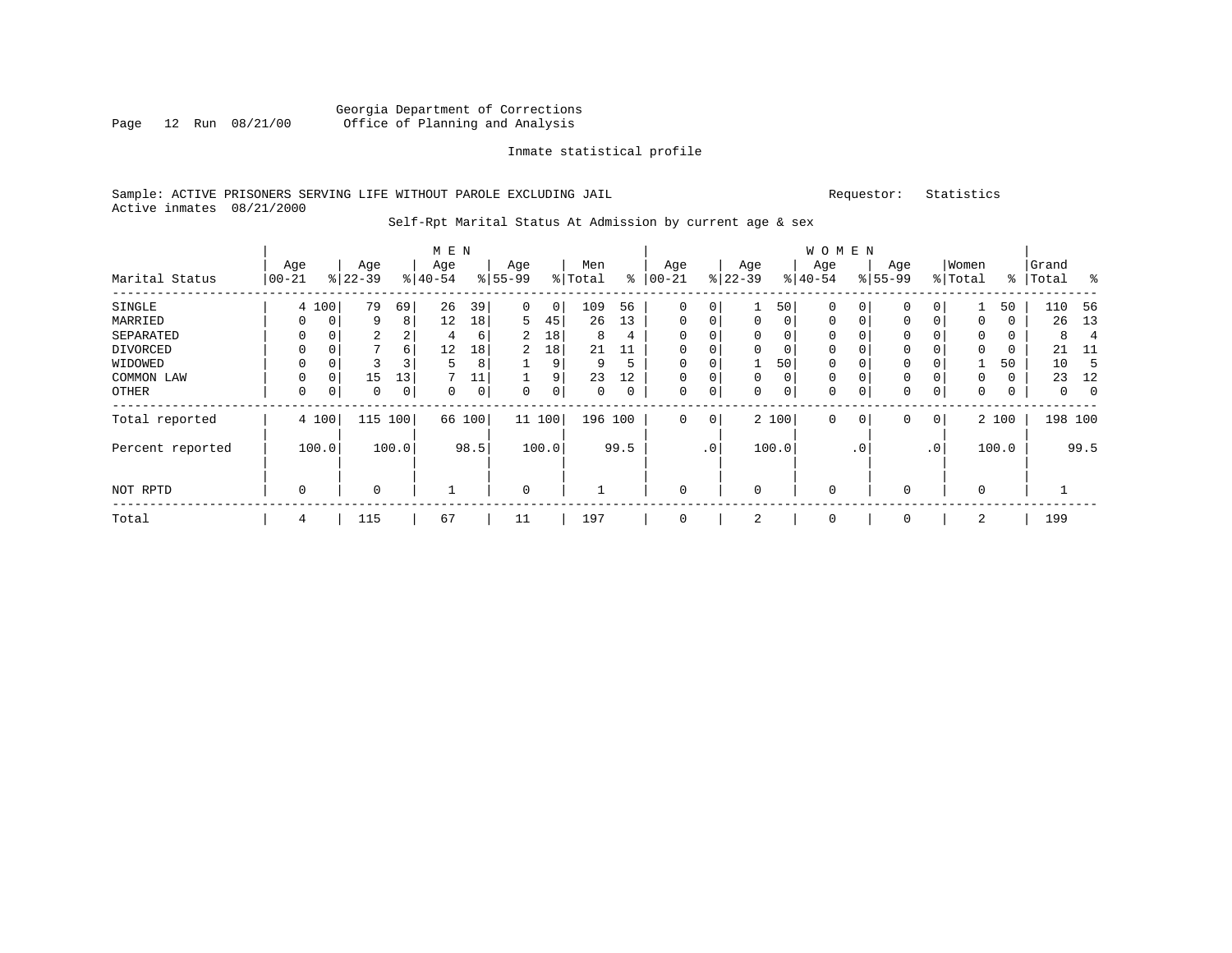#### Georgia Department of Corrections<br>Page 13 Run 08/21/00 office of Planning and Analysis Office of Planning and Analysis

#### Inmate statistical profile

#### Sample: ACTIVE PRISONERS SERVING LIFE WITHOUT PAROLE EXCLUDING JAIL Requestor: Statistics Active inmates 08/21/2000

#### Self-Rpt Number Of Children At Admission by current age & sex

|                      | M E N          |             |           |        |           |                |          |         |         |      |               |           |             |             | <b>WOMEN</b> |           |              |                 |          |       |           |         |
|----------------------|----------------|-------------|-----------|--------|-----------|----------------|----------|---------|---------|------|---------------|-----------|-------------|-------------|--------------|-----------|--------------|-----------------|----------|-------|-----------|---------|
|                      | Age            |             | Age       |        | Age       |                | Age      |         | Men     |      | Age           |           | Age         |             | Age          |           | Age          |                 | Women    |       | Grand     |         |
| Number Of Children   | $ 00-21$       |             | $ 22-39 $ |        | $ 40-54 $ |                | $ 55-99$ |         | % Total |      | $8   00 - 21$ |           | $ 22-39 $   |             | $ 40-54 $    |           | $ 55-99 $    |                 | % Total  |       | %   Total | ႜ       |
| NO CHILDREN          | 0              | $\mathbf 0$ |           | 1      | $\Omega$  | $\overline{0}$ | $\Omega$ | $\circ$ |         |      | $\Omega$      | 0         | $\Omega$    | 0           | $\Omega$     |           | $\Omega$     | $\Omega$        | $\Omega$ | 0     |           |         |
| ONE CHILD            |                | 50          | 34        | 46     | 15        | 31             | 5        | 50      | 55      | 41   | $\Omega$      | 0         | $\Omega$    | $\Omega$    | $\mathbf 0$  | 0         | $\mathbf 0$  | $\mathbf 0$     | 0        | 0     | 55        | 41      |
| TWO CHILDREN         |                | 50          | 22        | 30     | 17        | 35             | 0        | 0       | 40      | 30   | $\Omega$      | 0         | 1 100       |             | $\Omega$     |           | 0            |                 |          | 100   | 41        | 30      |
| THREE CHILDREN       |                | $\Omega$    | 10        | 14     | 10        | 21             |          | 10      | 21      | 16   | $\Omega$      | $\Omega$  |             | $\Omega$    | $\mathbf 0$  |           | $\mathbf 0$  |                 | 0        | 0     | 21        | 16      |
| FOUR CHILDREN        | O              | 0           | 5         | 7      | 3         | 6              | 2        | 20      | 10      |      | $\mathbf 0$   | 0         |             | 0           | $\mathbf 0$  |           | $\mathbf{0}$ |                 | 0        | 0     | 10        | -7      |
| CHILDREN<br>FIVE     | 0              | 0           |           |        | 2         | 4              | $\Omega$ | 0       | 3       | 2    | 0             | 0         | $\mathbf 0$ | $\mathbf 0$ | $\mathbf 0$  |           | $\mathbf{0}$ |                 | 0        | 0     | 3         | 2       |
| MORE THAN 5 CHILDREN | 0              | 0           |           |        |           | 2 <sup>1</sup> | 2        | 20      | 4       | 3    | $\mathbf 0$   | 0         | $\Omega$    | $\mathbf 0$ | $\mathbf 0$  | 0         | $\mathbf 0$  | 0               | 0        | 0     | 4         | З       |
| Total reported       |                | 2 100       |           | 74 100 |           | 48 100         |          | 10 100  | 134 100 |      | $\Omega$      | 0         | 1 100       |             | $\Omega$     | 0         | <sup>0</sup> | 0 <sup>1</sup>  |          | 1 100 |           | 135 100 |
| Percent reported     |                | 50.0        |           | 64.3   |           | 71.6           |          | 90.9    |         | 68.0 |               | $\cdot$ 0 |             | 50.0        |              | $\cdot$ 0 |              | .0 <sup>1</sup> |          | 50.0  |           | 67.8    |
| NOT REPORTED         | $\overline{a}$ |             | 41        |        | 19        |                |          |         | 63      |      | $\mathbf 0$   |           |             |             | $\mathbf 0$  |           | U            |                 |          |       | 64        |         |
| Total                | 4              |             | 115       |        | 67        |                | 11       |         | 197     |      | 0             |           | 2           |             | $\mathbf 0$  |           | $\mathbf 0$  |                 | 2        |       | 199       |         |
|                      |                |             |           |        |           |                |          |         |         |      |               |           |             |             |              |           |              |                 |          |       |           |         |
|                      |                |             |           |        |           |                |          |         |         |      |               |           |             |             |              |           |              |                 |          |       |           |         |
| AVG NUM CHILDREN     | 1.50           |             | 1.88      |        | 2.33      |                | 3.30     |         | 2.14    |      | .00           |           | 2.00        |             | .00          |           | .00          |                 | 2.00     |       | 2.14      |         |

\* NOTE: THE FIELD LABLED "NO CHILDREN" WAS CORRECTED IN MARCH 1989: MISSING DATA FOR INMATES STILL IN DIAGNOSTICS NOW HAS BEEN REMOVED FROM THIS FIELD AND IDENTIFIED AS "NOT REPORTED" INFORMATION.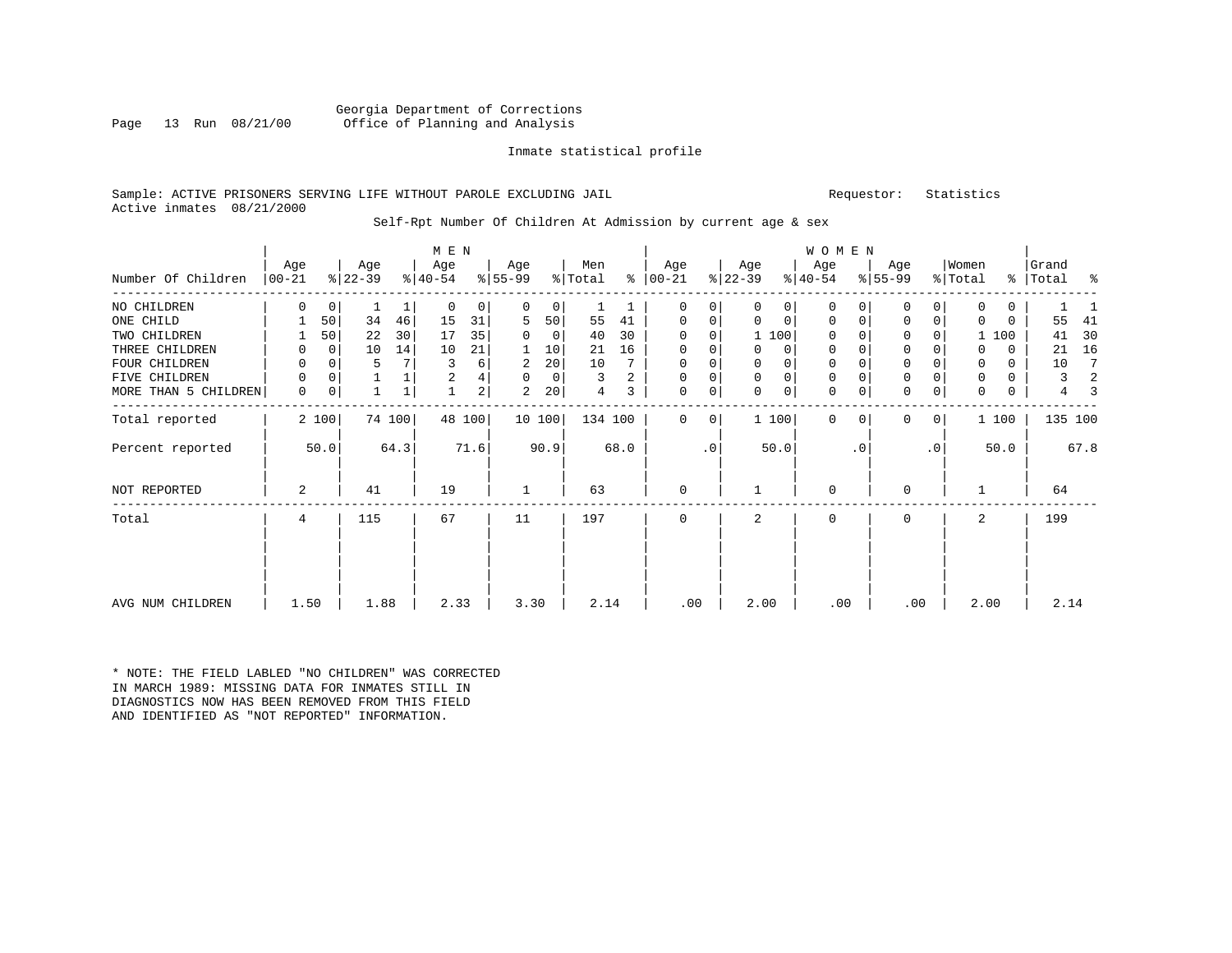### Georgia Department of Corrections Page 14 Run 08/21/00 Office of Planning and Analysis

#### Inmate statistical profile

### Sample: ACTIVE PRISONERS SERVING LIFE WITHOUT PAROLE EXCLUDING JAIL Requestor: Statistics Active inmates 08/21/2000

# Self-Rpt Religious Affiliation by current age & sex

|                  |            |             |                |              | M E N          |             |          |             |                |                |            |           |             |          | WOMEN    |           |           |             |          |          |           |                |
|------------------|------------|-------------|----------------|--------------|----------------|-------------|----------|-------------|----------------|----------------|------------|-----------|-------------|----------|----------|-----------|-----------|-------------|----------|----------|-----------|----------------|
|                  | Age        |             | Age            |              | Age            |             | Age      |             | Men            |                | Age        |           | Age         |          | Age      |           | Age       |             | Women    |          | Grand     |                |
| Religion         | $ 00 - 21$ |             | $ 22-39$       |              | $ 40-54$       |             | $ 55-99$ |             | %   Total      | ి              | $ 00 - 21$ |           | $ 22-39$    |          | $ 40-54$ |           | $8 55-99$ |             | % Total  |          | %   Total | ႜ              |
| ISLAM            | 0          | 0           | 8              | 7            | 5              | 8           | 0        | 0           | 13             | 7              | 0          | 0         | 0           | 0        | 0        | 0         | 0         | 0           | $\Omega$ | 0        | 13        | 7              |
| CATHOLIC         | 0          | $\mathbf 0$ | 2              | 2            | 2              | 3           | 0        | 0           | 4              | 2              | $\Omega$   | 0         | $\mathbf 0$ | 0        | $\Omega$ | 0         | 0         | $\mathbf 0$ | $\Omega$ | 0        | 4         | $\overline{2}$ |
| <b>BAPTIST</b>   | 0          | $\mathbf 0$ | 49             | 43           | 35             | 53          |          | 64          | 91             | 47             | 0          | $\Omega$  | 1           | 50       | $\Omega$ | 0         | 0         | 0           | 1        | 50       | 92        | 47             |
| METHODIST        |            | $\mathbf 0$ |                | $\mathbf{1}$ | $\mathbf{1}$   | 2           | O        | $\mathbf 0$ | $\overline{2}$ | 1              |            | $\Omega$  | $\mathbf 0$ | $\Omega$ | $\Omega$ | 0         | 0         | $\Omega$    | $\Omega$ | $\Omega$ | 2         | 1              |
| EPISCOPLN        |            | $\mathbf 0$ | 0              | $\Omega$     | $\mathbf 0$    | 0           | O        | $\mathbf 0$ | 0              | $\Omega$       | $\Omega$   | $\Omega$  | $\Omega$    | $\Omega$ | O        | $\Omega$  | 0         | $\Omega$    | $\Omega$ | 0        | O         | 0              |
| PRESBYTRN        |            | $\Omega$    | $\Omega$       | $\Omega$     | $\Omega$       | 0           | O        | $\Omega$    | O              | $\Omega$       | $\Omega$   |           | $\Omega$    | $\Omega$ | $\Omega$ | $\Omega$  | 0         | $\Omega$    | $\Omega$ | $\Omega$ |           | $\Omega$       |
| CHC OF GOD       | N          | 0           |                | $\mathbf{1}$ | $\Omega$       | 0           | O        | 0           |                |                | $\Omega$   | O         | C           | $\Omega$ | $\Omega$ | $\Omega$  | $\Omega$  | $\Omega$    | $\Omega$ | $\Omega$ |           | $\mathbf{1}$   |
| HOLINESS         |            | 0           |                | 1            |                | 2           |          | 9           | 3              | 2              | O          |           |             | 50       | $\Omega$ | 0         | 0         | $\Omega$    |          | 50       |           | $\overline{2}$ |
| <b>JEWISH</b>    | N          | $\mathbf 0$ | 1              | $\mathbf{1}$ | 0              | 0           | $\Omega$ | 0           | 1              | 1              | $\Omega$   | O         | $\Omega$    | $\Omega$ | $\Omega$ | 0         | 0         | $\Omega$    | $\Omega$ | $\Omega$ |           | 1              |
| ANGLICAN         | N          | $\mathbf 0$ | $\Omega$       | $\Omega$     | $\Omega$       | 0           | O        | 0           | $\Omega$       | $\Omega$       | $\Omega$   | $\Omega$  | $\Omega$    | $\Omega$ | $\Omega$ | $\Omega$  | 0         | $\Omega$    | $\Omega$ | $\Omega$ |           | $\Omega$       |
| GRK ORTHDX       |            | $\mathbf 0$ | $\Omega$       | $\Omega$     | $\Omega$       | 0           | 0        | 0           | $\Omega$       | $\Omega$       | $\Omega$   | $\Omega$  | $\Omega$    | $\Omega$ | $\Omega$ | $\Omega$  | $\Omega$  | $\Omega$    | $\Omega$ | $\Omega$ |           | $\Omega$       |
| HINDU            |            | 0           | 0              | $\Omega$     | $\Omega$       | 0           | O        | $\Omega$    | 0              | $\Omega$       |            | O         | $\Omega$    | 0        | $\Omega$ | $\Omega$  | 0         | O           | $\Omega$ | $\Omega$ |           | $\Omega$       |
| <b>BUDDHIST</b>  |            | $\Omega$    | 0              | $\Omega$     | $\Omega$       | 0           | O        | $\Omega$    | $\Omega$       | $\Omega$       | $\Omega$   | $\Omega$  | $\Omega$    | 0        | $\Omega$ | $\Omega$  | 0         | O           | $\Omega$ | $\Omega$ |           | $\Omega$       |
| TAOIST           | O          | $\Omega$    | O              | $\Omega$     | $\Omega$       | 0           | O        | 0           | $\Omega$       | $\Omega$       | ∩          |           | $\Omega$    | $\Omega$ | $\Omega$ | $\Omega$  | 0         | $\Omega$    | $\Omega$ | $\Omega$ |           | $\Omega$       |
| SHINTOIST        | O          | $\mathbf 0$ | 0              | 0            | 0              | 0           | O        | 0           | $\Omega$       | 0              | O          | O         | $\Omega$    | O        | $\Omega$ | $\Omega$  | 0         | $\Omega$    | $\Omega$ | $\Omega$ | n         | 0              |
| SEVEN D AD       | 0          | 0           | 0              | $\Omega$     | $\overline{c}$ | 3           | O        | 0           | 2              | 1              | $\Omega$   |           | O           | 0        | $\Omega$ | $\Omega$  | 0         | $\Omega$    | $\Omega$ | $\Omega$ |           | 1              |
| JEHOVAH WT       | 0          | $\mathbf 0$ | $\overline{2}$ | 2            | 1              | 2           | $\Omega$ | $\Omega$    | 3              | $\overline{2}$ | $\Omega$   | $\Omega$  | O           | $\Omega$ | $\Omega$ | $\Omega$  | 0         | $\Omega$    | $\Omega$ | $\Omega$ |           | 2              |
| LATR DAY S       | 0          | $\mathbf 0$ | 0              | 0            | $\mathbf 0$    | $\mathbf 0$ | O        | $\mathbf 0$ | 0              | 0              | $\Omega$   | $\Omega$  | $\Omega$    | $\Omega$ | $\Omega$ | 0         | 0         | 0           | $\Omega$ | $\Omega$ |           | $\mathbf 0$    |
| QUAKER           |            | $\mathbf 0$ | 0              | 0            | $\Omega$       | 0           | O        | $\mathbf 0$ | 0              | 0              | $\Omega$   | $\Omega$  | $\Omega$    | $\Omega$ | $\Omega$ | 0         | $\Omega$  | 0           | $\Omega$ | 0        | O         | $\mathbf 0$    |
| OTHER PROD       |            | $\mathbf 0$ | 11             | 10           | 6              | 9           | 0        | 0           | 17             | 9              | $\Omega$   | $\Omega$  | 0           | $\Omega$ | $\Omega$ | 0         | 0         | 0           | $\Omega$ | 0        | 17        | 9              |
| <b>NONE</b>      | 3          | 75          | 26             | 23           | 10             | 15          | 3        | 27          | 42             | 22             | O          | 0         | O           | $\Omega$ | $\Omega$ | 0         | 0         | $\Omega$    | $\Omega$ | 0        | 42        | 21             |
| <b>OTHER</b>     |            | 25          | 11             | 10           | 3              | 5           | 0        | 0           | 15             | 8              | 0          | 0         | $\Omega$    | 0        | 0        | 0         | 0         | 0           | $\Omega$ | 0        | 15        | 8              |
| Total reported   |            | 4 100       | 113 100        |              | 66 100         |             | 11 100   |             | 194 100        |                | 0          | 0         |             | 2 100    | 0        | 0         | 0         | 0           |          | 2 100    | 196 100   |                |
| Percent reported |            | 100.0       |                | 98.3         |                | 98.5        |          | 100.0       |                | 98.5           |            | $\cdot$ 0 |             | 100.0    |          | $\cdot$ 0 |           | $\cdot$ 0   |          | 100.0    |           | 98.5           |
| NOT RPTD         | 0          |             | $\overline{a}$ |              | 1              |             | 0        |             | 3              |                | 0          |           | 0           |          | 0        |           | 0         |             | 0        |          | 3         |                |
| Total            | 4          |             | 115            |              | 67             |             | 11       |             | 197            |                | $\Omega$   |           | 2           |          | $\Omega$ |           | 0         |             | 2        |          | 199       |                |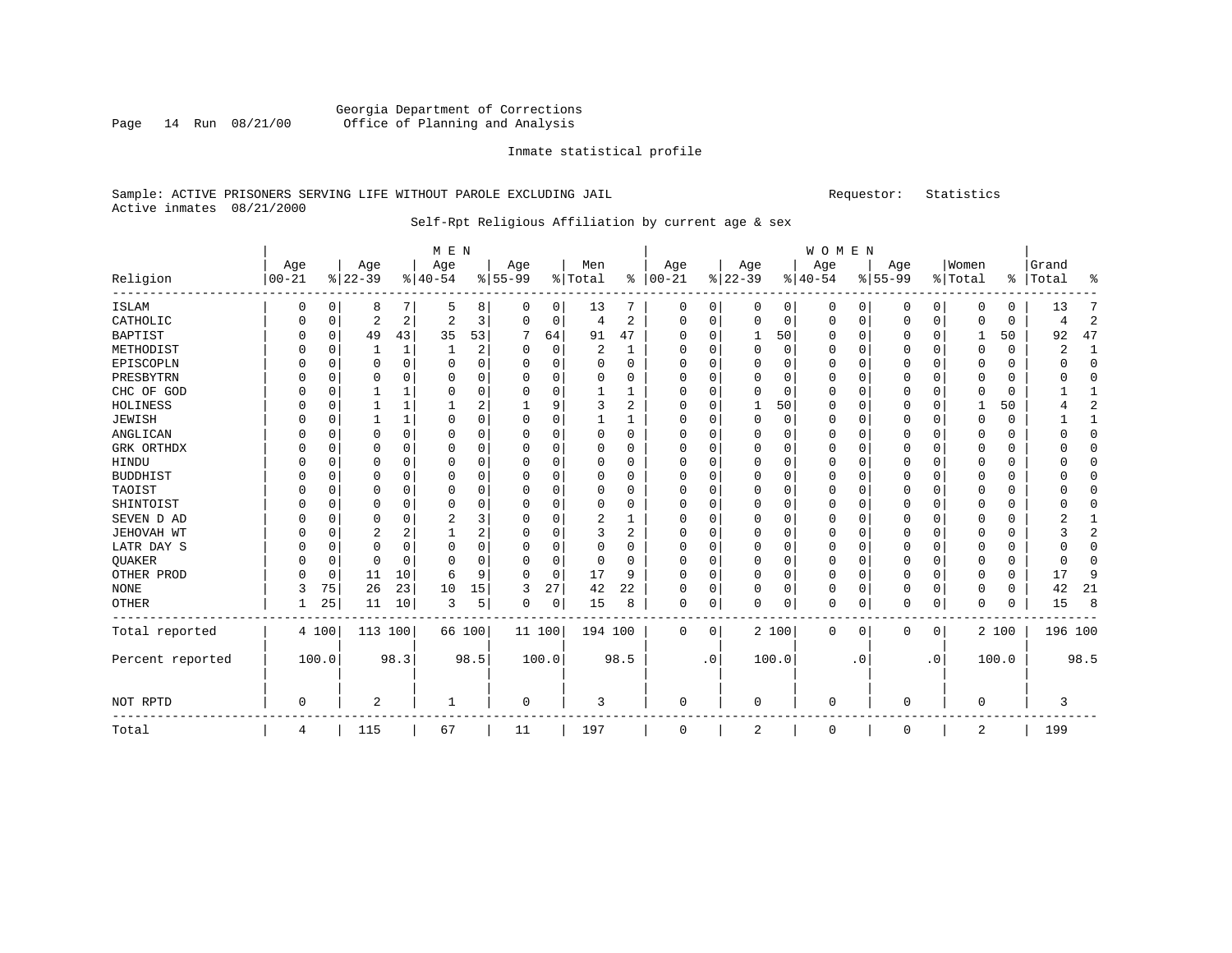#### Georgia Department of Corrections<br>Page 15 Run 08/21/00 office of Planning and Analysis Office of Planning and Analysis

#### Inmate statistical profile

#### Sample: ACTIVE PRISONERS SERVING LIFE WITHOUT PAROLE EXCLUDING JAIL Requestor: Statistics Active inmates 08/21/2000

#### Self-Rpt Family Behavior Patterns \* by current age & sex

|                  |            |          |           |          | M E N     |      |                |             |         |      |              |             |           |          | <b>WOMEN</b> |          |          |                 |          |       |           |         |
|------------------|------------|----------|-----------|----------|-----------|------|----------------|-------------|---------|------|--------------|-------------|-----------|----------|--------------|----------|----------|-----------------|----------|-------|-----------|---------|
|                  | Age        |          | Age       |          | Age       |      | Age            |             | Men     |      | Age          |             | Age       |          | Age          |          | Age      |                 | Women    |       | Grand     |         |
| Family Behavior  | $ 00 - 21$ |          | $ 22-39 $ |          | $ 40-54 $ |      | $ 55-99$       |             | % Total | ႜ    | $00 - 21$    |             | $ 22-39 $ |          | $ 40-54 $    |          | $ 55-99$ |                 | % Total  |       | %   Total | ႜ       |
| CRIMINLTY        |            | 10       | 36        | 20       | 22        | 22   | $\overline{a}$ | 17          | 61      | 20   | $\Omega$     | 0           |           | 17       | $\Omega$     | $\Omega$ | $\Omega$ |                 |          | 17    | 62        | 20      |
| ALCOHOLISM       |            | 30       | 24        | 13       | 17        | 17   |                | 8           | 45      | 15   | 0            | 0           |           | 17       | 0            | 0        | $\Omega$ | $\Omega$        |          | 17    | 46        | 15      |
| DRUG ABUSE       |            | 30       | 15        | 8        | 10        | 10   | O              | 0           | 28      | 9    | $\Omega$     |             |           | 17       | $\Omega$     |          |          |                 |          | 17    | 29        | 9       |
| DOMINERING       |            |          |           |          | $\Omega$  |      | 0              | 0           |         | 0    | <sup>0</sup> |             |           | 17       | $\Omega$     |          |          |                 |          | 17    | 2         |         |
| MIGRANT          |            | 0        | 2         |          |           | ┷    |                | 0           |         |      | $\Omega$     |             | 0         | 0        | 0            | $\Omega$ | $\Omega$ |                 |          | 0     |           |         |
| INFL BTGS        |            |          | 11        | 6        | 4         |      | 2              | 17          | 17      | 6    |              |             | 0         | O        | U            |          |          |                 |          | 0     | 17        |         |
| PERMISSIVE       |            | $\Omega$ | U         | $\Omega$ | $\Omega$  |      | $\Omega$       | $\mathbf 0$ | U       | ∩    | $\Omega$     |             |           | 17       | U            |          | $\Omega$ |                 |          | 17    |           |         |
| FATH ABSNT       |            | 10       | 64        | 35       | 35        | 34   | 5              | 42          | 105     | 34   |              |             | $\Omega$  | 0        | $\Omega$     |          | $\Omega$ |                 |          | 0     | 105       | 34      |
| MOTH ABSNT       | 2          | 20       | 25        | 14       | 12        | 12   | 2              | 17          | 41      | 13   | 0            |             | $\Omega$  | $\Omega$ | 0            |          | $\Omega$ |                 |          | 0     | 41        | 13      |
| <b>NONE</b>      | 0          | 0        | 4         | 2        |           | Τ.   | 0              | 0           | 5       | 2    | 0            | 0           |           | 17       | 0            | 0        | 0        |                 |          | 17    | 6         | 2       |
| Total reported   |            | 10 100   | 182 100   |          | 102 100   |      |                | 12 100      | 306 100 |      | $\mathbf{0}$ | $\mathbf 0$ |           | 6 100    | $\mathbf 0$  | 0        | $\Omega$ | $\mathbf{0}$    |          | 6 100 |           | 312 100 |
| Percent reported |            | 100.0    |           | 76.5     |           | 77.6 |                | 63.6        |         | 76.6 |              | .0'         |           | 100.0    |              | . 0      |          | .0 <sup>′</sup> |          | 100.0 |           | 76.9    |
| OTHER            | 0          |          | 27        |          | 15        |      | 4              |             | 46      |      | $\mathbf 0$  |             | $\Omega$  |          | 0            |          | $\Omega$ |                 | $\Omega$ |       | 46        |         |
| Total            | 4          |          | 115       |          | 67        |      | 11             |             | 197     |      | $\mathbf 0$  |             |           |          | 0            |          | $\Omega$ |                 | 2        |       | 199       |         |

\* NOTE: SINCE THERE CAN BE UP TO FIVE BEHAVIOR CODES PER INMATE, THE NUMBER OF CASES REPORTED IN THE DETAIL LINES AND THE TOTAL REPORTED LINE MAY EXCEED THE TOTAL NUMBER OF CASES. IN SHORT, THIS TABLE COUNTS THE NUMBER OF BEHAVIOR PROBLEMS, NOT INMATES.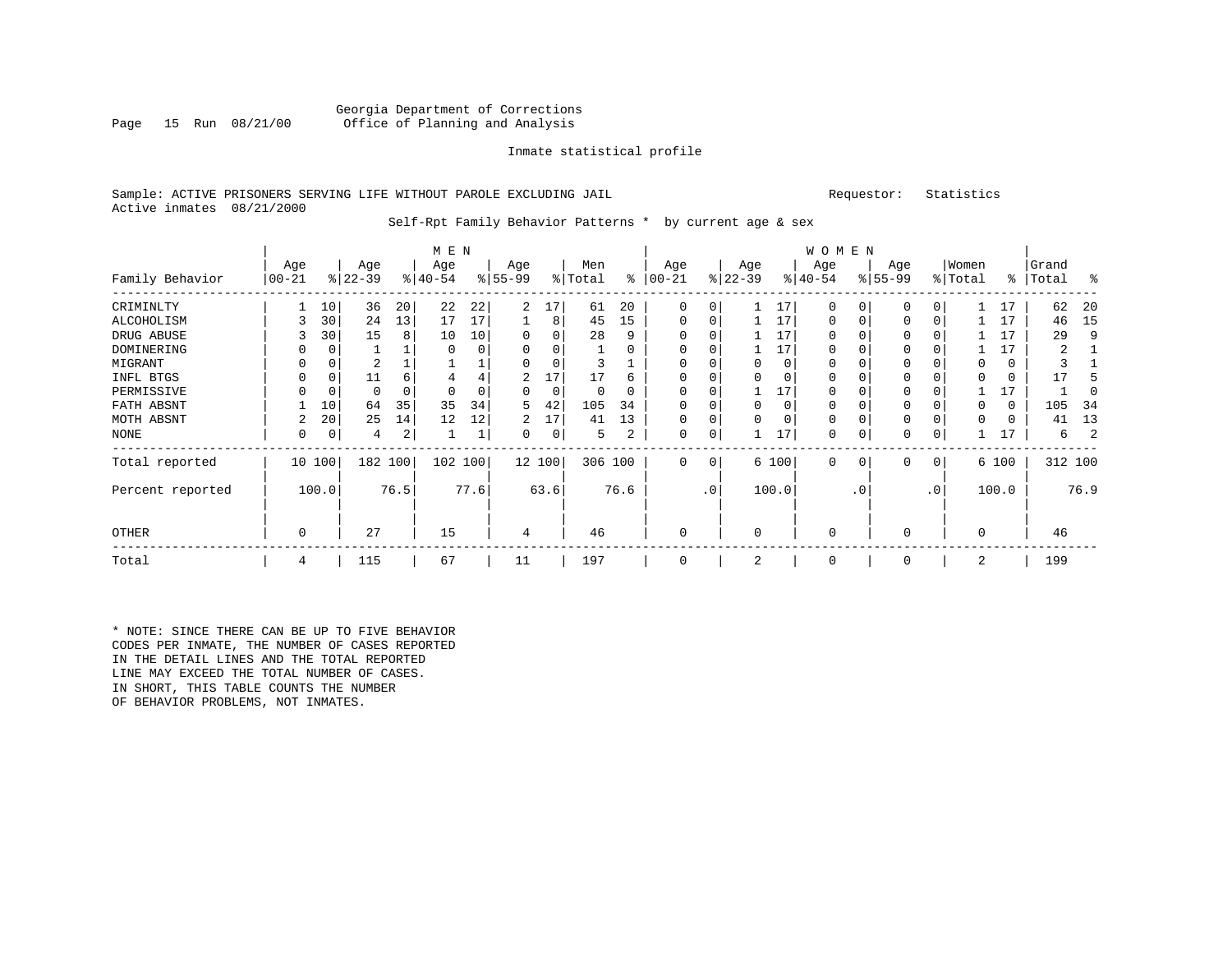#### Georgia Department of Corrections<br>Page 16 Run 08/21/00 Office of Planning and Analysis Office of Planning and Analysis

#### Inmate statistical profile

#### Sample: ACTIVE PRISONERS SERVING LIFE WITHOUT PAROLE EXCLUDING JAIL Requestor: Statistics Active inmates 08/21/2000

# Inmate Diagnostic Behavior Problem \* by current age & sex

|                    |                   |             |                  |                | M E N            |       |                 |             |                |          |                 |             |                  |          | <b>WOMEN</b>     |           |                  |             |                  |              |                    |                |
|--------------------|-------------------|-------------|------------------|----------------|------------------|-------|-----------------|-------------|----------------|----------|-----------------|-------------|------------------|----------|------------------|-----------|------------------|-------------|------------------|--------------|--------------------|----------------|
| Diagnostic Problem | Age<br>$ 00 - 21$ |             | Age<br>$ 22-39 $ |                | Age<br>$8 40-54$ |       | Age<br>$ 55-99$ |             | Men<br>% Total | ి        | Age<br>$ 00-21$ |             | Age<br>$ 22-39 $ |          | Age<br>$ 40-54 $ |           | Age<br>$ 55-99 $ |             | Women<br>% Total |              | Grand<br>%   Total | ႜ              |
| ALCOHOLIC          | 0                 | 0           | 5                | 2              | 5                | 4     | 3               | 15          | 13             | 3        | O               | 0           |                  | 25       | 0                | 0         | 0                | 0           |                  | 25           | 14                 | 3              |
| ALCOH ABSE         | 2                 | 13          | 23               | 8              | 12               | 9     |                 | 5           | 38             | 8        | $\Omega$        |             | $\Omega$         | $\Omega$ | $\Omega$         | $\Omega$  | 0                | 0           | $\Omega$         | $\Omega$     | 38                 | 8              |
| DRUG EXP           |                   | 13          | 43               | 16             | 24               | 17    | 2               | 10          | 71             | 16       |                 |             | $\Omega$         | O        | O                | $\Omega$  | O                | $\Omega$    | ∩                | <sup>0</sup> | 71                 | 16             |
| DRUG ABSE          | 4                 | 25          | 46               | 17             | 18               | 13    | 2               | 10          | 70             | 16       |                 |             |                  | 25       | $\Omega$         | $\Omega$  | O                | $\Omega$    |                  | 25           | 71                 | 16             |
| NARC ADDCT         |                   | $\Omega$    | 2                | $\mathbf{1}$   | $\overline{2}$   |       | O               | $\Omega$    | 4              | 1        |                 |             | $\Omega$         | $\Omega$ | $\Omega$         | $\Omega$  | O                | $\Omega$    | $\Omega$         | $\Omega$     | 4                  | $\mathbf{1}$   |
| EPILEPTIC          |                   | 0           |                  | O              |                  |       |                 | $\Omega$    | 2              | $\Omega$ | ∩               |             | $\Omega$         | $\Omega$ | $\Omega$         | $\Omega$  | O                | $\Omega$    | $\Omega$         | $\Omega$     | 2                  | $\Omega$       |
| MANIPULTVE         |                   | 6           | 18               |                | 5                | 4     |                 | 10          | 26             | 6        | O               |             | $\Omega$         | $\Omega$ | $\Omega$         | $\Omega$  | 0                | $\Omega$    | $\Omega$         | $\Omega$     | 2.6                | 6              |
| ASSAULTIVE         |                   | 25          | 88               | 32             | 52               | 37    | 7               | 35          | 151            | 34       | O               |             | 2                | 50       | $\Omega$         | $\Omega$  | 0                | $\Omega$    | $\overline{2}$   | 50           | 153                | 34             |
| ESCPE TEND         | 2                 | 13          | 13               | 5              | 13               | 9     |                 | 5           | 29             | 6        | $\Omega$        | $\Omega$    | $\Omega$         | $\Omega$ | $\Omega$         | $\Omega$  | 0                | $\Omega$    | $\Omega$         | $\Omega$     | 29                 | 6              |
| SUICIDAL           |                   | 6           | 14               |                |                  | 3     | $\Omega$        | 0           | 19             | 4        |                 |             | $\Omega$         | O        | $\Omega$         | $\Omega$  | 0                | $\Omega$    | $\Omega$         | $\Omega$     | 19                 | 4              |
| WITHDRAWN          | N                 | $\Omega$    |                  | $\cap$         | $\Omega$         | 0     | $\Omega$        | 0           |                | $\Omega$ | ∩               |             | $\Omega$         | U        | $\Omega$         | ∩         | 0                | $\Omega$    | ∩                | $\Omega$     |                    | $\Omega$       |
| PR RLTY CT         | 0                 | 0           | 3                |                | $\overline{2}$   |       | $\Omega$        | 0           |                | 1        | $\Omega$        |             | $\Omega$         | $\Omega$ | $\Omega$         | $\Omega$  | 0                | $\Omega$    | $\Omega$         | $\Omega$     |                    | 1              |
| HOMOSEXUAL         | 0                 | $\mathbf 0$ | $\Omega$         | $\Omega$       | $\Omega$         | 0     | $\Omega$        | 0           | 0              | $\Omega$ | ∩               |             | $\Omega$         | $\Omega$ | $\Omega$         | $\Omega$  | 0                | $\Omega$    | ∩                | $\Omega$     | U                  | O              |
| <b>NONE</b>        | 0                 | 0           |                  | $\Omega$       |                  |       |                 | 5           | 3              |          | $\Omega$        |             | 0                | 0        | 0                | $\Omega$  | 0                | $\Omega$    | $\Omega$         | $\Omega$     |                    |                |
| OTHER              | 0                 | $\mathbf 0$ | 7                | 3              | $\mathbf 0$      | 0     | $\Omega$        | $\mathbf 0$ |                | 2        | $\Omega$        | $\Omega$    | $\Omega$         | $\Omega$ | 0                | $\Omega$  | 0                | $\Omega$    | $\Omega$         | $\Omega$     |                    | 2              |
| NOT RPTD           | 0                 | $\Omega$    | 5                | $\overline{a}$ | $\overline{c}$   |       | 1               | 5           | 8              | 2        | $\Omega$        | $\mathbf 0$ | $\Omega$         | 0        | $\Omega$         | 0         | 0                | $\mathbf 0$ | $\Omega$         |              | 8                  | $\overline{a}$ |
| Total reported     | 16 100            |             | 271 100          |                | 141 100          |       |                 | 20 100      | 448 100        |          | $\Omega$        | $\Omega$    |                  | 4 100    | 0                | 0         | $\Omega$         | $\mathbf 0$ |                  | 4 100        | 452 100            |                |
| Percent reported   |                   | 100.0       |                  | 99.1           |                  | 100.0 |                 | 100.0       |                | 99.5     |                 | $\cdot$ 0   |                  | 100.0    |                  | $\cdot$ 0 |                  | $\cdot$ 0   |                  | 100.0        |                    | 99.5           |
| UNKNOWN            | 0                 |             |                  |                | $\Omega$         |       | $\Omega$        |             |                |          | $\Omega$        |             | $\Omega$         |          | $\Omega$         |           | O                |             | $\Omega$         |              |                    |                |
| Total              | 4                 |             | 115              |                | 67               |       | 11              |             | 197            |          | $\Omega$        |             | 2                |          | $\Omega$         |           | $\Omega$         |             | $\overline{2}$   |              | 199                |                |

\* NOTE: SINCE THERE CAN BE UP TO FIVE BEHAVIOR CODES PER INMATE, THE NUMBER OF CASES REPORTED IN THE DETAIL LINES AND THE TOTAL REPORTED LINE MAY EXCEED THE TOTAL NUMBER OF CASES.IN SHORT, THIS TABLE COUNTS THE NUMBER OF BEHAVIOR PROBLEMS, NOT INMATES.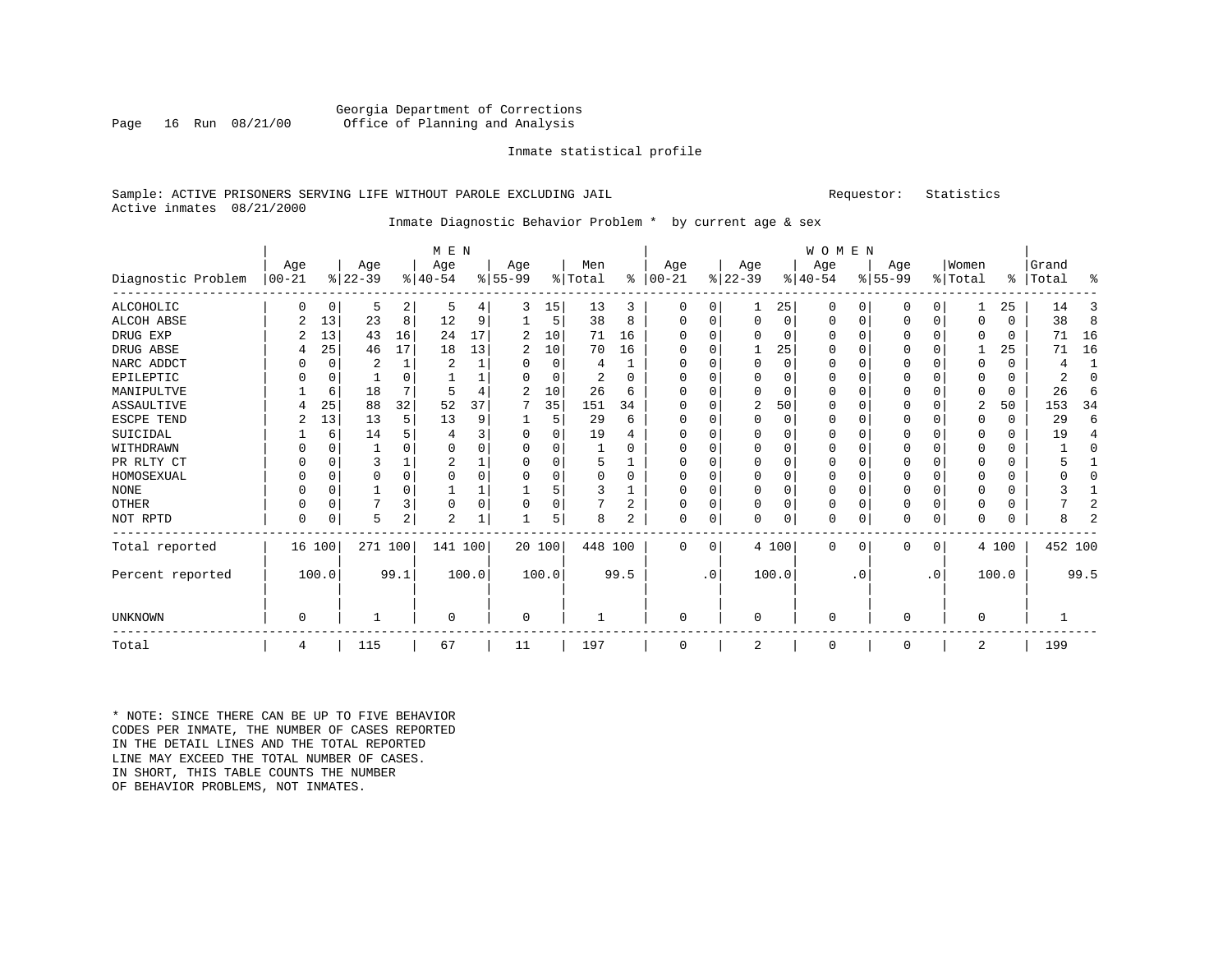### Georgia Department of Corrections Page 17 Run 08/21/00 Office of Planning and Analysis

#### Inmate statistical profile

#### Sample: ACTIVE PRISONERS SERVING LIFE WITHOUT PAROLE EXCLUDING JAIL Requestor: Statistics Active inmates 08/21/2000

# Physical Profile (General Condition) by current age & sex

| Physical Profile                                                                 | Age<br>$ 00-21$    |                                                             | Age<br>$8 22-39$               |                                  | M E N<br>Age<br>$8 40-54$ |                                | Age<br>$8155 - 99$      |                    | Men<br>% Total       | ∻                              | Age<br>$ 00-21$                          |                                                         | Age<br>$ 22-39 $   |                                                       | W O M E N<br>Age<br>$8 40-54$                         |                                                                | Age<br>$8155 - 99$ |                                   | Women<br>% Total                           |                                               | Grand<br>%   Total | း                                             |
|----------------------------------------------------------------------------------|--------------------|-------------------------------------------------------------|--------------------------------|----------------------------------|---------------------------|--------------------------------|-------------------------|--------------------|----------------------|--------------------------------|------------------------------------------|---------------------------------------------------------|--------------------|-------------------------------------------------------|-------------------------------------------------------|----------------------------------------------------------------|--------------------|-----------------------------------|--------------------------------------------|-----------------------------------------------|--------------------|-----------------------------------------------|
| NO LIMITATION<br>DEFECT NO MAJOR LIMT<br>DEFECT MAJOR LIMIT<br>VERY MAJOR DEFECT | $\Omega$<br>0<br>0 | 4 100<br>0 <sup>1</sup><br>0 <sup>1</sup><br>0 <sup>1</sup> | 85<br>15<br>13<br>$\mathbf{0}$ | 75<br>13<br>12<br>$\overline{0}$ | 37<br>12<br>17<br>0       | 56<br>18<br>26<br>$\mathbf{0}$ | 5<br>5.<br>$\mathbf{0}$ | 45<br>9<br>45<br>0 | 131<br>28<br>35<br>0 | 68<br>14<br>18<br>$\mathbf{0}$ | 0<br>$\Omega$<br>$\Omega$<br>$\mathbf 0$ | 0 <sup>1</sup><br>$\Omega$<br>$\overline{0}$<br>$\circ$ | $\Omega$<br>0<br>0 | 2 100<br>$\Omega$<br>$\overline{0}$<br>$\overline{0}$ | $\mathbf 0$<br>$\Omega$<br>$\mathbf 0$<br>$\mathbf 0$ | 0 <sup>1</sup><br>$\Omega$<br>0 <sup>1</sup><br>$\overline{0}$ | 0<br>0<br>0<br>0   | 0<br>$\Omega$<br>0<br>$\mathbf 0$ | $\mathbf{0}$<br>$\mathbf 0$<br>$\mathbf 0$ | 2 100<br>$\Omega$<br>$\Omega$<br>$\mathbf{0}$ | 133<br>28<br>35    | -68<br>14<br>18<br>$\overline{0}$<br>$\Omega$ |
| Total reported<br>Percent reported                                               |                    | 4 100<br>100.0                                              | 113                            | 100 l<br>98.3                    | 66                        | 100<br>98.5                    |                         | 11 100<br>100.0    | 194 100              | 98.5                           | 0                                        | 0 <sup>1</sup><br>.0 <sup>1</sup>                       |                    | 2 100<br>100.0                                        | $\mathbf 0$                                           | 0 <sup>1</sup><br>.0 <sup>1</sup>                              | 0                  | $\mathbf{0}$<br>.0'               |                                            | 2 100<br>100.0                                |                    | 196 100<br>98.5                               |
| NOT REPORTED                                                                     | $\mathbf 0$        |                                                             | $\overline{2}$                 |                                  |                           |                                | $\mathbf 0$             |                    | 3                    |                                | $\Omega$                                 |                                                         | $\Omega$           |                                                       | $\mathbf 0$                                           |                                                                | $\Omega$           |                                   | 0                                          |                                               |                    |                                               |
| Total                                                                            | 4                  |                                                             | 115                            |                                  | 67                        |                                | 11                      |                    | 197                  |                                |                                          |                                                         | 2                  |                                                       | $\mathbf 0$                                           |                                                                | $\Omega$           |                                   | 2                                          |                                               | 199                |                                               |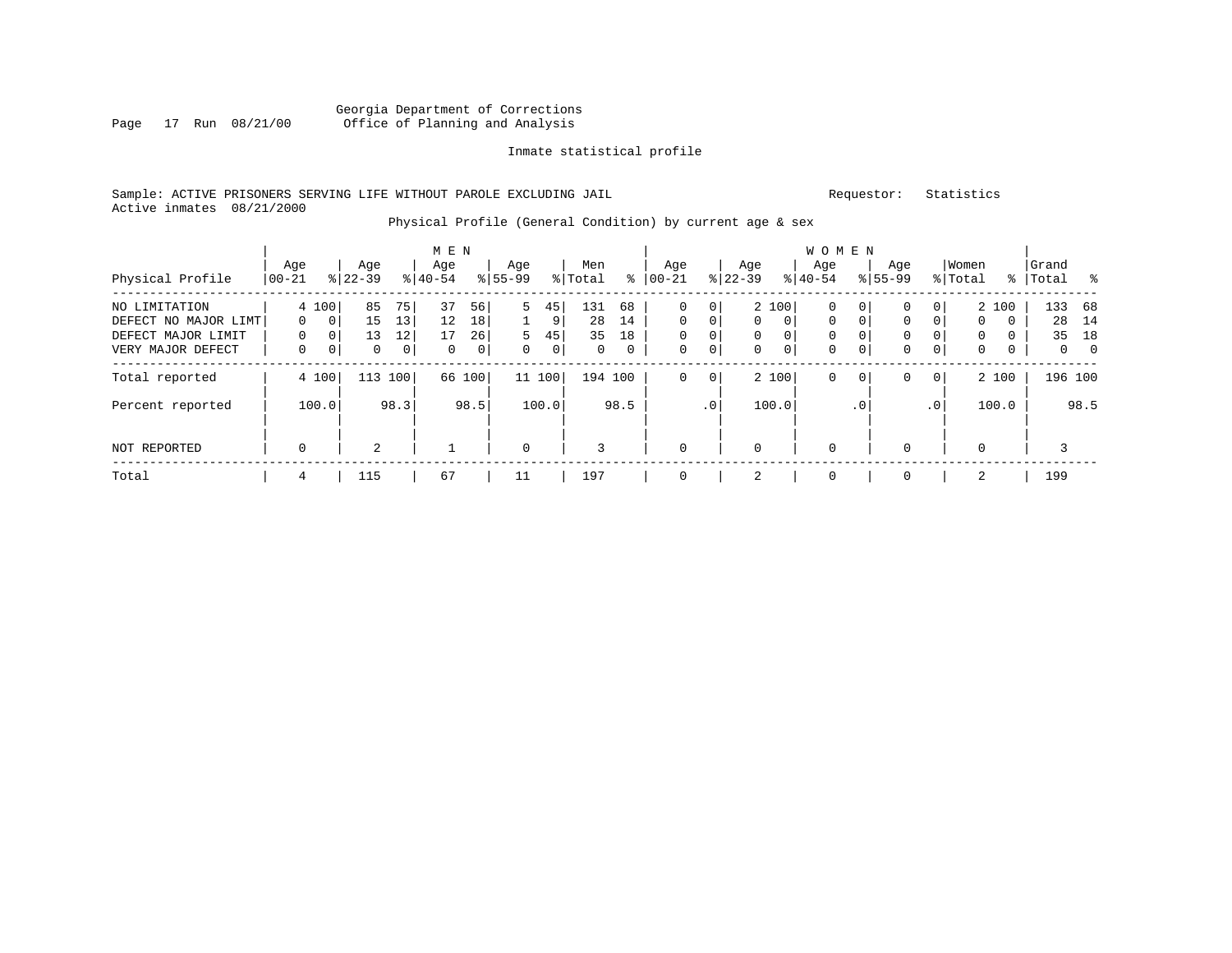### Georgia Department of Corrections Office of Planning and Analysis

#### Inmate statistical profile

### Sample: ACTIVE PRISONERS SERVING LIFE WITHOUT PAROLE EXCLUDING JAIL Requestor: Statistics Active inmates 08/21/2000

Security Status by current age & sex

|                  |                  |       |                  |         | M E N            |       |                  |          |                |      |                  |                 |                  |       | <b>WOMEN</b>     |                |                    |           |                  |       |                    |                |
|------------------|------------------|-------|------------------|---------|------------------|-------|------------------|----------|----------------|------|------------------|-----------------|------------------|-------|------------------|----------------|--------------------|-----------|------------------|-------|--------------------|----------------|
| Security         | Age<br>$ 00-21 $ |       | Age<br>$ 22-39 $ |         | Age<br>$8 40-54$ |       | Age<br>$8 55-99$ |          | Men<br>% Total | ి    | Age<br>$ 00-21 $ |                 | Age<br>$ 22-39 $ |       | Age<br>$ 40-54 $ |                | Age<br>$8155 - 99$ |           | Women<br>% Total |       | Grand<br>%   Total | း              |
| DIAG INCOM       | 0                | 0     | 0                | 0       | 0                | 0     | 0                | 0        | 0              | 0    | $\mathbf 0$      | 0               | $\mathbf 0$      | 0     | $\mathbf 0$      | 0              | $\Omega$           | 0         | $\Omega$         | 0     |                    |                |
| WRK RELEAS       | 0                | 0     | 0                | 0       | $\mathbf 0$      | 0     | 0                | 0        | 0              | 0    | $\mathbf 0$      | 0               | $\mathbf 0$      | 0     | $\mathbf 0$      | 0              | 0                  | 0         | 0                | 0     |                    |                |
| TRUSTY           | 0                |       |                  |         |                  |       | 0                | 0        | 0              | 0    | 0                |                 | 0                | 0     | 0                |                | 0                  | 0         | 0                | 0     |                    |                |
| MINIMUM          |                  |       |                  | 0       |                  |       | $\Omega$         | $\Omega$ |                |      |                  |                 |                  |       | $\Omega$         |                |                    |           | $\Omega$         |       |                    |                |
| MEDIUM           |                  | 0     | 30               | 26      | 18               | 27    | 7                | 64       | 55             | 28   | $\Omega$         |                 |                  | 50    | $\Omega$         |                | 0                  |           |                  | 50    | 56                 | 28             |
| CLOSE            |                  | 75    | 67               | 59      | 44               | 66    | 3                | 27       | 117            | 60   | $\Omega$         |                 | $\Omega$         | 0     | $\Omega$         |                | $\Omega$           |           | $\mathbf 0$      | 0     | 117                | 59             |
| MAXIMUM          |                  | 25    | 15               | 13      |                  | 4     |                  | 9        | 20             | 10   | $\mathbf 0$      |                 |                  | 50    | $\mathbf 0$      |                | 0                  | 0         |                  | 50    | 21                 | 11             |
| DIAGNOSTIC       | 0                | 0     | 2                | 2       |                  | ᅩ     | 0                | 0        | 3              | 2    | $\mathbf 0$      | 0               | 0                | 0     | $\Omega$         | 0              | 0                  | 0         | 0                | 0     | 3                  | $\overline{2}$ |
| Total reported   |                  | 4 100 |                  | 114 100 | 67               | 100   |                  | 11 100   | 196 100        |      | $\Omega$         | $\circ$         |                  | 2 100 | $\mathbf 0$      | 0 <sup>1</sup> | 0                  | 0         |                  | 2 100 |                    | 198 100        |
| Percent reported |                  | 100.0 |                  | 99.1    |                  | 100.0 |                  | 100.0    |                | 99.5 |                  | .0 <sup>1</sup> |                  | 100.0 |                  | . 0            |                    | $\cdot$ 0 |                  | 100.0 |                    | 99.5           |
| NOT RPTD         | 0                |       |                  |         | $\mathbf 0$      |       | 0                |          |                |      |                  |                 | $\Omega$         |       | 0                |                | 0                  |           | $\mathbf 0$      |       |                    |                |
| Total            | 4                |       | 115              |         | 67               |       | 11               |          | 197            |      |                  |                 | 2                |       | $\Omega$         |                | $\Omega$           |           | 2                |       | 199                |                |

\* NOTE: BEGINNING IN JULY 1987, THE FACILITIES DIVISION NO LONGER CODED INMATES AS BEING WORK RELEASE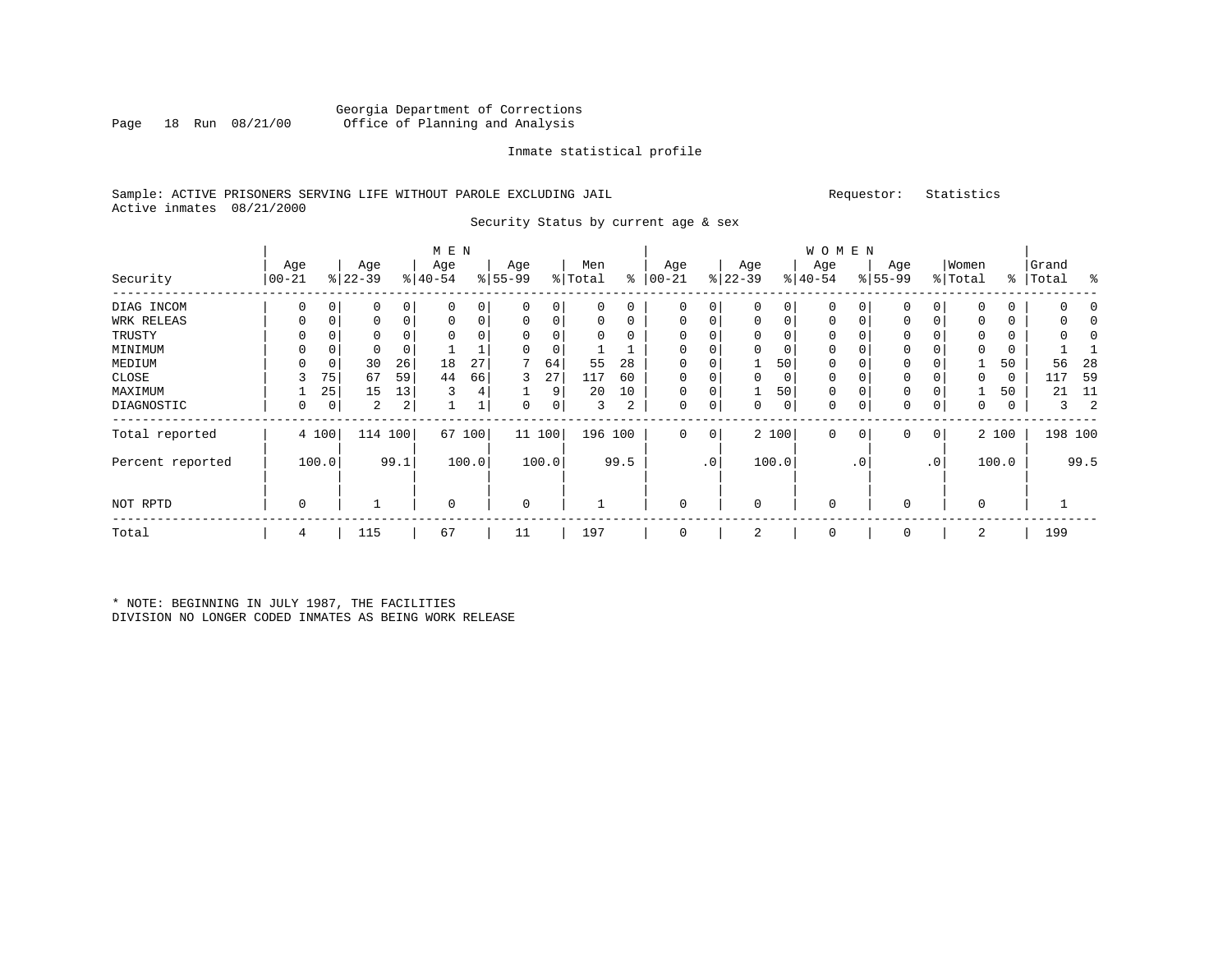### Georgia Department of Corrections Page 19 Run 08/21/00 Office of Planning and Analysis

#### Inmate statistical profile

### Sample: ACTIVE PRISONERS SERVING LIFE WITHOUT PAROLE EXCLUDING JAIL Requestor: Statistics Active inmates 08/21/2000

Number Of Sentences by current age & sex

|                     |          |             |           |       | M E N     |                |             |                |         |       |               |             |                |              | W O M E N   |           |             |                 |          |       |           |         |
|---------------------|----------|-------------|-----------|-------|-----------|----------------|-------------|----------------|---------|-------|---------------|-------------|----------------|--------------|-------------|-----------|-------------|-----------------|----------|-------|-----------|---------|
|                     | Age      |             | Age       |       | Age       |                | Age         |                | Men     |       | Age           |             | Age            |              | Age         |           | Age         |                 | Women    |       | Grand     |         |
| Number Of Sentences | $ 00-21$ |             | $ 22-39 $ |       | $ 40-54 $ |                | $8 55-99$   |                | % Total |       | $8   00 - 21$ |             | $ 22-39 $      |              | $ 40-54 $   |           | $8 55-99$   |                 | % Total  |       | %   Total | နွ      |
| ONE                 | 0        | 0           | 13        | 11    | 11        | 16             | 2           | 18             | 26      | 13    | 0             | 0           | $\Omega$       | $\mathbf{0}$ | 0           | 0         | 0           | 0               | 0        | 0     | 26        | 13      |
| TWO                 | 0        | 0           | 21        | 18    | 11        | 16             | 4           | 36             | 36      | 18    | $\mathbf 0$   | 0           |                | 50           | 0           | 0         | $\mathbf 0$ | 0 <sup>1</sup>  |          | 50    | 37        | 19      |
| THREE               | 0        |             | 21        | 18    | 14        | 21             | 0           | $\overline{0}$ | 35      | 18    | 0             | 0           | 0              | 0            | 0           |           | $\mathbf 0$ |                 | 0        | 0     | 35        | 18      |
| FOUR                | $\Omega$ | 0           | 17        | 15    | 8         | 12             | 0           | $\circ$        | 25      | 13    | 0             |             |                | $\mathbf 0$  | $\mathbf 0$ |           | $\mathbf 0$ |                 | 0        | 0     | 25        | 13      |
| FIVE                | 0        | $\mathbf 0$ | 11        | 10    | 5         | 7 <sup>1</sup> | 2           | 18             | 18      | 9     | $\mathbf 0$   | 0           |                | 50           | 0           |           | $\mathbf 0$ |                 |          | 50    | 19        | 10      |
| MORE THAN FIVE      |          | 4 100       | 32        | 28    | 18        | 27             | 3           | 27             | 57      | 29    | $\mathbf 0$   | 0           | 0              | $\mathsf{O}$ | $\mathbf 0$ | 0         | $\mathbf 0$ | $\circ$         | 0        | 0     | 57        | 29      |
| Total reported      |          | 4 100       | 115       | 100   |           | 67 100         |             | 11 100         | 197 100 |       | $\Omega$      | $\mathbf 0$ |                | 2 100        | $\Omega$    | $\Omega$  | $\Omega$    | $\circ$         |          | 2 100 |           | 199 100 |
| Percent reported    |          | 100.0       |           | 100.0 |           | 100.0          |             | 100.0          |         | 100.0 |               | $\cdot$ 0   |                | 100.0        |             | $\cdot$ 0 |             | .0 <sup>1</sup> |          | 100.0 |           | 100.0   |
| NOT REPORTED        | 0        |             | $\Omega$  |       | 0         |                | $\mathbf 0$ |                | 0       |       | $\mathbf 0$   |             | $\Omega$       |              | $\mathbf 0$ |           | $\Omega$    |                 | $\Omega$ |       | 0         |         |
| Total               | 4        |             | 115       |       | 67        |                | 11          |                | 197     |       | $\Omega$      |             | $\overline{a}$ |              | $\Omega$    |           | $\Omega$    |                 | 2        |       | 199       |         |
|                     |          |             |           |       |           |                |             |                |         |       |               |             |                |              |             |           |             |                 |          |       |           |         |
| AVG NUM SENTENCES   | 7.25     |             | 4.58      |       | 4.51      |                | 3.64        |                | 4.56    |       | .00           |             | 3.50           |              | .00         |           |             | .00             | 3.50     |       | 4.55      |         |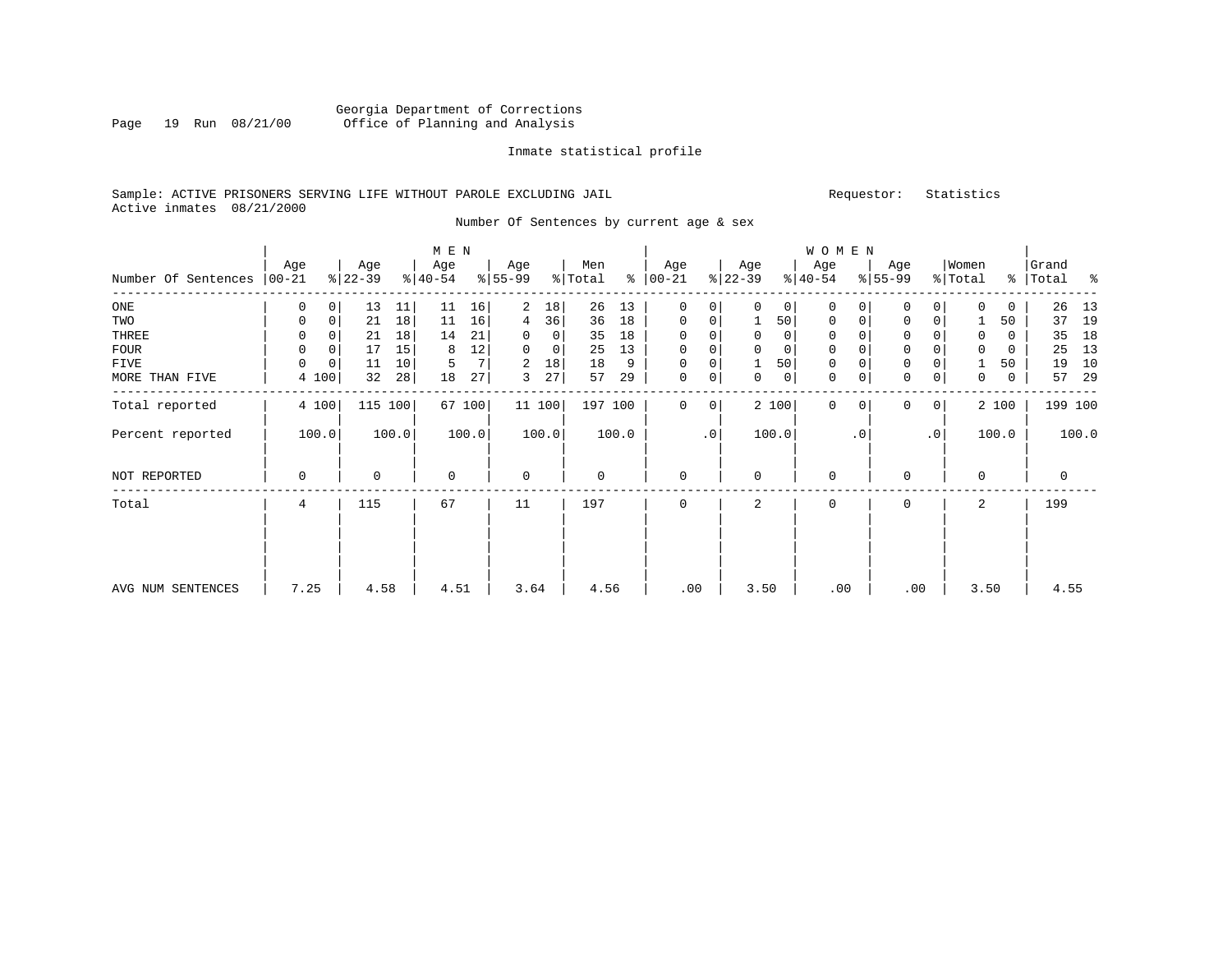### Georgia Department of Corrections<br>Page 20 Run 08/21/00 Office of Planning and Analysis Page 20 Run 08/21/00 Office of Planning and Analysis

#### Inmate statistical profile

### Sample: ACTIVE PRISONERS SERVING LIFE WITHOUT PAROLE EXCLUDING JAIL Requestor: Statistics Active inmates 08/21/2000

Number Of Disciplinaries by current age & sex

|                  |                   |             |                  |       | M E N            |        |                 |          |                |                |                      |             |                  |             | WOMEN            |             |                  |                 |                  |       |                    |       |
|------------------|-------------------|-------------|------------------|-------|------------------|--------|-----------------|----------|----------------|----------------|----------------------|-------------|------------------|-------------|------------------|-------------|------------------|-----------------|------------------|-------|--------------------|-------|
| Disciplinaries   | Age<br>$ 00 - 21$ |             | Age<br>$ 22-39 $ |       | Age<br>$ 40-54 $ |        | Age<br>$ 55-99$ |          | Men<br>% Total |                | Age<br>$8   00 - 21$ |             | Age<br>$ 22-39 $ |             | Age<br>$ 40-54 $ |             | Age<br>$ 55-99 $ |                 | Women<br>% Total |       | Grand<br>%   Total | ႜ     |
| ZERO             | 1                 | 25          | 22               | 19    | 23               | 34     | 5               | 45       | 51             | 26             | $\mathbf 0$          | 0           | $\Omega$         | 0           | 0                | $\Omega$    | $\Omega$         | $\Omega$        | $\Omega$         | 0     | 51                 | 26    |
| ONE              | 0                 | $\mathbf 0$ | 12               | 10    | 15               | 22     | 3               | 27       | 30             | 15             | 0                    | 0           | 0                | $\mathbf 0$ | $\mathbf 0$      | 0           | $\mathbf 0$      | $\mathbf 0$     |                  | 0     | 30                 | 15    |
| TWO              | 0                 | 0           | 20               | 17    | 10               | 15     | 2               | 18       | 32             | 16             | 0                    | 0           |                  | $\mathbf 0$ | 0                |             | $\mathbf 0$      |                 |                  | 0     | 32                 | 16    |
| THREE            | 0                 | 0           | 12               | 10    | 3                | 4      | 0               | 0        | 15             | 8              | 0                    | 0           |                  | 50          | 0                |             | $\mathbf 0$      |                 |                  | 50    | 16                 | 8     |
| FOUR             | $\Omega$          | $\Omega$    | 10               | 9     | 8                | 12     | $\Omega$        | $\Omega$ | 18             | 9              | $\Omega$             | 0           |                  | 0           | $\Omega$         |             | $\Omega$         |                 | 0                | 0     | 18                 | 9     |
| FIVE             | $\Omega$          | $\mathbf 0$ | 3                |       |                  |        | $\Omega$        | 0        | 4              | $\overline{a}$ | $\Omega$             | $\mathsf 0$ | $\Omega$         | $\mathbf 0$ | 0                |             | $\mathbf{0}$     |                 | 0                | 0     | 4                  | 2     |
| MORE THAN FIVE   | 3                 | 75          | 36               | 31    | 7                | 10     |                 | 9        | 47             | 24             | $\mathbf 0$          | 0           |                  | 50          | 0                | $\mathbf 0$ | $\mathbf 0$      | 0               |                  | 50    | 48                 | 24    |
| Total reported   |                   | 4 100       | 115              | 100   |                  | 67 100 |                 | 11100    | 197 100        |                | $\mathbf 0$          | 0           |                  | 2 100       | $\mathbf{0}$     | $\Omega$    | $\Omega$         | 0 <sup>1</sup>  |                  | 2 100 | 199 100            |       |
| Percent reported |                   | 100.0       |                  | 100.0 |                  | 100.0  |                 | 100.0    |                | 100.0          |                      | $\cdot$ 0   |                  | 100.0       |                  | $\cdot$ 0   |                  | .0 <sup>1</sup> |                  | 100.0 |                    | 100.0 |
| NOT REPORTED     | $\mathbf 0$       |             | 0                |       | 0                |        | $\mathbf 0$     |          | 0              |                | $\mathbf 0$          |             | $\Omega$         |             | 0                |             | $\Omega$         |                 | $\mathbf 0$      |       | $\mathbf 0$        |       |
| Total            | 4                 |             | 115              |       | 67               |        | 11              |          | 197            |                | $\mathbf 0$          |             | 2                |             | $\mathbf 0$      |             | $\mathbf 0$      |                 | 2                |       | 199                |       |
|                  |                   |             |                  |       |                  |        |                 |          |                |                |                      |             |                  |             |                  |             |                  |                 |                  |       |                    |       |
| AVG NUM DISCIP   | 6.50              |             | 5.26             |       | 2.48             |        | 1.27            |          | 4.12           |                | .00                  |             | 5.00             |             | .00              |             | .00              |                 | 5.00             |       | 4.13               |       |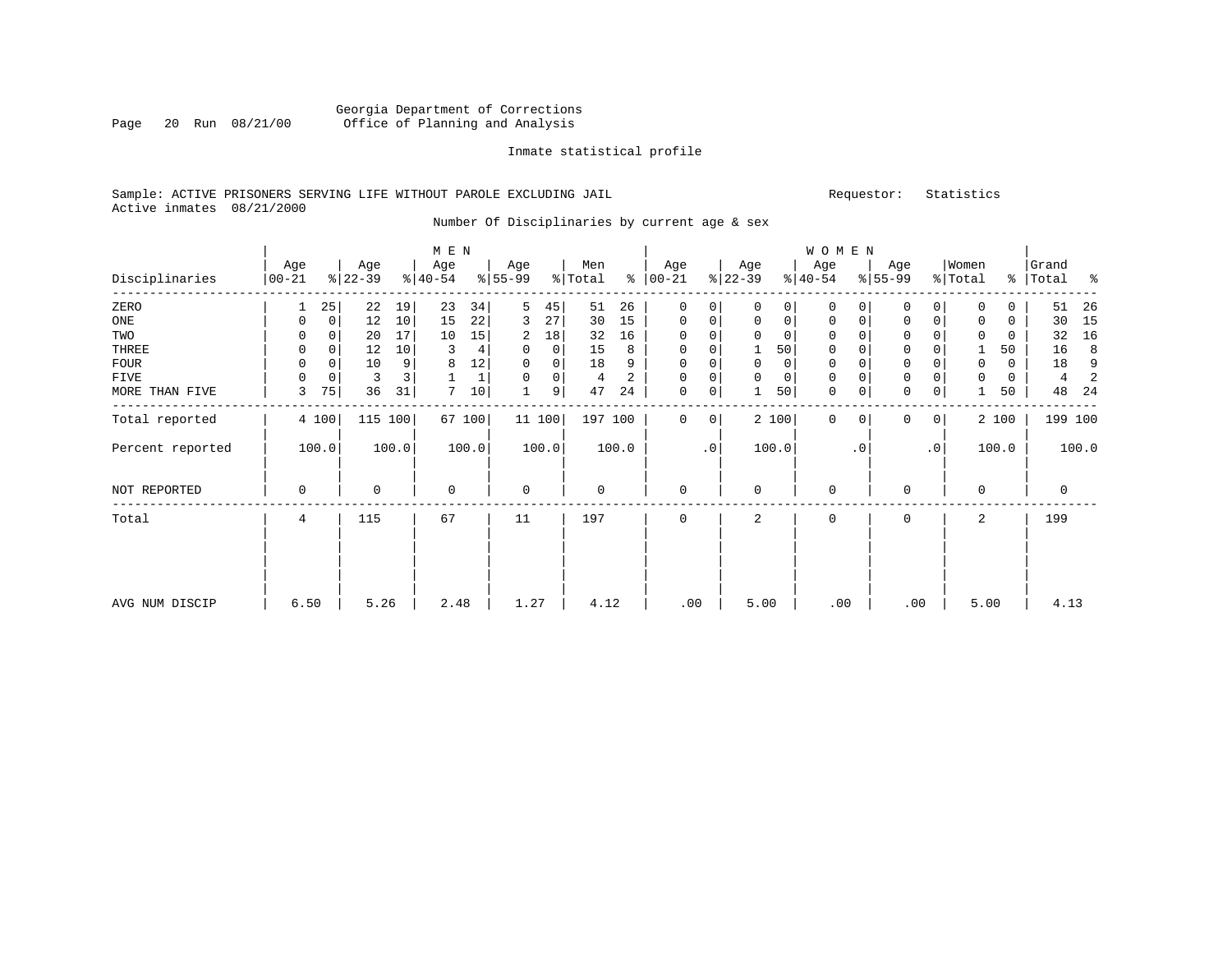### Georgia Department of Corrections Page 21 Run 08/21/00 Office of Planning and Analysis

#### Inmate statistical profile

### Sample: ACTIVE PRISONERS SERVING LIFE WITHOUT PAROLE EXCLUDING JAIL Requestor: Statistics Active inmates 08/21/2000

Number Of Escapes by current age & sex

|                  |                   |                  | M E N            |                            |                     |                             |                  | WOMEN                      |                            |                  |                         |
|------------------|-------------------|------------------|------------------|----------------------------|---------------------|-----------------------------|------------------|----------------------------|----------------------------|------------------|-------------------------|
| Escapes          | Age<br>$ 00 - 21$ | Age<br>$ 22-39 $ | Age<br>$8 40-54$ | Age<br>$8 55-99$           | Men<br>%<br>% Total | Age<br>$00 - 21$            | Age<br>$ 22-39 $ | Age<br>$ 40-54 $           | Age<br>$8 55-99$           | Women<br>% Total | Grand<br>%   Total<br>ႜ |
| ZERO             | 4 100             | 114<br>99        | 67<br>100        | 11 100                     | 196<br>99           | $\mathbf{0}$<br>0           | 2 100            | $\mathbf 0$<br>$\Omega$    | 0<br>$\Omega$              | 2 100            | 198<br>99               |
| ONE              | 0<br>0            | $\mathbf{1}$     | 0<br>0           | 0<br>0                     |                     | 0<br>0                      | $\Omega$<br>0    | $\mathbf 0$<br>0           | 0<br>0                     | $\Omega$<br>0    |                         |
| TWO              | 0                 | 0                | $\mathbf 0$<br>0 | 0<br>0                     | $\Omega$<br>0       | 0                           | 0<br>$\Omega$    | 0                          | 0                          | 0<br>0           |                         |
| THREE            | 0                 | 0                | $\mathbf 0$<br>0 | $\mathbf 0$<br>$\mathbf 0$ | 0<br>0              | 0<br>0                      | 0<br>$\mathbf 0$ | 0<br>$\mathbf 0$           | $\mathbf 0$                | $\mathbf 0$<br>0 | O                       |
| FOUR             | 0                 | 0                | $\mathbf 0$<br>0 | $\mathbf 0$<br>0           | 0<br>0              | 0                           | 0<br>$\mathbf 0$ | 0<br>$\Omega$              | $\mathbf 0$                | 0                | O                       |
| FIVE             | 0                 | 0                | $\mathbf 0$<br>0 | $\mathbf 0$<br>0           | 0<br>0              | 0                           | 0<br>0           | 0<br>0                     | $\mathsf 0$                | 0                |                         |
| MORE THAN FIVE   | $\mathbf 0$<br>0  | 0<br>0           | 0<br>0           | $\mathbf 0$<br>0           | 0<br>0              | 0<br>0                      | 0<br>0           | $\mathbf 0$<br>0           | $\mathbf 0$<br>0           | $\mathbf 0$<br>0 | 0                       |
| Total reported   | 4 100             | 115 100          | 67 100           | 11 100                     | 197 100             | $\mathbf{0}$<br>$\mathbf 0$ | 2 100            | $\mathbf 0$<br>$\mathbf 0$ | $\overline{0}$<br>$\Omega$ | 2 100            | 199 100                 |
| Percent reported | 100.0             | 100.0            | 100.0            | 100.0                      | 100.0               | $\cdot$ 0                   | 100.0            | . 0                        | $\cdot$ 0                  | 100.0            | 100.0                   |
| NOT REPORTED     | 0                 | 0                | $\mathbf 0$      | $\mathbf 0$                | $\mathbf 0$         | $\mathbf{0}$                | $\mathbf 0$      | $\mathbf 0$                | $\Omega$                   | $\Omega$         | $\mathbf 0$             |
| Total            | 4                 | 115              | 67               | 11                         | 197                 | $\mathbf 0$                 | 2                | $\mathbf 0$                | $\Omega$                   | 2                | 199                     |
|                  |                   |                  |                  |                            |                     |                             |                  |                            |                            |                  |                         |
| AVG NUM ESCAPES  | .00               | .01              | .00              | .00                        | .01                 | .00.                        | .00              | .00                        | .00                        | .00              | .01                     |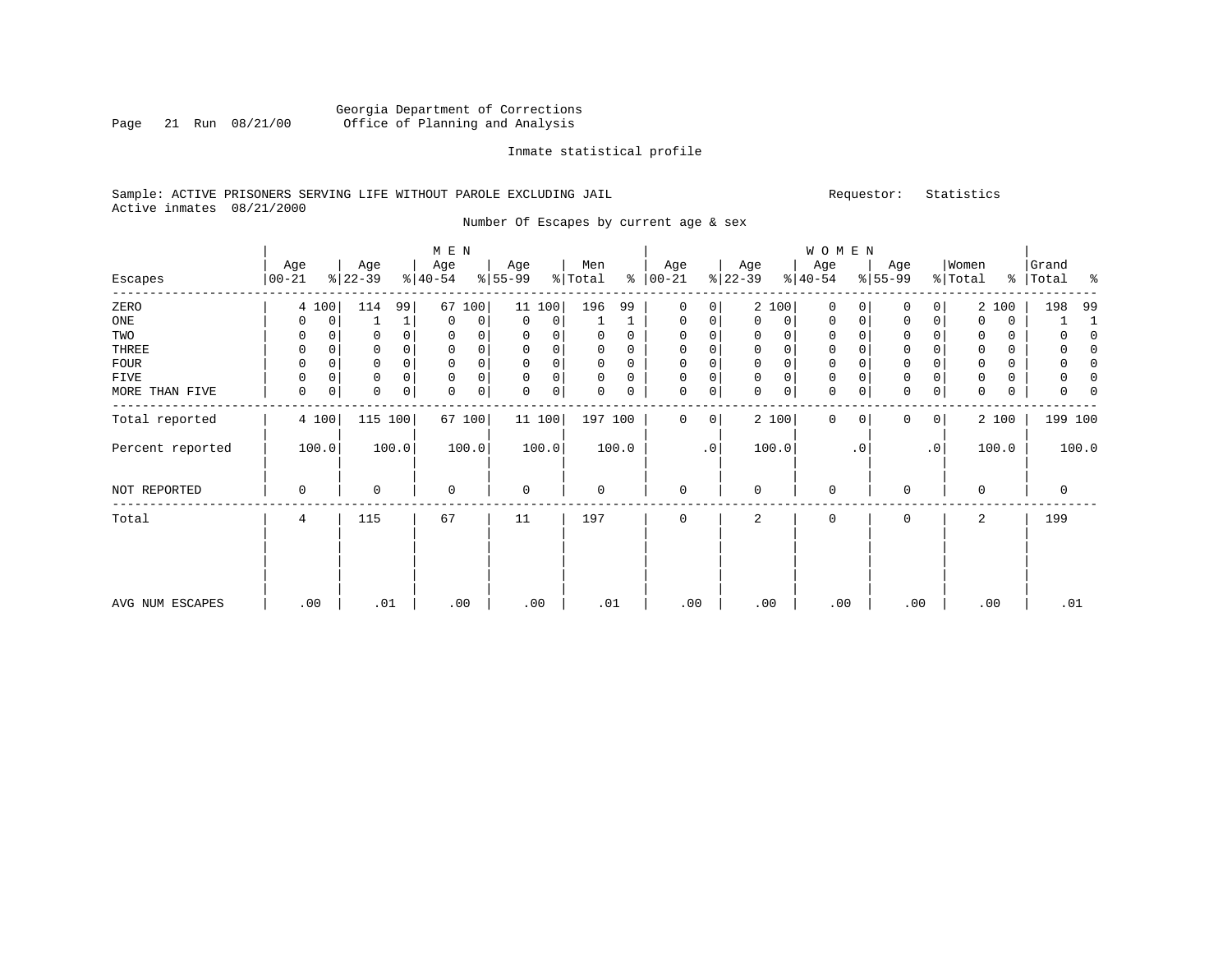#### Georgia Department of Corrections Page 22 Run 08/21/00 Office of Planning and Analysis

#### Inmate statistical profile

#### Sample: ACTIVE PRISONERS SERVING LIFE WITHOUT PAROLE EXCLUDING JAIL **Requestor:** Statistics Active inmates 08/21/2000

#### Number Of Prior Georgia Incarcerations \* by current age & sex

|                            |             |             |                  |       | M E N            |        |                  |             |                |       |                      |             |                  |             | WOMEN            |           |                    |              |                  |          |                    |         |
|----------------------------|-------------|-------------|------------------|-------|------------------|--------|------------------|-------------|----------------|-------|----------------------|-------------|------------------|-------------|------------------|-----------|--------------------|--------------|------------------|----------|--------------------|---------|
| Prior Incarcerations 00-21 | Age         |             | Age<br>$8 22-39$ |       | Age<br>$ 40-54 $ |        | Age<br>$8 55-99$ |             | Men<br>% Total |       | Age<br>$8   00 - 21$ |             | Age<br>$ 22-39 $ |             | Age<br>$ 40-54 $ |           | Age<br>$8155 - 99$ |              | Women<br>% Total |          | Grand<br>%   Total | နွ      |
|                            |             |             |                  |       |                  |        |                  |             |                |       |                      |             |                  |             |                  |           |                    |              |                  |          |                    |         |
| ZERO                       |             | 4 100       | 68               | 59    | 27               | 40     | 5                | 45          | 104            | 53    | $\Omega$             | 0           |                  | 2 100       | $\Omega$         | 0         | $\Omega$           | 0            |                  | 2 100    | 106                | 53      |
| ONE                        | 0           | 0           | 21               | 18    | 14               | 21     | 4                | 36          | 39             | 20    | 0                    | 0           | $\Omega$         | $\mathbf 0$ | $\Omega$         | 0         | $\Omega$           | 0            | $\Omega$         | 0        | 39                 | 20      |
| TWO                        | 0           | 0           | 12               | 10    | 8                | 12     |                  | 9           | 21             | 11    | 0                    | 0           | $\Omega$         | $\Omega$    | 0                |           | $\Omega$           |              | 0                | 0        | 21                 | 11      |
| THREE                      | 0           | $\mathbf 0$ | 10               | 9     | 6                | 9      | $\mathbf 0$      | $\mathbf 0$ | 16             | 8     | 0                    | 0           |                  | $\Omega$    | 0                |           | $\Omega$           | 0            | 0                | $\Omega$ | 16                 | 8       |
| <b>FOUR</b>                | 0           | $\Omega$    | 3                |       | 7                | 10     | $\mathbf 0$      | 0           | 10             | 5     | 0                    | 0           |                  | $\Omega$    | 0                |           | $\Omega$           |              | 0                | 0        | 10                 | 5       |
| <b>FIVE</b>                | 0           | 0           |                  |       | 3                | 4      | $\Omega$         | 0           | 4              | 2     | $\mathbf 0$          | 0           | $\mathbf 0$      | $\mathbf 0$ | $\mathbf 0$      | 0         | $\mathbf 0$        | 0            | 0                | 0        | 4                  | 2       |
| MORE THAN FIVE             | $\mathbf 0$ | 0           | 0                | 0     | $\overline{a}$   | 3      |                  | 9           | 3              | 2     | $\mathbf 0$          | $\mathsf 0$ | $\Omega$         | 0           | 0                | 0         | $\mathbf 0$        | 0            | 0                | 0        | 3                  |         |
| Total reported             |             | 4 100       | 115 100          |       |                  | 67 100 |                  | 11 100      | 197 100        |       | $\Omega$             | 0           |                  | 2 100       | $\mathbf 0$      | $\Omega$  | $\Omega$           | $\mathbf{0}$ |                  | 2 100    |                    | 199 100 |
| Percent reported           |             | 100.0       |                  | 100.0 |                  | 100.0  |                  | 100.0       |                | 100.0 |                      | $\cdot$ 0   |                  | 100.0       |                  | $\cdot$ 0 |                    | $\cdot$ 0    |                  | 100.0    |                    | 100.0   |
| NOT REPORTED               | 0           |             | $\Omega$         |       | $\Omega$         |        | $\Omega$         |             | $\Omega$       |       | $\mathbf 0$          |             | $\Omega$         |             | $\Omega$         |           | $\Omega$           |              | $\Omega$         |          | $\Omega$           |         |
| Total                      | 4           |             | 115              |       | 67               |        | 11               |             | 197            |       | $\mathbf 0$          |             | 2                |             | 0                |           | $\mathbf 0$        |              | 2                |          | 199                |         |
|                            |             |             |                  |       |                  |        |                  |             |                |       |                      |             |                  |             |                  |           |                    |              |                  |          |                    |         |
| AVG # INCARCERATIONS       | .00         |             | .80              |       | 1.60             |        | 1.09             |             | 1.07           |       | .00                  |             | .00              |             | .00              |           | .00                |              |                  | .00      | 1.06               |         |

\* This data counts a parole revocation on an existing sentenCE AS A prior incarceration. Also, this data counts, for any cohort of inmates, the total number of Georgia incarcerations the inmate has had during his entire criminal career. For example, if an inmate was admitted to prison first in FY72, and then re-admitted in FY79 and FY85, he had two prior incarcerations before the FY85 admission. This inmate's records show two prior incarcerations in all three of his records since he has had two prior incarcerations in his criminal career. If the cohort of FY72 admissions is selected for analysis, two prior incarcerations will be listed for this inmate even though in FY72, he had no prior incarcerations.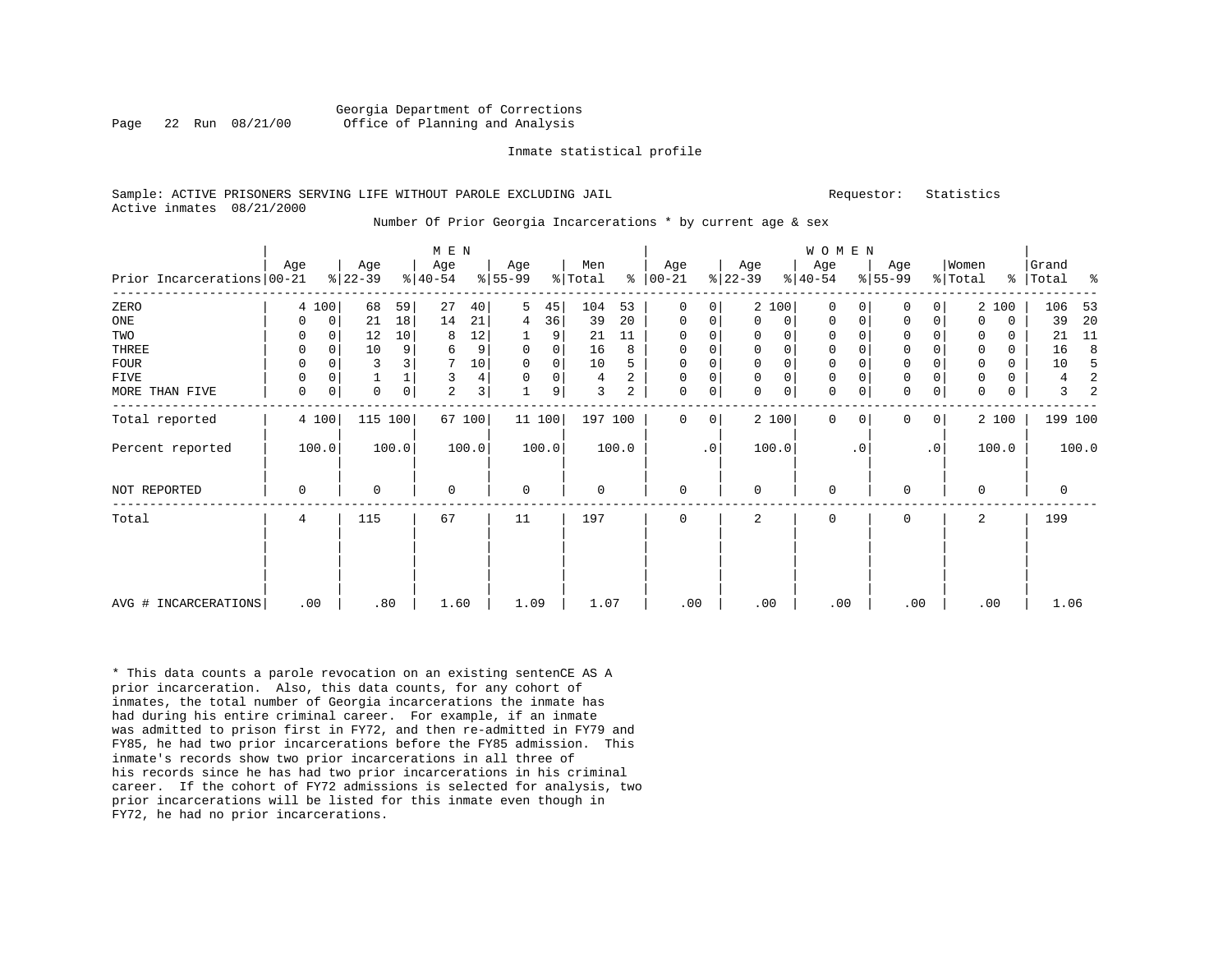### Georgia Department of Corrections Page 23 Run 08/21/00 Office of Planning and Analysis

#### Inmate statistical profile

### Sample: ACTIVE PRISONERS SERVING LIFE WITHOUT PAROLE EXCLUDING JAIL Requestor: Statistics Active inmates 08/21/2000

Number Of Transfers by current age & sex

|                   |                   |             |                  |                | M E N            |        |                  |                |                |       |                      |             |                  |             | WOMEN            |             |                  |           |                  |       |                    |       |
|-------------------|-------------------|-------------|------------------|----------------|------------------|--------|------------------|----------------|----------------|-------|----------------------|-------------|------------------|-------------|------------------|-------------|------------------|-----------|------------------|-------|--------------------|-------|
| Transfers         | Age<br>$ 00 - 21$ |             | Age<br>$ 22-39 $ |                | Age<br>$8 40-54$ |        | Age<br>$ 55-99 $ |                | Men<br>% Total |       | Age<br>$8   00 - 21$ |             | Age<br>$ 22-39 $ |             | Age<br>$ 40-54 $ |             | Age<br>$ 55-99 $ |           | Women<br>% Total |       | Grand<br>%   Total | ႜ     |
| ZERO              | 0                 | 0           | 4                | 3              | 2                | 3      | 0                | 0              | 6              | 3     | $\mathbf 0$          | 0           |                  | 50          | $\mathbf 0$      | $\Omega$    | 0                | 0         |                  | 50    |                    |       |
| ONE               | 2                 | 50          | 58               | 50             | 38               | 57     | 5                | 45             | 103            | 52    | 0                    | 0           |                  | 50          | 0                | 0           | 0                | 0         |                  | 50    | 104                | 52    |
| TWO               |                   | 0           | 28               | 24             | 17               | 25     | 2                | 18             | 47             | 24    | $\mathbf 0$          | 0           |                  | 0           | 0                |             | 0                |           | 0                | 0     | 47                 | 24    |
| THREE             |                   | 25          | 11               | 10             |                  | 10     | 2                | 18             | 21             | 11    | $\mathbf 0$          | 0           | $\mathbf 0$      | 0           | 0                | $\Omega$    | $\mathbf{0}$     |           | 0                | 0     | 21                 | 11    |
| FOUR              |                   | 25          | 5                | 4              |                  |        | 2                | 18             | 9              | 5     | $\Omega$             | 0           |                  | $\mathbf 0$ | 0                |             | $\Omega$         |           | $\Omega$         | 0     | 9                  | 5     |
| FIVE              | $\Omega$          | 0           | $\overline{4}$   |                |                  |        |                  | 0              | 5              |       | $\mathbf 0$          | 0           | $\mathbf 0$      | $\mathsf 0$ | 0                |             | $\mathbf{0}$     |           | 0                | 0     | 5                  | 3     |
| MORE THAN FIVE    | 0                 | $\mathbf 0$ | 5                | $\overline{4}$ |                  |        | $\Omega$         | $\overline{0}$ | 6              | 3     | $\mathbf 0$          | $\mathsf 0$ | $\Omega$         | $\mathsf 0$ | 0                | $\mathbf 0$ | $\mathbf 0$      | 0         | $\Omega$         | 0     | 6                  | З     |
| Total reported    |                   | 4 100       | 115              | 100            |                  | 67 100 |                  | 11 100         | 197 100        |       | $\mathbf 0$          | 0           |                  | 2 100       | $\Omega$         | $\Omega$    | $\Omega$         | 0         |                  | 2 100 | 199 100            |       |
| Percent reported  |                   | 100.0       |                  | 100.0          |                  | 100.0  |                  | 100.0          |                | 100.0 |                      | $\cdot$ 0   |                  | 100.0       |                  | $\cdot$ 0   |                  | $\cdot$ 0 |                  | 100.0 |                    | 100.0 |
| NOT REPORTED      | 0                 |             | 0                |                | $\mathbf 0$      |        | $\mathbf 0$      |                | 0              |       | $\mathbf 0$          |             | $\Omega$         |             | 0                |             | $\Omega$         |           | $\Omega$         |       | 0                  |       |
| Total             | 4                 |             | 115              |                | 67               |        | 11               |                | 197            |       | $\mathbf 0$          |             | 2                |             | 0                |             | $\mathbf 0$      |           | 2                |       | 199                |       |
|                   |                   |             |                  |                |                  |        |                  |                |                |       |                      |             |                  |             |                  |             |                  |           |                  |       |                    |       |
| AVG NUM TRANSFERS | 2.25              |             | 1.90             |                | 1.61             |        | 2.09             |                | 1.82           |       | .00                  |             | .50              |             | .00              |             | .00              |           | .50              |       | 1.80               |       |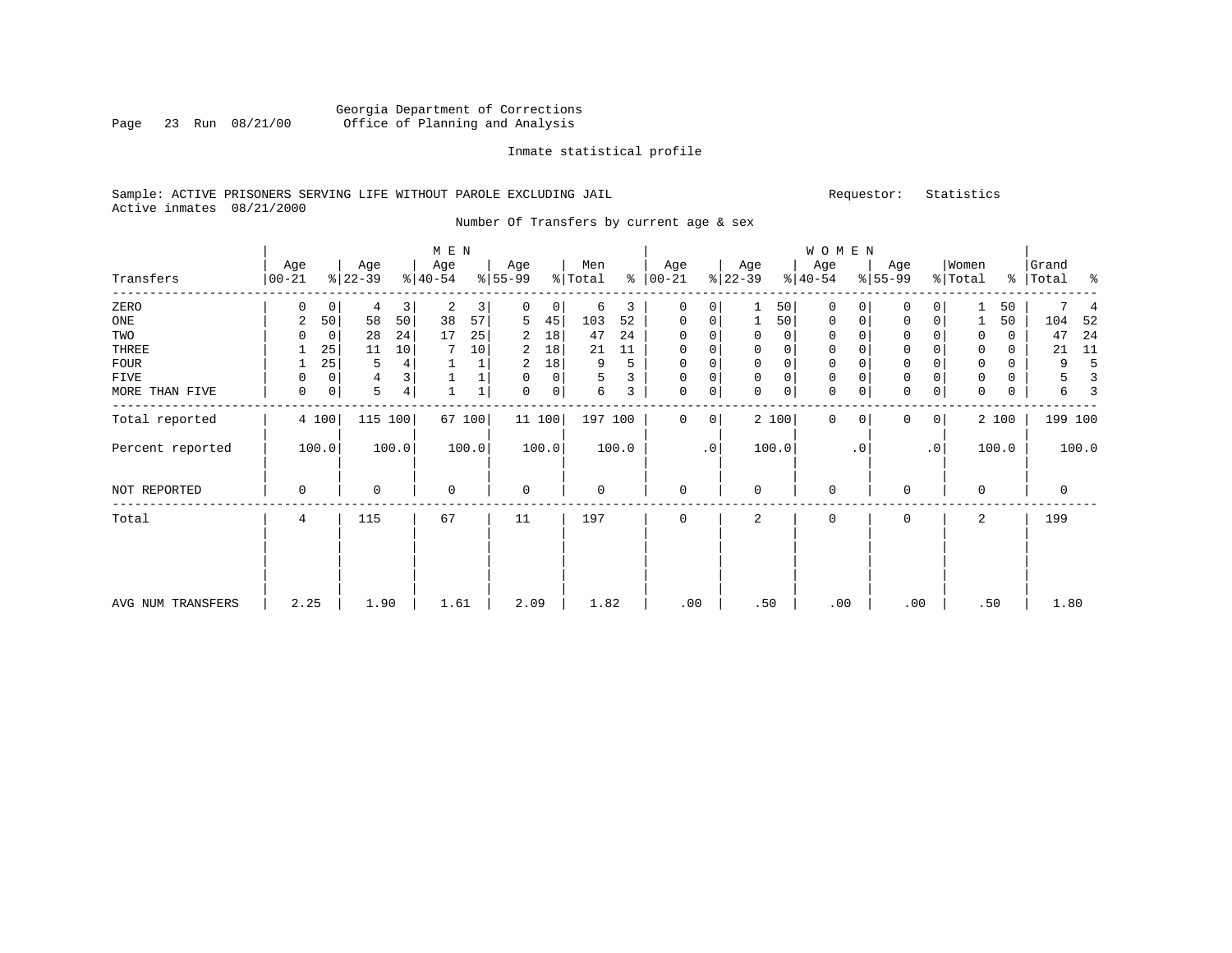### Georgia Department of Corrections Office of Planning and Analysis

#### Inmate statistical profile

#### Sample: ACTIVE PRISONERS SERVING LIFE WITHOUT PAROLE EXCLUDING JAIL Requestor: Statistics Active inmates 08/21/2000

County Of Conviction by current age & sex

|                              |     |          |          |          | M E N    |          |           |          |         |          |               |   |          |          | <b>WOMEN</b> |   |           |          |         |   |       |              |
|------------------------------|-----|----------|----------|----------|----------|----------|-----------|----------|---------|----------|---------------|---|----------|----------|--------------|---|-----------|----------|---------|---|-------|--------------|
|                              | Age |          | Age      |          | Age      |          | Age       |          | Men     |          | Age           |   | Age      |          | Age          |   | Age       |          | Women   |   | Grand |              |
| County Of Conviction   00-21 |     |          | $ 22-39$ |          | $ 40-54$ |          | $8 55-99$ |          | % Total |          | $8   00 - 21$ |   | $ 22-39$ |          | $ 40-54$     |   | $8 55-99$ |          | % Total | ိ | Total |              |
| APPLING COUNTY               | 0   | 0        | ı        | 1        | 1        | 1        | 0         | 0        | 2       | 1        | 0             | 0 | 0        | 0        | 0            | 0 | 0         | 0        | 0       | 0 | 2     |              |
| ATKINSON COUNTY              | 0   | 0        | 0        | 0        | 0        | 0        | 1         | 9        | 1       | 1        | 0             | 0 | 0        | 0        | 0            | 0 | $\Omega$  | 0        | 0       | 0 |       | $\mathbf{1}$ |
| <b>BACON COUNTY</b>          | Ω   | $\Omega$ | $\Omega$ | $\Omega$ | 1        | 1        |           | 0        | 1       | 1        | 0             | 0 | $\Omega$ | $\Omega$ | 0            | 0 |           | $\Omega$ | 0       | 0 |       | $\mathbf{1}$ |
| BAKER COUNTY                 | Ω   | O        | O        | $\Omega$ | O        | 0        |           | $\Omega$ | 0       | 0        | 0             | 0 | $\left($ | $\Omega$ | 0            | O | n         | 0        | O       | 0 | ი     | $\Omega$     |
| BALDWIN COUNTY               |     | 0        |          |          | 2        | 3        |           | $\Omega$ | 3       | 2        | 0             | 0 |          | 0        | 0            | C |           | U        | C       | 0 |       |              |
| <b>BANKS COUNTY</b>          | Ω   | 0        | $\Omega$ | $\Omega$ |          | 1        |           | $\Omega$ | 1       | 1        | 0             | 0 | O        | $\Omega$ | 0            | C | $\Omega$  | U        | Ω       | 0 |       | -1           |
| <b>BARROW COUNTY</b>         | 0   | 0        |          |          |          | 1        |           | $\Omega$ | 2       | 1        | 0             | 0 | $\left($ | $\Omega$ | 0            | 0 |           | $\Omega$ | O       | 0 |       |              |
| <b>BARTOW COUNTY</b>         |     | 0        | O        | $\Omega$ |          | 1        |           | 0        | 1       | 1        | 0             | 0 |          | $\Omega$ | 0            | O |           | 0        | Ω       | 0 |       |              |
| BEN HILL COUNTY              |     | 0        | $\Omega$ | $\Omega$ | C        | 0        |           | $\Omega$ | 0       | $\Omega$ | 0             | 0 |          | $\Omega$ | 0            | C |           | O        | Ω       | 0 | C     | $\cap$       |
| BERRIEN COUNTY               | Λ   | 0        |          |          | C        | 0        |           | 0        | 1       | 1        | 0             | 0 | O        | $\Omega$ | 0            | 0 | $\Omega$  | 0        | O       | 0 |       | -1           |
| <b>BIBB COUNTY</b>           |     | 0        | 4        | 3        | 2        | 3        |           | 0        | 6       | 3        | 0             | 0 | 0        | $\Omega$ | 0            | C |           | O        | C       | 0 |       | 3            |
| BLECKLEY COUNTY              | 0   | 0        |          |          | C        | 0        |           | $\Omega$ | 1       | 1        | 0             | 0 | O        | $\Omega$ | 0            | C |           | O        | O       | 0 |       | $\mathbf{1}$ |
| BRANTLEY COUNTY              |     | 0        | $\Omega$ | $\Omega$ |          | 1        |           | $\Omega$ | 1       | 1        | 0             | 0 | $\Omega$ | $\Omega$ | 0            | 0 | n         | 0        | 0       | 0 |       |              |
| BROOKS COUNTY                |     | 0        | O        | $\Omega$ |          | 1        |           | 0        | 1       | 1        | 0             | 0 |          | $\Omega$ | 0            | 0 |           | O        | 0       | 0 |       | $\mathbf{1}$ |
| BRYAN COUNTY                 |     | 0        | O        | 0        | O        | 0        |           | 0        | 0       | 0        | 0             | 0 | O        | $\Omega$ | 0            | O | $\Omega$  | O        | O       | 0 | U     | $\Omega$     |
| <b>BULLOCH COUNTY</b>        | Ω   | 0        | 0        | $\Omega$ | C        | 0        |           | 0        | 0       | 0        | 0             | 0 | $\left($ | $\Omega$ | 0            | C | 0         | O        | 0       | 0 | C     | $\Omega$     |
| <b>BURKE COUNTY</b>          | Ω   | 0        | 4        | 3        | C        | $\Omega$ |           | $\Omega$ | 4       | 2        | 0             | 0 | 0        | $\Omega$ | 0            | C |           | O        | C       | 0 |       |              |
| BUTTS COUNTY                 | 0   | O        |          |          | C        | 0        |           | 9        | 2       | 1        | 0             | U | O        | $\Omega$ | O            | C |           | O        | C       | O |       | $\mathbf{1}$ |
| CALHOUN COUNTY               | Λ   | O        | $\Omega$ | $\Omega$ | O        | 0        |           | $\Omega$ | 0       | 0        | 0             | 0 | O        | $\Omega$ | 0            | O | n         | $\Omega$ | O       | 0 | U     | <sup>0</sup> |
| CAMDEN COUNTY                |     | 0        | $\Omega$ | 0        |          | 1        |           | 0        | 1       | 1        | 0             | 0 |          | $\Omega$ | 0            | 0 |           | O        | 0       | 0 |       |              |
| CANDLER COUNTY               | Λ   | $\Omega$ | $\Omega$ | $\Omega$ | C        | 0        |           | 0        | 0       | 0        | 0             | 0 | O        | $\Omega$ | 0            | 0 |           | O        | Ω       | 0 | U     | $\Omega$     |
| CARROLL COUNTY               | Ω   | O        |          |          | C        | 0        |           | $\Omega$ | 1       | 1        | <sup>0</sup>  | 0 | $\left($ | $\Omega$ | 0            | O | n         | 0        | O       | 0 |       | -1           |
| CATOOSA COUNTY               | Ω   | 0        | $\Omega$ | $\Omega$ | C        | 0        |           | 0        | U       | U        | O             | 0 | O        | $\Omega$ | 0            | O |           | O        | O       | 0 |       | <sup>0</sup> |
| CHARLTON COUNTY              | Λ   | 0        | O        | ∩        | C        | 0        |           | $\Omega$ | U       | U        | 0             | 0 |          | O        | 0            | C |           | U        | O       | 0 |       | ∩            |
| CHATHAM COUNTY               | 0   | O        | 6        | 5        |          | 1        |           | $\Omega$ | 7       | 4        | 0             | 0 | O        | $\Omega$ | 0            | O | n         | 0        | 0       | 0 |       | 4            |
| CHATTAHOOCHEE COUNTY         |     | 0        | $\Omega$ | 0        | 0        | 0        |           | 0        | 0       | 0        | 0             | 0 |          | 0        | Ω            | 0 |           | $\Omega$ | 0       | 0 | C     | 0            |
| CHATTOOGA COUNTY             | Ω   | 0        |          |          | C        | 0        |           | $\Omega$ | 1       | 1        | 0             | 0 |          | $\Omega$ | 0            | C |           | 0        | C       | 0 |       | $\mathbf{1}$ |
| CHEROKEE COUNTY              | Λ   | 0        |          |          |          | 1        |           | 0        | 2       | 1        | <sup>0</sup>  | 0 | O        | O        | 0            | O | n         | O        | O       | 0 | 2     | -1           |
| CLARKE COUNTY                | Ω   | 0        | 4        | 3        |          | 6        |           | 0        | 8       | 4        | 0             | 0 | O        | $\Omega$ | 0            | C |           | O        | C       | 0 |       |              |
| CLAY COUNTY                  | Λ   | O        | $\Omega$ | ∩        |          | $\Omega$ |           | $\Omega$ | 0       | U        | 0             | 0 |          | $\Omega$ | 0            | C |           | O        | C       | 0 |       | $\cap$       |
| CLAYTON COUNTY               | 0   | O        |          | 3        |          | 1        |           | 9        | 6       | 3        | 0             | 0 | 0        | $\Omega$ | 0            | C | n         | $\Omega$ | 0       | 0 | 6     | З            |
| CLINCH COUNTY                | 0   | 0        | $\Omega$ | $\Omega$ | O        | 0        |           | 0        | 0       | 0        | Ω             | 0 |          | $\Omega$ | 0            | 0 |           | $\Omega$ | Ω       | O |       | O            |
| COBB COUNTY                  |     | 0        |          |          |          | 1        |           | 0        | 2       | 1        | C             | 0 |          | $\Omega$ | 0            | 0 |           | O        |         | 0 |       | -1           |
| COFFEE COUNTY                | Λ   | $\Omega$ | 1        | 1        | O        | 0        |           | 0        | 1       | 1        | Ω             | 0 | O        | $\Omega$ | 0            | 0 | $\Omega$  | 0        | U       | 0 |       | $\mathbf{1}$ |
| COLQUITT COUNTY              |     | 25       | $\Omega$ | 0        |          | 1        |           | 0        | 2       | 1        | 0             | 0 | $\Omega$ | 0        | 0            | 0 | 0         | 0        | 0       | 0 | 2     |              |
| COLUMBIA COUNTY              | 0   | $\Omega$ | 1        | 1        | 1        | 1        | 0         | 0        | 2       | 1        | $\Omega$      | 0 | 0        | 0        | $\Omega$     | 0 | $\Omega$  | 0        | 0       | 0 |       |              |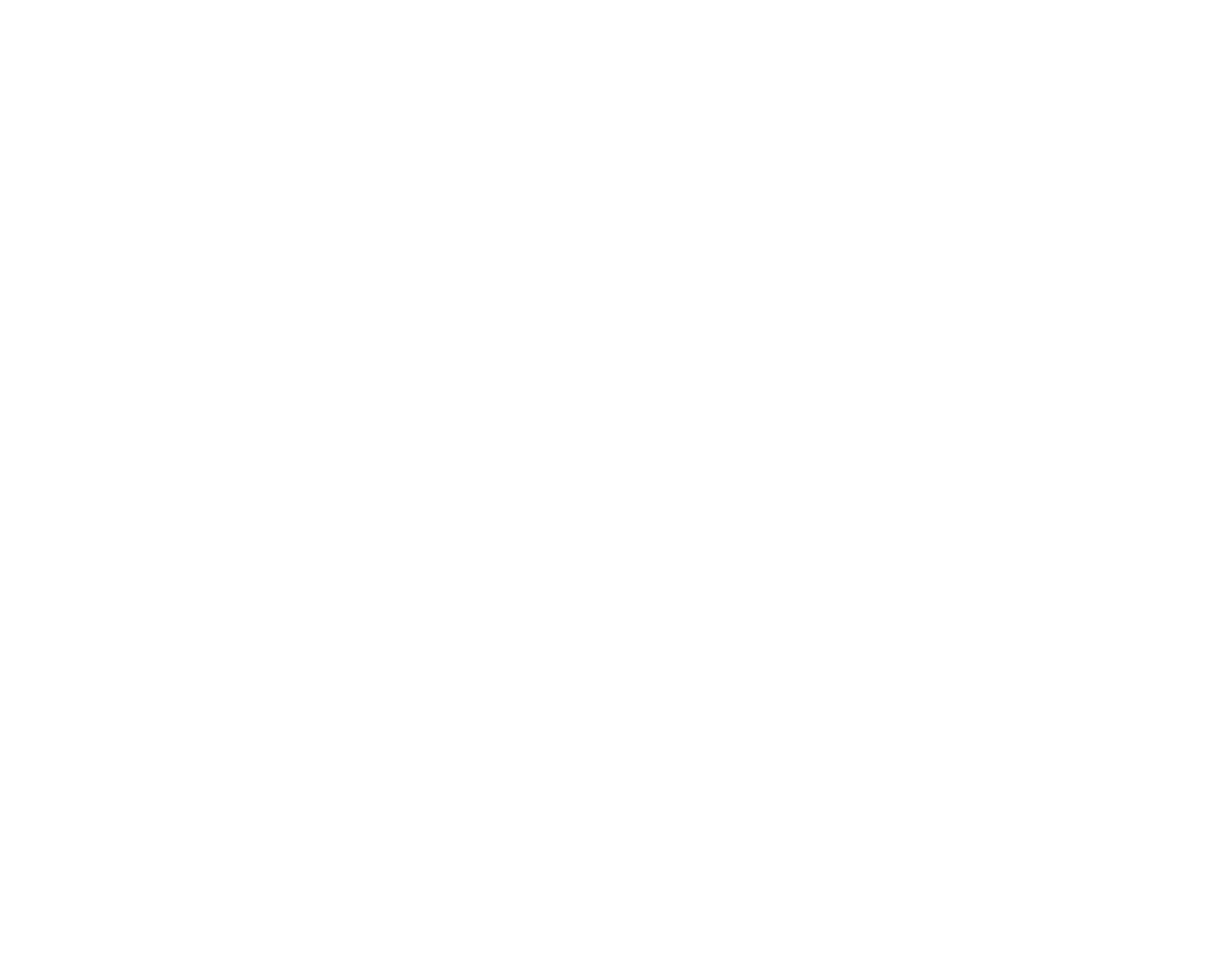#### Georgia Department of Corrections Page 25 Run 08/21/00 Office of Planning and Analysis

#### Inmate statistical profile

#### Sample: ACTIVE PRISONERS SERVING LIFE WITHOUT PAROLE EXCLUDING JAIL **Subset Construent Construent** Requestor: Statistics Active inmates 08/21/2000

County Of Conviction by current age & sex (CONTINUED)

| M E N | W O M E N | Age | Age | Age | Age | Men | Age | Age | Age | Age |Women |Grand County Of Conviction|00-21 %|22-39 %|40-54 %|55-99 %|Total % |00-21 %|22-39 %|40-54 %|55-99 %|Total % |Total % ------------------------------------------------------------------------------------------------------------------------------------COOK COUNTY | 0 0| 0 0| 0 0| 0 0| 0 0 | 0 0| 0 0| 0 0| 0 0| 0 0 | 0 0 COWETA COUNTY | 0 0| 0 0| 0 0| 0 0| 0 0 | 0 0| 0 0| 0 0| 0 0| 0 0 | 0 0 CRAWFORD COUNTY | 0 0| 0 0| 0 0| 0 0| 0 0 | 0 0| 0 0| 0 0| 0 0| 0 0 | 0 0 CRISP COUNTY | 0 0| 1 1| 0 0| 0 0| 1 1 | 0 0| 0 0| 0 0| 0 0| 0 0 | 1 1 DADE COUNTY | 0 0| 1 1| 0 0| 0 0| 1 1 | 0 0| 0 0| 0 0| 0 0| 0 0 | 1 1 DAWSON COUNTY | 0 0| 0 0| 0 0| 0 0| 0 0 | 0 0| 0 0| 0 0| 0 0| 0 0 | 0 0 DECATUR COUNTY | 0 0| 0 0| 1 1| 0 0| 1 1 | 0 0| 0 0| 0 0| 0 0| 0 0 | 1 1 DEKALB COUNTY | 0 0| 10 9| 5 7| 2 18| 17 9 | 0 0| 0 0| 0 0| 0 0| 0 0 | 17 9 DODGE COUNTY | 1 25| 0 0| 0 0| 0 0| 1 1 | 0 0| 0 0| 0 0| 0 0| 0 0 | 1 1 DOOLY COUNTY | 0 0| 0 0| 0 0| 0 0| 0 0 | 0 0| 0 0| 0 0| 0 0| 0 0 | 0 0 DOUGHERTY COUNTY | 1 25| 2 2| 1 1| 0 0| 4 2 | 0 0| 0 0| 0 0| 0 0| 0 0 | 4 2 DOUGLAS COUNTY | 0 0| 4 3| 1 1| 0 0| 5 3 | 0 0| 0 0| 0 0| 0 0| 0 0 | 5 3 EARLY COUNTY | 0 0| 0 0| 0 0| 0 0| 0 0 | 0 0| 0 0| 0 0| 0 0| 0 0 | 0 0 ECHOLS COUNTY. | 0 0| 0 0| 0 0| 0 0| 0 0 | 0 0| 0 0| 0 0| 0 0| 0 0 | 0 0 EFFINGHAM COUNTY | 0 0| 0 0| 0 0| 0 0| 0 0 | 0 0| 0 0| 0 0| 0 0| 0 0 | 0 0 ELBERT COUNTY | 0 0| 0 0| 0 0| 1 9| 1 1 | 0 0| 0 0| 0 0| 0 0| 0 0 | 1 1 EMANUEL COUNTY | 0 0| 1 1| 0 0| 0 0| 1 1 | 0 0| 0 0| 0 0| 0 0| 0 0 | 1 1 EVANS COUNTY | 0 0| 0 0| 0 0| 0 0| 0 0 | 0 0| 0 0| 0 0| 0 0| 0 0 | 0 0 FANNIN COUNTY | 0 0| 0 0| 0 0| 0 0| 0 0 | 0 0| 0 0| 0 0| 0 0| 0 0 | 0 0 FAYETTE COUNTY | 0 0| 1 1| 1 1| 0 0| 2 1 | 0 0| 0 0| 0 0| 0 0| 0 0 | 2 1 FLOYD COUNTY | 0 0| 4 3| 0 0| 0 0| 4 2 | 0 0| 0 0| 0 0| 0 0| 0 0 | 4 2 FORSYTH COUNTY | 0 0| 0 0| 1 1| 0 0| 1 1 | 0 0| 0 0| 0 0| 0 0| 0 0 | 1 1 FRANKLIN COUNTY | 0 0| 0 0| 0 0| 0 0| 0 0 | 0 0| 0 0| 0 0| 0 0| 0 0 | 0 0 FULTON COUNTY | 0 0| 6 5| 6 9| 0 0| 12 6 | 0 0| 0 0| 0 0| 0 0| 0 0 | 12 6 GILMER COUNTY | 0 0| 1 1| 0 0| 0 0| 1 1 | 0 0| 0 0| 0 0| 0 0| 0 0 | 1 1 GLASCOCK COUNTY | 0 0| 0 0| 0 0| 0 0| 0 0 | 0 0| 0 0| 0 0| 0 0| 0 0 | 0 0 GLYNN COUNTY | 0 0| 4 3| 2 3| 1 9| 7 4 | 0 0| 0 0| 0 0| 0 0| 0 0 | 7 4 GORDON COUNTY | 0 0| 0 0| 0 0| 1 9| 1 1 | 0 0| 0 0| 0 0| 0 0| 0 0 | 1 1 GRADY COUNTY | 0 0| 0 0| 0 0| 0 0| 0 0 | 0 0| 0 0| 0 0| 0 0| 0 0 | 0 0 GREENE COUNTY | 0 0| 1 1| 0 0| 0 0| 1 1 | 0 0| 0 0| 0 0| 0 0| 0 0 | 1 1 GWINNETT COUNTY | 0 0| 1 1| 0 0| 0 0| 1 1 | 0 0| 0 0| 0 0| 0 0| 0 0 | 1 1 HABERSHAM COUNTY | 0 0| 1 1| 0 0| 0 0| 1 1 | 0 0| 0 0| 0 0| 0 0| 0 0 | 1 1 HALL COUNTY | 0 0| 2 2| 0 0| 0 0| 2 1 | 0 0| 0 0| 0 0| 0 0| 0 0 | 2 1 HANCOCK COUNTY | 0 0| 0 0| 0 0| 0 0| 0 0 | 0 0| 0 0| 0 0| 0 0| 0 0 | 0 0 HARALSON COUNTY | 0 0| 0 0| 0 0| 0 0| 0 0 | 0 0| 0 0| 0 0| 0 0| 0 0 | 0 0 ------------------------------------------------------------------------------------------------------------------------------------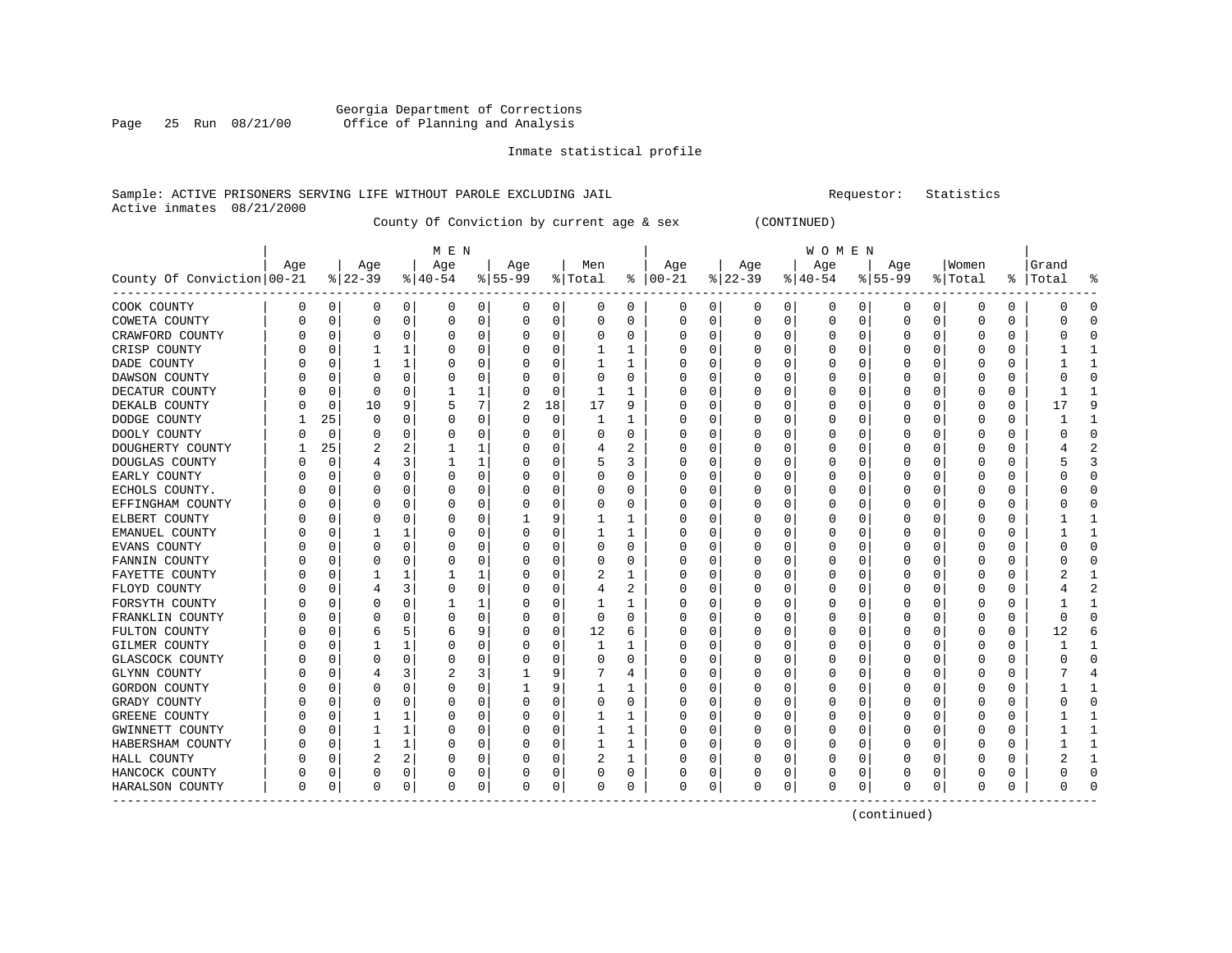### Georgia Department of Corrections Office of Planning and Analysis

#### Inmate statistical profile

#### Sample: ACTIVE PRISONERS SERVING LIFE WITHOUT PAROLE EXCLUDING JAIL Requestor: Statistics Active inmates 08/21/2000

County Of Conviction by current age & sex (CONTINUED)

|                            |          |          |           |          | M E N    |             |          |             |          |          |               |             |          |             | W O M E N |          |              |   |          |              |           |              |
|----------------------------|----------|----------|-----------|----------|----------|-------------|----------|-------------|----------|----------|---------------|-------------|----------|-------------|-----------|----------|--------------|---|----------|--------------|-----------|--------------|
|                            | Age      |          | Age       |          | Age      |             | Age      |             | Men      |          | Age           |             | Age      |             | Age       |          | Age          |   | Women    |              | Grand     |              |
| County Of Conviction 00-21 |          |          | $8 22-39$ |          | $ 40-54$ |             | $ 55-99$ |             | % Total  |          | $8   00 - 21$ |             | $ 22-39$ |             | $ 40-54$  |          | $ 55-99$     |   | % Total  |              | %   Total |              |
| HARRIS COUNTY              | 0        | 0        | 0         | 0        | 0        | 0           | 0        | 0           | 0        | 0        | 0             | 0           | 0        | 0           | 0         | 0        | 0            | 0 | 0        | 0            | O         | <sup>0</sup> |
| HART COUNTY                | 0        | 0        |           | 1        | 0        | 0           | 0        | 0           |          |          | 0             | 0           | 0        | 0           | 0         | 0        | 0            | 0 | 0        | 0            |           |              |
| HEARD COUNTY               |          | $\Omega$ | C         | $\Omega$ | O        | 0           | U        | $\Omega$    | $\Omega$ | 0        | O             | 0           | O        | 0           | $\Omega$  | O        | Ω            | 0 | O        | $\Omega$     | n         | $\cap$       |
| HENRY COUNTY               |          | C        |           | 3        | O        | $\Omega$    | O        | $\Omega$    | 3        | 2        | O             | $\Omega$    | O        | $\Omega$    | $\Omega$  | O        | O            | U |          | $\Omega$     |           |              |
| HOUSTON COUNTY             |          | n        |           | 2        |          | 3           | O        | $\Omega$    |          | 2        | O             | $\Omega$    | Ω        | $\Omega$    | U         | O        | Ω            | U | $\left($ | <sup>0</sup> |           |              |
| IRWIN COUNTY               |          | O        | 0         | $\Omega$ | O        | $\mathbf 0$ | 0        | $\mathbf 0$ | $\Omega$ | $\Omega$ | O             | $\mathbf 0$ | 0        | 0           | U         | O        | 0            | 0 | $\left($ | $\Omega$     |           |              |
| <b>JACKSON COUNTY</b>      |          | C        | C         | 0        |          | 0           | 0        | 0           | 0        | 0        | 0             | $\mathbf 0$ |          | 0           | 0         | 0        | 0            | 0 |          | $\Omega$     |           |              |
| <b>JASPER COUNTY</b>       |          | C        |           |          | 0        | 0           | 0        | 0           |          |          | 0             | 0           |          | 0           | 0         | 0        | 0            | 0 |          | $\Omega$     |           |              |
| JEFF DAVIS COUNTY          |          | $\Omega$ | $\Omega$  | $\Omega$ | O        | $\Omega$    | U        | $\mathbf 0$ | $\Omega$ | $\Omega$ | $\Omega$      | 0           | 0        | $\Omega$    | $\Omega$  | O        | 0            | 0 | O        | $\Omega$     |           | $\cap$       |
| JEFFERSON COUNTY           |          | $\Omega$ | $\Omega$  | 0        | O        | 0           | U        | 0           | O        | 0        | O             | 0           | 0        | 0           | 0         | O        | <sup>0</sup> | 0 | $\left($ | $\Omega$     | n         | <sup>0</sup> |
| <b>JENKINS COUNTY</b>      |          | O        | 0         | 0        | O        | $\Omega$    | 0        | 0           | O        | 0        | O             | 0           | 0        | 0           | 0         | O        | 0            | 0 | $\left($ | 0            |           | U            |
| JOHNSON COUNTY             |          | ſ        | 0         | 0        | O        | $\Omega$    | 0        | 0           | O        | 0        | 0             | 0           |          | 0           | 0         | $\left($ | 0            | 0 |          | O            |           |              |
| JONES COUNTY               |          | C        | C         | O        | O        | $\Omega$    | O        | $\Omega$    | $\Omega$ | $\Omega$ | O             | $\Omega$    | O        | 0           | U         | O        | 0            | U |          | $\Omega$     |           |              |
| LAMAR COUNTY               |          | C        | O         | 0        | O        | 0           | 0        | 0           | O        | 0        | 0             | $\Omega$    | 0        | $\Omega$    | 0         | O        | Ω            | 0 | O        | 0            |           |              |
| LANIER COUNTY              |          | O        | 0         | O        | O        | $\Omega$    | 0        | $\Omega$    | $\Omega$ | $\Omega$ | O             | $\Omega$    | 0        | $\Omega$    | 0         | O        | 0            | 0 | $\left($ | $\Omega$     |           |              |
| LAURENS COUNTY             |          | O        | 0         | O        | O        | 0           | 0        | 0           | O        | $\Omega$ | O             | 0           | C        | 0           | 0         | O        | 0            | U |          | $\Omega$     |           |              |
| LEE COUNTY                 |          | C        |           | 1        | 0        | 0           | Ω        | 0           |          |          |               | $\mathbf 0$ |          | 0           | 0         | 0        | 0            | 0 |          | 0            |           |              |
| LIBERTY COUNTY             |          | O        |           | 1        |          | 1           | Ω        | 0           | 2        | 1        | O             | 0           | 0        | 0           | 0         | O        | 0            | 0 |          | $\Omega$     |           | $\mathbf{1}$ |
| LINCOLN COUNTY             |          | O        | $\Omega$  | 0        | O        | 0           | O        | 0           | $\Omega$ | 0        | O             | 0           | 0        | 0           | 0         | O        | O            | 0 | O        | 0            | n         | ∩            |
| LONG COUNTY                |          | 0        | 2         | 2        | O        | 0           | 0        | 0           | 2        |          | O             | 0           | 0        | 0           | 0         | 0        | 0            | 0 | O        | 0            |           |              |
| LOWNDES COUNTY             |          | C        |           | 1        | 0        | 0           | 0        | 0           |          |          | 0             | 0           |          | 0           | 0         | 0        | 0            | 0 | 0        | $\Omega$     |           |              |
| LUMPKIN COUNTY             |          | C        | C         | 0        | O        | $\Omega$    | 0        | 0           | $\Omega$ | 0        | 0             | 0           |          | 0           | 0         | 0        | 0            | 0 | $\left($ | $\Omega$     |           | $\cap$       |
| MACON COUNTY               |          | C        | C         | O        | O        | $\Omega$    | 0        | $\Omega$    | ∩        | $\Omega$ | O             | 0           | O        | 0           | U         | O        | 0            | U | n        | $\Omega$     |           |              |
| MADISON COUNTY             |          | O        | O         | O        | O        | 0           | 0        | 0           | O        | 0        | 0             | 0           | 0        | 0           | 0         | O        | Ω            | 0 | $\left($ | $\Omega$     |           | n            |
| MARION COUNTY              |          | O        |           | 1        | O        | 0           | 0        | 0           |          |          | 0             | 0           | 0        | 0           | 0         | O        | 0            | 0 | $\left($ | 0            |           |              |
| MCDUFFIE COUNTY            |          | C        | 0         | $\Omega$ |          | 0           | 0        | 0           | 0        | $\Omega$ | 0             | 0           |          | 0           | 0         | 0        | 0            | 0 |          | $\Omega$     |           | C            |
| MCINTOSH COUNTY            |          | 0        |           | 1        | 0        | 0           | 0        | 0           |          | 1        | 0             | 0           | 0        | 0           | 0         | 0        | 0            | 0 |          | $\Omega$     |           | -1           |
| MERIWETHER COUNTY          |          | $\Omega$ | $\Omega$  | $\Omega$ | O        | $\Omega$    | U        | $\Omega$    | $\Omega$ | $\Omega$ | $\Omega$      | 0           | 0        | $\Omega$    | $\Omega$  | O        | 0            | 0 | O        | $\Omega$     |           | $\cap$       |
| MILLER COUNTY              |          | $\Omega$ | 0         | 0        | 0        | 0           | 0        | 0           | O        | 0        | O             | 0           | 0        | 0           | 0         | O        | <sup>0</sup> | 0 | $\left($ | $\Omega$     | U         | <sup>0</sup> |
| MITCHELL COUNTY            |          | 0        | 0         | 0        | 0        | $\Omega$    | 0        | 0           | O        | 0        | O             | 0           | 0        | 0           | 0         | O        | 0            | 0 | $\left($ | $\Omega$     |           | <sup>0</sup> |
| MONROE COUNTY              |          | C        | 0         | 0        |          | 1           | 0        | 0           |          |          | 0             | 0           |          | 0           | 0         | 0        | 0            | 0 |          | 0            |           |              |
| MONTGOMERY COUNTY          |          | C        | 0         | 0        | O        | $\Omega$    | 0        | $\Omega$    | $\Omega$ | 0        | 0             | $\Omega$    | 0        | 0           | 0         | O        | 0            | 0 |          | $\Omega$     |           |              |
| MORGAN COUNTY              |          | C        | C         | O        |          | $\Omega$    | O        | $\Omega$    | $\Omega$ | $\Omega$ | O             | $\Omega$    | O        | $\Omega$    | U         | O        | O            | U |          | $\Omega$     |           |              |
| MURRAY COUNTY              |          | 0        | 0         | 0        | O        | 0           | 0        | 0           | O        | 0        |               | 0           | 0        | 0           | 0         | O        | 0            | 0 |          | 0            |           |              |
| MUSCOGEE COUNTY            | $\Omega$ | 0        | 3         | 3        |          | 6           | U        | 0           |          | 4        | $\Omega$      | $\mathbf 0$ | O        | $\mathbf 0$ | $\Omega$  | 0        | $\Omega$     | 0 | O        | $\Omega$     |           |              |

------------------------------------------------------------------------------------------------------------------------------------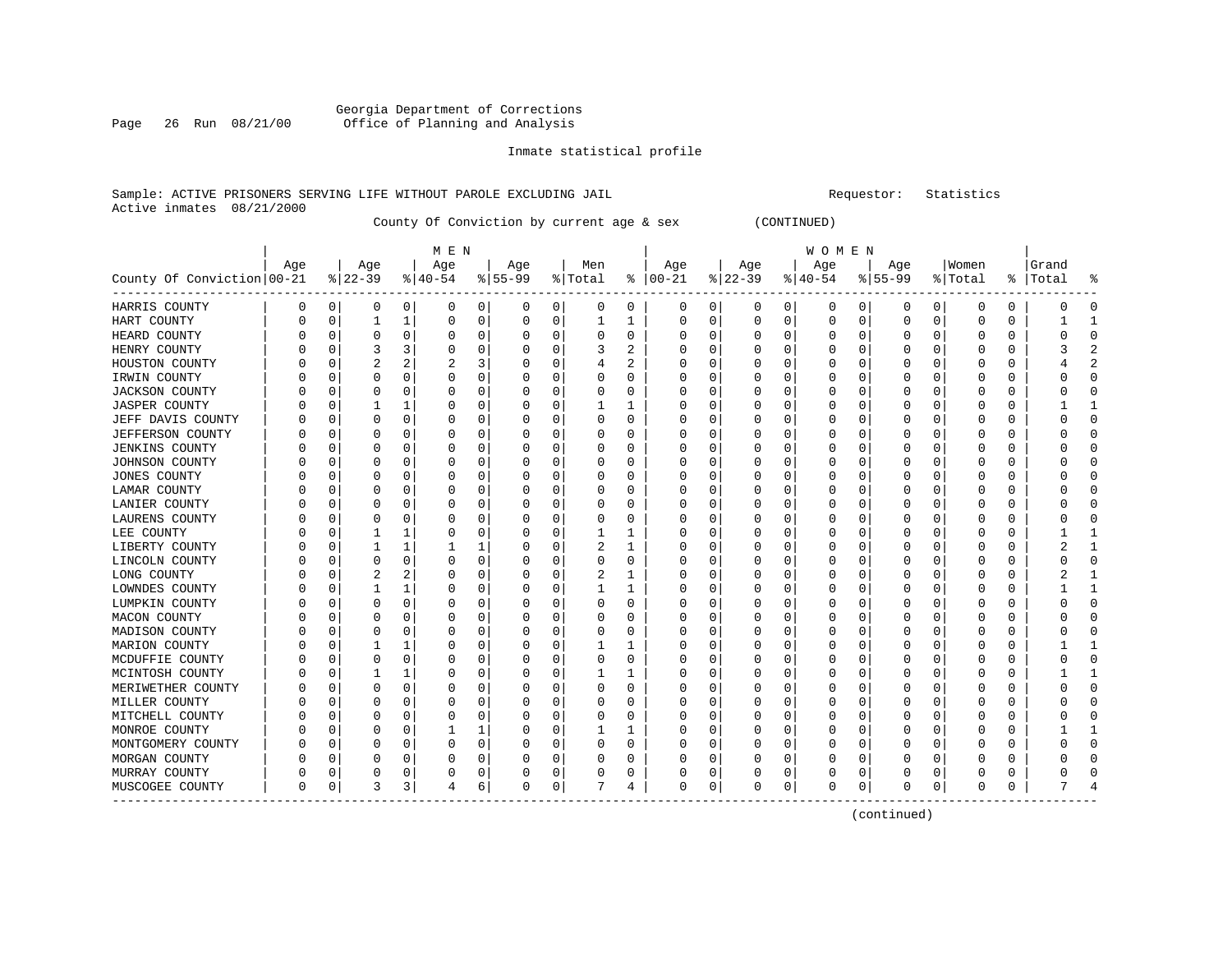#### Georgia Department of Corrections Page 27 Run 08/21/00 Office of Planning and Analysis

#### Inmate statistical profile

#### Sample: ACTIVE PRISONERS SERVING LIFE WITHOUT PAROLE EXCLUDING JAIL **Subset Construent Construent** Requestor: Statistics Active inmates 08/21/2000

County Of Conviction by current age & sex (CONTINUED)

| M E N | W O M E N | Age | Age | Age | Age | Men | Age | Age | Age | Age |Women |Grand County Of Conviction|00-21 %|22-39 %|40-54 %|55-99 %|Total % |00-21 %|22-39 %|40-54 %|55-99 %|Total % |Total % ------------------------------------------------------------------------------------------------------------------------------------NEWTON COUNTY | 0 0| 1 1| 0 0| 0 0| 1 1 | 0 0| 0 0| 0 0| 0 0| 0 0 | 1 1 OCONEE COUNTY | 0 0| 0 0| 0 0| 0 0| 0 0 | 0 0| 0 0| 0 0| 0 0| 0 0 | 0 0 OGLETHORPE COUNTY | 0 0| 1 1| 0 0| 0 0| 1 1 | 0 0| 0 0| 0 0| 0 0| 0 0 | 1 1 PAULDING COUNTY | 0 0| 0 0| 1 1| 0 0| 1 1 | 0 0| 0 0| 0 0| 0 0| 0 0 | 1 1 PEACH COUNTY | 0 0| 0 0| 0 0| 0 0| 0 0 | 0 0| 0 0| 0 0| 0 0| 0 0 | 0 0 PICKENS COUNTY | 0 0| 0 0| 0 0| 0 0| 0 0 | 0 0| 0 0| 0 0| 0 0| 0 0 | 0 0 PIERCE COUNTY | 0 0| 0 0| 0 0| 0 0| 0 0 | 0 0| 0 0| 0 0| 0 0| 0 0 | 0 0 PIKE COUNTY | 0 0| 0 0| 1 1| 0 0| 1 1 | 0 0| 0 0| 0 0| 0 0| 0 0 | 1 1 POLK COUNTY | 0 0| 0 0| 0 0| 0 0| 0 0 | 0 0| 0 0| 0 0| 0 0| 0 0 | 0 0 PULASKI COUNTY | 0 0| 0 0| 0 0| 0 0| 0 0 | 0 0| 0 0| 0 0| 0 0| 0 0 | 0 0 PUTNAM COUNTY | 0 0| 3 3| 1 1| 0 0| 4 2 | 0 0| 0 0| 0 0| 0 0| 0 0 | 4 2 QUITMAN COUNTY | 0 0| 0 0| 0 0| 0 0| 0 0 | 0 0| 0 0| 0 0| 0 0| 0 0 | 0 0 RABUN COUNTY | 0 0| 0 0| 0 0| 0 0| 0 0 | 0 0| 0 0| 0 0| 0 0| 0 0 | 0 0 RANDOLPH COUNTY | 0 0| 0 0| 0 0| 0 0| 0 0 | 0 0| 0 0| 0 0| 0 0| 0 0 | 0 0 RICHMOND COUNTY | 1 25| 5 4| 4 6| 0 0| 10 5 | 0 0| 1 50| 0 0| 0 0| 1 50 | 11 6 ROCKDALE COUNTY | 0 0| 2 2| 1 1| 0 0| 3 2 | 0 0| 0 0| 0 0| 0 0| 0 0 | 3 2 SCHLEY COUNTY | 0 0| 0 0| 0 0| 0 0| 0 0 | 0 0| 0 0| 0 0| 0 0| 0 0 | 0 0 SCREVEN COUNTY | 0 0| 0 0| 0 0| 0 0| 0 0 | 0 0| 0 0| 0 0| 0 0| 0 0 | 0 0 SEMINOLE COUNTY | 0 0| 0 0| 0 0| 0 0| 0 0 | 0 0| 0 0| 0 0| 0 0| 0 0 | 0 0 SPALDING COUNTY | 0 0| 2 2| 0 0| 0 0| 2 1 | 0 0| 0 0| 0 0| 0 0| 0 0 | 2 1 STEPHENS COUNTY | 0 0| 0 0| 0 0| 0 0| 0 0 | 0 0| 0 0| 0 0| 0 0| 0 0 | 0 0 STEWART COUNTY | 0 0| 0 0| 0 0| 0 0| 0 0 | 0 0| 0 0| 0 0| 0 0| 0 0 | 0 0 SUMTER COUNTY | 0 0| 0 0| 0 0| 0 0| 0 0 | 0 0| 0 0| 0 0| 0 0| 0 0 | 0 0 TALBOT COUNTY | 0 0| 0 0| 0 0| 0 0| 0 0 | 0 0| 0 0| 0 0| 0 0| 0 0 | 0 0 TALIAFERRO COUNTY | 0 0 | 0 0 | 0 0 | 0 0 | 0 0 | 0 0 | 0 0 | 0 0 | 0 0 | 0 0 | 0 0 | 0 0 | 0 0 | 0 0 | 0 0 | 0 TATTNALL COUNTY | 0 0| 0 0| 0 0| 0 0| 0 0 | 0 0| 0 0| 0 0| 0 0| 0 0 | 0 0 TAYLOR COUNTY | 0 0| 0 0| 0 0| 0 0| 0 0 | 0 0| 0 0| 0 0| 0 0| 0 0 | 0 0 TELFAIR COUNTY | 0 0| 0 0| 0 0| 0 0| 0 0 | 0 0| 0 0| 0 0| 0 0| 0 0 | 0 0 TERRELL COUNTY | 0 0| 0 0| 1 1| 0 0| 1 1 | 0 0| 0 0| 0 0| 0 0| 0 0 | 1 1 THOMAS COUNTY | 0 0| 1 1| 1 1| 0 0| 2 1 | 0 0| 0 0| 0 0| 0 0| 0 0 | 2 1 TIFT COUNTY | 0 0| 1 1| 0 0| 1 9| 2 1 | 0 0| 0 0| 0 0| 0 0| 0 0 | 2 1 TOOMBS COUNTY | 0 0| 1 1| 0 0| 0 0| 1 1 | 0 0| 0 0| 0 0| 0 0| 0 0 | 1 1 TOWNS COUNTY | 0 0| 1 1| 0 0| 0 0| 1 1 | 0 0| 0 0| 0 0| 0 0| 0 0 | 1 1 TREUTLEN COUNTY | 0 0| 0 0| 0 0| 0 0| 0 0 | 0 0| 0 0| 0 0| 0 0| 0 0 | 0 0 TROUP COUNTY | 0 0| 0 0| 1 1| 1 9| 2 1 | 0 0| 0 0| 0 0| 0 0| 0 0 | 2 1 ------------------------------------------------------------------------------------------------------------------------------------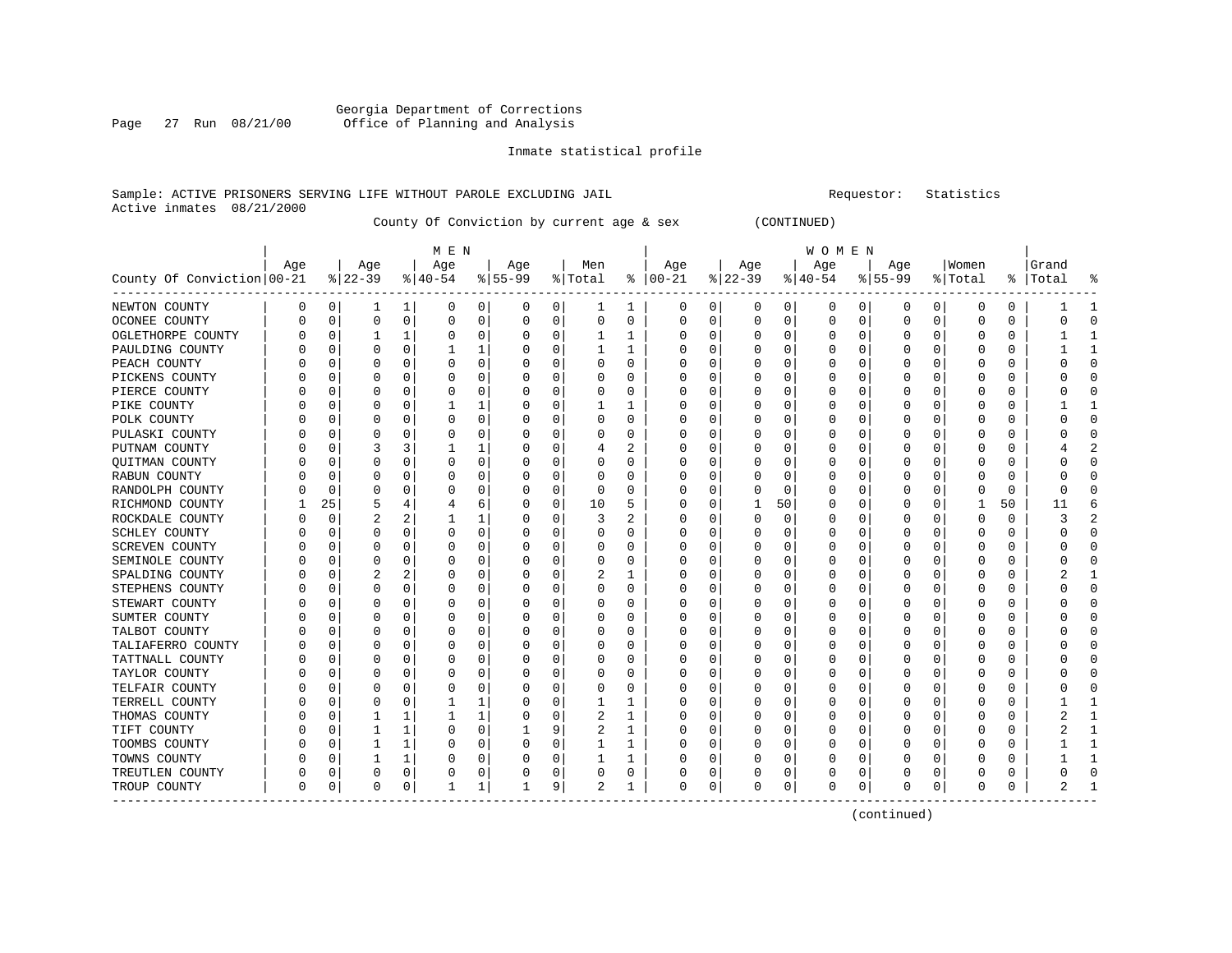### Georgia Department of Corrections Page 28 Run 08/21/00 Office of Planning and Analysis

#### Inmate statistical profile

#### Sample: ACTIVE PRISONERS SERVING LIFE WITHOUT PAROLE EXCLUDING JAIL Requestor: Statistics Active inmates 08/21/2000

County Of Conviction by current age & sex (CONTINUED)

|                            |     |          |                 |          | M E N            |   |                  |          |                |          |                 |           |                  |          | <b>WOMEN</b>     |          |                 |           |                  |       |                    |        |
|----------------------------|-----|----------|-----------------|----------|------------------|---|------------------|----------|----------------|----------|-----------------|-----------|------------------|----------|------------------|----------|-----------------|-----------|------------------|-------|--------------------|--------|
| County Of Conviction 00-21 | Age |          | Age<br>$ 22-39$ |          | Age<br>$ 40-54 $ |   | Age<br>$8 55-99$ |          | Men<br>% Total | ႜ        | Age<br>$ 00-21$ |           | Age<br>$ 22-39 $ |          | Age<br>$ 40-54 $ |          | Age<br>$ 55-99$ |           | Women<br>% Total |       | Grand<br>%   Total | ႜ      |
| TURNER COUNTY              | 0   | 0        | 0               | 0        | $\Omega$         | 0 | $\Omega$         | 0        | 0              | 0        | 0               | 0         | 0                | 0        | 0                | 0        | 0               | 0         | 0                | 0     |                    |        |
| TWIGGS COUNTY              |     | $\Omega$ | 0               | 0        | O                | 0 |                  | 0        | 0              | O        | 0               | 0         | 0                | 0        | 0                | 0        | 0               | 0         | 0                | 0     |                    |        |
| UNION COUNTY               |     | 0        | O               | $\Omega$ |                  |   |                  | $\Omega$ |                |          | 0               | 0         | $\Omega$         | 0        | 0                | $\Omega$ | 0               | 0         | n                | 0     |                    |        |
| <b>UPSON COUNTY</b>        |     | n        |                 |          |                  | 0 |                  | $\Omega$ | 0              | $\Omega$ | 0               | $\Omega$  | $\Omega$         | $\Omega$ | 0                | $\Omega$ | 0               | U         | 0                | 0     |                    | $\cap$ |
| WALKER COUNTY              |     | $\Omega$ |                 |          |                  |   |                  | $\Omega$ | 2              |          | <sup>0</sup>    | 0         |                  | 50       | O                | $\Omega$ | O               | 0         |                  | 50    |                    |        |
| WALTON COUNTY              |     | $\Omega$ |                 |          |                  |   |                  | $\Omega$ | $\overline{2}$ |          | <sup>0</sup>    | 0         | <sup>0</sup>     | $\Omega$ | $\Omega$         | $\Omega$ | O               | O         | $\Omega$         | 0     |                    |        |
| WARE COUNTY                |     | $\Omega$ |                 | ς        | $\overline{2}$   | 3 |                  | $\Omega$ | 5              | 3        | <sup>0</sup>    | 0         | $\Omega$         | $\Omega$ | $\Omega$         | $\Omega$ | O               | 0         | $\Omega$         | 0     |                    | 3      |
| WARREN COUNTY              |     | U        | O               |          |                  | 0 |                  | $\Omega$ | 0              | 0        | 0               | 0         | 0                | O        | 0                | n        | O               | U         | n                | 0     |                    |        |
| WASHINGTON COUNTY          |     | O        |                 |          |                  | 0 |                  | $\Omega$ | 0              | 0        | 0               | $\Omega$  | $\Omega$         | $\Omega$ | 0                | $\Omega$ | $\Omega$        | U         | C                | 0     |                    |        |
| WAYNE COUNTY               |     | 0        |                 | U        |                  | 0 |                  | $\Omega$ | 0              | 0        | 0               | $\Omega$  | $\Omega$         | $\Omega$ | 0                | $\Omega$ | 0               | O         | 0                | 0     |                    | n      |
| WEBSTER COUNTY             |     | n        | O               |          |                  | 0 |                  | $\Omega$ | 0              | 0        | 0               | U         | $\Omega$         | $\Omega$ | 0                | $\Omega$ | O               | U         | n                | 0     |                    |        |
| WHEELER COUNTY             |     | $\Omega$ |                 |          |                  | 0 |                  | $\Omega$ |                | O        | <sup>0</sup>    | O         | O                | $\Omega$ | O                | $\Omega$ | O               | O         | $\cap$           | 0     |                    |        |
| WHITE COUNTY               |     | U        |                 |          |                  | 0 |                  | $\Omega$ | O              | 0        | <sup>0</sup>    | U         | <sup>0</sup>     | $\Omega$ | O                | $\Omega$ | O               | U         | $\Omega$         | 0     |                    |        |
| WHITFIELD COUNTY           |     | O        |                 |          |                  | 4 |                  | 9        |                | 2        | O               | O         | O                | O        | 0                | n        | O               | U         | $\Omega$         | 0     |                    |        |
| WILCOX COUNTY              |     | n        | $\Omega$        |          |                  | 0 |                  | 0        | 0              | 0        | <sup>0</sup>    | 0         | $\Omega$         | $\Omega$ | $\Omega$         | $\Omega$ | O               | O         | $\Omega$         | 0     |                    |        |
| WILKES COUNTY              |     | 0        |                 |          |                  | 0 |                  | $\Omega$ |                |          | 0               | $\Omega$  | 0                | 0        | 0                | $\Omega$ | 0               | $\Omega$  | $\Omega$         | 0     |                    |        |
| WILKINSON COUNTY           |     | $\Omega$ | $\Omega$        | $\Omega$ | O                | 0 |                  | $\Omega$ | 0              | $\Omega$ | 0               | $\Omega$  | $\Omega$         | $\Omega$ | 0                | $\Omega$ | $\Omega$        | $\Omega$  | $\Omega$         | 0     |                    |        |
| WORTH COUNTY               |     | 0        | $\Omega$        | $\Omega$ |                  | 0 |                  | 0        | 0              | 0        | 0               | 0         | $\Omega$         | 0        | 0                | 0        | $\mathbf 0$     | $\Omega$  | $\Omega$         | 0     |                    |        |
| CONVERSION                 | O   | $\Omega$ | $\Omega$        | 0        |                  | 0 | ∩                | 0        | N              | O        | $\Omega$        | 0         | O                | $\Omega$ | $\Omega$         | $\Omega$ | $\Omega$        | 0         | $\mathbf 0$      | 0     |                    |        |
| Total reported             |     | 4 100    | 115 100         |          | 67 100           |   | 11 100           |          | 197 100        |          | $\mathbf{0}$    | 0         |                  | 2 100    | $\mathbf{0}$     | 0        | 0               | 0         |                  | 2 100 | 199 100            |        |
| Percent reported           |     | 100.0    |                 | 100.0    | 100.0            |   | 100.0            |          | 100.0          |          |                 | $\cdot$ 0 |                  | 100.0    |                  | . 0      |                 | $\cdot$ 0 |                  | 100.0 |                    | 100.0  |
| <b>UNKNOWN</b>             | 0   |          | $\Omega$        |          | 0                |   | 0                |          | 0              |          | 0               |           | 0                |          | 0                |          | O               |           | $\mathbf 0$      |       |                    |        |
| Total                      | 4   |          | 115             |          | 67               |   | 11               |          | 197            |          | 0               |           | 2                |          | 0                |          | $\mathbf 0$     |           | 2                |       | 199                |        |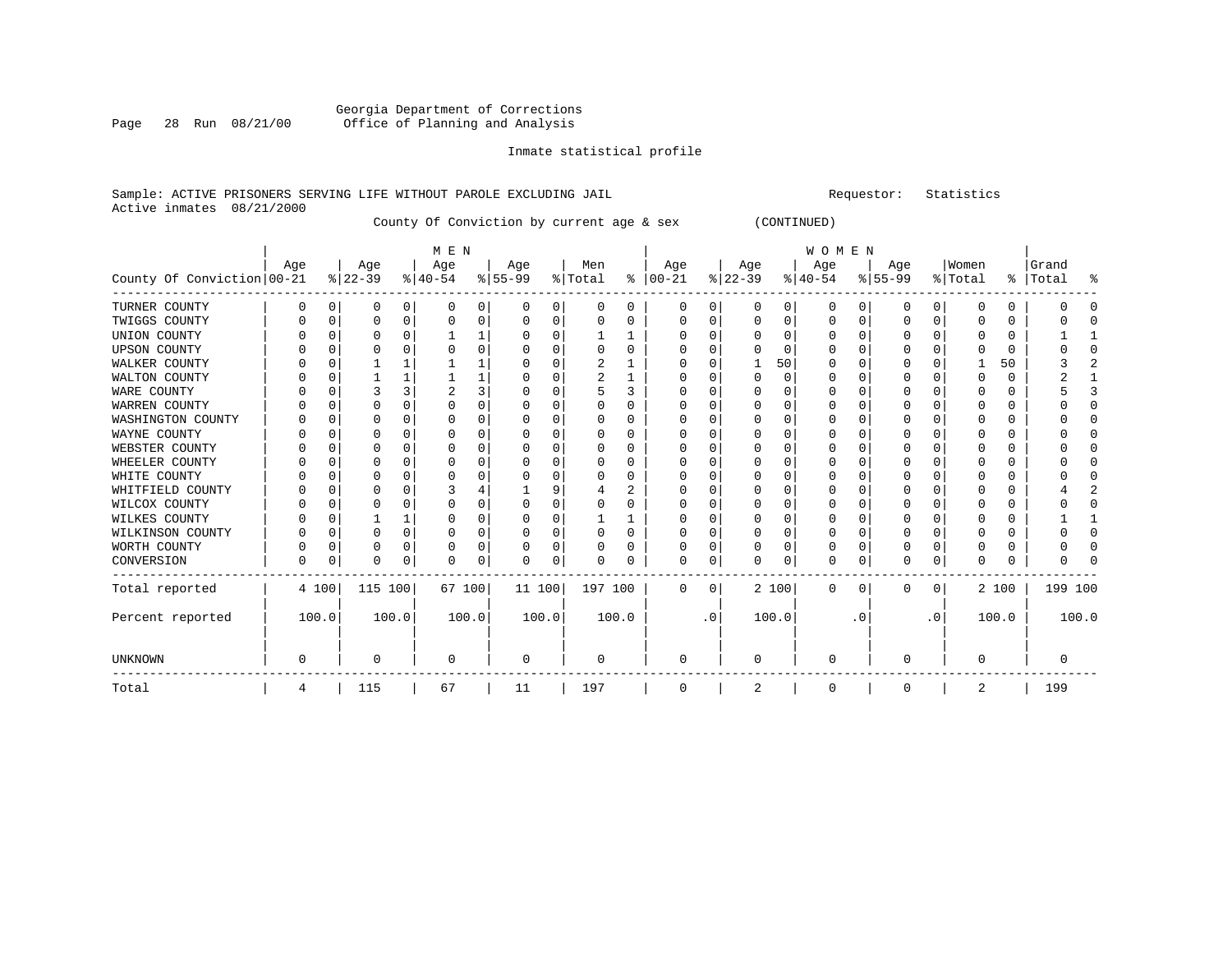### Georgia Department of Corrections<br>Page 29 Run 08/21/00 office of Planning and Analysis Page 29 Run 08/21/00 Office of Planning and Analysis

#### Inmate statistical profile

#### Sample: ACTIVE PRISONERS SERVING LIFE WITHOUT PAROLE EXCLUDING JAIL Requestor: Statistics Active inmates 08/21/2000

Circuit Of Conviction by current age & sex

|                      |           |          |                |          | M E N    |   |           |          |         |                |               |   |          |          | W O M E N |          |           |          |          |    |           |                         |
|----------------------|-----------|----------|----------------|----------|----------|---|-----------|----------|---------|----------------|---------------|---|----------|----------|-----------|----------|-----------|----------|----------|----|-----------|-------------------------|
|                      | Age       |          | Age            |          | Age      |   | Age       |          | Men     |                | Age           |   | Age      |          | Age       |          | Age       |          | Women    |    | Grand     |                         |
| Circ Of Conviction   | $ 00-21 $ |          | $8 22-39$      |          | $ 40-54$ |   | $8 55-99$ |          | % Total |                | $8   00 - 21$ |   | $ 22-39$ |          | $ 40-54$  |          | $8 55-99$ |          | % Total  |    | %   Total | 우                       |
| ALAPAHA CIRCUIT      | 0         | 0        | 1              | 1        | 0        | 0 | 1         | 9        | 2       | 1              | 0             | 0 | 0        | 0        | 0         | 0        | 0         | 0        | 0        | 0  | 2         |                         |
| ALCOVY CIRCUIT       | 0         | $\Omega$ | 2              | 2        |          | 1 | 0         | $\Omega$ | 3       | 2              | 0             | 0 | $\Omega$ | $\Omega$ | 0         | 0        | $\Omega$  | $\Omega$ | U        | 0  | 3         | $\overline{\mathbf{c}}$ |
| ATLANTA CIRCUIT      |           | $\Omega$ | 6              | 5        | 6        | 9 |           | $\Omega$ | 12      | 6              | 0             | 0 | $\Omega$ | $\Omega$ | O         | O        | n         | $\Omega$ | U        | 0  | 12        |                         |
| ATLANTIC CIRCUIT     |           | $\Omega$ | 4              |          |          | 1 |           | $\Omega$ | 5       | ς              | O             | 0 |          | 0        | $\Omega$  | O        |           | 0        | O        | 0  | 5         |                         |
| AUGUSTA CIRCUIT      |           | 25       | 10             | 9        | 5        | 7 |           | 0        | 16      | 8              | 0             | 0 |          | 50       | $\Omega$  | 0        |           | U        |          | 50 | 17        |                         |
| BLUE RIDGE CIRCUIT   |           | $\Omega$ | 1              |          |          | 1 |           | 0        | 2       | 1              | ſ             | 0 |          | 0        | 0         | 0        |           | U        | $\Omega$ | 0  | 2         |                         |
| BRUNSWICK CIRCUIT    | Λ         | $\Omega$ | 5              |          |          | 6 |           | 9        | 10      | 5              | <sup>0</sup>  | 0 | ∩        | $\Omega$ | O         | O        | $\Omega$  | U        | O        | 0  | 10        | 5                       |
| CHATTAHOOCHEE CIRCUI | Ω         | $\Omega$ |                |          |          | 6 |           | 0        | 8       | 4              | O             | 0 |          | 0        | 0         | 0        | n         | O        | 0        | 0  | 8         |                         |
| CHEROKEE CIRCUIT     | Ω         | 0        | $\Omega$       | $\Omega$ |          | 1 |           | 9        | 2       | 1              | 0             | 0 | O        | $\Omega$ | 0         | 0        | n         | U        | 0        | 0  |           |                         |
| CLAYTON CIRCUIT      | Ω         | 0        |                |          |          | 1 |           | 9        | 6       | 3              | 0             | 0 |          | $\Omega$ | 0         | C        |           |          | C        | 0  |           |                         |
| COBB CIRCUIT         |           | O        |                |          |          | 1 |           | $\Omega$ |         | 1              | 0             | 0 |          | $\Omega$ | 0         | C        |           |          | C        | 0  |           |                         |
| CONASAUGA CIRCUIT    |           | O        | $\Omega$       | $\Omega$ |          | 4 |           | 9        | 4       | 2              | 0             | 0 | O        | $\Omega$ | 0         | O        | ∩         | U        | Ω        | 0  |           |                         |
| CORDELE CIRCUIT      |           | $\Omega$ |                |          | O        | 0 |           | $\Omega$ |         | 1              | Ω             | 0 |          | $\Omega$ | $\left($  | O        |           | 0        | O        | O  |           |                         |
| COWETA CIRCUIT       |           | $\Omega$ |                |          |          | 1 |           | 9        | 3       | 2              | Ω             | 0 |          | $\Omega$ | O         | O        |           | O        | Ω        | O  |           |                         |
| DOUGHERTY CIRCUIT    |           | 25       |                |          |          | 1 |           | $\Omega$ | 4       | 2              | Ω             | 0 |          | $\Omega$ | O         | O        |           | O        | Ω        | 0  |           |                         |
| DUBLIN CIRCUIT       |           | $\Omega$ | $\Omega$       | ∩        |          | 0 |           | $\Omega$ | U       | 0              | Ω             | 0 |          | $\Omega$ | O         | C        |           | U        | Ω        | 0  |           | ∩                       |
| EASTERN CIRCUIT      |           | $\Omega$ | 6              |          |          | 1 |           | 0        | 7       | 4              | O             | 0 |          | $\Omega$ | 0         | O        | ∩         | 0        | Ω        | 0  |           |                         |
| FLINT CIRCUIT        |           | 0        | 3              | ٦        |          | 1 |           | 9        | 5       | 3              | 0             | 0 |          | 0        | 0         | O        |           | U        | O        | 0  |           | p                       |
| GRIFFIN CIRCUIT      |           | 0        | 3              | 3        |          | 3 |           | $\Omega$ | 5       | 3              | Ω             | 0 |          | 0        | Ω         | C        |           |          |          | 0  |           |                         |
| GWINNETT CIRCUIT     |           | O        |                |          |          | 0 |           | $\Omega$ |         | 1              | 0             | 0 |          | 0        | Ω         | C        |           | U        | U        | 0  |           |                         |
| HOUSTON CIRCUIT      |           | O        | 2              | 2        |          | 3 |           | $\Omega$ | 4       | 2              | Ω             | 0 |          | $\Omega$ | Ω         | O        |           | U        | U        | 0  |           |                         |
| LOOKOUT MOUNTAIN CIR |           | O        | 3              | ٦        |          | 1 |           | $\Omega$ | 4       | 2              | Ω             | 0 |          | 50       | O         | O        |           | 0        |          | 50 |           |                         |
| MACON CIRCUIT        |           | O        |                |          | 2        | 3 |           | $\Omega$ | 6       | 3              | Ω             | 0 |          | 0        | $\left($  | O        |           | O        | O        | O  |           | p                       |
| MIDDLE CIRCUIT       |           | 0        |                | 2        |          | 0 |           | $\Omega$ | 2       | 1              | ſ             | 0 |          | $\Omega$ | 0         | C        |           | O        | 0        | 0  |           |                         |
| MOUNTAIN CIRCUIT     |           | $\Omega$ |                |          |          | 0 |           | $\Omega$ |         | 1              | Ω             | 0 |          | $\Omega$ | ი         | C        |           | U        |          | 0  |           | $\mathbf{1}$            |
| NORTHEASTERN CIRCUIT | 0         | $\Omega$ | $\overline{2}$ | 2        | C        | 0 |           | $\Omega$ | 2       | 1              | O             | 0 |          | O        | O         | C        | n         | U        | O        | 0  | 2         | ำ                       |
| NORTHERN CIRCUIT     | Ω         | $\Omega$ | 2              |          | C        | 0 |           | 9        | 3       | 2              | 0             | 0 |          | $\Omega$ | $\Omega$  | $\left($ |           | U        | O        | 0  |           |                         |
| OCMULGEE CIRCUIT     | Ω         | $\Omega$ | 6              |          | З        | 4 |           | 0        | 9       | 5              | 0             | 0 |          | 0        | 0         | C        |           |          | C        | 0  |           |                         |
| OCONEE CIRCUIT       |           | 25       |                |          |          | 0 |           | $\Omega$ | 2       | 1              | 0             | 0 |          | $\Omega$ | C         |          |           |          |          | 0  |           |                         |
| OGEECHEE CIRCUIT     |           | $\Omega$ | ∩              | $\Omega$ |          | 0 |           | $\Omega$ | U       | 0              | 0             | 0 |          | $\Omega$ | O         |          |           | U        |          | 0  |           | ∩                       |
| PATAULA CIRCUIT      |           | $\Omega$ | O              | $\Omega$ |          | 1 |           | $\Omega$ |         | 1              | Ω             | 0 | $\left($ | $\Omega$ | 0         | C        |           | 0        | Ω        | 0  |           |                         |
| PIEDMONT CIRCUIT     |           | 0        |                |          | 2        | 3 |           | $\Omega$ | 3       | 2              | Ω             | 0 |          | $\Omega$ | O         | O        |           | 0        |          | U  |           |                         |
| ROME CIRCUIT         |           | 0        |                |          |          | 0 |           | 0        | 4       | $\overline{2}$ | 0             | 0 |          | $\Omega$ | $\Omega$  | O        |           | U        |          | U  |           |                         |
| SOUTH GEORGIA CIRCUI | 0         | $\Omega$ | $\Omega$       | $\Omega$ |          | 1 |           | 0        |         | 1              | C             | 0 |          | 0        | 0         | 0        |           | 0        |          | 0  |           |                         |
| SOUTHERN CIRCUIT     | 1         | 25       | $\overline{2}$ | 2        | 3        | 4 | $\Omega$  | 0        | 6       | 3              | $\Omega$      | 0 | O        | 0        | 0         | 0        | $\Omega$  | 0        | U        | 0  | 6         | Р                       |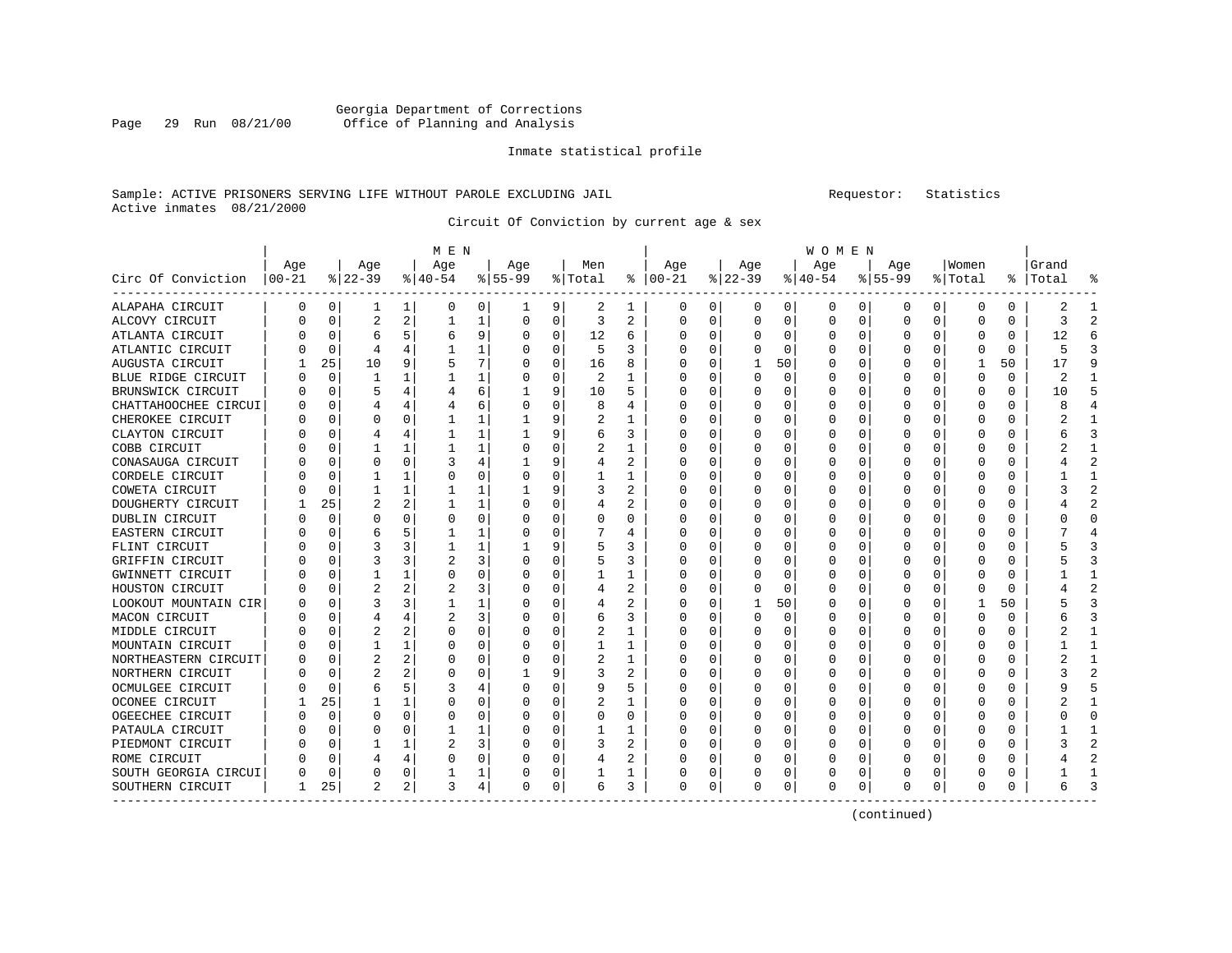### Georgia Department of Corrections Page 30 Run 08/21/00 Office of Planning and Analysis

#### Inmate statistical profile

#### Sample: ACTIVE PRISONERS SERVING LIFE WITHOUT PAROLE EXCLUDING JAIL Requestor: Statistics Active inmates 08/21/2000

Circuit Of Conviction by current age & sex (Continued)

|                      |          |          |           |          | M E N     |       |           |          |         |      |          |                 |           |       | W O M E N |          |           |           |          |       |           |      |
|----------------------|----------|----------|-----------|----------|-----------|-------|-----------|----------|---------|------|----------|-----------------|-----------|-------|-----------|----------|-----------|-----------|----------|-------|-----------|------|
|                      | Age      |          | Age       |          | Age       |       | Age       |          | Men     |      | Age      |                 | Age       |       | Age       |          | Age       |           | Women    |       | Grand     |      |
| Circ Of Conviction   | $ 00-21$ |          | $ 22-39 $ |          | $ 40-54 $ |       | $ 55-99 $ |          | % Total | ႜၟ   | $ 00-21$ |                 | $ 22-39 $ |       | $ 40-54 $ |          | $8 55-99$ |           | % Total  |       | %   Total | ႜ    |
| SOUTHWESTERN CIRCUIT | $\Omega$ |          |           |          |           | 0     |           | 0        |         |      |          |                 |           |       | U         |          |           |           |          | 0     |           |      |
| STONE MOUNTAIN CIRCU | $\Omega$ | $\Omega$ | 10        | q        |           |       | 2         | 18       | 17      | 9    |          |                 |           |       | $\Omega$  |          |           | U         |          | 0     |           |      |
| TALLAPOOSA CIRCUIT   | O        |          |           |          |           |       |           | O        |         |      |          |                 |           |       |           |          |           |           |          | 0     |           |      |
| TIFTON CIRCUIT       |          |          |           |          |           |       |           |          |         |      |          |                 |           |       |           |          |           |           |          | U     |           |      |
| TOOMBS CIRCUIT       |          |          |           |          |           |       |           |          |         |      |          |                 |           |       |           |          |           |           |          | 0     |           |      |
| WAYCROSS CIRCUIT     |          |          |           |          |           | 6     |           |          |         |      |          |                 |           |       |           |          |           |           |          | U     |           |      |
| WESTERN CIRCUIT      |          |          |           |          |           | 6     |           |          |         |      |          |                 |           |       |           |          |           |           |          | U     |           |      |
| ROCKDALE CIRCUIT     |          |          |           |          |           |       |           |          |         |      |          |                 |           |       |           |          |           |           |          |       |           |      |
| DOUGLAS CIRCUIT      |          |          |           |          |           |       |           |          |         |      |          |                 |           |       |           |          |           |           |          | 0     |           |      |
| APPALACHIAN CIRCUIT  |          |          |           |          |           |       |           |          |         |      |          |                 |           |       |           |          |           |           |          |       |           |      |
| ENOTAH CIRCUIT       | 0        |          |           |          |           |       |           |          |         |      |          |                 |           |       | 0         |          | 0         |           |          | 0     |           |      |
| BELL-FORSYTH CIRCUIT | 0        | 0        | U         | $\Omega$ |           |       |           | $\Omega$ |         |      |          |                 |           | 0     | 0         |          | 0         | 0         | $\Omega$ | 0     |           |      |
| Total reported       |          | 4 100    | 114 100   |          | 67 100    |       |           | 11 100   | 196 100 |      | $\Omega$ | 0               |           | 2 100 | $\Omega$  | $\Omega$ | 0         | 0         |          | 2 100 | 198 100   |      |
| Percent reported     |          | 100.0    |           | 99.1     |           | 100.0 |           | 100.0    |         | 99.5 |          | .0 <sup>′</sup> |           | 100.0 |           | . 0      |           | $\cdot$ 0 |          | 100.0 |           | 99.5 |
| NOT REPORTED         | O        |          |           |          |           |       |           |          |         |      | $\Omega$ |                 | $\Omega$  |       | $\Omega$  |          | O         |           | $\Omega$ |       |           |      |
| Total                | 4        |          | 115       |          | 67        |       | 11        |          | 197     |      | 0        |                 |           |       | 0         |          | 0         |           | 2        |       | 199       |      |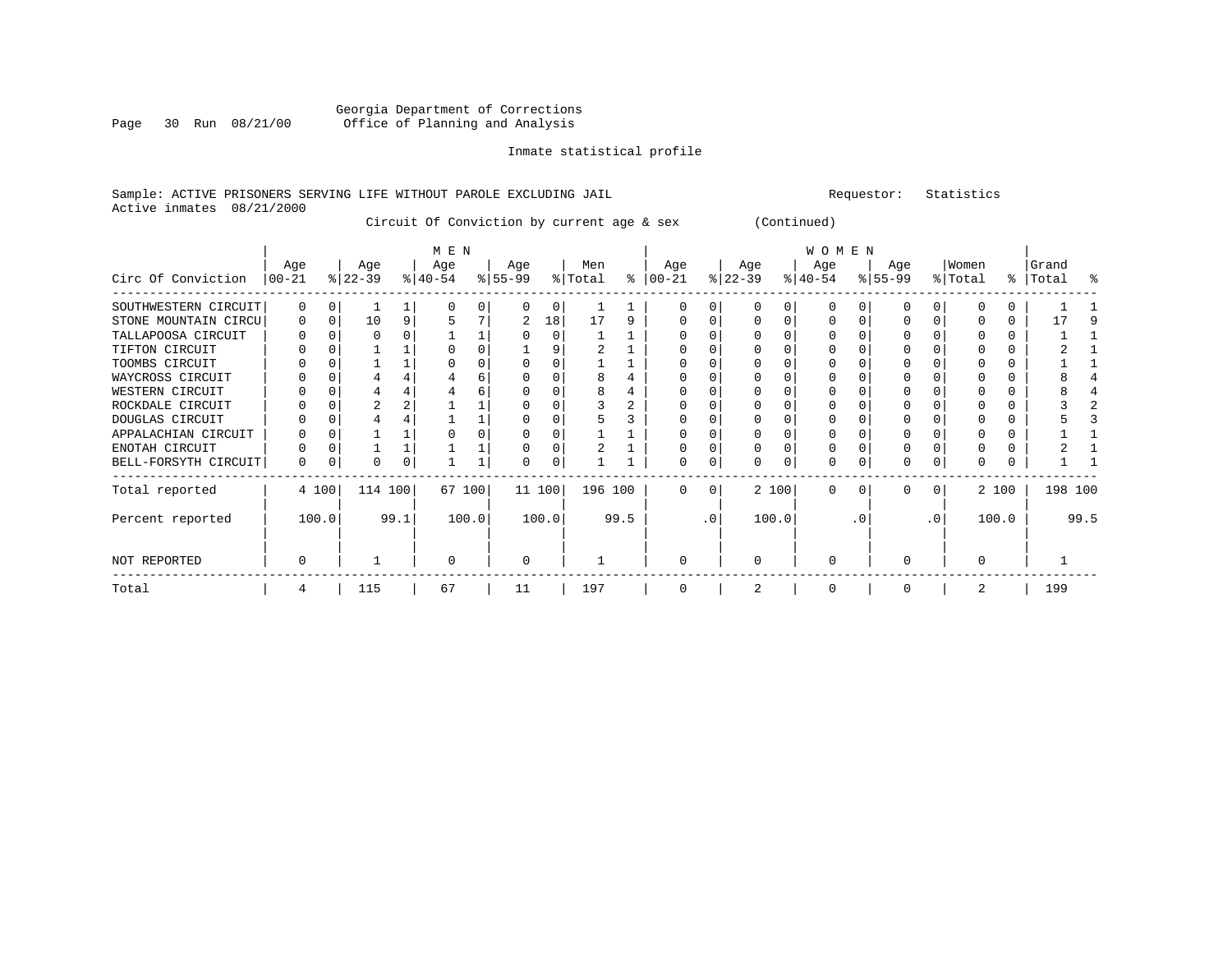### Georgia Department of Corrections Office of Planning and Analysis

#### Inmate statistical profile

### Sample: ACTIVE PRISONERS SERVING LIFE WITHOUT PAROLE EXCLUDING JAIL Requestor: Statistics Active inmates 08/21/2000

Home County by current age & sex

|                      |                  |          |             |             | M E N    |             |           |             |          |              |          |          |             |             | W O M E N |   |           |              |          |          |       |              |
|----------------------|------------------|----------|-------------|-------------|----------|-------------|-----------|-------------|----------|--------------|----------|----------|-------------|-------------|-----------|---|-----------|--------------|----------|----------|-------|--------------|
|                      | Age              |          | Age         |             | Age      |             | Age       |             | Men      |              | Age      |          | Age         |             | Age       |   | Age       |              | Women    |          | Grand |              |
| Home County          | $00 - 21$        |          | $ 22-39$    |             | $ 40-54$ |             | $8 55-99$ |             | % Total  | ႜႂ           | $ 00-21$ |          | $8$   22-39 |             | $ 40-54$  |   | $8 55-99$ |              | % Total  | ႜ        | Total |              |
| APPLING COUNTY       | 0                | 0        | ı           | 1           | 1        | 2           | 0         | 0           | 2        | 1            | 0        | 0        | 0           | 0           | 0         | 0 | 0         | $\circ$      | 0        | 0        | 2     |              |
| ATKINSON COUNTY      | 0                | 0        | $\mathbf 0$ | $\mathbf 0$ | 0        | 0           | 1         | 13          | 1        | $\mathbf{1}$ | 0        | 0        | $\Omega$    | $\mathbf 0$ | 0         | 0 | $\Omega$  | $\mathbf 0$  | $\Omega$ | 0        |       | $\mathbf{1}$ |
| BACON COUNTY         |                  | $\Omega$ | 0           | 0           | 0        | 0           | 0         | 0           | 0        | 0            | C        | 0        |             | 0           | 0         | 0 |           | 0            | 0        | 0        | Ω     | $\Omega$     |
| <b>BAKER COUNTY</b>  |                  | $\Omega$ | 0           | 0           | 0        | 0           | 0         | 0           | 0        | 0            | Ω        | 0        |             | O           | U         | 0 | O         | 0            | $\Omega$ | 0        | ი     | $\Omega$     |
| BALDWIN COUNTY       |                  | 0        | 1           | 1           | 2        | 4           | 0         | 0           | 3        | 2            | C        | 0        |             | O           | 0         | 0 | O         | U            | 0        | 0        | 3     |              |
| <b>BANKS COUNTY</b>  |                  | U        | $\Omega$    | $\Omega$    | $\Omega$ | 0           | O         | 0           | $\Omega$ | O            | C        | $\Omega$ |             | O           | U         | O | O         | O            | ſ        | O        | U     | <sup>0</sup> |
| BARROW COUNTY        | U                | U        | -1          | 1           | 1        | 2           | O         | 0           | 2        | 1            | O        | 0        | O           | O           | U         | O | O         | 0            | Ω        | 0        | 2     |              |
| BARTOW COUNTY        |                  | U        | 1           | 1           | 2        | 4           | 0         | 0           | 3        | 2            | $\Omega$ | $\Omega$ |             | 0           | U         | U |           | $\Omega$     | $\Omega$ | 0        | 3     |              |
| BEN HILL COUNTY      |                  | 0        | 0           | 0           | $\Omega$ | $\mathbf 0$ | 0         | $\mathbf 0$ | $\Omega$ | $\Omega$     | C        | 0        |             | $\Omega$    | 0         | 0 |           | $\Omega$     | 0        | 0        |       | $\Omega$     |
| BERRIEN COUNTY       | U                | $\Omega$ | 0           | 0           | $\Omega$ | 0           | O         | $\mathbf 0$ | O        | $\Omega$     | Ω        | 0        |             | O           | U         | O | O         | 0            | $\Omega$ | 0        | ი     | $\Omega$     |
| BIBB COUNTY          |                  | $\Omega$ | 0           | 0           |          | 2           | 0         | 0           | 1        | 1            | O        | 0        |             | O           | U         | O | O         | 0            | $\Omega$ | 0        |       | -1           |
| BLECKLEY COUNTY      |                  | 25       | 1           | 1           | O        | 0           | 0         | 0           |          | 1            | C        | 0        |             | O           | U         | 0 |           | U            | 0        | 0        |       |              |
| BRANTLEY COUNTY      | U                | $\Omega$ | 0           | 0           | 0        | 0           | 0         | $\mathbf 0$ | $\Omega$ | 0            | 0        | 0        | O           | O           | U         | 0 | O         | $\Omega$     | $\Omega$ | 0        | U     | $\cap$       |
| BROOKS COUNTY        |                  | $\Omega$ | 1           | 1           | 0        | 0           | 0         | 0           | 1        | 1            | O        | $\Omega$ |             | 0           |           | 0 |           | $\Omega$     | $\Omega$ | 0        |       |              |
| BRYAN COUNTY         |                  | 0        | 0           | 0           | 0        | 0           | O         | 0           | $\Omega$ | $\Omega$     | C        | 0        |             | O           | Ω         | 0 |           | $\Omega$     | 0        | 0        | Ω     | $\Omega$     |
| BULLOCH COUNTY       |                  | 0        | 0           | 0           | 0        | 0           | O         | 0           | 0        | 0            | O        | 0        |             | O           | U         | 0 | O         | 0            | 0        | 0        | C     | <sup>0</sup> |
| <b>BURKE COUNTY</b>  | U                | 0        | 3           | 3           | 0        | 0           | 0         | $\mathbf 0$ | 3        | 2            | O        | 0        |             | O           | 0         | O | O         | 0            | 0        | 0        | 3     |              |
| BUTTS COUNTY         |                  | 0        | 0           | $\Omega$    | 0        | 0           |           | 13          | 1        | 1            | O        | 0        |             |             | 0         | 0 |           | U            | C        | 0        |       |              |
| CALHOUN COUNTY       |                  | O        | 0           | $\Omega$    | O        | 0           | $\Omega$  | $\mathbf 0$ | $\Omega$ | $\Omega$     | O        | 0        |             | O           | U         | O | O         | <sup>0</sup> | Ω        | 0        | ი     | $\Omega$     |
| CAMDEN COUNTY        |                  | U        | 0           | $\Omega$    | 1        | 2           | O         | 0           | 1        | 1            | O        | 0        |             | O           | U         | O |           | 0            | U        | 0        |       |              |
| CANDLER COUNTY       |                  | 0        | 0           | 0           | $\Omega$ | $\mathbf 0$ | 0         | $\mathbf 0$ | 0        | 0            |          | 0        |             | 0           | 0         | 0 |           | 0            | 0        | 0        |       | $\Omega$     |
| CARROLL COUNTY       |                  | 0        | 2           | 2           | 0        | 0           | 0         | $\mathbf 0$ | 2        | 1            |          | 0        |             | 0           | 0         | 0 | 0         | 0            | 0        | 0        |       | $\mathbf{1}$ |
| CATOOSA COUNTY       | U                | $\Omega$ | 0           | 0           | O        | 0           | O         | 0           | 0        | $\Omega$     | O        | 0        |             | O           | U         | O | O         | 0            | O        | 0        | Ω     | $\Omega$     |
| CHARLTON COUNTY      |                  | 0        | $\Omega$    | $\Omega$    | 0        | 0           | 0         | 0           | 0        | 0            | 0        | 0        |             | 0           | U         | 0 |           | U            | 0        | 0        |       | <sup>0</sup> |
| CHATHAM COUNTY       |                  | U        |             | 7           |          | 2           | O         | $\mathbf 0$ | 8        | 5            | C        | $\Omega$ |             | O           | U         | U |           | $\Omega$     | 0        | 0        |       | 5            |
| CHATTAHOOCHEE COUNTY | $\left( \right)$ | 0        | 0           | $\Omega$    | $\Omega$ | 0           | 0         | 0           | $\Omega$ | $\Omega$     | $\Omega$ | $\Omega$ |             | 0           | U         | O |           | $\Omega$     | $\Omega$ | $\Omega$ | ი     | 0            |
| CHATTOOGA COUNTY     |                  | 0        | -1          | 1           | 0        | 0           | 0         | $\mathbf 0$ | 1        | 1            | C        | 0        |             | 0           |           | 0 |           | $\Omega$     | 0        | 0        |       |              |
| CHEROKEE COUNTY      |                  | 0        | 1           | 1           | 1        | 2           | O         | 0           | 2        | 1            | C        | 0        |             | 0           | U         | 0 |           | 0            | 0        | 0        |       | $\mathbf{1}$ |
| CLARKE COUNTY        |                  | $\Omega$ | 3           | 3           | 3        | 5           | 0         | $\mathbf 0$ | 6        | 4            | 0        | 0        |             | 0           | 0         | 0 | 0         | 0            | 0        | 0        | 6     | 3            |
| CLAY COUNTY          |                  | 0        | $\Omega$    | $\Omega$    | 0        | 0           | 0         | 0           | 0        | 0            | 0        | 0        |             | 0           | 0         | 0 | 0         | 0            | 0        | 0        |       | <sup>0</sup> |
| CLAYTON COUNTY       | U                | O        | 4           | 4           | O        | 0           | 1         | 13          | 5        | 3            | $\Box$   | 0        |             | O           | U         | U |           | <sup>0</sup> | ſ        | $\Omega$ |       |              |
| CLINCH COUNTY        | U                | U        | 0           | $\Omega$    | O        | 0           | 0         | 0           | 0        | $\Omega$     | 0        | 0        | n           | O           | U         | O |           | <sup>0</sup> | O        | 0        | U     | ∩            |
| COBB COUNTY          |                  | 0        | 0           | 0           |          | 2           | 0         | 0           | 1        | 1            |          | 0        |             | 0           |           | 0 |           | 0            | 0        | 0        |       |              |
| COFFEE COUNTY        |                  | 0        | 0           | 0           | 0        | $\mathbf 0$ | 0         | $\mathbf 0$ | $\Omega$ | $\Omega$     |          | 0        |             | $\Omega$    | 0         | 0 | 0         | $\Omega$     | 0        | 0        |       | $\Omega$     |
| COLQUITT COUNTY      | 0                | 0        | 0           | 0           | 1        | 2           | 0         | 0           |          | 1            | 0        | 0        |             | 0           | 0         | 0 | O         | 0            | Ω        | 0        |       | -1           |
| COLUMBIA COUNTY      | 0                | 0        | 0           | 0           | 1        | 2           | 0         | 0           | 1        | 1            | 0        | 0        |             | 0           | 0         | 0 | 0         | 0            | 0        | 0        |       |              |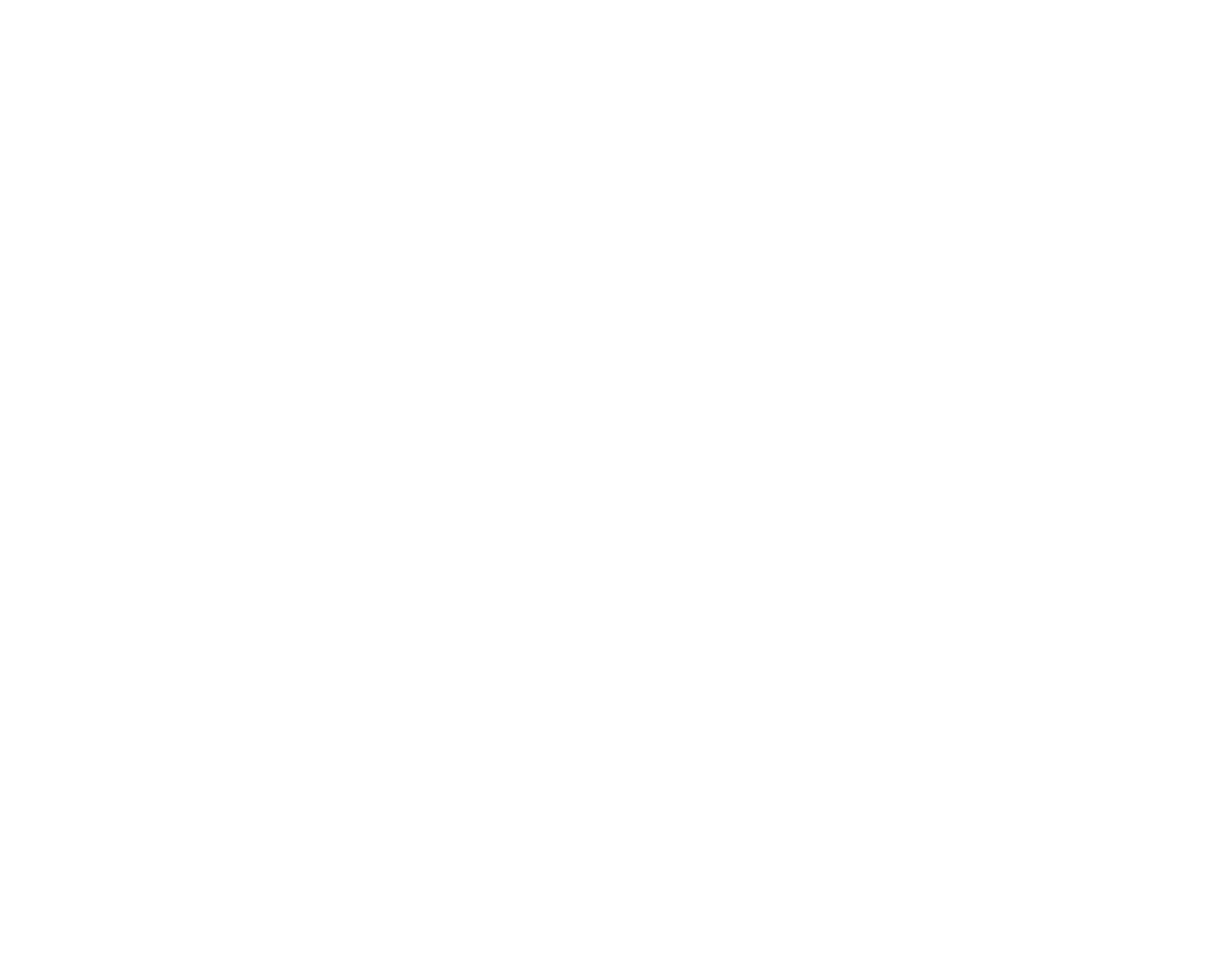### Georgia Department of Corrections Page 32 Run 08/21/00 Office of Planning and Analysis

#### Inmate statistical profile

#### Sample: ACTIVE PRISONERS SERVING LIFE WITHOUT PAROLE EXCLUDING JAIL Requestor: Statistics Active inmates 08/21/2000

Home County by current age & sex (CONTINUED)

|                  |           |             |          |              | M E N     |    |           |             |          |              |               |          |              |          | W O M E N |             |             |          |             |          |           |                |
|------------------|-----------|-------------|----------|--------------|-----------|----|-----------|-------------|----------|--------------|---------------|----------|--------------|----------|-----------|-------------|-------------|----------|-------------|----------|-----------|----------------|
|                  | Age       |             | Age      |              | Age       |    | Age       |             | Men      |              | Age           |          | Age          |          | Age       |             | Age         |          | Women       |          | Grand     |                |
| Home County      | $00 - 21$ |             | $ 22-39$ |              | $8 40-54$ |    | $8 55-99$ |             | % Total  |              | $8   00 - 21$ |          | $ 22-39$     |          | $ 40-54 $ |             | $ 55-99$    |          | % Total     |          | %   Total | န္             |
| COOK COUNTY      | 0         | 0           | 0        | 0            | 0         | 0  | 0         | 0           | 0        | 0            | 0             | 0        | 0            | 0        | 0         | 0           | 0           | 0        | 0           | 0        |           | $\Omega$       |
| COWETA COUNTY    | 0         | $\mathbf 0$ | $\Omega$ | $\Omega$     | 0         | 0  | $\Omega$  | 0           | 0        | $\Omega$     | $\mathbf 0$   | 0        | 0            | 0        | 0         | 0           | $\mathbf 0$ | 0        | $\mathbf 0$ | $\Omega$ |           | $\Omega$       |
| CRAWFORD COUNTY  | N         | $\Omega$    | $\Omega$ | $\Omega$     | C         | 0  |           | 0           | 0        | 0            | 0             | 0        | 0            | $\Omega$ | 0         | $\mathbf 0$ | 0           | $\Omega$ | $\Omega$    | $\Omega$ |           | $\Omega$       |
| CRISP COUNTY     |           | 0           |          |              | C         | 0  |           | 0           |          | 1            | 0             | 0        | 0            | 0        | 0         | 0           | 0           | 0        | $\Omega$    | 0        |           | 1              |
| DADE COUNTY      |           | n           | O        | $\Omega$     | C         | 0  |           | $\Omega$    | 0        | 0            | 0             | 0        | 0            | 0        | 0         | 0           | 0           | O        | 0           | 0        |           | $\Omega$       |
| DAWSON COUNTY    |           | $\Omega$    | $\Omega$ | $\Omega$     | C         | 0  |           | $\Omega$    | O        | O            | 0             | $\Omega$ | <sup>0</sup> | 0        | O         | 0           | O           | O        | $\Omega$    | O        |           | $\Omega$       |
| DECATUR COUNTY   |           | 0           | $\Omega$ | $\Omega$     | 2         | 4  |           | 0           | 2        | 1            | 0             | 0        | 0            | 0        | 0         | 0           | 0           | $\Omega$ | $\Omega$    | 0        |           |                |
| DEKALB COUNTY    | C         | 0           | 10       | 10           | 2         | 4  | $\left($  | 0           | 12       | 7            | 0             | $\Omega$ | 0            | $\Omega$ | 0         | 0           | 0           | $\Omega$ | 0           | 0        | 12        | 7              |
| DODGE COUNTY     |           | 0           | $\Omega$ | 0            | 0         | 0  |           | 0           | 0        | 0            | 0             | 0        | 0            | 0        | 0         | 0           | 0           | 0        | 0           | 0        |           | $\Omega$       |
| DOOLY COUNTY     |           | $\Omega$    | $\Omega$ | $\Omega$     | C         | 0  |           | 0           | 0        | O            | O             | 0        | 0            | $\Omega$ | Ω         | 0           | 0           | O        | $\Omega$    | 0        |           | $\Omega$       |
| DOUGHERTY COUNTY |           | 25          | 2        | 2            |           | 2  |           | 0           | 4        | 2            | 0             | 0        | 0            | 0        | 0         | 0           | 0           | 0        | $\Omega$    | 0        |           | $\overline{2}$ |
| DOUGLAS COUNTY   | C         | $\Omega$    | $\Omega$ | $\Omega$     |           | 2  |           | 0           |          |              | 0             | 0        | 0            | $\Omega$ | 0         | 0           | $\Omega$    | 0        | $\Omega$    | 0        |           | $\mathbf{1}$   |
| EARLY COUNTY     |           | 0           |          | $\Omega$     | C         | 0  |           | $\Omega$    | 0        | 0            | O             | 0        | 0            | 0        | 0         | 0           | 0           | 0        | O           | 0        |           | $\Omega$       |
| ECHOLS COUNTY.   |           | n           | O        | $\Omega$     | C         | 0  |           | $\Omega$    | 0        | 0            | 0             | $\Omega$ | <sup>0</sup> | 0        | 0         | 0           | O           | O        | $\Omega$    | 0        |           | $\Omega$       |
| EFFINGHAM COUNTY |           | n           | O        | $\Omega$     | 0         | 0  | ∩         | 0           | 0        | 0            | 0             | $\Omega$ | O            | $\Omega$ | 0         | 0           | O           | $\Omega$ | $\Omega$    | 0        |           | $\Omega$       |
| ELBERT COUNTY    |           | n           | O        | $\Omega$     | 0         | 0  | ı.        | 13          |          | 1            | 0             | $\Omega$ | <sup>0</sup> | 0        | 0         | $\mathbf 0$ | 0           | $\Omega$ | $\Omega$    | 0        |           | -1             |
| EMANUEL COUNTY   |           | 0           | $\Omega$ | $\Omega$     | C         | 0  |           | $\mathbf 0$ | $\Omega$ | $\Omega$     | O             | 0        | 0            | $\Omega$ | 0         | $\mathbf 0$ | $\Omega$    | $\Omega$ | $\Omega$    | 0        |           | $\Omega$       |
| EVANS COUNTY     |           | 0           | $\Omega$ | 0            | C         | 0  |           | 0           | 0        | 0            | 0             | 0        | 0            | 0        | 0         | 0           | 0           | 0        | $\Omega$    | 0        |           | $\Omega$       |
| FANNIN COUNTY    |           | 0           | 0        | 0            | 0         | 0  |           | 0           | 0        | 0            | 0             | 0        | 0            | 0        | 0         | 0           | 0           | 0        | 0           | 0        |           | ∩              |
| FAYETTE COUNTY   | 0         | 0           | $\Omega$ | $\Omega$     |           | 2  |           | 0           |          |              | 0             | 0        | 0            | 0        | 0         | 0           | 0           | O        | 0           | 0        |           | -1             |
| FLOYD COUNTY     |           | 0           | 3        | 3            | C         | 0  |           | $\Omega$    | 3        | 2            | O             | $\Omega$ | 0            | 0        | 0         | 0           | 0           | $\Omega$ | $\Omega$    | $\Omega$ |           | 2              |
| FORSYTH COUNTY   |           | 0           | $\Omega$ | $\Omega$     | C         | 0  |           | $\Omega$    | 0        | 0            | 0             | $\Omega$ | 0            | $\Omega$ | 0         | $\Omega$    | 0           | $\Omega$ | $\Omega$    | $\Omega$ |           | $\Omega$       |
| FRANKLIN COUNTY  |           | 0           | $\Omega$ | $\Omega$     | C         | 0  |           | 0           | 0        | 0            | 0             | 0        | 0            | 0        | 0         | 0           | 0           | $\Omega$ | 0           | 0        |           | ∩              |
| FULTON COUNTY    |           | 0           | 15       | 15           | 9         | 16 |           | 0           | 24       | 14           | 0             | 0        | 0            | 0        | 0         | 0           | 0           | 0        | 0           | 0        | 24        | 14             |
| GILMER COUNTY    |           | 0           |          | $\mathbf{1}$ | C         | 0  |           | 0           |          | $\mathbf{1}$ | O             | 0        | 0            | $\Omega$ | 0         | 0           | $\Omega$    | $\Omega$ | $\Omega$    | 0        |           | $\mathbf{1}$   |
| GLASCOCK COUNTY  |           | 0           | $\Omega$ | $\Omega$     | 0         | 0  | O         | 0           | 0        | $\Omega$     | 0             | $\Omega$ | 0            | 0        | 0         | 0           | 0           | $\Omega$ | $\Omega$    | 0        |           | $\Omega$       |
| GLYNN COUNTY     |           | 0           | 2        | 2            | 0         | 0  |           | 13          | 3        | 2            | 0             | 0        | 0            | 0        | 0         | 0           | 0           | 0        | 0           | 0        |           | 2              |
| GORDON COUNTY    | C         | 0           | $\Omega$ | 0            | C         | 0  | 1         | 13          |          |              | 0             | 0        | 0            | 0        | 0         | 0           | 0           | 0        | $\Omega$    | 0        |           | 1              |
| GRADY COUNTY     |           | n           | $\Omega$ | $\Omega$     | C         | 0  |           | $\mathbf 0$ | 0        | 0            | 0             | 0        | 0            | 0        | 0         | 0           | 0           | O        | $\Omega$    | U        |           | $\Omega$       |
| GREENE COUNTY    |           | n           |          |              | C         | 0  |           | $\Omega$    | 1        | $\mathbf{1}$ | 0             | $\Omega$ | <sup>0</sup> | 0        | O         | 0           | O           | 0        | $\Omega$    | 0        |           | -1             |
| GWINNETT COUNTY  | C         | 0           | $\Omega$ | $\Omega$     |           | 2  |           | 0           | 1        | 1            | 0             | $\Omega$ | 0            | $\Omega$ | 0         | $\mathbf 0$ | $\Omega$    | $\Omega$ | $\Omega$    | 0        |           | $\mathbf{1}$   |
| HABERSHAM COUNTY |           | 0           |          |              | 0         | 0  |           | 0           |          | 1            | 0             | 0        | 0            | 0        | 0         | 0           | 0           | 0        | 0           | 0        |           | $\mathbf{1}$   |
| HALL COUNTY      |           | 0           |          |              |           | 2  |           | 0           | 2        | 1            | O             | 0        | 0            | 0        | 0         | 0           | 0           | 0        | O           | 0        |           | $\mathbf{1}$   |
| HANCOCK COUNTY   | N         | 0           | $\Omega$ | 0            | C         | 0  |           | 0           | 0        | 0            | 0             | 0        | 0            | 0        | 0         | 0           | 0           | 0        | $\Omega$    | 0        |           | $\Omega$       |
| HARALSON COUNTY  | 0         | 0           | 0        | 0            | $\Omega$  | 0  | $\Omega$  | 0           | 0        | 0            | 0             | 0        | 0            | 0        | $\Omega$  | 0           | $\Omega$    | 0        | $\Omega$    | 0        |           | $\Omega$       |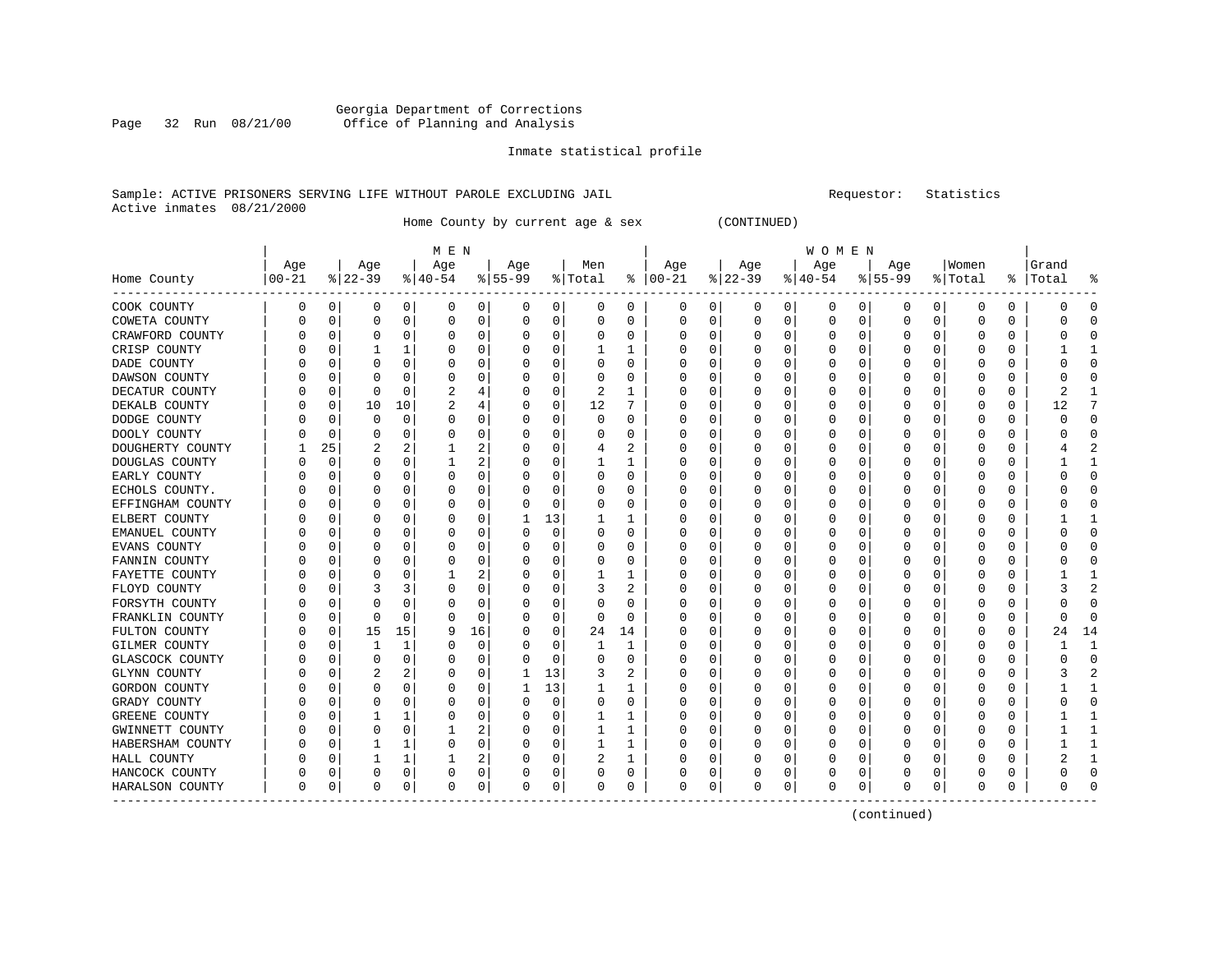### Georgia Department of Corrections Office of Planning and Analysis

#### Inmate statistical profile

#### Sample: ACTIVE PRISONERS SERVING LIFE WITHOUT PAROLE EXCLUDING JAIL Requestor: Statistics Active inmates 08/21/2000

Home County by current age & sex (CONTINUED)

|                       |                   |          |                 |          | M E N            |                |                  |             |                |             |                      |             |                  |   | W O M E N       |          |                  |          |                  |          |                    |                |
|-----------------------|-------------------|----------|-----------------|----------|------------------|----------------|------------------|-------------|----------------|-------------|----------------------|-------------|------------------|---|-----------------|----------|------------------|----------|------------------|----------|--------------------|----------------|
| Home County           | Age<br>$ 00 - 21$ |          | Age<br>$ 22-39$ |          | Age<br>$ 40-54 $ |                | Age<br>$8 55-99$ |             | Men<br>% Total |             | Age<br>$8   00 - 21$ |             | Age<br>$ 22-39 $ |   | Age<br>$ 40-54$ |          | Age<br>$8 55-99$ |          | Women<br>% Total |          | Grand<br>%   Total | ႜ              |
| HARRIS COUNTY         | 0                 | 0        | 0               | 0        | ı                | 2              | 0                | 0           | ı              | 1           | 0                    | 0           | 0                | 0 | 0               | 0        | 0                | 0        | 0                | 0        |                    | 1              |
| HART COUNTY           | Ω                 | 0        | 0               | 0        | 0                | 0              | 0                | 0           | 0              | $\mathbf 0$ | $\Omega$             | $\mathbf 0$ | 0                | 0 | 0               | 0        | 0                | 0        | $\Omega$         | $\Omega$ |                    | $\Omega$       |
| HEARD COUNTY          |                   | $\Omega$ | $\Omega$        | $\Omega$ | 0                | 0              |                  | 0           | 0              | $\Omega$    |                      | $\Omega$    | 0                | 0 |                 | 0        | 0                | 0        | $\Omega$         | $\Omega$ |                    | $\Omega$       |
| HENRY COUNTY          | Λ                 | $\Omega$ | $\overline{c}$  | 2        |                  | $\overline{a}$ |                  | 0           | 3              | 2           | U                    | 0           | 0                | 0 |                 | 0        | 0                | 0        | $\Omega$         | 0        |                    | $\overline{2}$ |
| HOUSTON COUNTY        | Ω                 | $\Omega$ | 2               | 2        |                  | 2              | 0                | 0           | 3              | 2           |                      | O           | 0                | 0 |                 | 0        | 0                | O        | O                | 0        |                    | $\overline{2}$ |
| IRWIN COUNTY          |                   | 0        | O               | 0        | 0                | 0              | $\left( \right)$ | 0           | 0              | 0           |                      | O           | 0                | 0 |                 | $\Omega$ | C                | O        | $\Omega$         | $\Omega$ |                    | $\Omega$       |
| <b>JACKSON COUNTY</b> | Ω                 | $\Omega$ | O               | 0        |                  | 2              | 0                | $\Omega$    |                |             |                      | 0           | O                | 0 |                 | $\Omega$ | 0                | 0        | $\Omega$         | $\Omega$ |                    | 1              |
| <b>JASPER COUNTY</b>  | 0                 | 0        | O               | 0        | $\Omega$         | 0              | 0                | 0           | 0              | 0           | O                    | 0           | 0                | 0 |                 | $\Omega$ | 0                | O        | $\Omega$         | 0        |                    | $\Omega$       |
| JEFF DAVIS COUNTY     |                   | $\Omega$ | 0               | 0        | 0                | 0              | 0                | 0           | 0              | 0           |                      | $\Omega$    | 0                | 0 |                 | 0        | 0                | O        | $\Omega$         | 0        |                    | $\mathbf 0$    |
| JEFFERSON COUNTY      |                   | 0        | O               | O        | 0                | 0              |                  | $\mathbf 0$ | 0              | 0           |                      | $\Omega$    | C                | 0 |                 | 0        | C                | 0        | $\Omega$         | $\Omega$ |                    | $\mathbf 0$    |
| <b>JENKINS COUNTY</b> |                   | $\Omega$ | 2               | 2        | 0                | 0              | O                | 0           | 2              | 1           |                      | 0           | C                | 0 |                 | $\Omega$ | 0                | 0        | $\Omega$         | $\Omega$ |                    | 1              |
| JOHNSON COUNTY        | Ω                 | $\Omega$ | 0               | 0        | 0                | 0              | U                | 0           | 0              | 0           | O                    | 0           | 0                | 0 |                 | 0        | 0                | 0        | 0                | 0        | n                  | 0              |
| <b>JONES COUNTY</b>   | Ω                 | 0        | O               | O        | 0                | 0              | O                | 0           | 0              | 0           |                      | U           | 0                | 0 |                 | 0        | 0                | 0        | O                | 0        |                    | $\Omega$       |
| LAMAR COUNTY          | Ω                 | $\Omega$ | 0               | O        | $\Omega$         | $\Omega$       |                  | $\Omega$    | 0              | 0           |                      | O           | 0                | 0 |                 | $\Omega$ | 0                | O        | $\Omega$         | $\Omega$ |                    | $\Omega$       |
| LANIER COUNTY         | Ω                 | O        | O               | 0        | 0                | 0              | O                | 0           | 0              | 0           | n                    | 0           | O                | 0 | O               | O        | 0                | 0        | O                | 0        |                    | $\Omega$       |
| LAURENS COUNTY        | Ω                 | O        |                 |          | 0                | 0              |                  | 0           |                | 1           |                      | 0           | 0                | 0 | O               | $\Omega$ | 0                | 0        | O                | 0        |                    | 1              |
| LEE COUNTY            |                   | 0        | 0               | 0        | 0                | 0              |                  | $\mathbf 0$ | 0              | 0           |                      | $\Omega$    | 0                | 0 |                 | 0        | 0                | 0        | $\Omega$         | 0        |                    | $\mathbf 0$    |
| LIBERTY COUNTY        |                   | $\Omega$ |                 | 2        |                  | 2              |                  | 0           | 3              | 2           |                      | $\Omega$    | C                | 0 |                 | $\Omega$ | 0                | $\Omega$ | $\Omega$         | $\Omega$ |                    | 2              |
| LINCOLN COUNTY        | Ω                 | 0        | 1               | 1        | 0                | 0              | U                | 0           | 1              | 1           | n                    | 0           | O                | 0 |                 | 0        | 0                | 0        | O                | 0        |                    | $\mathbf{1}$   |
| LONG COUNTY           | Ω                 | $\Omega$ | 0               | 0        | 0                | 0              | $\left( \right)$ | 0           | 0              | 0           |                      | O           | O                | 0 |                 | 0        | $\Omega$         | 0        | O                | 0        |                    | $\mathbf 0$    |
| LOWNDES COUNTY        | Ω                 | 0        |                 |          | 0                | 0              | 0                | 0           |                | 1           |                      | 0           | C                | 0 |                 | $\Omega$ | 0                | 0        | $\Omega$         | $\Omega$ |                    | 1              |
| LUMPKIN COUNTY        | Ω                 | $\Omega$ | 0               | $\Omega$ | $\Omega$         | $\Omega$       | O                | $\Omega$    | 0              | 0           | O                    | $\Omega$    | 0                | 0 |                 | $\Omega$ | 0                | 0        | $\Omega$         | $\Omega$ |                    | $\Omega$       |
| MACON COUNTY          |                   | O        | O               | 0        | 0                | 0              | O                | 0           | 0              | 0           | O                    | 0           | O                | 0 |                 | $\Omega$ | 0                | O        | O                | 0        |                    | $\Omega$       |
| MADISON COUNTY        |                   | 0        | 0               | 0        | 0                | 0              | $\left($         | 0           | 0              | 0           |                      | 0           | $\Omega$         | 0 |                 | $\Omega$ | 0                | O        | $\Omega$         | 0        | $\left($           | $\mathbf 0$    |
| MARION COUNTY         |                   | 0        |                 | 1        | 0                | 0              |                  | 0           |                | 1           |                      | $\Omega$    | C                | 0 |                 | $\Omega$ | C                | $\Omega$ | $\Omega$         | $\Omega$ |                    | 1              |
| MCDUFFIE COUNTY       |                   | $\Omega$ | 1               | 1        | 0                | 0              | O                | 0           | 1              | 1           |                      | 0           | C                | 0 |                 | $\Omega$ | 0                | 0        | $\Omega$         | 0        |                    | $\mathbf{1}$   |
| MCINTOSH COUNTY       | Ω                 | $\Omega$ | 2               | 2        | 0                | 0              | U                | 0           | 2              | 1           | O                    | 0           | 0                | 0 | $\left($        | 0        | $\Omega$         | 0        | 0                | 0        |                    | 1              |
| MERIWETHER COUNTY     | Ω                 | $\Omega$ | 0               | 0        | 0                | 0              | $\left( \right)$ | 0           | 0              | 0           |                      | 0           | $\Omega$         | 0 |                 | 0        | $\Omega$         | 0        | O                | 0        |                    | $\mathbf 0$    |
| MILLER COUNTY         |                   | $\Omega$ | 0               | 0        | 0                | 0              | O                | 0           | 0              | 0           |                      | 0           | C                | 0 |                 | $\Omega$ | C                | 0        | $\Omega$         | $\Omega$ |                    | $\Omega$       |
| MITCHELL COUNTY       |                   | 25       | O               | 0        | $\Omega$         | 0              | O                | 0           | 1              | 1           |                      | O           | O                | 0 |                 | $\Omega$ | 0                | O        | $\Omega$         | $\Omega$ |                    | 1              |
| MONROE COUNTY         | 0                 | $\Omega$ | O               | $\Omega$ |                  | 2              | $\left($         | 0           |                | 1           |                      | $\Omega$    | 0                | 0 | $\left($        | $\Omega$ | 0                | $\Omega$ | $\Omega$         | $\Omega$ |                    | 1              |
| MONTGOMERY COUNTY     |                   | $\Omega$ | 0               | 0        | 0                | 0              |                  | 0           | 0              | 0           |                      | $\Omega$    | 0                | 0 |                 | 0        | 0                | 0        | $\Omega$         | $\Omega$ |                    | $\Omega$       |
| MORGAN COUNTY         |                   | $\Omega$ |                 |          | 0                | 0              |                  | 0           |                | 1           |                      | $\Omega$    | C                | 0 |                 | $\Omega$ | C                | $\Omega$ | O                | $\Omega$ |                    | 1              |
| MURRAY COUNTY         | U                 | $\Omega$ | 0               | 0        | 0                | 0              | O                | 0           | 0              | 0           |                      | 0           |                  | 0 |                 | 0        | Ω                | 0        | $\Omega$         | 0        |                    | $\mathbf 0$    |
| MUSCOGEE COUNTY       | 0                 | 0        | $\overline{c}$  | 2        | 3                | 5              | O                | 0           | 5              | 3           | $\Omega$             | 0           | O                | 0 | <sup>0</sup>    | 0        | 0                | 0        | $\Omega$         | 0        |                    | 3              |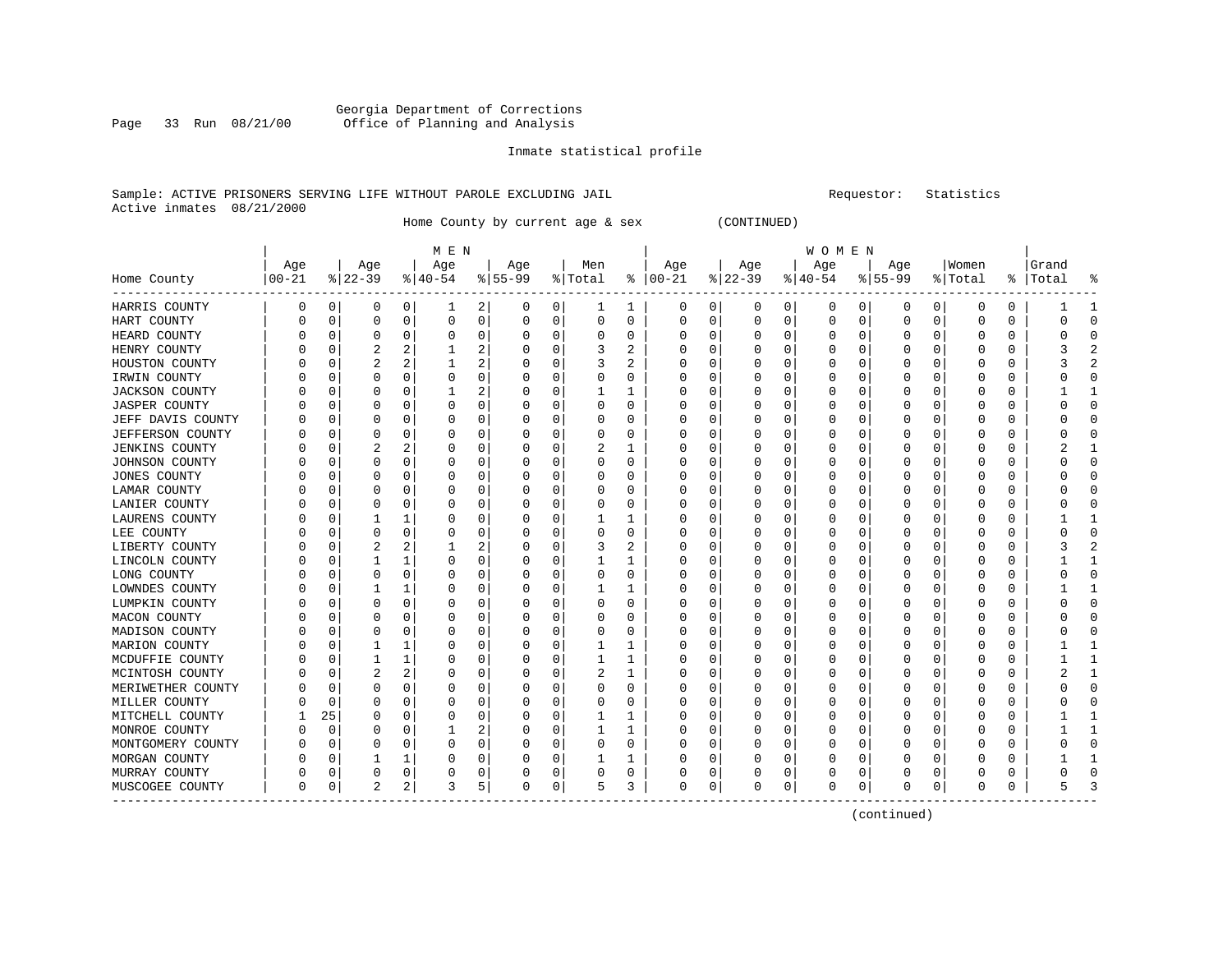### Georgia Department of Corrections Page 34 Run 08/21/00 Office of Planning and Analysis

#### Inmate statistical profile

#### Sample: ACTIVE PRISONERS SERVING LIFE WITHOUT PAROLE EXCLUDING JAIL Requestor: Statistics Active inmates 08/21/2000

Home County by current age & sex (CONTINUED)

|                       |          |             |           |          | M E N     |          |          |             |         |          |                         |              |          |    | W O M E N |          |           |                |              |          |           |              |
|-----------------------|----------|-------------|-----------|----------|-----------|----------|----------|-------------|---------|----------|-------------------------|--------------|----------|----|-----------|----------|-----------|----------------|--------------|----------|-----------|--------------|
|                       | Age      |             | Age       |          | Age       |          | Age      |             | Men     |          | Age                     |              | Age      |    | Age       |          | Aqe       |                | Women        |          | Grand     |              |
| Home County           | $ 00-21$ |             | $ 22-39 $ |          | $ 40-54 $ |          | $ 55-99$ |             | % Total |          | $\frac{1}{6}$   00 - 21 |              | $ 22-39$ |    | $ 40-54 $ |          | $8 55-99$ |                | % Total      |          | %   Total | ႜ            |
| NEWTON COUNTY         | 0        | 0           | 1         | 1        | 0         | 0        | 0        | 0           | 1       | 1        | 0                       | 0            | 0        | 0  | 0         | 0        | 0         | 0 <sup>1</sup> | 0            | 0        |           | 1            |
| OCONEE COUNTY         | 0        | 0           | 0         | 0        | 0         | 0        | O        | 0           | 0       | $\Omega$ | $\Omega$                | 0            | 0        | 0  | U         | 0        | 0         | 0              | $\Omega$     | 0        |           | $\Omega$     |
| OGLETHORPE COUNTY     |          | 0           | 0         | 0        | 0         | 0        | 0        | 0           | 0       | 0        |                         | 0            | 0        | 0  |           | 0        | 0         | 0              | $\Omega$     | 0        |           | $\Omega$     |
| PAULDING COUNTY       |          | 0           | O         | O        |           | 2        |          | 0           |         |          |                         |              |          | 0  |           | 0        | 0         | U              | <sup>0</sup> | U        |           | 1            |
| PEACH COUNTY          |          | 0           | O         | U        | 0         | 0        |          | $\Omega$    | U       | 0        |                         | O            | O        | 0  |           | $\Omega$ |           | U              | ∩            | O        |           | $\Omega$     |
| PICKENS COUNTY        |          | $\Omega$    | O         | U        | 0         | $\Omega$ |          | 0           | 0       | 0        |                         | 0            | 0        | 0  |           | $\Omega$ | Ω         | 0              | n            | O        |           | $\Omega$     |
| PIERCE COUNTY         |          | 0           | 0         | O        | 1         | 2        |          | $\mathbf 0$ |         | 1        |                         | $\Omega$     |          | 0  |           | 0        |           | 0              | $\Omega$     | U        |           |              |
| PIKE COUNTY           |          | 0           | 0         | O        | 1         | 2        |          | 0           |         | 1        |                         | $\Omega$     |          | 0  |           | 0        |           | 0              | 0            | 0        |           | 1            |
| POLK COUNTY           |          | 0           | O         | O        | $\Omega$  | $\Omega$ | O        | 0           | U       | $\Omega$ |                         | $\Omega$     |          | U  |           | $\Omega$ | Ω         | U              | <sup>0</sup> | 0        |           | $\Omega$     |
| PULASKI COUNTY        | O        | 0           | O         | O        | 0         | $\Omega$ | O        | 0           | 0       | 0        | U                       | 0            | O        | 0  |           | 0        | U         | U              | O            | O        |           | $\Omega$     |
| PUTNAM COUNTY         |          | 0           |           |          |           | 2        | O        | 0           | 2       | ı        |                         | O            | 0        | 0  |           | 0        | 0         | U              | 0            |          |           |              |
| <b>OUITMAN COUNTY</b> |          | C.          | 0         | 0        | 0         | 0        |          | 0           | 0       | 0        |                         | U            | 0        | 0  |           | $\Omega$ | 0         | U              | 0            | 0        |           | $\Omega$     |
| RABUN COUNTY          |          | -C          | O         | U        | C         | 0        |          | 0           | 0       | 0        |                         | U            | O        | 0  |           | $\Omega$ | Ω         | U              | ∩            | 0        |           | ∩            |
| RANDOLPH COUNTY       |          | 0           | O         | U        |           | 2        |          | $\Omega$    |         | 1        |                         | <sup>0</sup> | 0        | 0  |           | $\Omega$ | Ω         | 0              | $\Omega$     | 0        |           | 1            |
| RICHMOND COUNTY       |          | 25          |           |          | 2         | 4        |          | $\mathbf 0$ |         | 4        |                         | $\Omega$     |          | 50 |           | 0        | Ω         | 0              | -1           | 50       |           | 5            |
| ROCKDALE COUNTY       |          | $\mathbf 0$ | 0         | 0        |           | 2        |          | 0           |         | 1        |                         | $\Omega$     | 0        | 0  |           | 0        |           | 0              | $\Omega$     | $\Omega$ |           | $\mathbf{1}$ |
| SCHLEY COUNTY         |          | 0           | O         | O        | 0         | $\Omega$ |          | 0           | 0       | $\Omega$ |                         | $\Omega$     |          | U  |           | $\Omega$ | Ω         | 0              | <sup>0</sup> | $\Omega$ |           | $\Omega$     |
| <b>SCREVEN COUNTY</b> |          | 0           | O         | O        | 0         | $\Omega$ | O        | 0           | 0       | 0        | U                       | 0            | O        | U  |           | 0        | U         | 0              | O            | 0        |           | $\Omega$     |
| SEMINOLE COUNTY       |          | 0           | 0         | 0        | 0         | 0        | O        | 0           | 0       | 0        |                         | 0            | 0        | 0  |           | 0        | 0         | U              | $\Omega$     |          |           | $\Omega$     |
| SPALDING COUNTY       |          | C           |           |          | C         | 0        |          | 0           | 2       |          |                         | U            | 0        | 0  |           | 0        | 0         | U              | $\Omega$     | 0        |           | 1            |
| STEPHENS COUNTY       |          | 0           | O         | O        | 0         | 0        | O        | 0           | 0       | 0        |                         | O            | O        | 0  |           | $\Omega$ | Ω         | U              | ∩            | 0        |           | $\Omega$     |
| STEWART COUNTY        |          | 0           | O         | O        | 0         | 0        | O        | 0           | 0       | 0        |                         | 0            | O        | 0  |           | $\Omega$ | Ω         | 0              | $\Omega$     | O        |           | $\Omega$     |
| SUMTER COUNTY         |          | 0           | 0         | O        | 0         | 0        |          | 0           | 0       | 0        |                         | $\Omega$     | O        | 0  |           | $\Omega$ |           | U              | n            | O        |           | $\Omega$     |
| TALBOT COUNTY         |          | 0           | 0         | 0        | 0         | $\Omega$ |          | $\mathbf 0$ | 0       | 0        |                         | $\Omega$     |          | 0  |           | 0        |           | 0              | 0            | 0        |           | $\Omega$     |
| TALIAFERRO COUNTY     |          | $\mathbf 0$ | O         | O        | 0         | $\Omega$ |          | 0           | 0       | 0        |                         | 0            |          | U  |           | 0        | Ω         | U              | <sup>0</sup> | 0        |           | $\Omega$     |
| TATTNALL COUNTY       |          | 0           |           | 1        | 0         | 0        | O        | 0           |         | 1        | n                       | 0            | O        | 0  |           | 0        | U         | 0              | <sup>0</sup> | 0        |           | $\mathbf{1}$ |
| TAYLOR COUNTY         |          | 0           | 0         | 0        | 0         | 0        | O        | 0           | 0       | 0        |                         | 0            | 0        | 0  |           | 0        | 0         | 0              | 0            |          |           | $\Omega$     |
| TELFAIR COUNTY        |          | 0           | 0         | 0        | C         | 0        |          | 0           | 0       | 0        |                         | 0            | C        | 0  |           | $\Omega$ | 0         | 0              |              |          |           | $\Omega$     |
| TERRELL COUNTY        |          | C.          | O         | O        | C         | 0        | n        | $\Omega$    | 0       | 0        |                         | U            | 0        | 0  |           | $\Omega$ | Ω         | U              | ∩            | U        |           | ∩            |
| THOMAS COUNTY         |          | 0           |           | 1        |           | 2        | O        | 0           | 2       | 1        |                         | 0            | 0        | 0  |           | $\Omega$ | Ω         | 0              | ∩            | O        |           | 1            |
| TIFT COUNTY           |          | 0           |           | 1        | 0         | 0        |          | 13          | 2       | 1        |                         | $\Omega$     | O        | 0  |           | O        |           | 0              | n            | O        |           | 1            |
| TOOMBS COUNTY         |          | 0           |           | 1        | 0         | 0        |          | 0           |         | 1        |                         | 0            |          | 0  |           | 0        |           | 0              |              | 0        |           | 1            |
| TOWNS COUNTY          |          | 0           | O         | $\Omega$ | C         | 0        |          | 0           | 0       | 0        |                         | $\Omega$     |          | 0  |           | 0        |           | 0              |              | 0        |           | $\Omega$     |
| TREUTLEN COUNTY       | U        | 0           | O         | 0        | 0         | 0        |          | 0           | U       | 0        |                         | 0            |          | 0  |           | 0        | U         | 0              | O            | 0        |           | $\Omega$     |
| TROUP COUNTY          | 0        | 0           | $\Omega$  | 0        | $\Omega$  | 0        | 1        | 13          | ı       | 1        | $\Omega$                | $\circ$      | U        | 0  | U         | 0        | O         | 0              | $\Omega$     | 0        |           | 1            |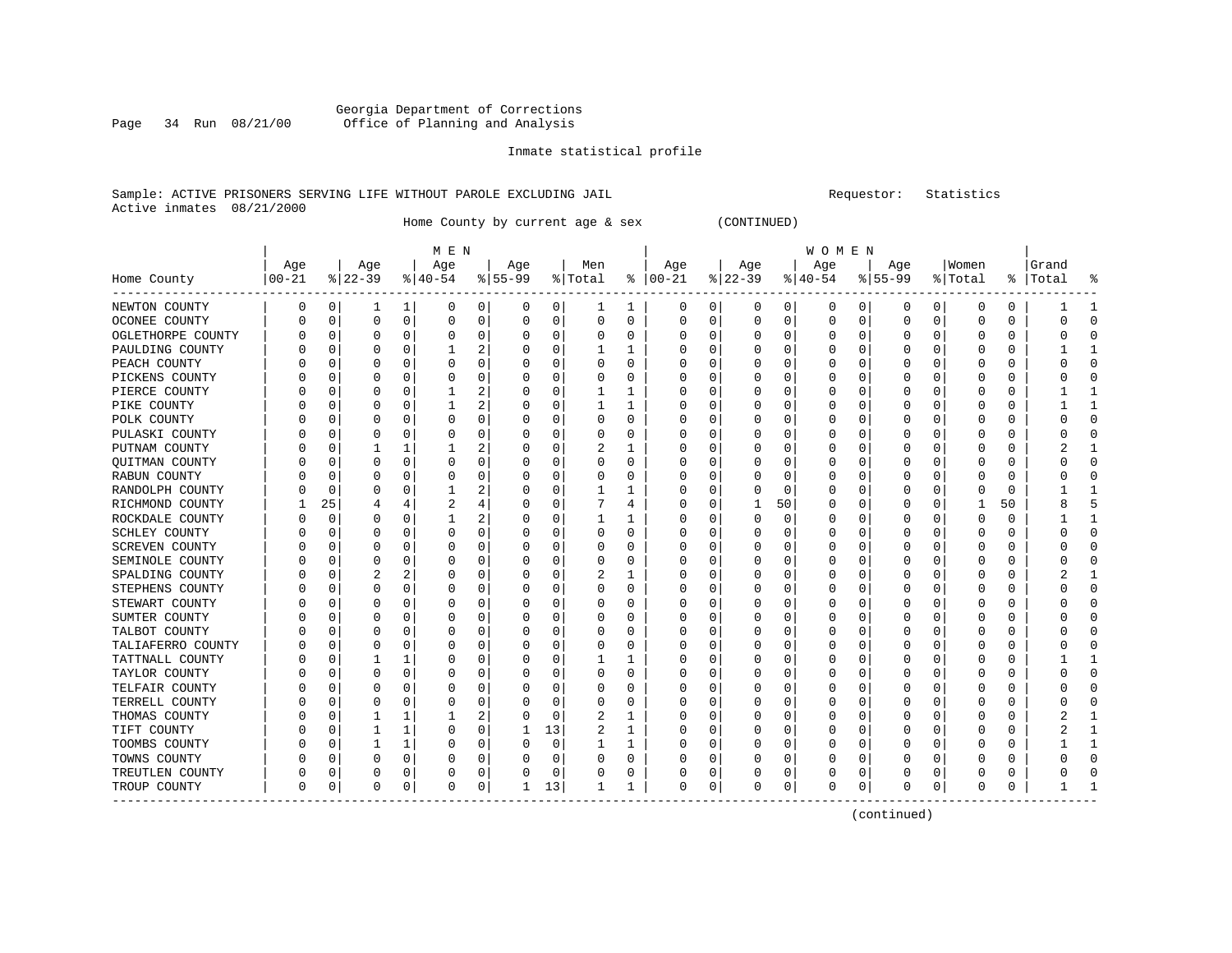#### Georgia Department of Corrections<br>Page 35 Run 08/21/00 office of Planning and Analysis Office of Planning and Analysis

#### Inmate statistical profile

#### Sample: ACTIVE PRISONERS SERVING LIFE WITHOUT PAROLE EXCLUDING JAIL Requestor: Statistics Active inmates 08/21/2000

Home County by current age & sex (CONTINUED)

| M E N | W O M E N

 | Age | Age | Age | Age | Men | Age | Age | Age | Age |Women |Grand Home County |00-21 %|22-39 %|40-54 %|55-99 %|Total % |00-21 %|22-39 %|40-54 %|55-99 %|Total % |Total %

| TURNER COUNTY       |   |       | O       | 0        |        | 0              | $\Omega$ | $\Omega$ | $\Omega$ | $\Omega$ | $\Omega$ | 0         | $\Omega$ | $\mathbf 0$ | $\Omega$ | $\Omega$ | $\mathbf 0$ | $\mathbf 0$ | ∩            | 0            |         |      |
|---------------------|---|-------|---------|----------|--------|----------------|----------|----------|----------|----------|----------|-----------|----------|-------------|----------|----------|-------------|-------------|--------------|--------------|---------|------|
| TWIGGS COUNTY       |   |       |         | 0        |        | 0              |          | $\Omega$ |          | 0        | O        | 0         |          | $\Omega$    | $\Omega$ | 0        | $\Omega$    | O           | O            | 0            |         |      |
| UNION COUNTY        |   |       |         | 0        |        | 2              |          |          |          |          |          | 0         |          | n           | O        |          |             |             |              | 0            |         |      |
| <b>UPSON COUNTY</b> |   |       |         |          |        | $\Omega$       |          |          |          |          |          |           |          | n           | O        |          |             |             |              | 0            |         |      |
| WALKER COUNTY       |   |       |         |          |        | $\Omega$       |          |          |          |          |          | 0         |          | 50          | O        |          | $\Omega$    |             |              | 50           |         |      |
| WALTON COUNTY       |   |       |         |          |        |                |          |          |          |          |          | $\Omega$  |          | $\Omega$    | U        |          | n           |             |              | $\Omega$     |         |      |
| WARE COUNTY         |   |       |         |          |        | $\overline{2}$ |          |          |          | 2        |          |           |          | n           |          |          |             |             |              | 0            |         |      |
| WARREN COUNTY       |   |       |         |          |        | $\Omega$       |          |          |          |          |          | 0         |          |             | O        |          | 0           |             |              | 0            |         |      |
| WASHINGTON COUNTY   |   |       |         |          |        | $\Omega$       |          |          |          |          |          | U         |          | $\cap$      | U        |          |             |             |              | 0            |         |      |
| WAYNE COUNTY        |   |       |         |          |        | $\Omega$       |          |          |          |          |          | 0         |          | n           | O        |          |             |             |              | 0            |         |      |
| WEBSTER COUNTY      |   |       |         | U        |        | $\Omega$       |          |          |          | 0        |          | 0         |          | $\cap$      | O        |          | 0           |             |              | 0            |         |      |
| WHEELER COUNTY      |   |       |         |          |        | $\Omega$       |          |          |          |          |          | O         |          | $\cap$      | O        |          |             |             |              | 0            |         |      |
| WHITE COUNTY        |   |       |         |          |        | $\Omega$       |          |          |          |          |          | 0         |          | n           | U        |          |             |             |              | 0            |         |      |
| WHITFIELD COUNTY    |   |       |         | U        |        | $\overline{c}$ |          |          |          |          |          | O         |          | $\cap$      |          |          |             |             |              | <sup>0</sup> |         |      |
| WILCOX COUNTY       |   |       |         |          |        | $\Omega$       |          |          |          |          |          | O         |          | $\cap$      | U        |          | ∩           |             |              | 0            |         |      |
| WILKES COUNTY       |   |       |         |          |        | O              |          |          |          |          |          |           |          | n           | O        |          |             |             |              | 0            |         |      |
| WILKINSON COUNTY    |   |       |         |          |        | $\Omega$       |          |          |          |          |          | 0         |          | $\cap$      | 0        |          |             |             |              | 0            |         |      |
| WORTH COUNTY        |   |       |         | $\Omega$ |        | 0              |          |          |          |          |          | $\Omega$  |          | $\cap$      | 0        |          | n           |             |              | 0            |         |      |
| OUT OF STATE        |   |       | O       | 0        |        | 0              | N        | $\Omega$ |          |          | O        | 0         |          | 0           | $\Omega$ | O        | $\mathbf 0$ | 0           |              | O            |         |      |
| Total reported      |   | 4 100 | 102 100 |          | 56 100 |                |          | 8 100    |          | 170 100  | 0        | 0         |          | 2 100       | 0        | 0        | 0           | 0           |              | 2 100        | 172 100 |      |
| Percent reported    |   | 100.0 |         | 88.7     |        | 83.6           |          | 72.7     |          | 86.3     |          | $\cdot$ 0 |          | 100.0       |          | . 0      |             | $\cdot$ 0   |              | 100.0        |         | 86.4 |
| <b>UNKNOWN</b>      | O |       | 13      |          | 11     |                | 3        |          | 27       |          | $\Omega$ |           | $\Omega$ |             | $\Omega$ |          | $\Omega$    |             | <sup>n</sup> |              | 27      |      |
| Total               | 4 |       | 115     |          | 67     |                | 11       |          | 197      |          | 0        |           | 2        |             | 0        |          | 0           |             | 2            |              | 199     |      |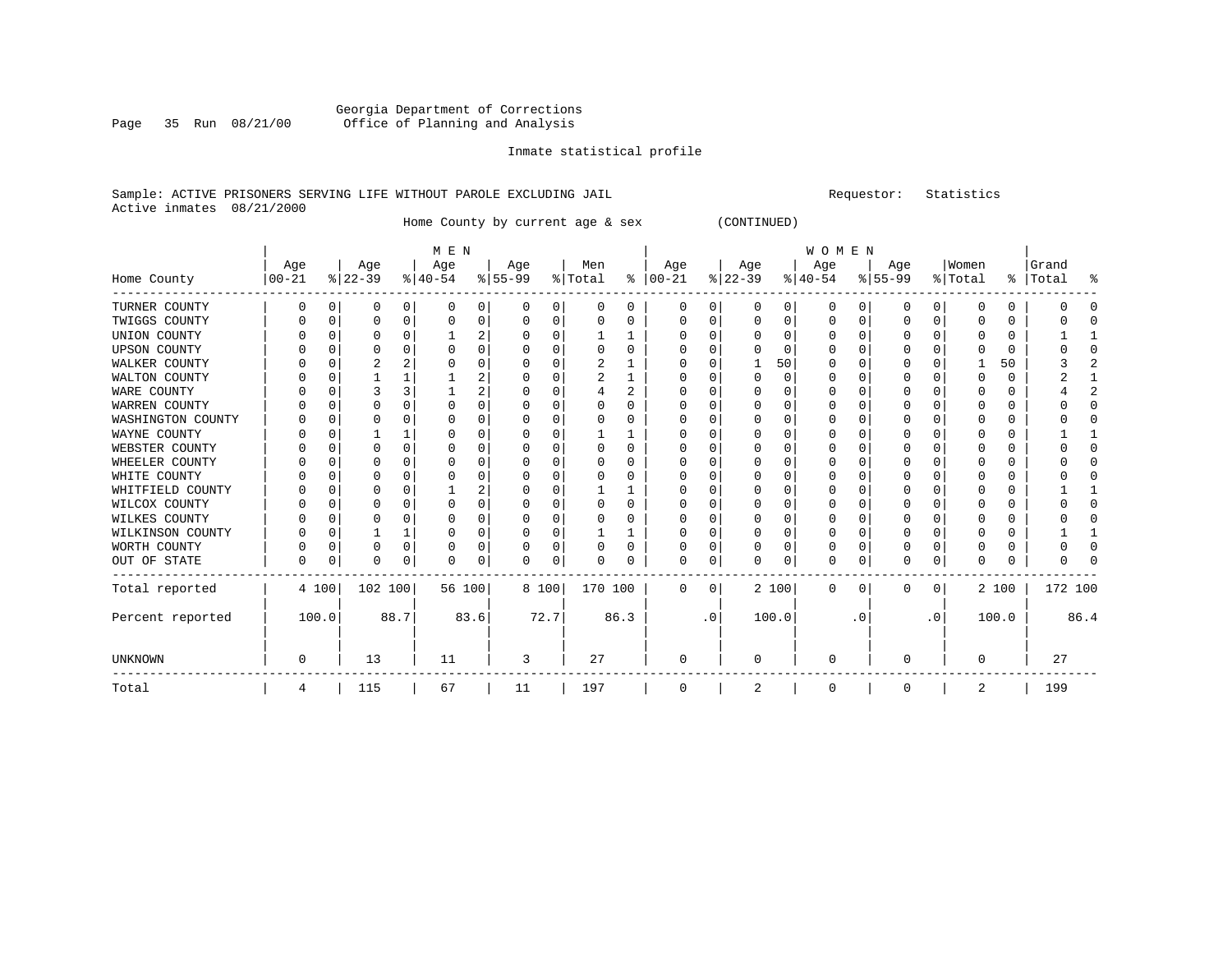### Georgia Department of Corrections Page 36 Run 08/21/00 Office of Planning and Analysis

#### Inmate statistical profile

#### Sample: ACTIVE PRISONERS SERVING LIFE WITHOUT PAROLE EXCLUDING JAIL Requestor: Statistics Active inmates 08/21/2000

Prison Sentence In Years by current age & sex

|                                  |             |             |             |             | M E N       |             |             |             |             |             |             |             |                     |              | WOMEN       |             |             |              |             |             |             |             |
|----------------------------------|-------------|-------------|-------------|-------------|-------------|-------------|-------------|-------------|-------------|-------------|-------------|-------------|---------------------|--------------|-------------|-------------|-------------|--------------|-------------|-------------|-------------|-------------|
|                                  | Age         |             | Age         |             | Age         |             | Age         |             | Men         |             | Age         |             | Age                 |              | Age         |             | Age         |              | Women       |             | Grand       |             |
| Sentence In Years                | $ 00 - 21$  |             | $8 22-39$   |             | $8 40-54$   |             | $8155 - 99$ |             | % Total     |             | $% 100-21$  |             | $ 22-39 $           |              | $ 40-54$    |             | $8155 - 99$ |              | % Total     |             | %   Total   | 욲           |
| $0 - 1$                          | $\mathbf 0$ | $\Omega$    | 0           | 0           | 0           | 0           | 0           | 0           | 0           | 0           | 0           | 0           | 0                   | 0            | 0           | 0           | 0           | 0            | 0           | 0           | 0           | $\Omega$    |
| $1.1 - 2$                        | 0           | $\Omega$    | 0           | $\mathbf 0$ | 0           | $\mathbf 0$ | 0           | $\mathbf 0$ | 0           | $\Omega$    | 0           | 0           | $\mathbf 0$         | $\mathbf{0}$ | $\mathbf 0$ | 0           | $\mathbf 0$ | $\mathbf 0$  | 0           | $\mathbf 0$ | 0           | $\Omega$    |
| $2.1 - 3$                        | $\Omega$    | 0           | 0           | 0           | $\Omega$    | $\mathbf 0$ | 0           | 0           | $\Omega$    | 0           | 0           | 0           | 0                   | $\mathbf 0$  | 0           | 0           | 0           | 0            | $\mathbf 0$ | $\mathbf 0$ | 0           | $\Omega$    |
| $3.1 - 4$                        | 0           | $\Omega$    | 0           | 0           | 0           | $\mathbf 0$ | $\mathbf 0$ | 0           | $\mathbf 0$ | 0           | $\mathbf 0$ | $\mathbf 0$ | $\mathbf 0$         | $\mathbf 0$  | 0           | 0           | $\mathbf 0$ | $\mathbf 0$  | $\mathbf 0$ | $\mathbf 0$ | $\Omega$    | $\Omega$    |
| $4.1 - 5$                        | $\Omega$    | 0           | 0           | $\mathbf 0$ | 0           | $\mathbf 0$ | $\mathbf 0$ | $\mathbf 0$ | $\Omega$    | 0           | $\mathbf 0$ | $\mathbf 0$ | $\mathbf 0$         | $\mathbf 0$  | $\mathbf 0$ | $\mathbf 0$ | $\mathbf 0$ | $\mathbf 0$  | $\mathbf 0$ | $\mathbf 0$ | O           | $\Omega$    |
| $5.1 - 6$                        | $\Omega$    | $\Omega$    | $\mathbf 0$ | 0           | $\Omega$    | $\Omega$    | 0           | $\Omega$    | $\Omega$    | $\Omega$    | $\Omega$    | $\mathbf 0$ | $\mathbf 0$         | $\Omega$     | $\mathbf 0$ | $\Omega$    | $\mathbf 0$ | $\Omega$     | $\Omega$    | $\Omega$    | $\Omega$    | $\Omega$    |
| $6.1 - 7$                        | $\Omega$    | $\Omega$    | 0           | 0           | $\Omega$    | $\mathbf 0$ | $\Omega$    | 0           | $\Omega$    | $\Omega$    | $\Omega$    | $\mathbf 0$ | $\mathbf 0$         | $\Omega$     | $\mathbf 0$ | $\Omega$    | $\mathbf 0$ | 0            | $\Omega$    | $\Omega$    | $\Omega$    | $\Omega$    |
| $7.1 - 8$                        | $\Omega$    | $\Omega$    | $\mathbf 0$ | $\Omega$    | $\Omega$    | $\mathbf 0$ | 0           | $\mathbf 0$ | $\Omega$    | $\Omega$    | $\Omega$    | $\Omega$    | 0                   | $\Omega$     | $\mathbf 0$ | $\Omega$    | 0           | $\Omega$     | $\mathbf 0$ | $\Omega$    | $\Omega$    | $\Omega$    |
| $8.1 - 9$                        | 0           | 0           | 0           | 0           | 0           | $\mathbf 0$ | 0           | 0           | 0           | $\Omega$    | 0           | $\mathbf 0$ | $\mathbf 0$         | $\mathbf 0$  | 0           | 0           | 0           | $\Omega$     | $\mathbf 0$ | 0           | 0           | $\Omega$    |
| $9.1 - 10$                       | $\Omega$    | 0           | 0           | 0           | 0           | $\mathbf 0$ | 0           | $\mathbf 0$ | $\Omega$    | $\Omega$    | 0           | $\mathbf 0$ | $\mathbf 0$         | $\mathbf 0$  | $\mathbf 0$ | 0           | 0           | 0            | $\mathbf 0$ | $\mathbf 0$ | 0           | $\Omega$    |
| $10.1 - 12$                      | $\Omega$    | $\Omega$    | 0           | 0           | $\Omega$    | 0           | 0           | 0           | $\Omega$    | $\Omega$    | $\Omega$    | 0           | $\mathbf 0$         | $\Omega$     | 0           | $\Omega$    | $\mathbf 0$ | $\Omega$     | $\Omega$    | 0           | $\Omega$    | $\Omega$    |
| $12.1 - 15$                      | $\Omega$    | $\Omega$    | $\mathbf 0$ | $\Omega$    | $\Omega$    | $\Omega$    | $\Omega$    | $\Omega$    | $\Omega$    | $\Omega$    | $\Omega$    | $\Omega$    | $\Omega$            | $\Omega$     | $\Omega$    | $\Omega$    | $\mathbf 0$ | $\Omega$     | $\Omega$    | $\Omega$    | $\Omega$    | $\Omega$    |
| $15.1 - 20$                      | $\Omega$    | $\Omega$    | 0           | $\Omega$    | $\Omega$    | $\mathbf 0$ | $\mathbf 0$ | $\mathbf 0$ | $\mathbf 0$ | $\Omega$    | $\Omega$    | $\mathbf 0$ | $\mathbf 0$         | $\Omega$     | $\mathbf 0$ | $\Omega$    | $\mathbf 0$ | $\Omega$     | $\mathbf 0$ | $\Omega$    | 0           | $\Omega$    |
| 20.1-OVER                        | $\Omega$    | $\mathbf 0$ | $\mathbf 0$ | $\mathbf 0$ | $\mathbf 0$ | $\mathbf 0$ | $\mathbf 0$ | $\mathbf 0$ | $\mathbf 0$ | $\Omega$    | $\mathbf 0$ | $\mathbf 0$ | $\mathsf{O}\xspace$ | $\mathbf 0$  | 0           | 0           | $\mathbf 0$ | $\mathbf 0$  | $\mathbf 0$ | $\Omega$    | 0           | $\Omega$    |
| LIFE                             | $\Omega$    | 0           | $\mathbf 0$ | 0           | 0           | $\mathbf 0$ | $\mathbf 0$ | 0           | $\mathbf 0$ | $\Omega$    | $\Omega$    | $\mathbf 0$ | 0                   | $\mathbf 0$  | $\mathbf 0$ | 0           | $\mathbf 0$ | 0            | $\mathbf 0$ | $\mathbf 0$ | 0           | $\Omega$    |
| <b>DEATH</b>                     | $\Omega$    | 0           | 0           | 0           | $\Omega$    | $\Omega$    | 0           | 0           | $\Omega$    | $\Omega$    | $\Omega$    | $\mathbf 0$ | $\mathbf 0$         | $\Omega$     | $\mathbf 0$ | $\Omega$    | 0           | 0            | $\mathbf 0$ | $\Omega$    | $\Omega$    | $\Omega$    |
| LIFE W/O PAROLE                  | 4           | 100         | 115         | 100         | 67          | 100         | 100<br>11   |             | 197 100     |             | 0           | 0           | 2 100               |              | 0           | 0           | 0           | 0            | 2           | 100         |             | 199 100     |
| YOUTHFUL OFFENDERS               | 0           | $\mathbf 0$ | 0           | $\mathbf 0$ | 0           | 0           | $\mathbf 0$ | $\mathbf 0$ | $\mathbf 0$ | $\mathbf 0$ | 0           | 0           | 0                   | 0            | 0           | 0           | $\mathbf 0$ | 0            | $\mathbf 0$ | $\mathbf 0$ | $\mathbf 0$ | $\mathbf 0$ |
| Total reported                   |             | 4 100       | 115 100     |             | 67 100      |             | 11 100      |             | 197 100     |             | 0           | 0           | 2 100               |              | 0           | 0           | 0           | $\mathbf{0}$ |             | 2 100       |             | 199 100     |
| Percent reported                 |             | 100.0       | 100.0       |             |             | 100.0       | 100.0       |             | 100.0       |             |             | $\cdot$ 0   | 100.0               |              |             | $\cdot$ 0   |             | $\cdot$ 0    |             | 100.0       |             | 100.0       |
| NOT REPORTED                     | 0           |             | 0           |             | 0           |             | $\mathbf 0$ |             | 0           |             | $\mathbf 0$ |             | 0                   |              | 0           |             | 0           |              | $\mathbf 0$ |             | 0           |             |
| Total                            | 4           |             | 115         |             | 67          |             | 11          |             | 197         |             | $\mathbf 0$ |             | 2                   |              | $\mathbf 0$ |             | $\mathbf 0$ |              | 2           |             | 199         |             |
| AVG EXCLUDING<br>LIFE, DEATH, YO | .00         |             | .00         |             | .00         |             | .00         |             | .00         |             | .00         |             | .00                 |              | .00         |             | .00         |              | .00         |             |             | .00         |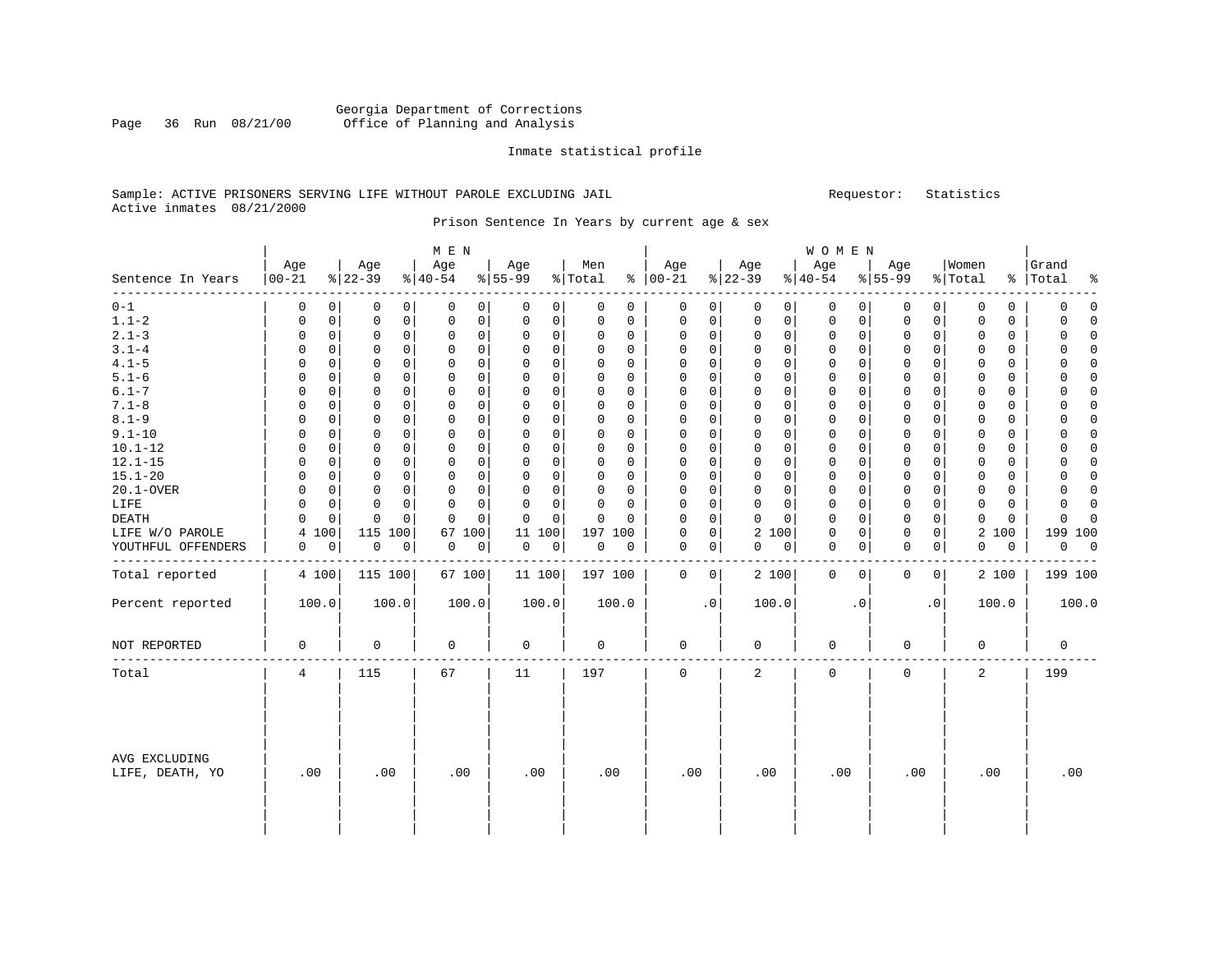| AVG INCLUDING           |      |      |      |      |      |     |      |     |          |      |      |
|-------------------------|------|------|------|------|------|-----|------|-----|----------|------|------|
| YO=3 YRS<br>$LIFE=21$ , | 3.00 | 3.00 | 3.00 | 3.00 | 3.00 | .00 | 3.00 | .00 | $.00 \,$ | 3.00 | 3.00 |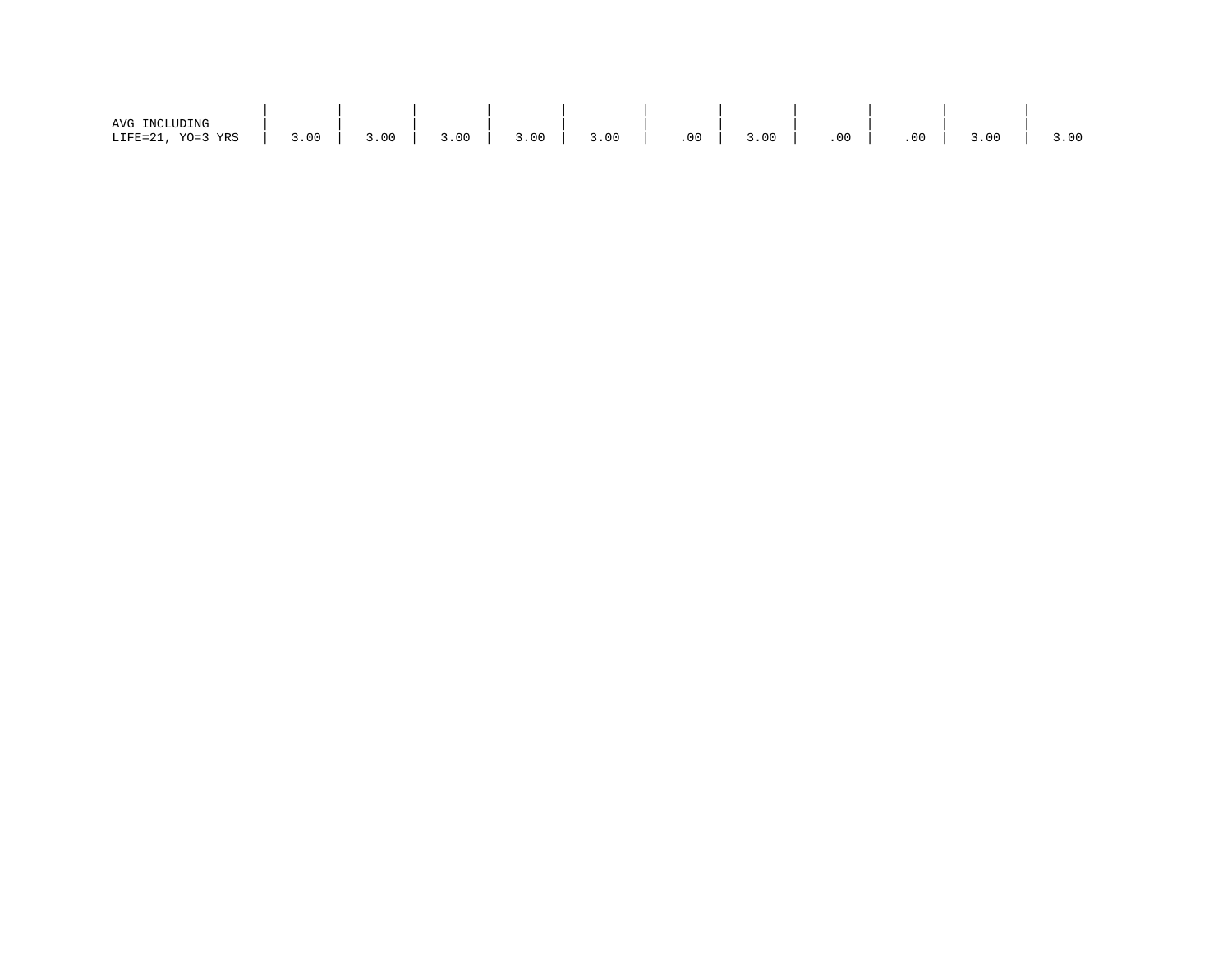### Georgia Department of Corrections Page 37 Run 08/21/00 Office of Planning and Analysis

#### Inmate statistical profile

#### Sample: ACTIVE PRISONERS SERVING LIFE WITHOUT PAROLE EXCLUDING JAIL Requestor: Statistics Active inmates 08/21/2000

# Probation To Follow Prison by current age & sex

| Prob After Prison                   | Age<br>$00 - 21$                 | Age<br>$8 22-39$ | M E N<br>Age<br>$8140 - 54$ | Age<br>$8155 - 99$                       | Men<br>% Total<br>ွေ | Age<br>$ 00-21$                               | Age<br>$ 22-39 $                          | <b>WOMEN</b><br>Age<br>$ 40-54 $       | Age<br>$8155 - 99$                       | Women<br>% Total                  | Grand<br>%   Total<br>း - မွေ |
|-------------------------------------|----------------------------------|------------------|-----------------------------|------------------------------------------|----------------------|-----------------------------------------------|-------------------------------------------|----------------------------------------|------------------------------------------|-----------------------------------|-------------------------------|
| PROBATION TO FOLLOW<br>NO PROBATION | $\Omega$<br>$\mathbf 0$<br>4 100 | 3<br>112<br>97   | $\Omega$<br>0<br>67 100     | $\mathbf{0}$<br>$\overline{0}$<br>11 100 | 2<br>3<br>194<br>98  | $\circ$<br>0<br>$\mathbf 0$<br>0 <sup>1</sup> | $\overline{0}$<br>0 <sup>1</sup><br>2 100 | 0<br>$\circ$<br>$\mathbf 0$<br>$\circ$ | 0<br>0<br>$\overline{0}$<br>$\mathbf{0}$ | $\mathbf{0}$<br>$\Omega$<br>2 100 | $3 \quad 2$<br>196 98         |
| Total reported                      | 4 100                            | 115<br>100       | 100<br>67                   | 11 100                                   | 197<br>100           | 0 <sup>1</sup><br>0                           | 2 100                                     | 0<br>$\circ$                           | $\overline{0}$<br>0                      | 2 100                             | 199 100                       |
| Percent reported                    | 100.0                            | 100.0            | 100.0                       | 100.0                                    | 100.0                | .0 <sup>1</sup>                               | 100.0                                     | $\cdot$ 0                              | $\cdot$ 0                                | 100.0                             | 100.0                         |
| NOT REPORTED                        | $\mathbf 0$                      | 0                | $\mathbf 0$                 | $\mathbf 0$                              | $\mathbf 0$          | 0                                             | $\mathbf 0$                               | $\mathbf 0$                            | 0                                        | 0                                 | $\mathbf 0$                   |
| Total                               | 4                                | 115              | 67                          | 11                                       | 197                  |                                               | 2                                         | 0                                      | 0                                        | 2                                 | 199                           |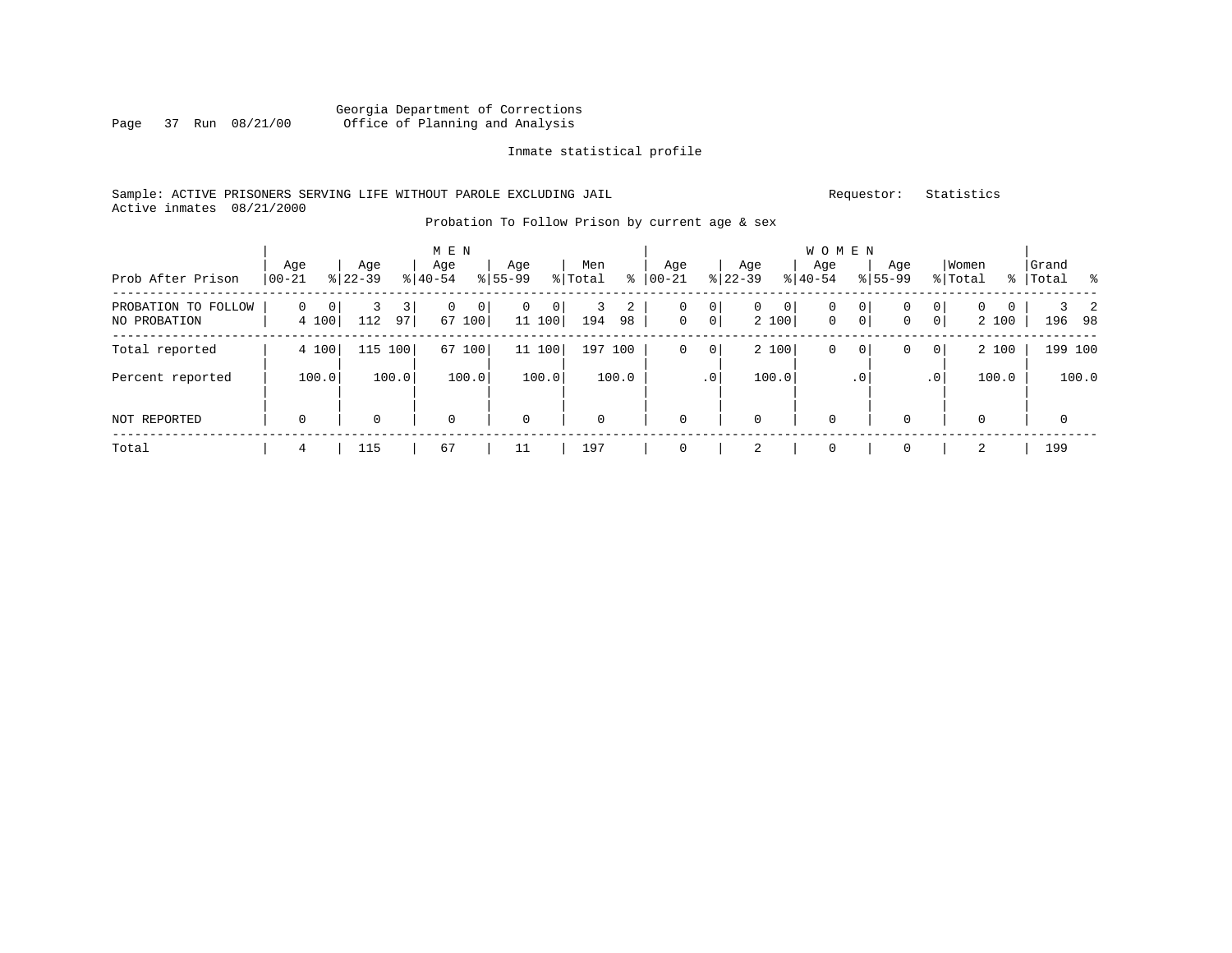### Georgia Department of Corrections Page 38 Run 08/21/00 Office of Planning and Analysis

#### Inmate statistical profile

### Sample: ACTIVE PRISONERS SERVING LIFE WITHOUT PAROLE EXCLUDING JAIL Requestor: Statistics Active inmates 08/21/2000

Admission Type by current age & sex

|                      |            |             |          |          | M E N     |             |           |             |          |          |               |     |          |          | <b>WOMEN</b> |     |           |              |         |          |           |              |
|----------------------|------------|-------------|----------|----------|-----------|-------------|-----------|-------------|----------|----------|---------------|-----|----------|----------|--------------|-----|-----------|--------------|---------|----------|-----------|--------------|
|                      | Age        |             | Age      |          | Age       |             | Age       |             | Men      |          | Age           |     | Age      |          | Age          |     | Age       |              | Women   |          | Grand     |              |
| Admission Type       | $ 00 - 21$ |             | $ 22-39$ |          | $ 40-54 $ |             | $8 55-99$ |             | % Total  |          | $8   00 - 21$ |     | $ 22-39$ |          | $ 40-54 $    |     | $8 55-99$ |              | % Total |          | %   Total | န္           |
| COMMITTED FROM COURT | 1          | 25          | 34       | 30       | 21        | 31          | 2         | 18          | 58       | 29       | O             | 0   |          | 2 100    | 0            | O   | n         | 0            |         | 2 100    | 60        | 30           |
| RETURN APPEAL/BOND   | U          | $\Omega$    | $\Omega$ | 0        | $\Omega$  | $\mathbf 0$ | $\Omega$  | $\Omega$    | $\Omega$ | 0        | $\Omega$      | 0   | $\Omega$ | 0        | O            | O   | $\Omega$  | $\Omega$     | U       | $\Omega$ | U         | $\Omega$     |
| PAROLE REV/NEW SENT  | U          | $\mathbf 0$ | 10       | 9        | 9         | 13          |           | 0           | 19       | 10       | $\Omega$      | 0   |          | $\Omega$ | 0            | O   | $\Omega$  | $\Omega$     | U       | 0        | 19        | 10           |
| PAR REV/NO NEW SENT  | U          | $\Omega$    | 3        | ς        |           | 1           |           | $\Omega$    | 4        | 2        | $\Omega$      | 0   |          | $\Omega$ | 0            | O   | O         | 0            |         | 0        |           | 2            |
| PROB VIOL/TOTAL REV  | U          | $\Omega$    | $\Omega$ | $\Omega$ | O         | 0           |           | $\Omega$    | 0        | 0        | $\Omega$      | 0   | O        | $\Omega$ | 0            | O   | $\Omega$  | 0            | 0       | 0        | U         | $\Omega$     |
| PROB VIOL/PARTIAL    |            | 25          | O        | $\Omega$ | O         | $\Omega$    |           | $\Omega$    |          |          | <sup>0</sup>  | 0   |          | $\Omega$ | 0            | 0   | $\Omega$  | 0            | O       | 0        |           | -1           |
| ADMIT FM OTHER CUST  | U          | $\Omega$    | $\Omega$ | $\Omega$ | C         | $\Omega$    |           | $\Omega$    | 0        | 0        | <sup>0</sup>  | 0   | O        | $\Omega$ | 0            | O   | ∩         | 0            | U       | 0        | U         | $\Omega$     |
| SHOCK INCARCERATION  |            | $\Omega$    | $\Omega$ | $\Omega$ |           | 0           |           | $\Omega$    | U        | 0        | Ω             | 0   |          | $\Omega$ | O            | O   | $\Omega$  | 0            | U       | 0        |           | <sup>0</sup> |
| PROB REV/REMAINDER   |            | $\Omega$    | 2        | 2        |           |             |           | $\Omega$    | 3        | 2        | Ω             | 0   |          | 0        | O            | O   | O         | $\Omega$     | Ω       | O        |           | 2            |
| NEW SENT/PAR REV PND |            | 0           | $\Omega$ | $\Omega$ |           | 1           |           | 0           |          | 1        | 0             | 0   |          | 0        | 0            | O   |           | $\Omega$     | Ω       | 0        |           |              |
| LIFE W/O PAROLE      |            | 50          | 66       | 57       | 34        | 51          | 8         | 73          | 110      | 56       | Ω             | 0   |          | $\Omega$ | 0            | O   | n         | 0            | U       | 0        | 110       | 55           |
| PAROLE REV BOOT CAMP | U          | $\Omega$    | $\Omega$ | $\Omega$ | $\Omega$  | 0           |           | $\Omega$    | $\Omega$ | $\Omega$ | O             | 0   |          | $\Omega$ | 0            | U   | ∩         | $\Omega$     | U       | 0        | C         | $\Omega$     |
| PAR REV/RSN UNKNOWN  | U          | $\Omega$    | ∩        | $\Omega$ | ∩         | 0           |           | 9           |          | 1.       | O             | 0   |          | $\Omega$ | O            | U   | ∩         | $\Omega$     | U       | U        |           |              |
| PROBATION/PAROLE REV | U          | $\Omega$    | ∩        | $\Omega$ | U         | $\Omega$    |           | $\Omega$    | U        | 0        | 0             | 0   |          | $\Omega$ | O            | U   | ∩         | <sup>n</sup> | ∩       | 0        |           | ∩            |
| PB PAROLE RESCINDED  | U          | $\Omega$    | ∩        | $\Omega$ | ∩         | $\Omega$    |           | $\Omega$    | 0        | $\Omega$ | <sup>0</sup>  | 0   |          | $\Omega$ | O            | n   | ∩         | 0            | ∩       | 0        |           | ∩            |
| PROB REVOCATION/SC   | U          | 0           |          | $\Omega$ |           | 0           |           | $\Omega$    | U        | U        | <sup>0</sup>  | 0   |          | $\Omega$ | O            | O   |           | 0            |         | U        |           | <sup>0</sup> |
| PAR REV/REVOC CENTER | U          | $\Omega$    | $\Omega$ | $\Omega$ |           | 0           |           | $\Omega$    | U        | U        | <sup>0</sup>  | 0   |          | $\Omega$ | O            | O   | O         | 0            |         | 0        |           | <sup>0</sup> |
| INFORMATION ONLY     | U          | $\Omega$    | $\Omega$ | $\Omega$ | O         | 0           |           | $\Omega$    | U        | 0        | $\Omega$      | 0   |          | $\Omega$ | O            | O   | $\Omega$  | 0            | U       | 0        |           | <sup>0</sup> |
| INCOMPLETE SENT PKG  | U          | $\Omega$    | $\Omega$ | $\Omega$ | O         | 0           |           | $\Omega$    | U        | 0        | <sup>0</sup>  | 0   |          | $\Omega$ | O            | O   | $\Omega$  | 0            | U       | 0        |           | <sup>0</sup> |
| HANCOCK REVOC CENTER | 0          | 0           | ∩        | $\Omega$ | C         | 0           |           | $\Omega$    | U        | 0        | <sup>0</sup>  | 0   |          | $\Omega$ | 0            | O   | ∩         | 0            | ∩       | 0        |           | ∩            |
| WHITWORTH DETENTION  | 0          | $\Omega$    | $\Omega$ | $\Omega$ | C         | 0           |           | $\Omega$    | 0        | 0        | 0             | 0   |          | 0        | 0            | O   | $\Omega$  | 0            | U       | 0        |           | ∩            |
| DCYS AT RISK         | 0          | $\Omega$    | $\Omega$ | $\Omega$ | 0         | 0           |           | $\mathbf 0$ | 0        | 0        | 0             | 0   |          | 0        | 0            | 0   | $\Omega$  | $\Omega$     |         | 0        |           | ſ            |
| OTHER                | U          | 0           | $\Omega$ | $\Omega$ | O         | 0           |           | $\Omega$    | U        | U        | $\Omega$      | 0   |          | 0        | 0            | O   | $\Omega$  | $\Omega$     | U       | U        |           |              |
| Total reported       |            | 4 100       | 115 100  |          |           | 67 100      | 11 100    |             | 197 100  |          | 0             | 0   |          | 2 100    | 0            | 0   | $\Omega$  | 0            |         | 2 100    | 199 100   |              |
| Percent reported     |            | 100.0       |          | 100.0    |           | 100.0       |           | 100.0       |          | 100.0    |               | . 0 |          | 100.0    |              | . 0 |           | $\cdot$ 0    |         | 100.0    |           | 100.0        |
| UNKNOWN              | 0          |             | 0        |          | 0         |             | 0         |             | 0        |          | 0             |     | 0        |          | 0            |     | $\Omega$  |              | 0       |          | 0         |              |
| Total                | 4          |             | 115      |          | 67        |             | 11        |             | 197      |          | $\mathbf 0$   |     | 2        |          | 0            |     | $\Omega$  |              | 2       |          | 199       |              |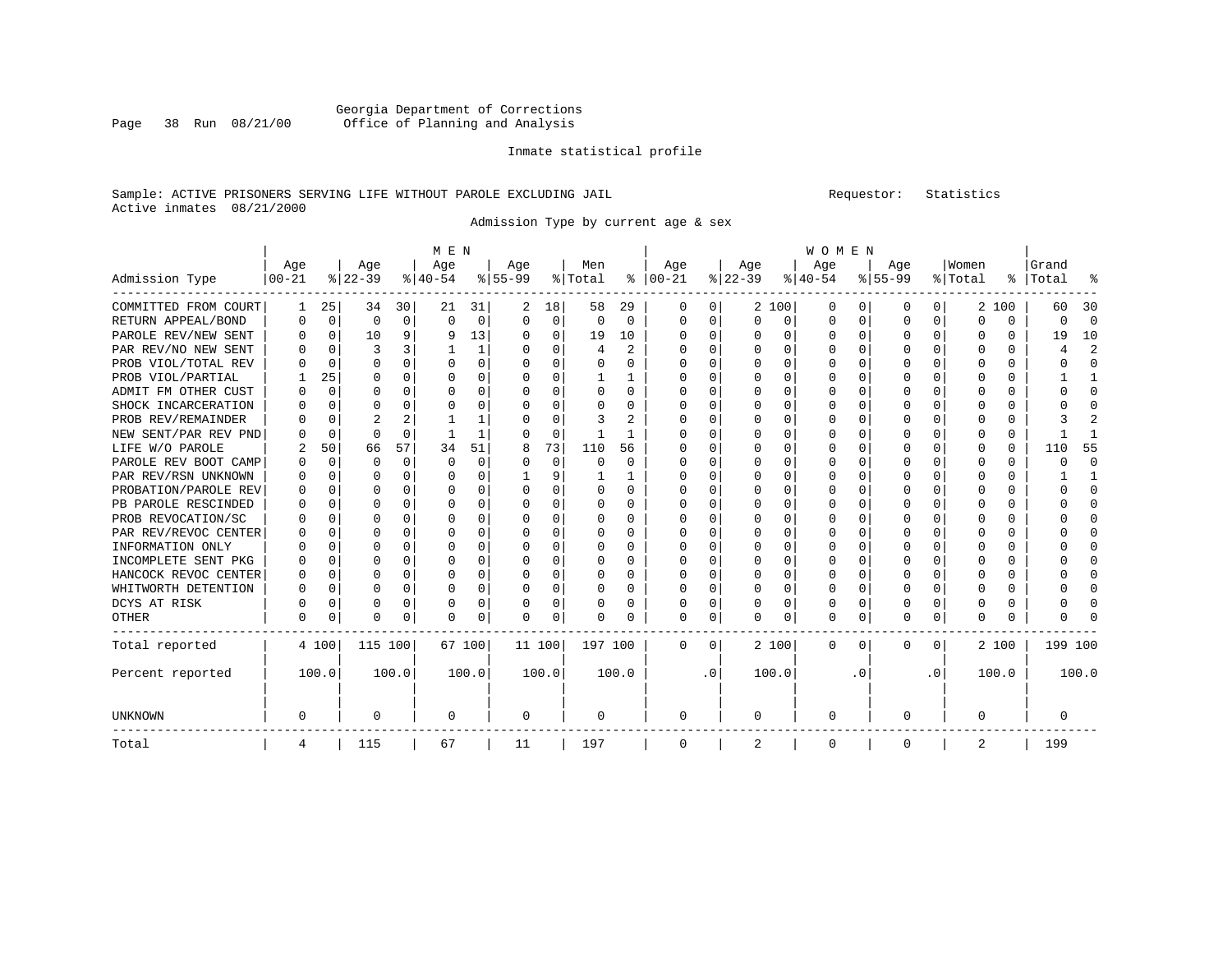### Georgia Department of Corrections Page 39 Run 08/21/00 Office of Planning and Analysis

#### Inmate statistical profile

#### Sample: ACTIVE PRISONERS SERVING LIFE WITHOUT PAROLE EXCLUDING JAIL Requestor: Statistics Active inmates 08/21/2000 Release Type by current age & sex

|              |                   |               | M E N |     |                                                                                       |     |     |     |                            |                  |                      |
|--------------|-------------------|---------------|-------|-----|---------------------------------------------------------------------------------------|-----|-----|-----|----------------------------|------------------|----------------------|
| Release Type | Aqe<br>$100 - 21$ | Aqe<br>822-39 | Aqe   | Aqe | Men<br>$ \text{Total} \ge  00-21 \ge  22-39 \ge  40-54 $                              | Aqe | Aqe | Aqe | Aqe<br>$\frac{1}{6}$ 55-99 | Women<br>% Total | Grand<br>%   Total % |
| Active       |                   |               |       |     | 4 100   115 100   67 100   11 100   197 100   0 0   2 100   0 0   0 0   0 0   199 100 |     |     |     |                            |                  |                      |
| Total        | $\sim$ 4 $\sim$   |               |       |     | 115   67   11   197   0   2   0   0   2                                               |     |     |     |                            |                  | 199                  |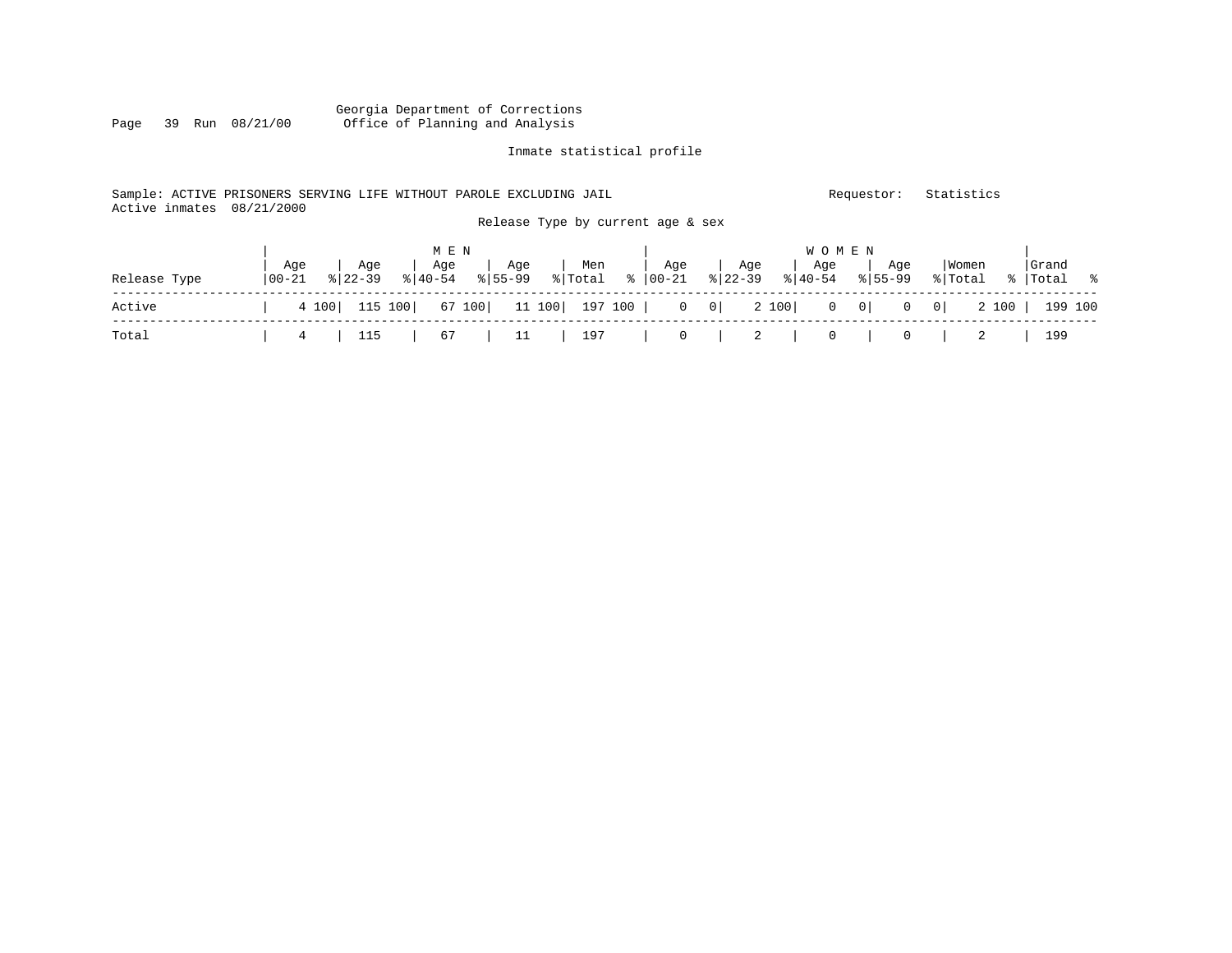### Georgia Department of Corrections Page 40 Run 08/21/00 Office of Planning and Analysis

#### Inmate statistical profile

### Sample: ACTIVE PRISONERS SERVING LIFE WITHOUT PAROLE EXCLUDING JAIL Requestor: Statistics Active inmates 08/21/2000

Inst By Group by current age & sex

|                      |                   | M E N       |                  |                |                  |          |                  |             |                |          |                   |          | <b>WOMEN</b>    |             |                  |          |                    |                 |                  |       |                    |          |
|----------------------|-------------------|-------------|------------------|----------------|------------------|----------|------------------|-------------|----------------|----------|-------------------|----------|-----------------|-------------|------------------|----------|--------------------|-----------------|------------------|-------|--------------------|----------|
| Inst By Group        | Age<br>$ 00 - 21$ |             | Age<br>$8 22-39$ |                | Age<br>$8 40-54$ |          | Age<br>$8 55-99$ |             | Men<br>% Total | ႜ        | Age<br>$ 00 - 21$ |          | Age<br>$ 22-39$ |             | Age<br>$8 40-54$ |          | Age<br>$8155 - 99$ |                 | Women<br>% Total |       | Grand<br>%   Total | ွေ       |
|                      |                   |             |                  |                |                  |          |                  |             |                |          |                   |          |                 |             |                  |          |                    |                 |                  |       |                    |          |
| County jails         | 0                 |             | $\Omega$         | $\Omega$       |                  | 0        |                  |             | U              |          | $\Omega$          | 0        |                 |             | $\Omega$         |          |                    |                 |                  |       |                    |          |
| Transitional centers | $\Omega$          | $\Omega$    | $\Omega$         | $\Omega$       | $\Omega$         | $\Omega$ | $\Omega$         | $\Omega$    | $\Omega$       | $\Omega$ | $\Omega$          | $\Omega$ | $\Omega$        | $\Omega$    | $\Omega$         | $\Omega$ | $\Omega$           |                 | 0                |       |                    |          |
| County camps         | 0                 | 0           | 0                |                | $\Omega$         | 0        | $\Omega$         |             | $\Omega$       | $\Omega$ | $\mathbf 0$       | 0        | 0               |             | 0                |          | 0                  |                 | 0                |       |                    |          |
| Inmate boot camps    | $\Omega$          | 0           | $\Omega$         |                | $\Omega$         | $\Omega$ | $\Omega$         | $\Omega$    | 0              |          | $\Omega$          | O        | $\Omega$        | $\Omega$    | $\Omega$         |          | $\Omega$           |                 | $\Omega$         |       |                    |          |
| State prisons        |                   | 4 100       | 115              | 100            | 67               | 100      | 11               | 100         |                | 197 100  | 0                 | 0        |                 | 2 100       | 0                |          | $\Omega$           |                 |                  | 2 100 |                    | 199 100  |
| Private prisons      | 0                 | 0           | 0                | 0              | 0                | 0        | $\Omega$         | 0           | $\Omega$       | $\Omega$ | $\mathbf 0$       | 0        | 0               | $\mathbf 0$ | $\mathbf 0$      |          | $\mathbf 0$        |                 | 0                | 0     | 0                  | $\Omega$ |
| Other                | 0                 | $\mathbf 0$ | $\mathbf 0$      | $\overline{0}$ | $\Omega$         | 0        | $\Omega$         | $\mathbf 0$ | 0              | 0        | $\mathbf 0$       | 0        | $\Omega$        | 0           | $\Omega$         |          | $\Omega$           | 0               | 0                | 0     | 0                  | $\Omega$ |
| Total reported       |                   | 4 100       | 115              | 100            |                  | 67 100   |                  | 11 100      |                | 197 100  | $\mathbf 0$       | 0        |                 | 2 100       | $\Omega$         | $\Omega$ | $\Omega$           | $\overline{0}$  |                  | 2 100 |                    | 199 100  |
| Percent reported     |                   | 100.0       |                  | 100.0          |                  | 100.0    |                  | 100.0       |                | 100.0    |                   | .0'      |                 | 100.0       |                  | . 0      |                    | .0 <sup>1</sup> |                  | 100.0 |                    | 100.0    |
| Not reported         | $\mathbf 0$       |             | $\Omega$         |                | $\mathbf 0$      |          | $\Omega$         |             | $\Omega$       |          | $\Omega$          |          | $\Omega$        |             | $\Omega$         |          |                    |                 | $\Omega$         |       | 0                  |          |
| Total                | 4                 |             | 115              |                | 67               |          | 11               |             | 197            |          |                   |          | $\overline{2}$  |             | 0                |          |                    |                 | 2                |       | 199                |          |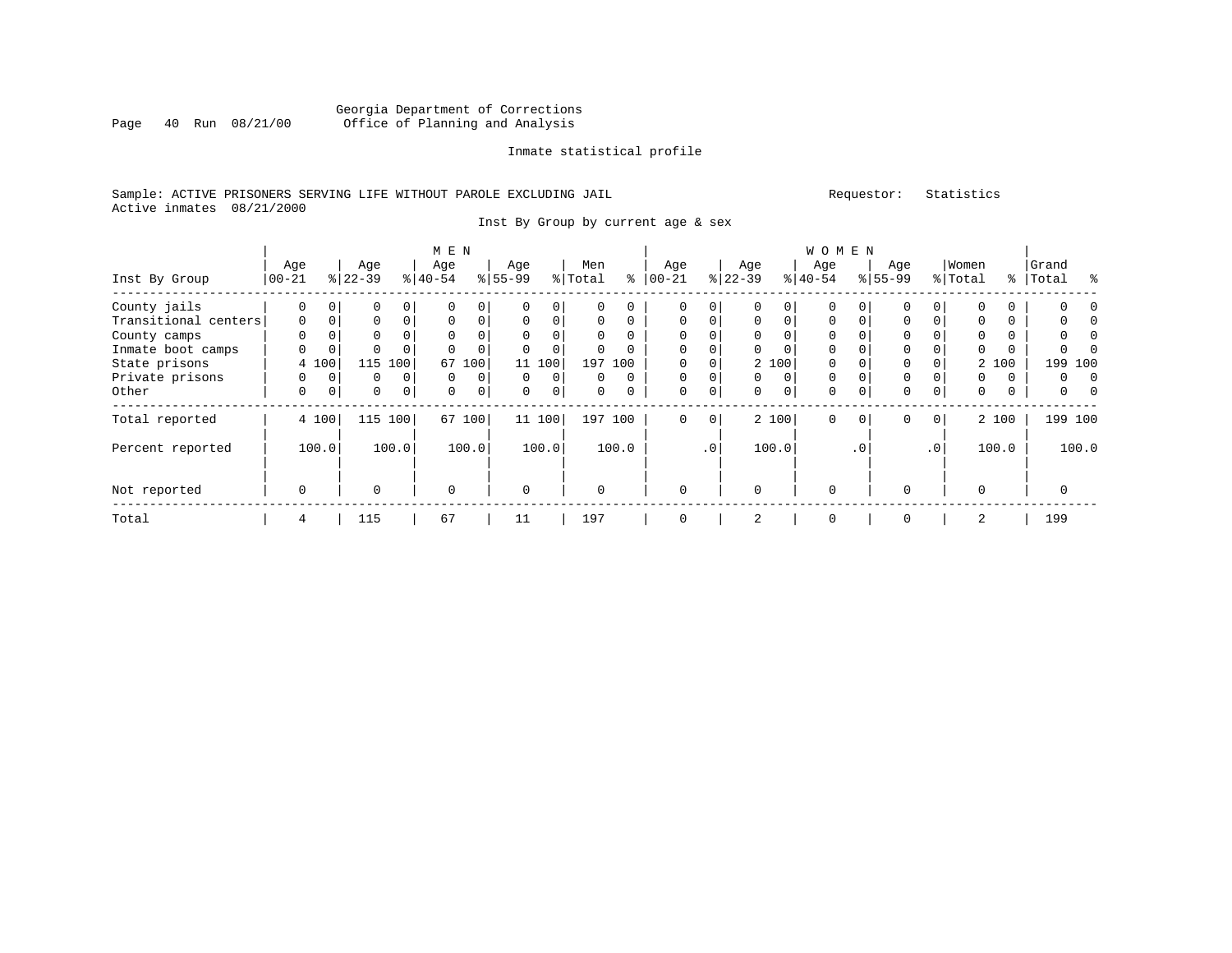### Georgia Department of Corrections Page 41 Run 08/21/00 Office of Planning and Analysis

#### Inmate statistical profile

### Sample: ACTIVE PRISONERS SERVING LIFE WITHOUT PAROLE EXCLUDING JAIL Requestor: Statistics Active inmates 08/21/2000

Institution by current age & sex

|                      | M E N       |             |           |          |           |          |          |          |          |          | <b>WOMEN</b> |           |              |          |              |          |           |           |          |          |           |       |  |
|----------------------|-------------|-------------|-----------|----------|-----------|----------|----------|----------|----------|----------|--------------|-----------|--------------|----------|--------------|----------|-----------|-----------|----------|----------|-----------|-------|--|
|                      | Age         |             | Age       |          | Age       |          | Age      |          | Men      |          | Age          |           | Age          |          | Age          |          | Age       |           | Women    |          | Grand     |       |  |
| Institution          | $ 00 - 21 $ |             | $ 22-39 $ |          | $ 40-54 $ |          | $ 55-99$ |          | % Total  | ႜ        | $ 00 - 21$   |           | $ 22-39 $    |          | $ 40-54 $    |          | $ 55-99 $ |           | % Total  |          | %   Total | ႜ     |  |
| Ware Prison          |             | 25          | 9         | 8        |           | 10       |          | 9        | 18       | 9        |              |           | <sup>n</sup> | 0        | <sup>0</sup> |          | U         | $\Omega$  | ∩        |          | 18        |       |  |
| Phillips Prison      |             | 0           |           | 6        | 2         | 3        | O        | 0        | 9        | 5        |              |           | $\Omega$     | $\Omega$ | $\Omega$     | $\Omega$ |           | $\Omega$  | ∩        | $\Omega$ | 9         | 5     |  |
| Arrendale Prison     |             | 25          | ζ         |          |           |          | $\Omega$ | U        | 4        |          |              |           |              |          |              |          |           |           |          | O        |           | 2     |  |
| Georgia State Prison |             | 25          | 20        | 17       |           | 13       |          | 9        | 31       | 16       |              |           |              |          |              |          |           |           |          |          | 31        | 16    |  |
| Jackson Prison-Diag  | $\Omega$    | $\Omega$    |           |          |           | 3        |          |          | 3        | 2        |              |           |              |          |              |          |           |           |          |          |           | 2     |  |
| Coastal Prison       |             | $\Omega$    |           |          |           | U        |          | U        | 2        |          |              |           |              |          |              |          |           | $\cap$    |          | $\cap$   |           |       |  |
| Augusta Med Prison   |             | $\Omega$    |           |          |           | 3        | 4        | 36       | 9        | 5        |              |           |              |          |              |          |           |           |          | $\Omega$ |           | 5     |  |
| Valdosta Prison      |             | $\Omega$    | 23        | 20       | 13        | 19       |          | 9        | 37       | 19       |              |           |              |          |              |          |           |           |          | 0        | 37        | 19    |  |
| Hays Prison          |             | $\Omega$    | 9         | 8        | <b>q</b>  | 13       |          | 18       | 20       | 10       |              |           |              | U        |              |          |           |           |          |          | 20        | 10    |  |
| Hancock Prison       |             | $\Omega$    | 6         |          |           | 6        |          | $\Omega$ | 10       | 5        |              |           |              |          |              |          |           |           |          |          | 10        | .5    |  |
| Telfair Prison       |             | $\Omega$    | 10        |          | 6         | 9        |          |          | 16       | 8        |              |           |              |          |              |          |           |           |          |          | 16        | 8     |  |
| Autry Prison         |             |             |           |          |           |          |          | O        |          |          |              |           |              |          |              |          |           |           |          |          |           | 1     |  |
| Macon Prison         |             | $\Omega$    | 8         |          |           | 12       |          | 9        | 17       | 9        |              |           |              | U        |              |          |           |           |          | $\cap$   | 17        | 9     |  |
| Smith Prison         |             | 25          | 13        | 11       |           |          |          | 9        | 20       | 10       |              |           |              | $\Omega$ | ∩            |          |           |           |          | $\cap$   | 20        | 10    |  |
| Metro Womens Prison  | O           | $\Omega$    | $\Omega$  | $\Omega$ | ∩         | $\Omega$ | $\Omega$ | O        | $\Omega$ | $\Omega$ | ∩            |           |              | 50       | <sup>0</sup> | ∩        | O         | $\Omega$  |          | 50       |           |       |  |
| Pulaski Womens Pris  | 0           | $\mathbf 0$ | O         | $\Omega$ | $\Omega$  | 0        | $\Omega$ | 0        | $\Omega$ | $\Omega$ | $\Omega$     | $\Omega$  |              | 50       | $\Omega$     | 0        | N         | $\Omega$  |          | 50       |           |       |  |
| Total reported       |             | 4 100       | 115 100   |          |           | 67 100   | 11 100   |          | 197 100  |          | $\Omega$     | $\Omega$  |              | 2 100    | $\Omega$     | $\Omega$ | $\Omega$  | $\Omega$  |          | 2 100    | 199 100   |       |  |
| Percent reported     |             | 100.0       |           | 100.0    |           | 100.0    |          | 100.0    |          | 100.0    |              | $\cdot$ 0 |              | 100.0    |              | . 0      |           | $\cdot$ 0 |          | 100.0    |           | 100.0 |  |
| Not Reported         | 0           |             | O         |          | $\Omega$  |          | $\Omega$ |          | $\Omega$ |          | $\Omega$     |           | $\Omega$     |          | $\Omega$     |          | 0         |           | $\Omega$ |          | $\Omega$  |       |  |
| Total                | 4           |             | 115       |          | 67        |          | 11       |          | 197      |          |              |           | 2            |          | $\Omega$     |          |           |           | 2        |          | 199       |       |  |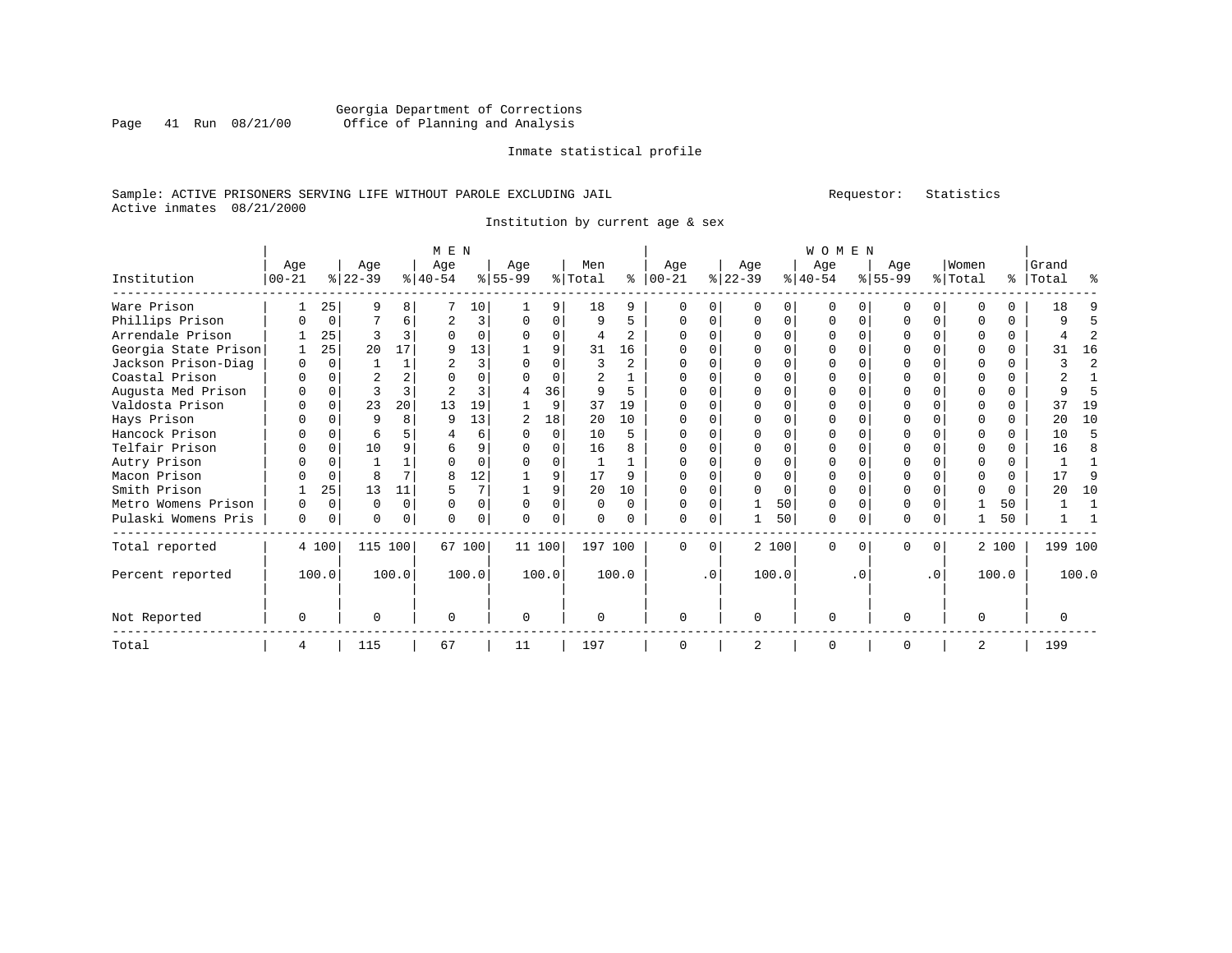### Georgia Department of Corrections<br>Page 42 Run 08/21/00 office of Planning and Analysis Page 42 Run 08/21/00 Office of Planning and Analysis

#### Inmate statistical profile

### Sample: ACTIVE PRISONERS SERVING LIFE WITHOUT PAROLE EXCLUDING JAIL Requestor: Statistics Active inmates 08/21/2000

#### Misdemeanors And Felonies by current age & sex

|                       |                            |                      | M E N                      |                            |                     |                                                       |                                           |                                   |                    |                                                              |                            |
|-----------------------|----------------------------|----------------------|----------------------------|----------------------------|---------------------|-------------------------------------------------------|-------------------------------------------|-----------------------------------|--------------------|--------------------------------------------------------------|----------------------------|
| Crime Type            | Age<br>$00 - 21$           | Age<br>$8 22-39$     | Age<br>$8 40-54$           | Age<br>$8155 - 99$         | Men<br>៖<br>% Total | Age<br>$00 - 21$                                      | Age<br>$ 22-39 $                          | Age<br>$ 40-54 $                  | Age<br>$8155 - 99$ | Women<br>% Total                                             | Grand<br>%   Total<br>. နေ |
| MISDEMEANOR<br>FELONY | $\mathbf{0}$<br>0<br>4 100 | 0<br>0<br>115<br>100 | $\mathbf 0$<br>0<br>67 100 | $\mathbf 0$<br>0<br>11 100 | 0<br>0<br>197 100   | 0 <sup>1</sup><br>0<br>0 <sup>1</sup><br>$\mathbf{0}$ | $\overline{0}$<br>0 <sup>1</sup><br>2 100 | 0<br>$\circ$<br>$\mathbf 0$<br> 0 | 0<br>0             | $\mathbf{0}$<br>$\mathbf{0}$<br>0<br>$\overline{0}$<br>2 100 | - 0<br>199 100             |
| Total reported        | 4 100                      | 115<br>100           | 67<br>100                  | 11 100                     | 197<br>100          | 0<br>$\circ$                                          | 2 100                                     | 0<br>$\circ$                      | 0                  | 2 100<br>$\overline{0}$                                      | 199 100                    |
| Percent reported      | 100.0                      | 100.0                | 100.0                      | 100.0                      | 100.0               | .0 <sup>1</sup>                                       | 100.0                                     | $.0^{\circ}$                      |                    | 100.0<br>.0'                                                 | 100.0                      |
| <b>NOT REPORTED</b>   | $\mathbf 0$                | 0                    | $\mathbf 0$                | $\mathbf 0$                | $\mathbf 0$         | 0                                                     | $\mathbf 0$                               | $\mathbf 0$                       | 0                  | 0                                                            | $\mathbf{0}$               |
| Total                 | 4                          | 115                  | 67                         | 11                         | 197                 |                                                       | 2                                         | $\mathbf 0$                       | 0                  | 2                                                            | 199                        |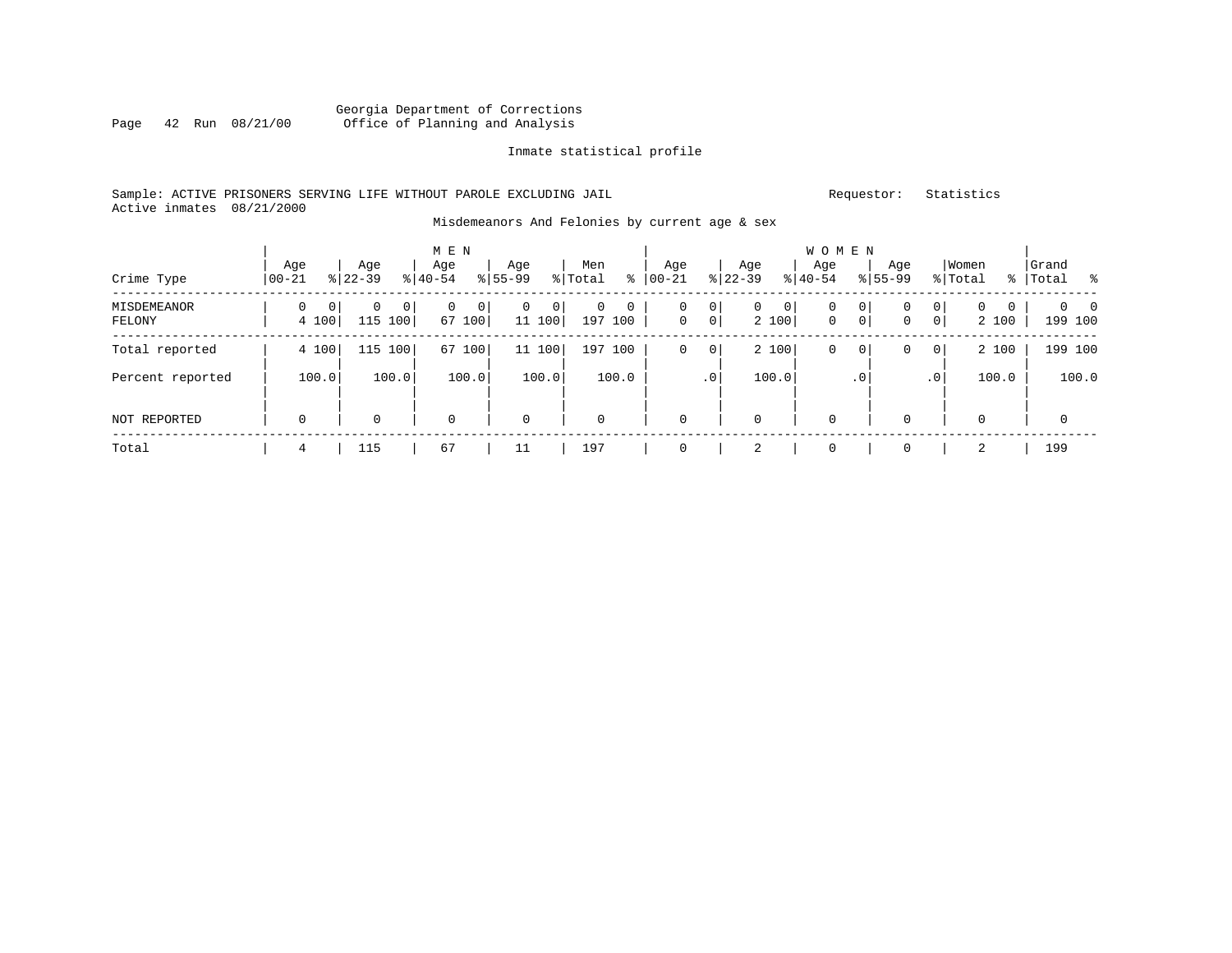### Georgia Department of Corrections Page 43 Run 08/21/00 Office of Planning and Analysis

#### Inmate statistical profile

### Sample: ACTIVE PRISONERS SERVING LIFE WITHOUT PAROLE EXCLUDING JAIL Requestor: Statistics Active inmates 08/21/2000

Crimes By Group by current age & sex

|                      | M E N     |             |             |             |          |          |             |             |             |          | <b>WOMEN</b> |     |          |          |           |             |              |          |          |          |         |                |  |
|----------------------|-----------|-------------|-------------|-------------|----------|----------|-------------|-------------|-------------|----------|--------------|-----|----------|----------|-----------|-------------|--------------|----------|----------|----------|---------|----------------|--|
|                      | Age       |             | Age         |             | Age      |          | Age         |             | Men         |          | Age          |     | Age      |          | Age       |             | Aqe          |          | Women    |          | Grand   |                |  |
| Crimes By Group      | $00 - 21$ |             | $8 22-39$   |             | $ 40-54$ |          | $8155 - 99$ |             | % Total     | ి        | $ 00-21$     |     | $ 22-39$ |          | $8 40-54$ |             | $8155 - 99$  |          | % Total  | ి        | Total   |                |  |
| HOMICIDE             | 4         | 100         | 81          | 70          | 25       | 37       | 6           | 55          | 116         | 59       | 0            | 0   |          | 2 100    | 0         | 0           | 0            | 0        |          | 2 100    | 118     | 59             |  |
| ABORTION             | $\Omega$  | $\mathbf 0$ | $\mathbf 0$ | $\mathbf 0$ | $\Omega$ | 0        | $\Omega$    | $\mathbf 0$ | $\mathbf 0$ | $\Omega$ | $\Omega$     | 0   | $\Omega$ | 0        | $\Omega$  | $\mathbf 0$ | $\Omega$     | 0        | $\Omega$ | $\Omega$ | 0       | $\overline{0}$ |  |
| BODILY INJRY&REL OFF | O         | 0           | 7           | 6           | 13       | 19       | 2           | 18          | 22          | 11       | $\Omega$     | 0   | $\Omega$ | 0        | 0         | 0           | <sup>0</sup> | 0        | O        | 0        | 22      | 11             |  |
| ARSON & REL OFF      | O         | $\mathbf 0$ | O           | 0           | $\Omega$ | 0        |             | 0           | 0           | $\Omega$ | O            | 0   | $\Omega$ | 0        | 0         | $\Omega$    |              | 0        | O        | U        | U       | $\Omega$       |  |
| DAMAGE OF PROPERTY   |           | $\Omega$    | $\Omega$    | $\Omega$    | $\Omega$ | 0        |             | $\Omega$    | $\Omega$    | U        | $\Omega$     | 0   | $\Omega$ | $\Omega$ | U         | C           | ∩            | U        | $\Omega$ | $\Omega$ | U       | $\Omega$       |  |
| BURGLARY & REL OFF   |           | $\Omega$    | $\Omega$    | $\Omega$    | O        | 0        | $\Omega$    | 0           | 0           | 0        | 0            | 0   | $\Omega$ | $\Omega$ | 0         | $\Omega$    | <sup>0</sup> | $\Omega$ | O        | 0        | U       | $\Omega$       |  |
| FORGERY & REL OFF    |           | $\mathbf 0$ | $\Omega$    | $\Omega$    | 0        | 0        |             | $\Omega$    | 0           | 0        | 0            | 0   | $\Omega$ | $\Omega$ | 0         | $\Omega$    |              | $\Omega$ | 0        | 0        | U       | $\Omega$       |  |
| THEFT                |           | $\mathbf 0$ | $\Omega$    | $\Omega$    | $\Omega$ | $\Omega$ |             | 0           | $\Omega$    | $\Omega$ | $\Omega$     | 0   | $\Omega$ | $\Omega$ | 0         | $\Omega$    | <sup>0</sup> | $\Omega$ | O        | $\Omega$ | U       | $\Omega$       |  |
| ROBBERY              |           | 0           | 11          | 10          | 15       | 22       | 2           | 18          | 28          | 14       | $\Omega$     | 0   | O        | $\Omega$ | 0         | O           | <sup>0</sup> | $\Omega$ | O        | 0        | 28      | 14             |  |
| SEXUAL OFFENSES      |           | 0           | 12          | 10          | 12       | 18       |             | 9           | 25          | 13       | $\Omega$     | 0   | $\Omega$ | $\Omega$ | 0         | $\Omega$    | <sup>0</sup> | 0        | O        | U        | 25      | 13             |  |
| OBSCENITY CRIMES     |           | $\Omega$    | $\Omega$    | 0           | $\Omega$ | 0        | ∩           | $\Omega$    | 0           | $\Omega$ | $\Omega$     | 0   | $\Omega$ | $\Omega$ | 0         | C           | ∩            | 0        | O        | $\Omega$ | U       | $\Omega$       |  |
| TREASON & REL OFF    |           | $\mathbf 0$ | $\Omega$    | $\Omega$    | $\Omega$ | 0        | $\Omega$    | 0           | 0           | 0        | $\Omega$     | 0   | $\Omega$ | 0        | 0         | $\Omega$    | <sup>0</sup> | $\Omega$ | $\Omega$ | 0        | U       | $\Omega$       |  |
| CRIMES INVOLVNG GOVT |           | $\mathbf 0$ | $\Omega$    | 0           | $\Omega$ | 0        |             | 0           | 0           | 0        | 0            | 0   | 0        | 0        | 0         | $\Omega$    | 0            | $\Omega$ | 0        | 0        | ი       | $\Omega$       |  |
| FALSIFICATIONS       |           | $\Omega$    | $\Omega$    | $\Omega$    | $\Omega$ | $\Omega$ | $\Omega$    | $\Omega$    | 0           | $\Omega$ | $\Omega$     | 0   | $\Omega$ | $\Omega$ | 0         | C           | <sup>0</sup> | $\Omega$ | 0        | $\Omega$ | U       | $\Omega$       |  |
| OBSTRUCT LAW ENFORCE | O         | $\mathbf 0$ | $\Omega$    | $\Omega$    | O        | 0        | $\Omega$    | $\Omega$    | 0           | 0        | $\Omega$     | 0   | $\Omega$ | $\Omega$ | O         | O           | O            | $\Omega$ | O        | 0        | ი       | $\Omega$       |  |
| DISORDERLY CONDUCT   | O         | 0           | O           | 0           | O        | 0        |             | 0           | 0           | O        | $\Omega$     | 0   | 0        | $\Omega$ | 0         | 0           |              | 0        | O        | 0        |         | <sup>0</sup>   |  |
| GAMBLING & REL OFF   | U         | $\Omega$    | U           | 0           | $\Omega$ | 0        | ∩           | $\Omega$    | 0           | U        | $\Omega$     | 0   | $\Omega$ | $\Omega$ | 0         | C           | ∩            | 0        | U        | 0        | ∩       | ∩              |  |
| CRUELTY TO CHILDREN  |           | $\Omega$    | O           | $\Omega$    | $\Omega$ | 0        | $\Omega$    | 0           | $\Omega$    | 0        | $\Omega$     | 0   | $\Omega$ | $\Omega$ | 0         | $\Omega$    | <sup>0</sup> | $\Omega$ | O        | 0        |         | ∩              |  |
| CRIMES WITH GUNS     |           | $\mathbf 0$ | 0           | $\Omega$    | 0        | 0        |             | 0           | 0           | 0        | 0            | 0   | $\Omega$ | 0        | 0         | $\Omega$    | <sup>0</sup> | $\Omega$ | 0        | 0        |         | O              |  |
| INVASION PRIVACY     |           | $\Omega$    | $\Omega$    | $\Omega$    | $\Omega$ | 0        |             | $\Omega$    | 0           | $\Omega$ | $\Omega$     | 0   | $\Omega$ | $\Omega$ | 0         | $\Omega$    | <sup>0</sup> | $\Omega$ | O        | $\Omega$ | U       | $\Omega$       |  |
| RACKETEERING         | U         | 0           | $\Omega$    | $\Omega$    | 0        | 0        | ∩           | $\Omega$    | 0           | 0        | $\Omega$     | 0   | $\Omega$ | $\Omega$ | 0         | $\Omega$    | <sup>0</sup> | $\Omega$ | O        | 0        |         | <sup>0</sup>   |  |
| DRUG ABUSE OFFENSES  |           | 0           | 3           | 3           | 2        | 3        |             | 0           | 5           | 3        | $\Omega$     | 0   | 0        | $\Omega$ | 0         | $\Omega$    |              | 0        | O        | 0        |         |                |  |
| DRUG TRAFFICKING     | N         | $\Omega$    | 1           | 1           | $\Omega$ | 0        | ∩           | $\Omega$    |             | 1        | $\Omega$     | 0   | $\Omega$ | $\Omega$ | 0         | C           | <sup>0</sup> | 0        | O        | 0        |         | $\mathbf{1}$   |  |
| AUTO CRIMES          |           | $\Omega$    | O           | 0           | $\Omega$ | 0        | $\Omega$    | 0           | 0           | 0        | $\Omega$     | 0   | $\Omega$ | 0        | 0         | $\Omega$    | 0            | $\Omega$ | O        | 0        | U       | <sup>0</sup>   |  |
| REVENUE & CONTRABAND | 0         | $\mathbf 0$ | $\Omega$    | 0           | 0        | 0        | $\Omega$    | 0           | 0           | 0        | 0            | 0   | $\Omega$ | 0        | 0         | $\Omega$    | 0            | 0        | 0        | 0        | ი       | $\Omega$       |  |
| CRIMES OF OTH STATES | O         | $\mathbf 0$ | $\Omega$    | $\Omega$    | $\Omega$ | 0        | $\Omega$    | 0           | 0           | $\Omega$ | $\Omega$     | 0   | $\Omega$ | 0        | 0         | $\Omega$    | $\Omega$     | $\Omega$ | O        | 0        | U       | $\Omega$       |  |
| MISC. FELONIES       | 0         | 0           | $\Omega$    | $\Omega$    | 0        | 0        | $\Omega$    | 0           | 0           | 0        | $\Omega$     | 0   | O        | $\Omega$ | 0         | $\Omega$    | 0            | $\Omega$ | 0        | 0        | O       | <sup>0</sup>   |  |
| MISDEMEANORS         | 0         | 0           | 0           | 0           | 0        | 0        | $\Omega$    | 0           | 0           | 0        | 0            | 0   | 0        | 0        | 0         | 0           | 0            | 0        | 0        | 0        | ი       | C              |  |
| Total reported       |           | 4 100       | 115 100     |             |          | 67 100   | 11 100      |             | 197 100     |          | 0            | 0   |          | 2 100    | 0         | 0           | $\Omega$     | 0        |          | 2 100    | 199 100 |                |  |
| Percent reported     |           | 100.0       |             | 100.0       |          | 100.0    |             | 100.0       |             | 100.0    |              | . 0 |          | 100.0    |           | . 0         |              | . 0      |          | 100.0    |         | 100.0          |  |
| <b>NOT REPORTED</b>  | 0         |             | $\Omega$    |             | $\Omega$ |          | 0           |             | 0           |          | $\mathbf 0$  |     | $\Omega$ |          | 0         |             | $\Omega$     |          | 0        |          | 0       |                |  |
| Total                | 4         |             | 115         |             | 67       |          | 11          |             | 197         |          | $\mathbf 0$  |     | 2        |          | 0         |             | $\Omega$     |          | 2        |          | 199     |                |  |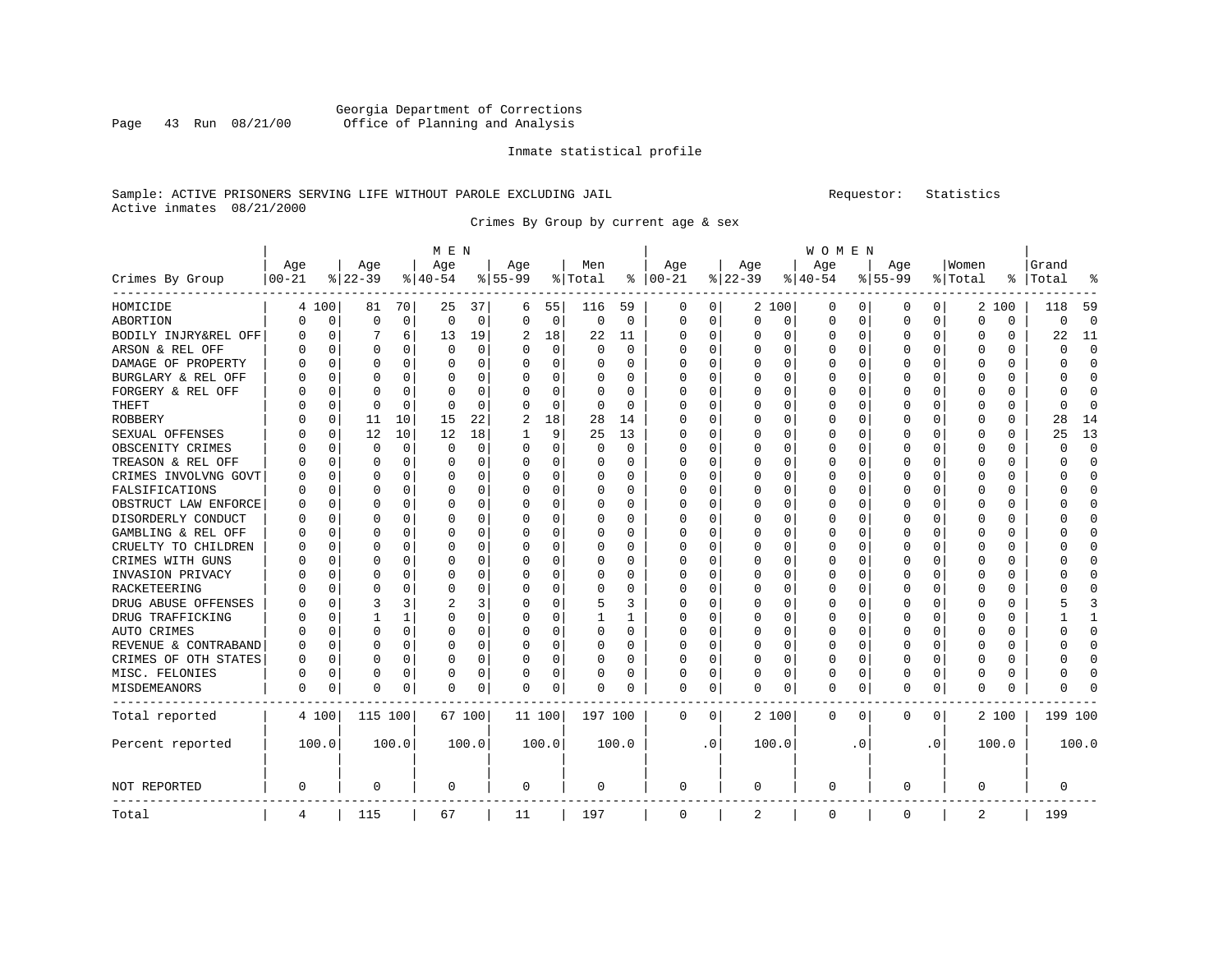#### Georgia Department of Corrections Page 44 Run 08/21/00 Office of Planning and Analysis

# Inmate statistical profile

| Sample: ACTIVE PRISONERS SERVING LIFE WITHOUT PAROLE EXCLUDING JAIL<br>Active inmates<br>08/21/2000 |              |                |                |                 |                |                |             |             |              |              |                                                                           | Requestor:<br>Statistics |              |              |                     |                |          |           |                  |          |                    |                |
|-----------------------------------------------------------------------------------------------------|--------------|----------------|----------------|-----------------|----------------|----------------|-------------|-------------|--------------|--------------|---------------------------------------------------------------------------|--------------------------|--------------|--------------|---------------------|----------------|----------|-----------|------------------|----------|--------------------|----------------|
|                                                                                                     |              |                |                |                 |                |                |             |             |              |              | Most Serious Offense by current age & sex                                 |                          |              |              |                     |                |          |           |                  |          |                    |                |
|                                                                                                     | Age          |                | Age            |                 | M E N<br>  Age |                | Age         |             | Men          |              | Age<br>$\frac{1}{2}$   00-21 \cdots   22-39 \cdots   40-54 \cdots   55-99 |                          | Age          |              | <b>WOMEN</b><br>Age |                | Age      |           | Women<br>% Total |          | Grand<br>% Total % |                |
|                                                                                                     |              |                |                |                 |                |                |             |             |              |              |                                                                           |                          |              |              |                     |                |          |           |                  |          |                    |                |
| Misdemeanors                                                                                        |              |                |                |                 |                |                |             |             |              |              |                                                                           |                          |              |              |                     |                |          |           |                  |          |                    |                |
|                                                                                                     |              |                |                |                 |                |                |             |             |              |              |                                                                           |                          |              |              |                     |                |          |           |                  |          |                    |                |
| FELONIES                                                                                            |              |                |                |                 |                |                |             |             |              |              |                                                                           |                          |              |              |                     |                |          |           |                  |          |                    |                |
| <b>MURDER</b>                                                                                       |              | 4 100          | 81             | 70              | 25             | 37             | 6           | 55          | 116          | 59           | $\Omega$                                                                  | $\Omega$                 |              | 2 100        | $\Omega$            | $\Omega$       | 0        | $\Omega$  | 2                | 100      | 118 59             |                |
| KIDNAPPING                                                                                          | $\Omega$     | $\mathbf{0}$   |                | $6 \mid$        | 13             | 19             | 2           | 18          | 22           | 11           | $\Omega$                                                                  | 0 <sup>1</sup>           | 0            | 0            | 0                   | $\overline{0}$ | 0        | $\Omega$  | $\Omega$         | 0        | 22 11              |                |
| ARMED ROBBERY                                                                                       | $\Omega$     | 0 <sup>1</sup> | 11             | 10 <sup>1</sup> | 15             | 22             | 2           | 18          | 28           | 14           | $\Omega$                                                                  | 0 <sup>1</sup>           | $\mathbf{0}$ | $\mathbf{0}$ | $\mathbf{0}$        | 0 <sup>1</sup> | $\Omega$ | $\Omega$  | $\Omega$         | 0        | 28                 | 14             |
| RAPE                                                                                                | $\Omega$     | $\Omega$       | 8              | 7 I             | 11             | 16             | $\mathbf 1$ | 9           | 20           | 10           | $\Omega$                                                                  | 0 <sup>1</sup>           | $\Omega$     | $\Omega$     | $\mathbf 0$         | $\Omega$       | $\Omega$ | $\Omega$  | $\Omega$         | $\Omega$ | 20                 | 10             |
| AGGRAV. CHILD MOLEST                                                                                | $\Omega$     | $\Omega$       | 4              | $\overline{3}$  | 1              | 1              | $\Omega$    | $\Omega$    | 5            | 3            | $\Omega$                                                                  | $\Omega$                 | $\Omega$     | $\Omega$     | $\Omega$            | $\Omega$       | $\Omega$ | $\Omega$  | $\Omega$         | $\Omega$ | 5                  | $\overline{3}$ |
| VIOLATE GA CNTRL SBS                                                                                | $\Omega$     | $\overline{0}$ | $\mathbf{1}$   | 1               | $\Omega$       | 0              | $\Omega$    | $\mathbf 0$ |              | $\mathbf{1}$ | $\Omega$                                                                  | $\mathbf 0$              | $\Omega$     | $\Omega$     | $\mathbf 0$         | $\Omega$       | $\Omega$ | $\Omega$  | $\Omega$         | $\Omega$ |                    | $\mathbf{1}$   |
| SALE/DISTRIBUTION CO                                                                                | $\Omega$     | $\Omega$       | $\overline{a}$ | 2               | $\Omega$       | $\overline{0}$ | $\Omega$    | $\mathbf 0$ | 2            | $\mathbf{1}$ | $\Omega$                                                                  | 0 <sup>1</sup>           | $\Omega$     | $\Omega$     | $\Omega$            | $\Omega$       | $\Omega$ | $\Omega$  | $\Omega$         | $\Omega$ |                    | 1              |
| POSSESSION OF COCAIN                                                                                | $\Omega$     | $\Omega$       | $\Omega$       | $\overline{0}$  | $\overline{a}$ | $\overline{3}$ | $\Omega$    | $\Omega$    | 2            | $\mathbf{1}$ | $\Omega$                                                                  | $\Omega$                 | $\Omega$     | $\Omega$     | $\Omega$            | $\Omega$       | $\Omega$ | $\Omega$  | $\Omega$         | $\Omega$ |                    | $\mathbf{1}$   |
| ATT/CONSPRCY COMMT C                                                                                | $\mathbf{0}$ | $\Omega$       |                | $\mathbf{1}$    | $\Omega$       | 0              | $\Omega$    | $\Omega$    | $\mathbf{1}$ | 1            | $\Omega$                                                                  | $\Omega$                 | $\Omega$     | $\Omega$     | $\Omega$            | $\Omega$       | $\Omega$ | $\Omega$  | <sup>0</sup>     |          |                    |                |
| Total reported                                                                                      |              | 4 100          | 115 100        |                 |                | 67 100         | 11 100      |             |              | 197 100      | $\Omega$                                                                  | $\Omega$                 |              | 2 100        | $\Omega$            | $\Omega$       | 0        | $\Omega$  |                  | 2 100    | 199 100            |                |
| Percent reported                                                                                    |              | 100.0          |                | 100.0           |                | 100.0          |             | 100.0       |              | 100.0        |                                                                           | .0                       |              | 100.0        |                     | $\cdot$ 0      |          | $\cdot$ 0 |                  | 100.0    |                    | 100.0          |
| NOT REPORTED                                                                                        | 0            |                | <sup>0</sup>   |                 | $\Omega$       |                | $\Omega$    |             | $\Omega$     |              | $\Omega$                                                                  |                          | $\Omega$     |              | $\Omega$            |                | 0        |           | $\Omega$         |          | $\Omega$           |                |
| Total                                                                                               | 4            |                | 115            |                 | 67             |                | 11          |             | 197          |              | $\Omega$                                                                  |                          | 2            |              | $\Omega$            |                | $\Omega$ |           | 2                |          | 199                |                |